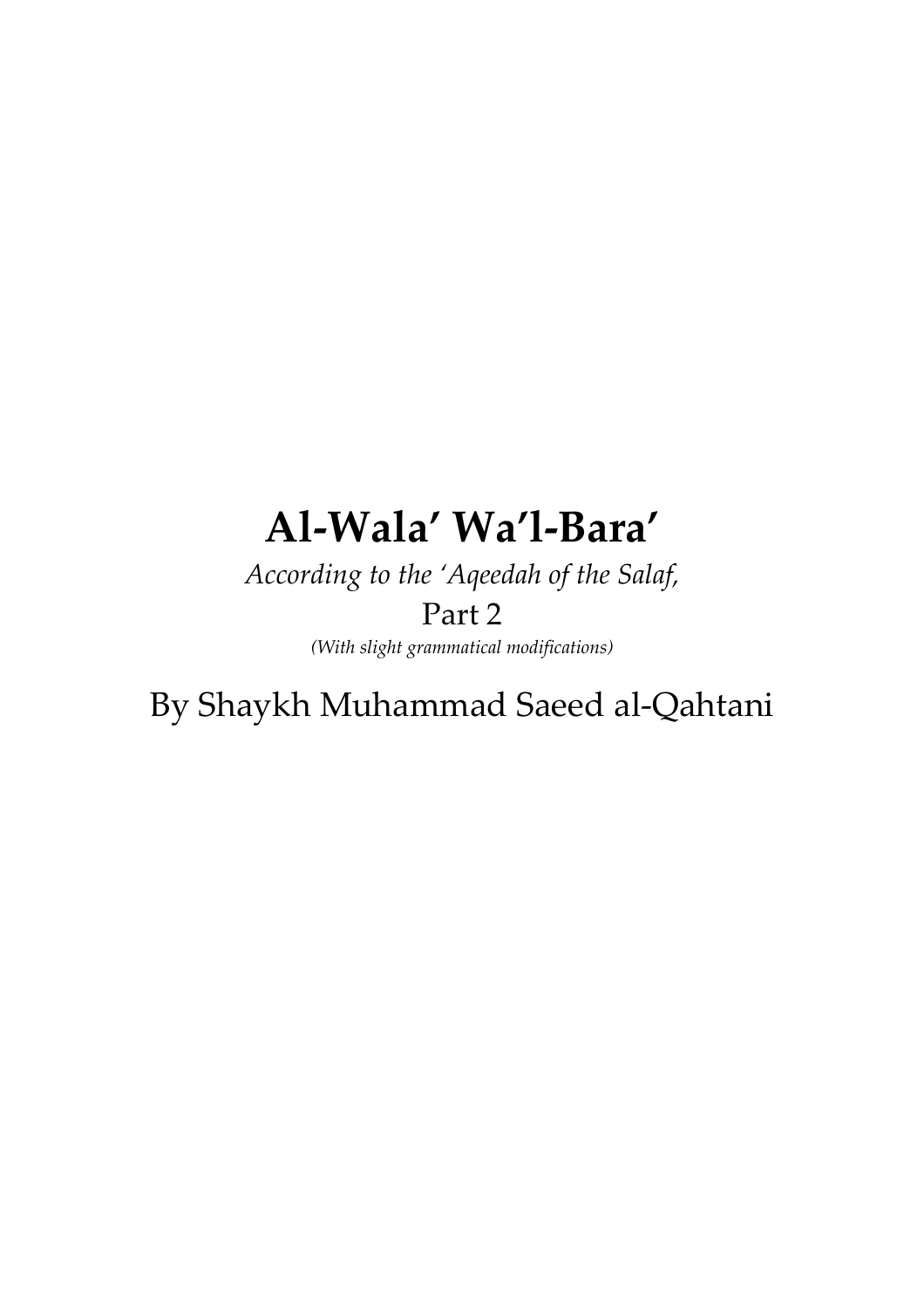## **Table of Contents**

| <b>FOREWORD</b>                                                                                             | 5      |
|-------------------------------------------------------------------------------------------------------------|--------|
| PREFACE TO THE FIRST EDITION                                                                                | $\tau$ |
| CHAPTER ONE: DEFINITION AND SIGNIFICANCE OF WALA'<br>AND BARA'                                              | 11     |
| The Significance of Wala' and Bara' according to the Qur'an and Sunnah and the<br>History of its Literature | 15     |
| CHAPTER TWO: THE ALLIES OF ALLAH, THE ALLIES OF SATAN, AND<br>THE NATURE OF THEIR CONFLICT                  | 28     |
| The Nature of Emnity between the two ideological Groups                                                     | 35     |
| Conclusion                                                                                                  | 43     |
| CHAPTER THREE: THE DOCTRINE OF ALLIANCE AND DISSASSOCIATION<br>ACCORDING TO AHLU SUNNAH WAL JAMA'AH         | 45     |
| Alliance and disassociation of the heart:                                                                   | 48     |
| The position of Ahlu Sunnah Wal Jama'ah with regards to innovators and heretics 49                          |        |
| CHAPTER FOUR: SOME EXAMPLES OF ALLIANCE AND DISASSOCIATION<br>FROM THE PRE-ISLAMIC NATIONS OF THE QUR'AN    | 53     |
| Further Examples from the Missions of other prophets                                                        | 57     |
| CHAPTER FIVE: ALLIANCE AND DISASSOCIATION IN THE MAKKAN<br><b>PERIOD</b>                                    | 63     |
| Relations between the Muslims and their enemies in the Makkan Period                                        | 68     |
| <b>Respect for Disbelieving Relatives</b>                                                                   | 72     |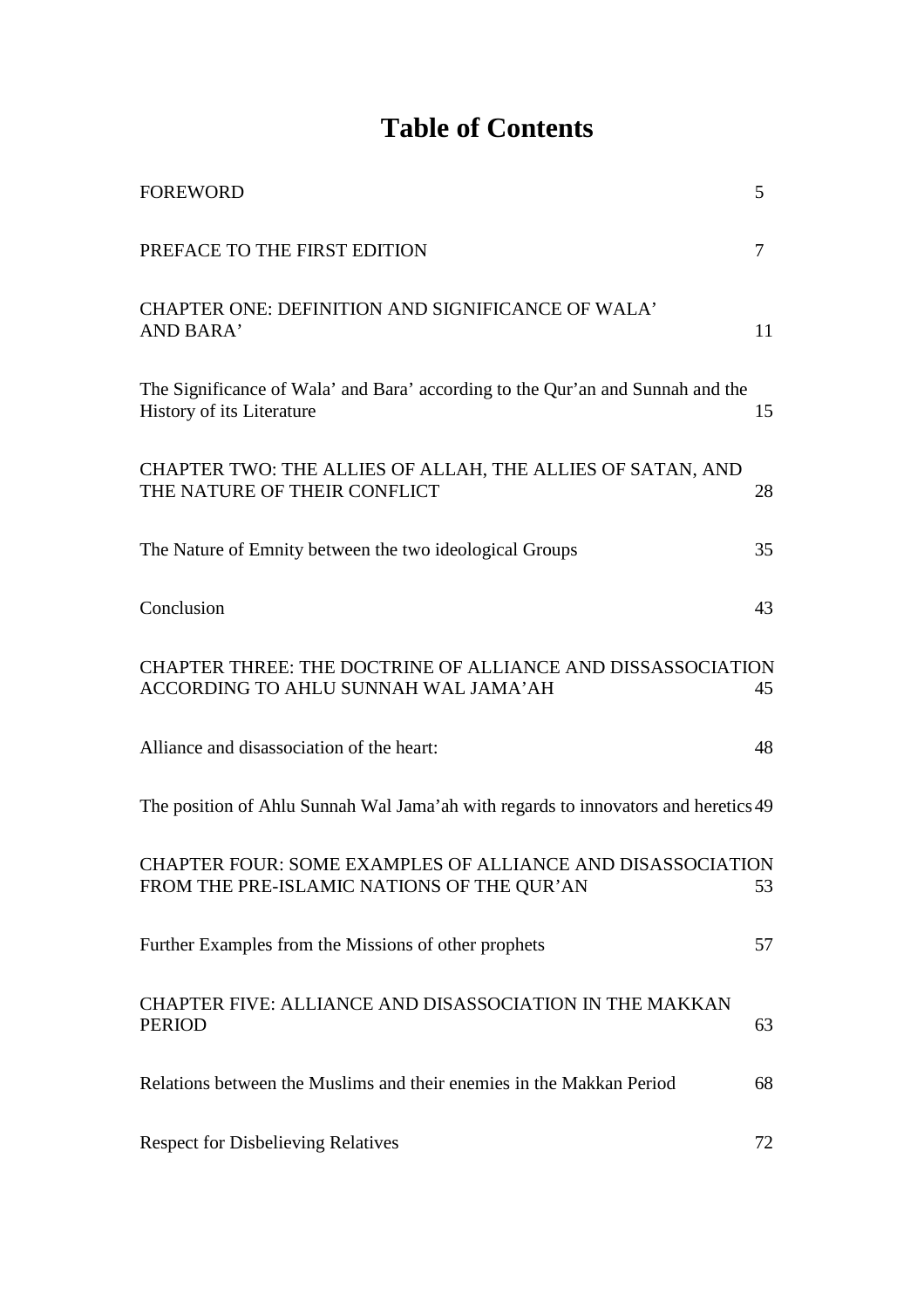| 73                                                                               |
|----------------------------------------------------------------------------------|
| 80                                                                               |
| 82                                                                               |
| 84                                                                               |
| 86                                                                               |
| 88                                                                               |
| 92                                                                               |
| The Madinan Period and the Final Separation of the Muslims from their Enemies 99 |
| 102                                                                              |
| 104                                                                              |
| 105                                                                              |
| 108                                                                              |
| 111                                                                              |
| 112                                                                              |
| 112<br>112<br>114<br>116<br>116<br>117<br>118<br>118<br>129<br>120               |
|                                                                                  |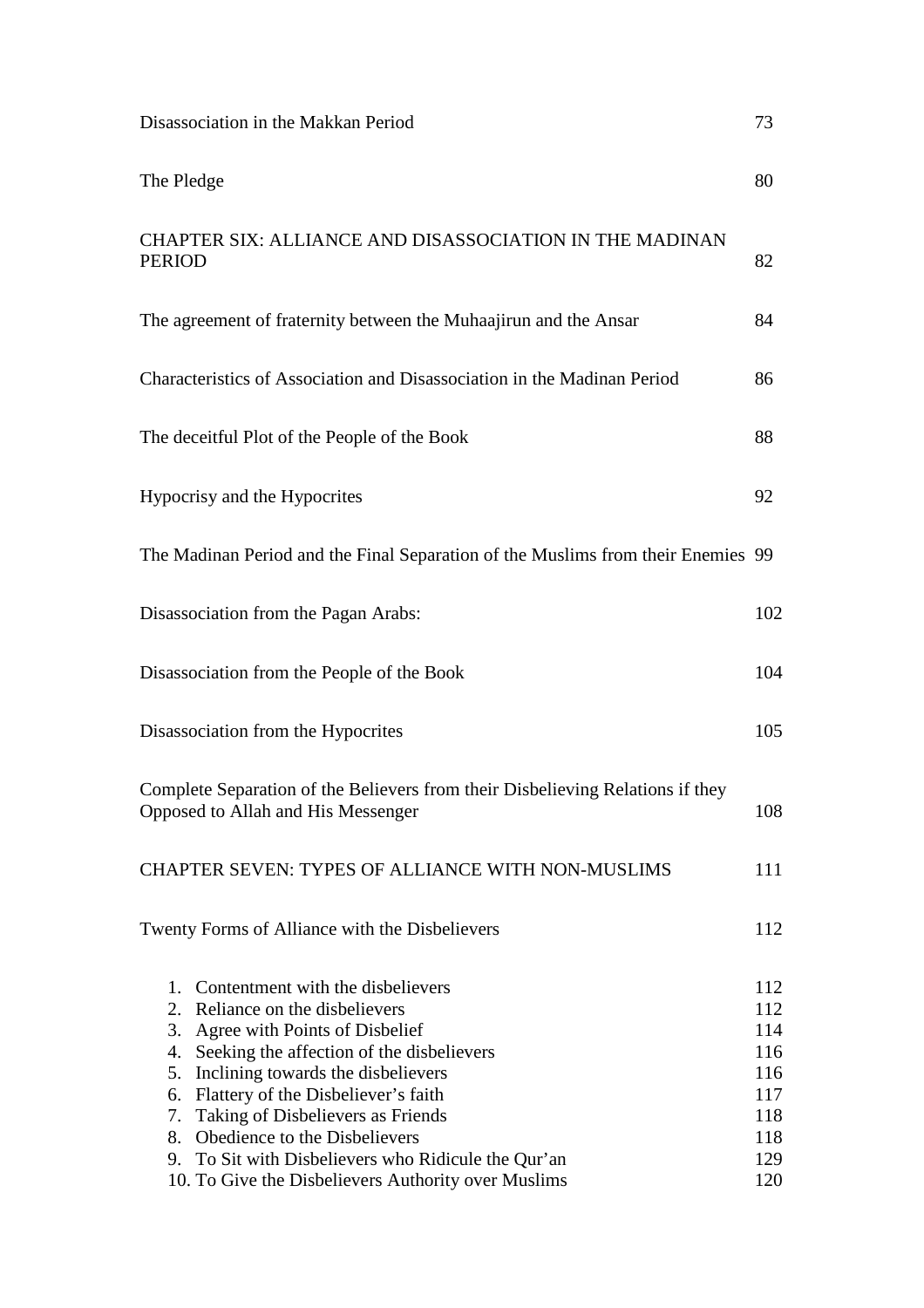| 11. Trusting the Disbelievers                                              | 120 |
|----------------------------------------------------------------------------|-----|
| 12. To Express Pleasure with the Actions of the Disbelievers               | 121 |
| 13. To Draw Near to the Disbelievers                                       | 121 |
| 14. To Aid the Disbelievers in Wrongdoing                                  | 121 |
| 15. To Seek the Advice of Disbelievers                                     | 121 |
| 16. To Honour the Disbelievers                                             | 121 |
| 17. To Live amongst the Disbelievers                                       | 122 |
| 18. To Collude with the Disbelievers                                       | 122 |
| 19. To Revile the Muslims and Love the Disbelievers                        | 122 |
| 20. To Support the Ideologies of the Disbelievers                          | 123 |
| Acceptable and Unacceptable Excuses:                                       | 123 |
| Muslims Attitude towards these Aspects:                                    | 124 |
| CHAPTER EIGHT: THE REFUTATION OF THE SHI'AH AND THE KHAWARIJ               |     |
| DOCTRINE WITH RAGARD TO ALLIANCE AND DISASSOCIATION                        | 126 |
| The Doctrine of the Khawaarij with respect to Alliance and Dissassociation | 126 |
| The Doctrine of the Shi'ah with respect to Alliance and Dissassociation    | 127 |
|                                                                            |     |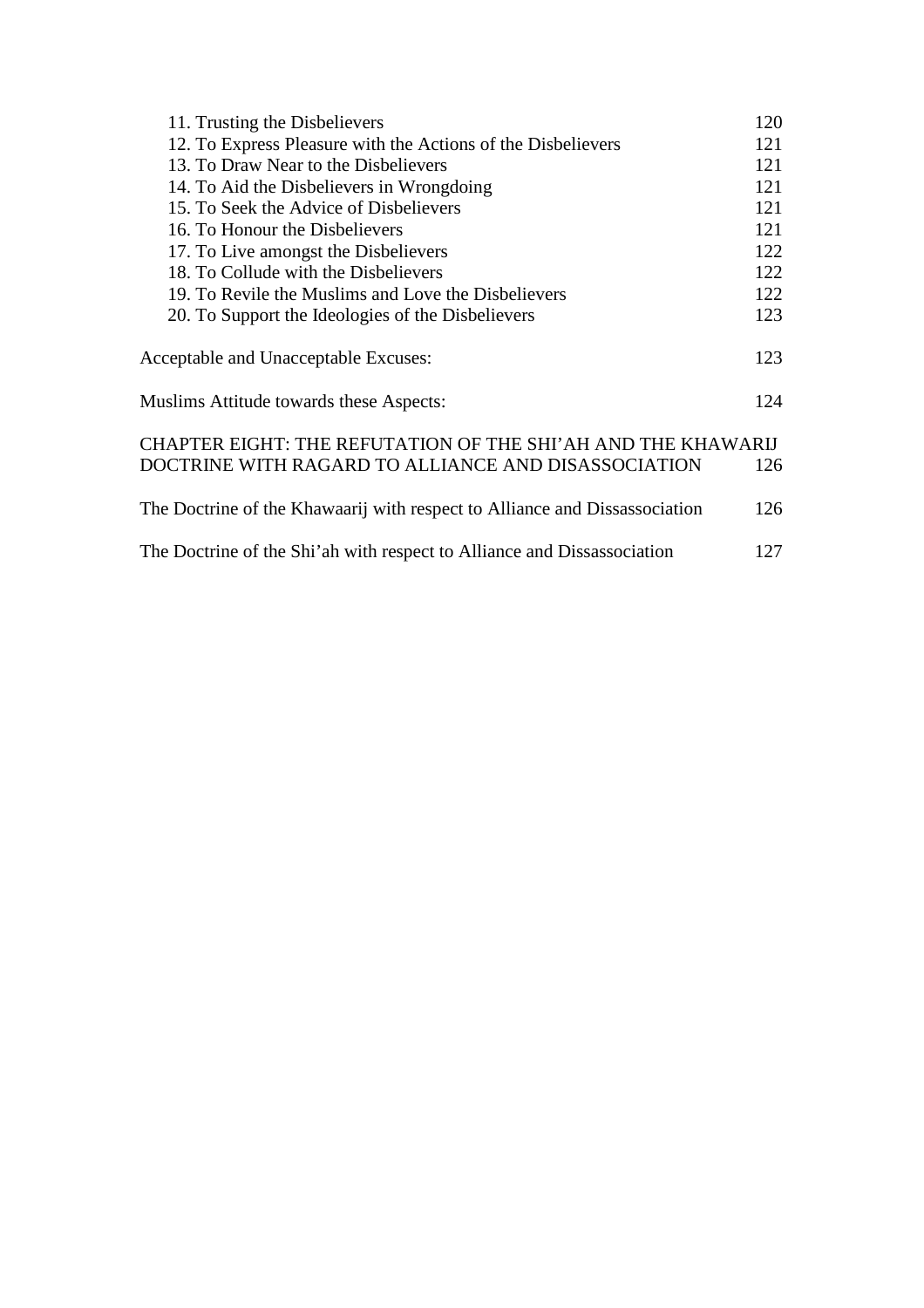## **Foreword**

#### **In the Name of Allah, the Merciful, the Compassionate**

Praise belongs to Allah, Lord of the worlds, and may the blessings and peace of Allah be on our Prophet Muhammad and on his family and on all his companions.

The subject matter of this work is of paramount importance and utmost interest for two major reasons:

Firstly, it is concerned with one of Islam's main foundations, namely the qualities of al-wala' wa'l-bara', which are two major prerequisites of true faith: al-wala' is a manifestation of sincere love for Allah, His prophets and the believers; al-bara', on the other hand, is an expression of enmity and hatred towards falsehood and its adherents. Both are evidence of iman.

Secondly, it has been written at a very crucial time: everything has become so mixed up that some Muslims are no longer aware of those qualities which distinguish the believers from the non-believers; their faith has become so weak that they have adopted patterns of behaviour that are absolutely repugnant to a sincere believer; they have taken the disbelievers as their friends, while displaying enmity towards many of the believers by disparaging their character and degrading them.

The importance of writing such a book as this in the present time is therefore apparent.

The author has investigated the various aspects of al-wala' wa'l-bara', quoting, along with explanatory notes and comments, many scholars' statements and arguments. He has also backed up his arguments with numerous verses from the Qur'an, authentic traditions from the Prophet, may Allah bless him and grant him peace, and many of the sayings of his companions and the early pious Muslim scholars, may Allah be pleased with all of them. The author has also verified the reliability of these sources, recording the numbers of the Qur'anic verses and the chapters in which they are to be found, and the books in which the prophetic traditions and sayings are contained, as well as the degree of their authenticity.

The author's grasp of his subject, his immense erudition and the thoroughness of his research, are all clearly apparent in this work.

I pray that this book will benefit the Muslims. I also pray that Allah the Almighty will provide our Ummah with writers who will follow in the footsteps of its author. There is great hope that the younger generation of Muslims will be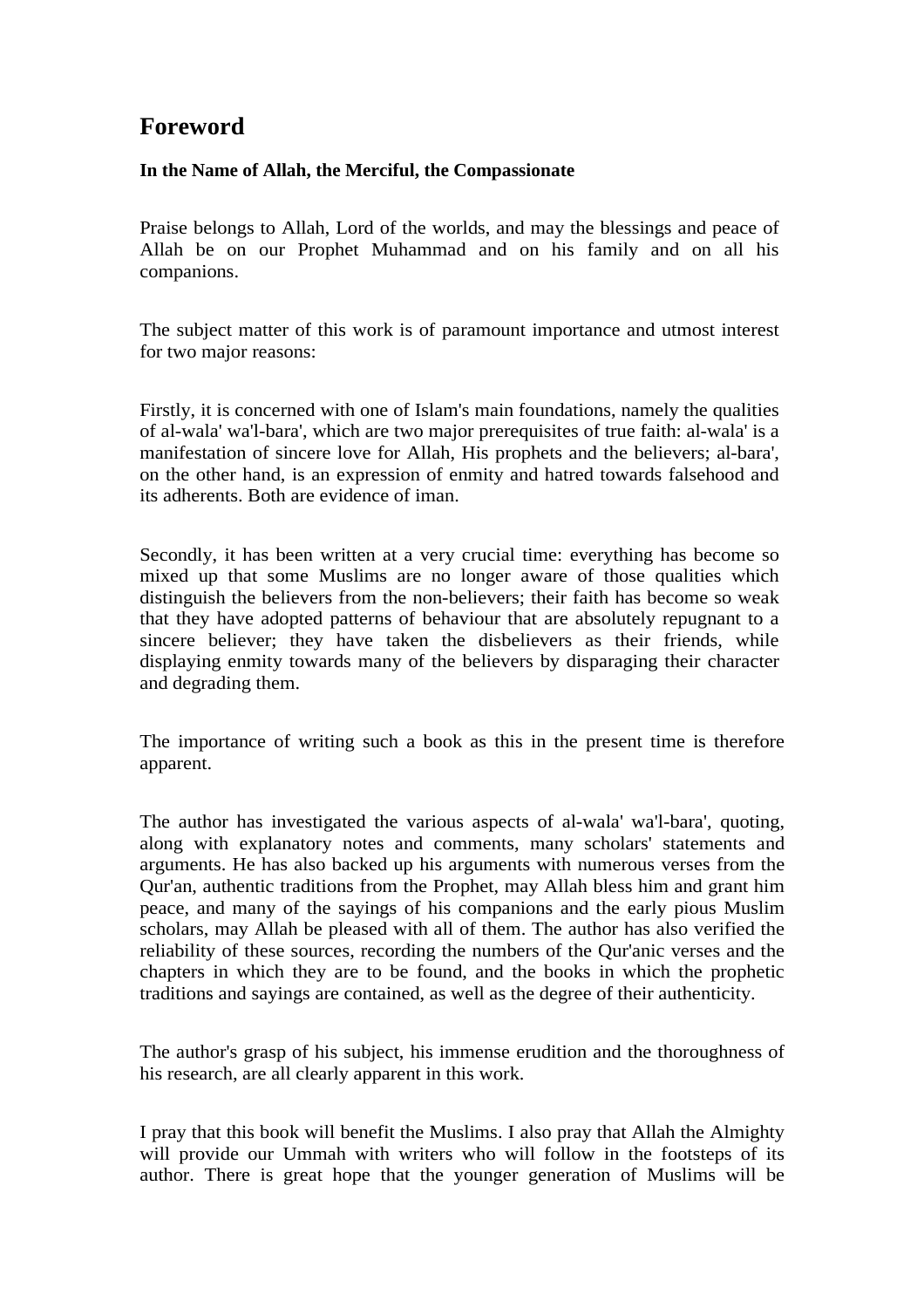brought up to honour the deen of Islam and to revive those parts of it that have been obliterated, for my Lord and your Lord is the Hearer and Answerer of our prayers.

#### **Shaykh Abdar-Razaq 'Afifi**

(Deputy-President of the Departments of Guidance, Ifta, Call and Scholarly Research in Saudi Arabia and a member of the Board of Great Ulama' of Saudi Arabia.)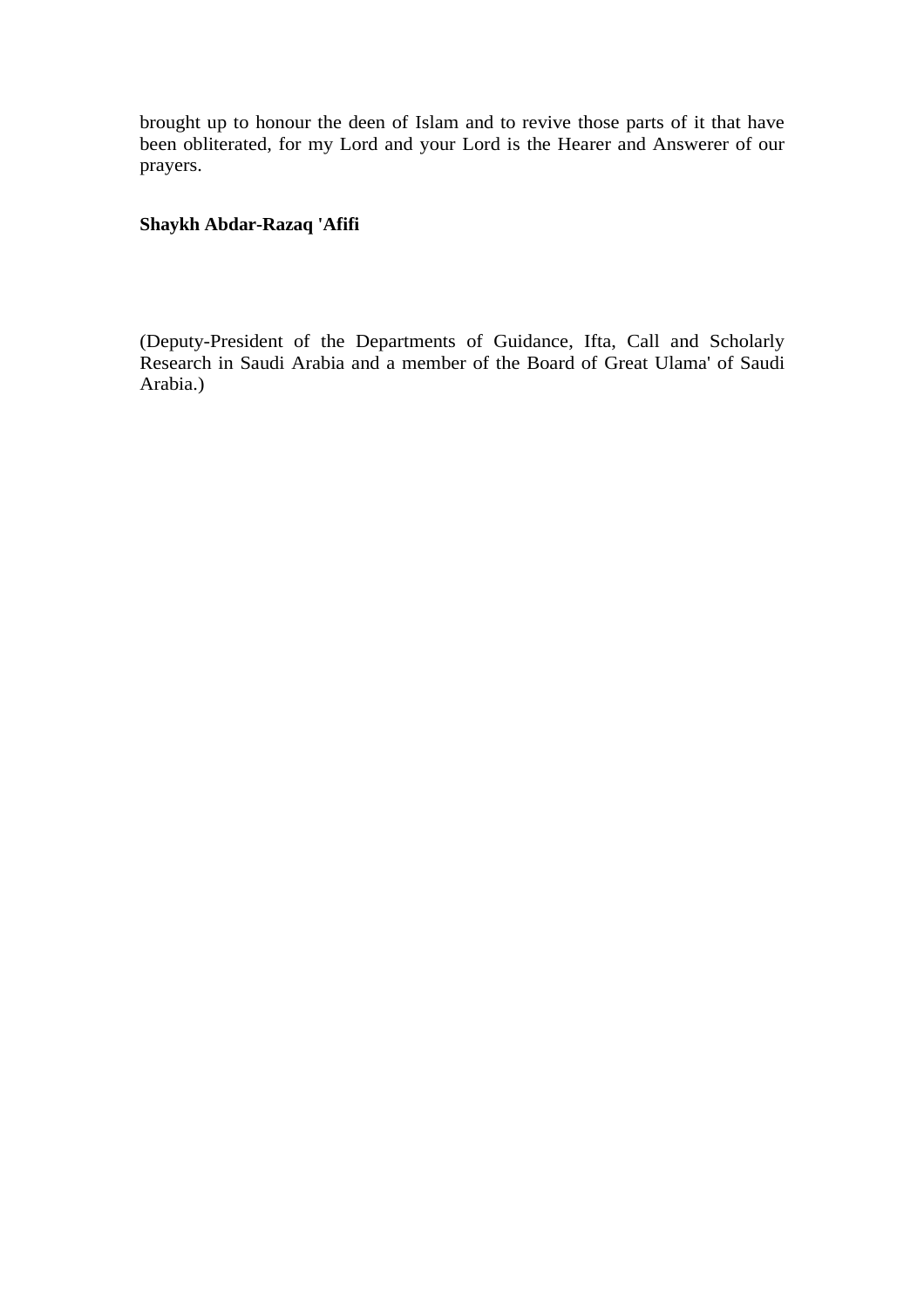## **Preface to First Edition**

#### **In the name of Allah, the Most Beneficent, the Most Merciful**

All praise is due to Allah. We praise Him and seek His assistance. We ask for His forgiveness and take refuge in Him from the evil within ourselves and from the evil of our deeds. He whom Allah guides will never be diverted yet whomever He sends astray will never find his way. I bear witness that there is no God but Allah, Alone, He has no partner, and I bear witness that Muhammad is His servant and Messenger, may the blessing of Allah be upon him, his Family, his Companions, and upon those who followed his guidance.

Allah has bestowed upon us His Mercy and Kindness by sending His Messenger Muhammad and His Message as the final heavenly message. He has sent this Message pure and complete. No one, except the deviated people, could be diverted from it. He has promised happiness in this world and in the Hereafter for the followers of His Shari'ah; those who have fully appreciated its value and devoted themselves to convey it in accordance with Allah's Wishes and the guidance of His Messenger. Allah has called them His friends and party. He has also promised misery and degradation for those who have deviated from His Shari'ah and His Right path. He has called them the friends and party of Satan.

The foundation of this eternal Message is the affirmation of Tawhid, **There is no God but Allah and Muhammad is the Messenger of Allah.** Ibn al-Qayyim said that the Word of Tawhid is the reason for which: Balances of Justice are set up, records of deeds are registered, the day of Paradise and Hell is appointed, creatures are divided into believers and disbelievers, pious and evil-doers, the religion of Islam is established and swords are unsheathed for Jihad. The Word of Tawhid is Allah's right over all His creatures.

The reality of this Word consists of: The knowledge of what the Prophet has brought, belief of the heart, confirmation of the tongue, obedience with love and submission, its practice inwardly and outwardly, its application and the call of other people to it according to one's ability. Its perfection is the love for Allah's sake and hate for His sake, offer and prevent for His sake, and that Allah, alone, should be one's God and Lord.

The way to achieve Tawhid is: The full following of the Prophet, inwardly and outwardly, and the restraint of the heart from pursuing other than Allah and His  $M$ essenger.<sup>[1](#page-6-0)</sup>

<span id="page-6-0"></span><sup>&</sup>lt;sup>1</sup> Ibn al-Qayyim, 'Al-Fawa'id, revised by Jabir Yussef, p.143.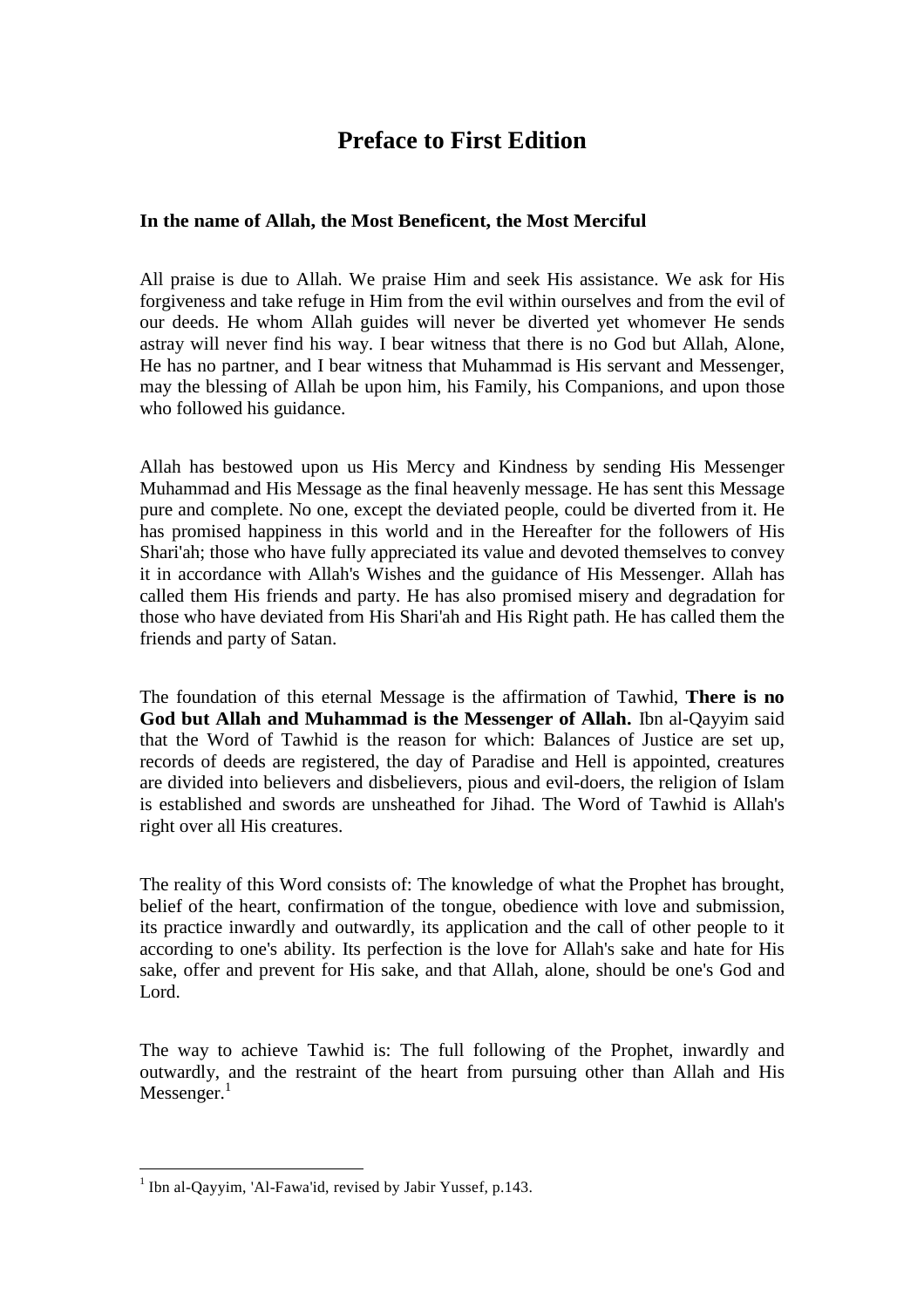This great Word (Tawhid), with all the meanings and requirements it entails, has been absent in people's life, except a few. One of the most important subject of these requirements is the doctrine of Al-Wala' Wal Bara.

However, although this crucial principle of faith has vanished from people's life, it does not change a thing about its plain reality. The doctrine of al-Wala' Wal Bara' is the real image for the actual practice of this faith. It has a tremendous significance in the mind of the Muslim, as much as the greatness and significance of the faith. Therefore, Tawhid will never be achieved on earth until we apply the doctrine of al-Wala' Wal Bara'. Some people think that the principle of faith is a matter of secondary importance, but in reality it is the opposite.

It is a matter of belief and disbelief, as Allah says:

**O You who believe! Do not take your fathers or your brothers as protectors if they prefer disbelief to faith. Whoever among you takes them for protectors will only be wrongdoers. Say, If your fathers, your sons, your brothers, your wives, your kinsmen, the wealth which you have acquired, the commerce in which you fear a decline, or the houses you love - if these are dearer to you than Allah and His Messenger, and striving hard and fighting in His cause, then wait until Allah brings about His Decision (torment). Allah does not guide those who are Al- Faasiqun.[2](#page-7-0)**

Allah says:

**O you who believe! Take not the Jews and the Christians as Awliya' (friends, protectors), they are but Awliya' to one another. And if any amongst you takes them as Awliya', then surely he is one of them. Verily, Allah guides not those people who are the Zaalimun (polytheists, wrong-doers)[3](#page-7-1)**

Sheikh Hamad Ben Ateeq, may Allah have mercy upon him, has said:

In the Book of Allah (Qur'an) there is no ruling more apparent and significant than the ruling of al- Wala' Wal Bara', after the requirement of Tawhid and the prohibition of its opposite<sup>[4](#page-7-2)</sup>

The Muslim Ummah had led humanity for centuries. It disseminated Islam throughout the world, and liberated people from the worship of other people to the worship of the Lord of people, and from oppression to freedom.

<span id="page-7-1"></span><span id="page-7-0"></span><sup>&</sup>lt;sup>2</sup> Surat at-Tawbah: Verses 23 - 24

<span id="page-7-2"></span><sup>3</sup> Surat al-Ma'idah: Verse 51

<sup>4</sup> An-Najaat wal-Fakak, p.14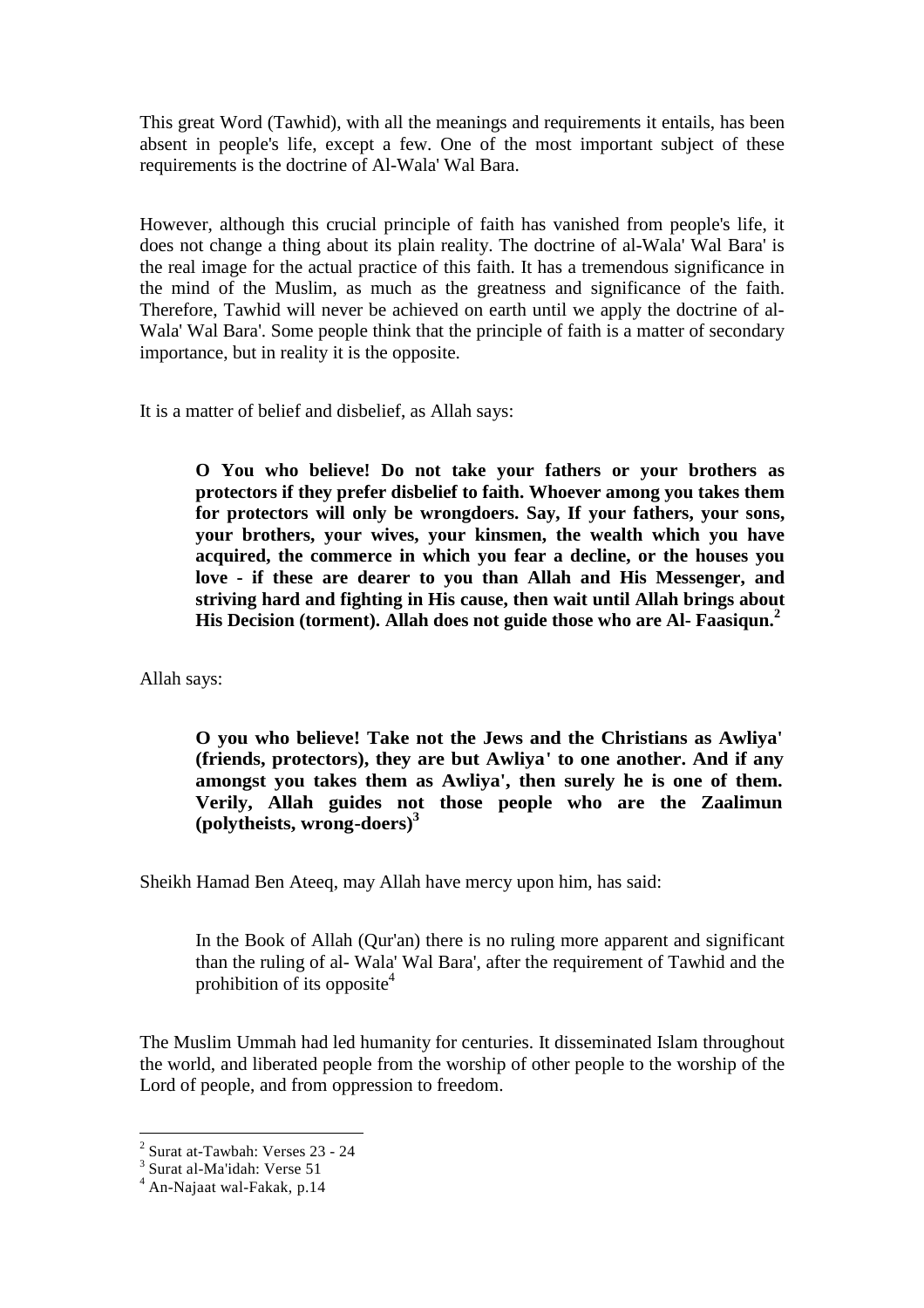What has happened after that?

- The Muslim Ummah has fallen behind, after it abandoned Jihad, which is the top of Islam, and followed pleasures of the world.
- It imitates other nations and become engrossed in luxuries and comfort.
- It's thoughts have been confused because it mixed up the pure principles of Islam with heresy of human beings and philosophies of Jahiliyyah.
- It has obeyed the disbelievers and preferred worldly gains to its religion (Islam), but it lost both this world and the Hereafter.

Aspects of association is manifested in different matters:

- 1. Loving, honouring and helping the disbelievers against the Muslims, and removing the shari'ah of Allah and stigmatising Islam and the Muslims as reactionaries, fossils and relics of a former age, left behind by the march of history.
- 2. Importing laws of the disbelievers and forcing them on Muslims against their wills, and calling any Muslim, who wants Allah's Shari'ah to be implemented, an extremists and a reactionary.
- 3. Casting doubt about the Sunnah of the Prophet, attacking its records and disparaging the scholars who devoted their lives for the protection of the Hadith of the Prophet.
- 4. Calling for the new religion of Jahiliyyah which is considered a new apostasy in the Muslims' life, like Turanian Nationalism, Arab Nationalism, Indian Nationalism, etc.
- 5. Corrupting Muslim society by means of education, media and instilling western thoughts and ways of life into the minds of Muslims.

Therefore, facing all these aspects, a lot of questions are raised and need to be answered according to the Book of Allah, the Sunnah of His Messenger and the scholars. Among these questions:

- What is a Muslim?
- Who should he associate himself with?
- Who should he disassociate himself from?
- What is the ruling of those who ally with the disbelievers?
- What is the ruling of Islam with regard to the intellectual ideologies adopted by some people from our Ummah who speak our language and spread these ideologies?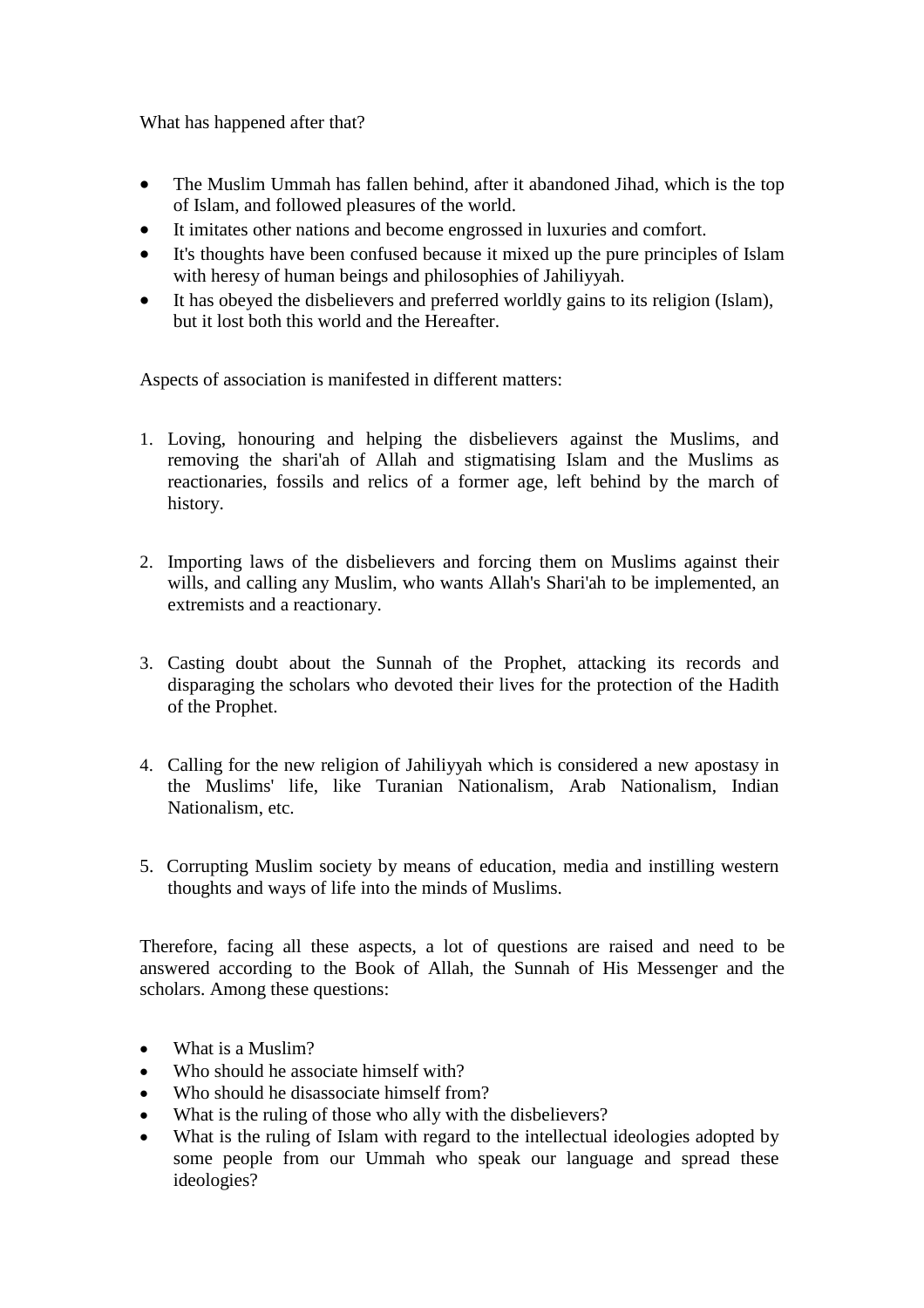- How can we ally and help the Muslims who are oppressed and killed all over the world today by the disbelievers and the powers of evil?
- What is the way for salvation from the materialistic slavery of the West?

These issues are raised because the real meaning and application of Tawhid is absent from everyday life of Muslims. It is so distorted that so many people think that the confirmation of Rububiyyah (Unity of Lordship) is enough for them to become Muwahhidun, without having to confirm Uluhiyyah (Unity of Worship).

Real Tawhid consists of the Unity of Lordship and Unity of Worship, it is part of the doctrine of Wala' and Bara'. May Allah have mercy upon Sheikh Muhammad Ibn Abdul Wahhab who said:

Islam of a man can never be accepted, even if he abandons polytheism, unless he shows enmity towards the disbelievers and polytheists, as Allah says in Surat al-- Muja'dilah, verse: 22,

#### **You will not find any people who believe in Allah and the Last Day, making friendship with those who oppose Allah and His Messenger, even though they were their fathers, or their sons, or their brothers, or their kindred (people)[5](#page-9-0)**

Therefore, putting in my mind all these issues and determining to serve Islam, and exposing evil and unveiling the truth, I have decided to write this book which I named, Al-Wala' Wal Bara' In Islam, knowing, before hand, that I cannot fully cover all aspects of the subject, because of the lack of materials. However, I did my best to reach a satisfying result by Allah's Help.

Finally, I would like to thank my teacher Sheikh Muhammad Qutb for his advice and guidance in completing this work.

Our Lord! Do not punish us if we forget or fall into error, our Lord! Lay not on us such a burden as You did lay on those before us; our Lord! Impose not on us that which we have not the strength to bear. Pardon us, grant us forgiveness, and have mercy on us. You are our Protector, and give us victory over the disbelieving people.

#### **Muhammad Ibn Saeed Ibn Saalim Al-Qahtaani**

Makkah Al-Mukarramah 15/05/1402 A.H.

<span id="page-9-0"></span><sup>&</sup>lt;sup>5</sup> Majmuat at-Tawhid, p.19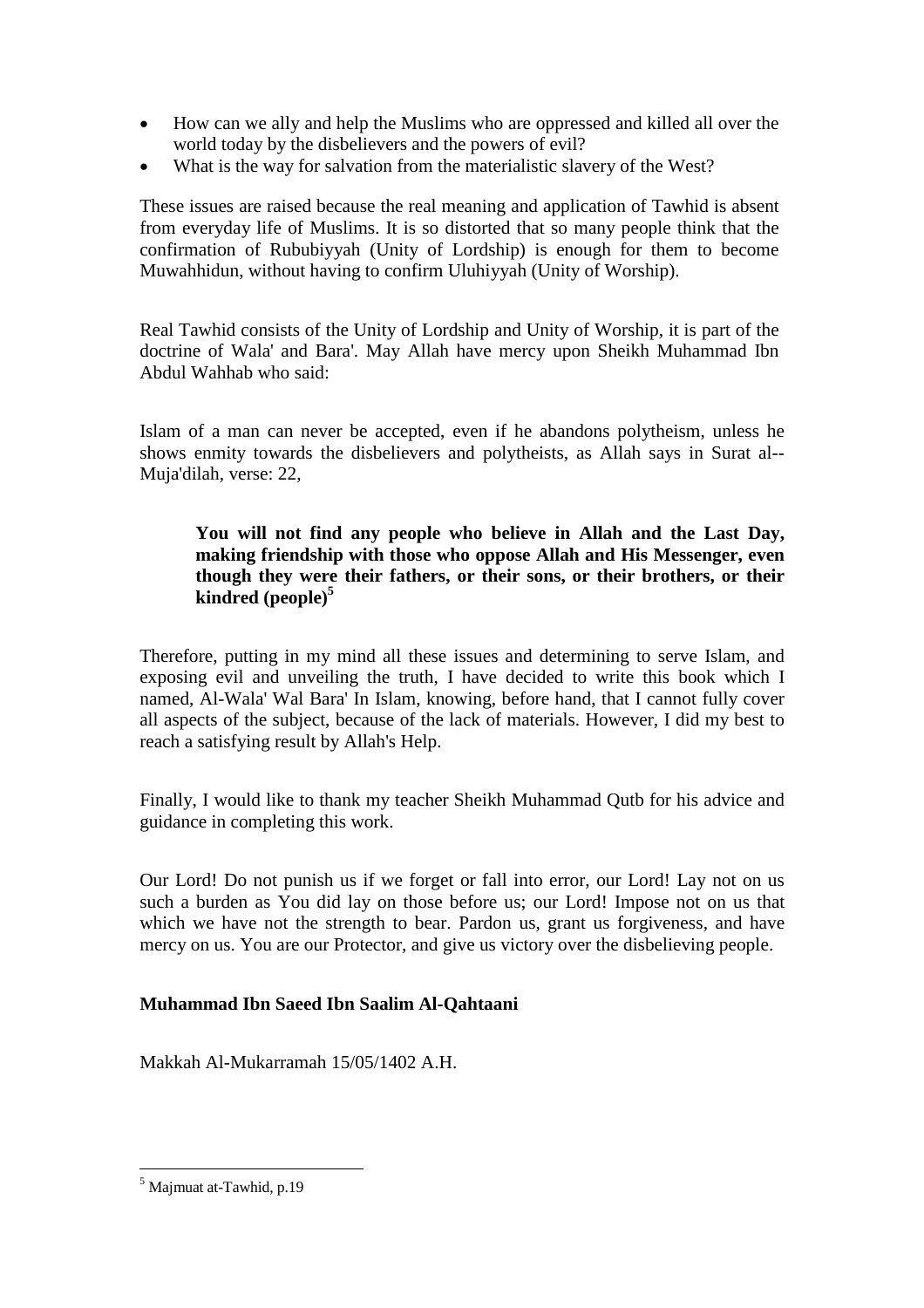## **CHAPTER ONE: Definition and Significance of WALA' and BARA'**

According to the Qur'an and Sunnah

*Wala'* **in Arabic Language:** In *"Lisaan al-Arab",* Ibn al-`A'raabee said that *al-Muwaalaat* (alliance, friendship) is said to exist between two people when one of them, finding the other engaged in some dispute with a third party, intervenes in order to arrive at a settlement between them, and having discovered a preference for one of them over the other he associates himself with him, taking up his side. He is then his friend and confidant.

But the concept of *Mawla'* is a wide one. It could be the Lord, the Master, the Benefactor, the emancipator, the helper, the friend, the follower, the neighbour, the cousin, the ally, the brother-in-law, the slave, or the free slave. It is always based, however, upon assistance and affection<sup>[6](#page-10-0)</sup>. Friendship is for mutual self-help and support. *Al-Muwaalaat* refers to support in Islam as Imam Shafi'i explained with regards to the Hadith of the Prophet Muhammad: "Whomsoever I am his supporter, Ali is also his supporter"<sup>7</sup>[.](#page-10-1) Likewise Allah states in the Qur'an:

#### **(That is because Allah is the** *Mawla'* **(ally) of those who believe, and the disbelievers have no** *Mawla'* **(ally))<sup>8</sup> [.](#page-10-2)**

Alliance is the opposite of enmity, the ally is the opposite of the enemy. Allah says, relating the words of Ibrahim,

#### **O my father! I am afraid for you that some punishment from the Beneficent One should seize upon you that you would become an ally**  $\int$ **of**the devi[l](#page-10-3)<sup>9</sup>

Ta'lab said: "Whoever worships something other than Allah has taken it as his ally", Allah says: **(Allah is the ally of those who believe)[10](#page-10-4) .** He is their ally in victory over their opponents and in the raising up of their religion over that of those who differ with them. It is also said that the meaning of "their alliance" in the verse is that Allah will take it upon himself to reward them according to their good actions. To be an ally of someone is to draw near to him, but to be in

<span id="page-10-0"></span><sup>&</sup>lt;sup>6</sup> "Lisaan al-Arab", Ibn Mandhur, Vol.3/985, 986. See: "Al-Qaamus al-Muheet", Vol.4/294. 4<sup>th</sup> Edition.

<span id="page-10-1"></span><sup>7</sup> Reported by Ahmad in his *Musnad* on the authority of al-Bara', Vol.4/281, also on the authority of Zaid Ibnul Arqam, Vol.4/368, 370, 372. Tirmidhi narrated it in *'Al-Manaaqib',* Vol.9/300, Hadith 3714. He classified this Hadith as Hasan Sahih Gharib. Albaani said this Hadith is Sahih. See: *"Sahih al-Jaamiu as-Sagheer",* Vol.6/353, Hadith 6399.

<span id="page-10-2"></span><sup>8</sup> *Muhammad,* verse: 11.

<span id="page-10-3"></span><sup>9</sup> *Maryam,* verse: 45.

<span id="page-10-4"></span><sup>10</sup> *Al-Baqarah,* verse: 257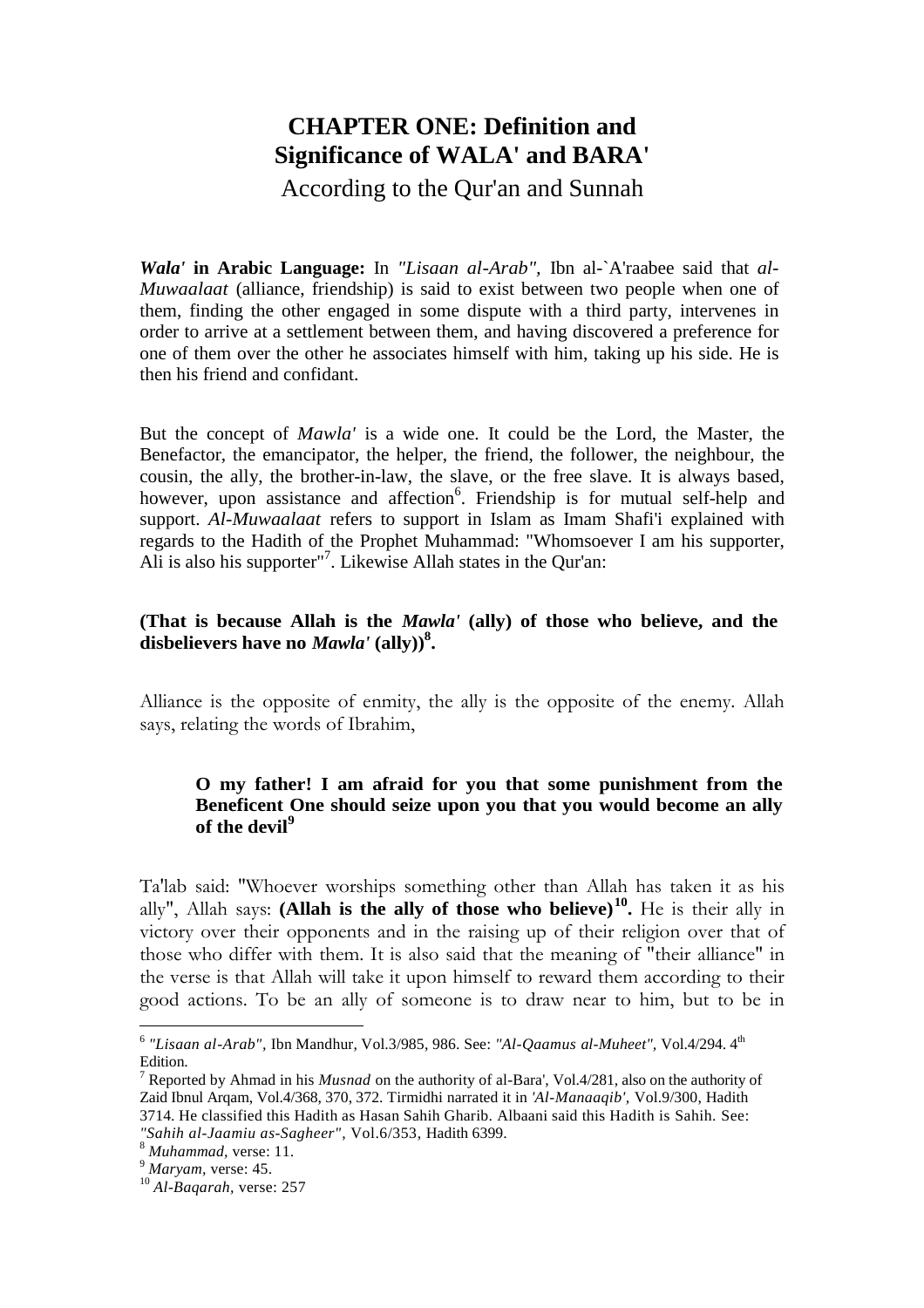alliance or clientage is to follow.

As for entering into a pact, it can mean either to turn away from something or to turn towards it, as Allah it says:

#### **And if you turn away He will exchange you for some otherfolk<sup>11</sup>**

that is, if you turn your backs on Islam. On the other hand it can mean to turn towards someone, as in the verse,

#### **And whoever turns towards them in alliance is one of them[12](#page-11-1)**

meaning whoever follows them and assists them.

According to the dictionary, the word 'ally' has an active sense, **(Allah is the ally of those who believe)[13](#page-11-2) ,** but it could also have a passive sense; the believer is the ally of Allah, his bond to Him is one of allegiance, that is to say that the believer follows Allah.

*Al-Bara'* **in Arabic language means Severance:** severance is to leave off something; it is to walk away from something or to distance oneself from it. *"Barii"'* means to heed a warning and so excuse oneself from something; to be free of obligation. Thus Allah says in *Surah at-Tawbah,* verse:1 "Freedom from Allah and His messenger to those of the idolaters with whom you have made a treaty". Likewise in this report of Abu Hurayra; Omar had asked him to do something which he refused to do, and so, he criticised by saying, "Yusuf used to chase after work". Abu Hurayrah replied, "I am free of Yusuf and Yusuf is free ofme["](#page-11-3)<sup>14</sup>. That was not meant as a comparison between Yusuf and him, but only an analogy.

He did not say that he was free of all association with him, nor free of affection for him, in the sense of denial, because affection (for him) and alliance (with him) is part of faith.

The night of severance is the night when the moon is free of sunlight; it marks the first day of each lunar month<sup>[15](#page-11-4)</sup>.

#### **ALLIANCE:**

<span id="page-11-0"></span><sup>&</sup>lt;sup>11</sup> Muhammad, verse: 38.

<span id="page-11-1"></span><sup>12</sup> *Al-Ma'idah,* verse: 51.

<span id="page-11-2"></span><sup>13</sup> *Al-Baqarah,* verse: 257.

<span id="page-11-3"></span><sup>14</sup> This Hadith is mentioned by Ibnul Athir in his book: *"An-Nihaaya fi Ghareebi al-Hadith",* Vol.1/112. Revised by Zawi and Tanahi.

<span id="page-11-4"></span><sup>15</sup> *"Lisaan al-Arab"* 1/183, *"Al-Qamus al-Muheet"* 1/8.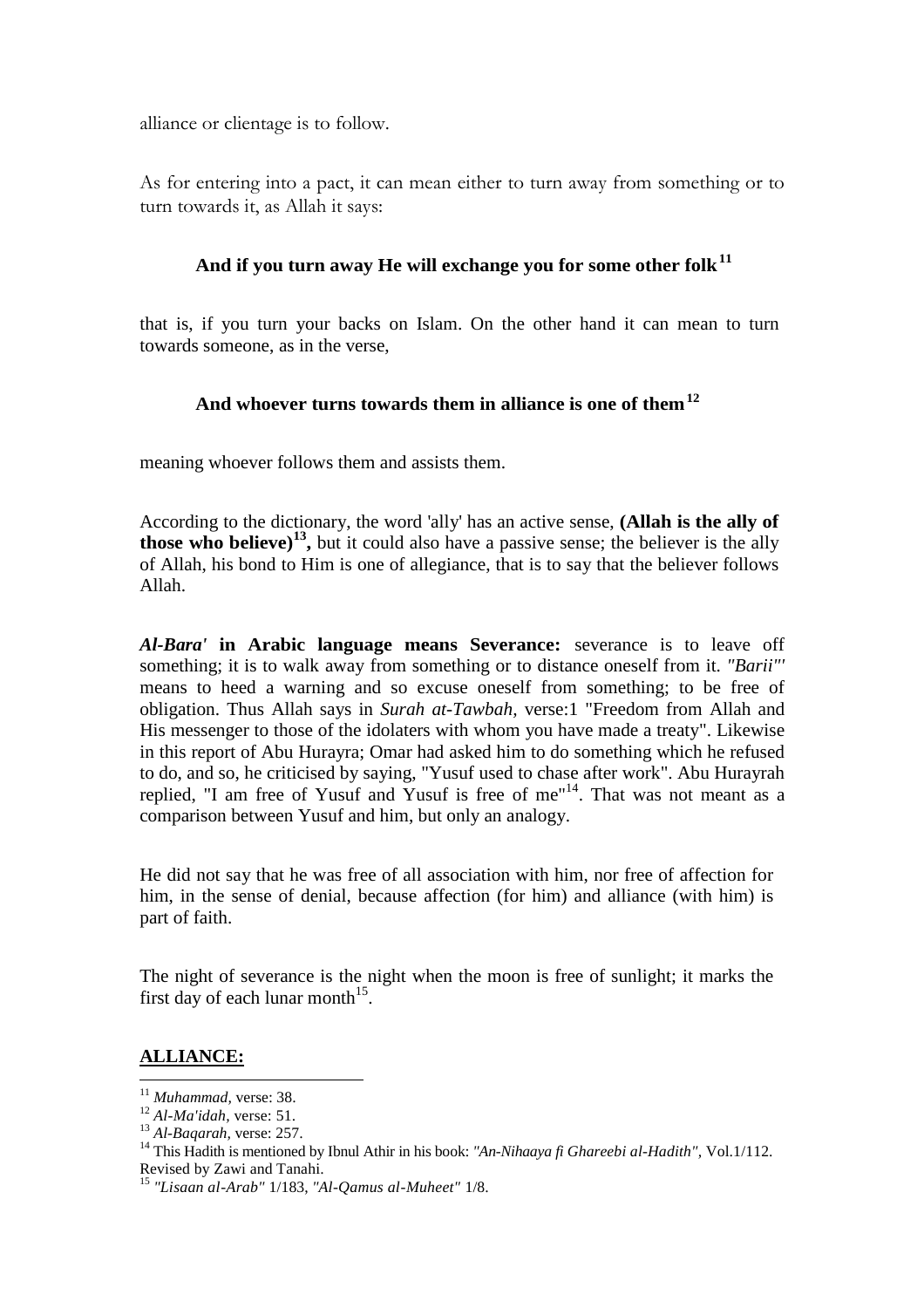Alliance has a technical meaning as well. In this sense it means to help, to love, to honour, to respect something, and to stand next to like minded people both outwardly and inwardly. Allah has said: "Allah is the *Wali'* of those who believe. He brings them out of darkness into light. But as for those who disbelieve, their *Awliya'* (allies) are *Taaghut*<sup>\*</sup>, they bring them out of light into darkness<sup>"[16](#page-12-0)</sup>. To become allied to the disbelievers means to draw near to them, to show devotion to them in word and deed and intention $17$ .

#### **SEVERANCE:**

For severance, it too has a technical sense; that is, to take heed of a warning, to disassociate oneself from something, to avoiding it totally and showing enmity towards it. Ibn Taymiyyah says: "Alliance is the opposite of enmity. Alliance is based on affection and closeness whilst, enmity is based on animosity and distance". The ally is one who is near, as in 'he is his ally' meaning he is near to him. Thus the Prophet said: "Render unto all heirs their due and what is left shall go to the male next ofkin"<sup>18</sup>. That is, to the nearest male relative.

So if the ally of Allah is someone who approves of and follows Him in what He likes and in what pleases Him, who avoids what He dislikes and what angers Him, who fulfills his obligations and leaves aside what has been forbidden to him, then whoever is opposed to this allegiance is opposed to Allah. As Allah has said:

#### **O you who believe, do not take my enemies and your enemies as allies, showing them affection [19](#page-12-3)**

Indeed, whoever opposes an ally of Allah has opposed Allah, and who is opposed to Him fights against Him. Thus the Hadith, "Who is opposed to an ally of mine has thrownthe gauntlet down before me $120$ .

Alliance with the enemies of Allah is if different categories, some leading to apostasy and utter abandonment of Islam and others are less than that with regard to major sins and infractions upon what is prohibited $^{21}$  $^{21}$  $^{21}$ . When Allah granted love and brotherhood, alliance and solidarity to the believers He also forbade them totally from allying themselves to disbelievers of whatever hue, be they Jews or Christians, atheists or polytheists. It is a fundamental principle, upon which all Muslims agree, that every

<span id="page-12-0"></span><sup>\*</sup>The word *Taaghut* (Plural: *Tawaagheet)* covers a wide range of meaning, it means anything worshipped other than Allah.

<sup>16</sup> *Al-Baqarah,* verse: 257.

<span id="page-12-1"></span><sup>&</sup>lt;sup>17</sup> "The Book of *Eemaan"*, Naim Yasin, p.145.

<span id="page-12-2"></span><sup>18</sup> *Sahih al-Bukhari, Kitab al-Fara'id,* 12/11 Hadith 6732. *Muslim, Kitab al-Fara'id,* 3/1233, Hadith 1615.

<span id="page-12-3"></span><sup>19</sup> *Al-Mumtahinah,* verse: 1.

<span id="page-12-4"></span><sup>20</sup> *Al-Furqan,* Ibn Taymiya, p.7. The Hadith also appears in *Sahih al- Bukhari, "Kitab ar-Raqa'iq",* with a slightly different narration, (Md. Muhsin Khan trans. Vol.8, p.336).

<span id="page-12-5"></span><sup>21</sup> See *"Ar-Rasa'il al-Mufidah",* Abdul Latif Aal Sheikh, p.43.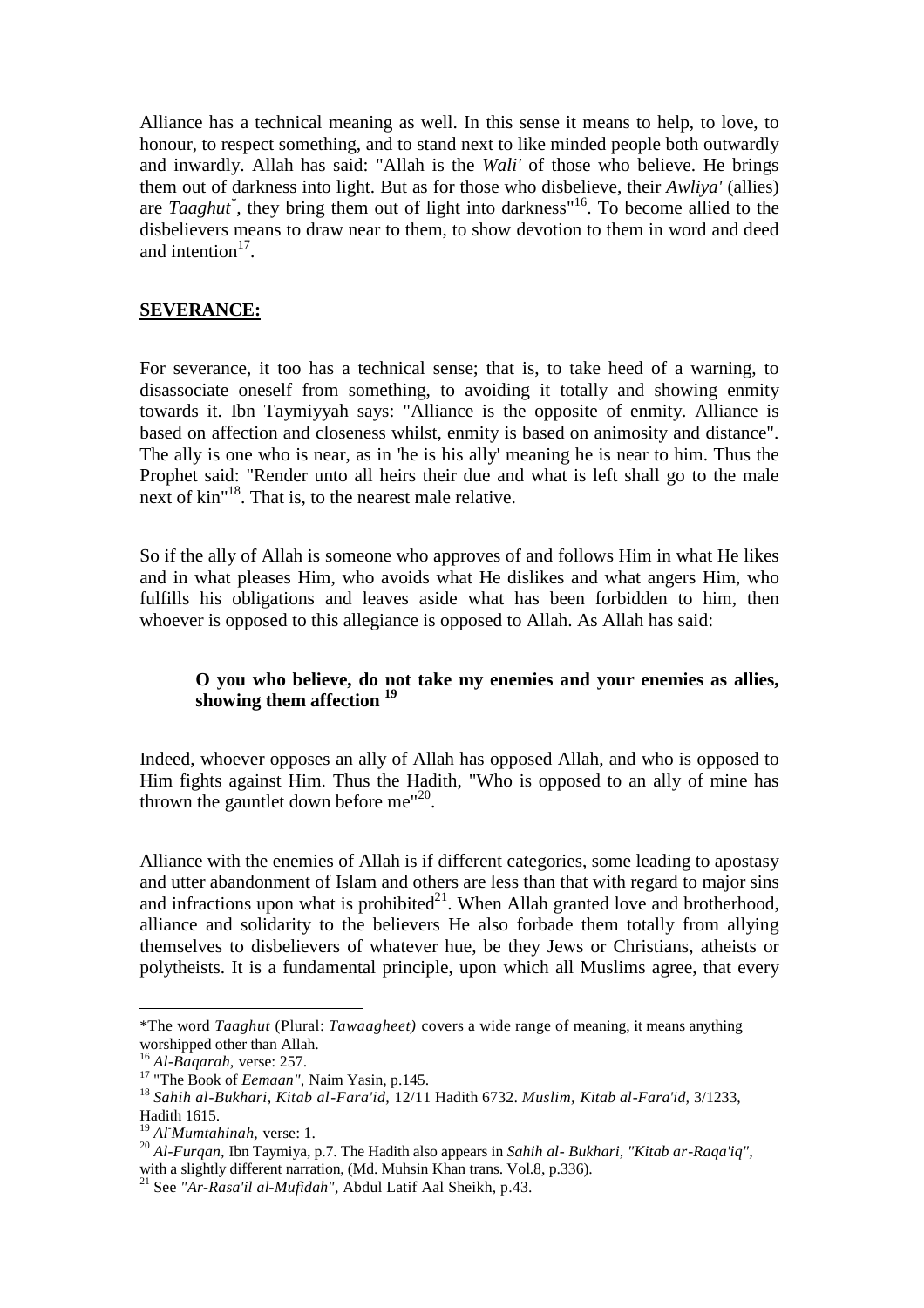believer, every Unitarian Muslim, must abandon all things which legally compromise him, which take him out of Islam and which demand his affection, allegiance and succour for the enemies of Allah. Whoever is opposed to such a compromise must despise, revile, struggle against it with all his effort and might. In both word and deed he must draw near to Allah.

Since both allegiance and severance rely at the source upon love and animosity, it becomes a fundamental aspect of faith that one love the Prophets and their followers for the sake of Allah, and that one despise His enemies and the enemies of His messengersfor His Sak[e](#page-13-0)<sup>22</sup>.

Ibn Abbas is reported to have said, "Who loves for the sake of Allah and despises for the sake of Allah, who takes both his friend and his enemy for the sake of Allah, indeed his desire in this is but for the alliance of Allah, but the mass of the people have come to choose their associates only out of their concern for the things of this world, and this none will benefit".

If the scion of the Ummah had already mentioned that the people of his time had become excessively concerned with worldly affairs, and his was the best generation of all time, then believers today must be aware, must have an idea, of whom to love and whom to hate, with whom they should ally themselves and against whom they should be pitted. Everyone should measure himself up against the Qur'an and the Sunnah in order to get a clear view of himself, will he be amongst the ranks of *Shaytan* and his minions, the clear losers in this world and the next, or will he be amongst the ranks of the believers, the party of the faithful who are assured success.

But if we are ruled by worldly concerns in the matter of choosing our friends and associates, as Ibn Abbas said, then we will find these friends as fleeting and ephemeral as the world itself, and so the nation will find no defence against its enemies.

Even today we find that materialism and worldliness have come to dominate the hearts of most of the people but this will not benefit anyone. As for the Muslim Umma, it will never rise except by returning to Allah, to the principle of love for His Sake and enmity for His Sake; that we ally ourselves one to another for His Sake and that we free ourselves from all whom He has ordered us to be free of for His sake. Only then will the believers rejoice in the victory of Allah.

<span id="page-13-0"></span><sup>22</sup> *"Al-Fata'wi as-Sa'diyya",* Sheikh Abdur Rahman Ben Sa'di 1/98.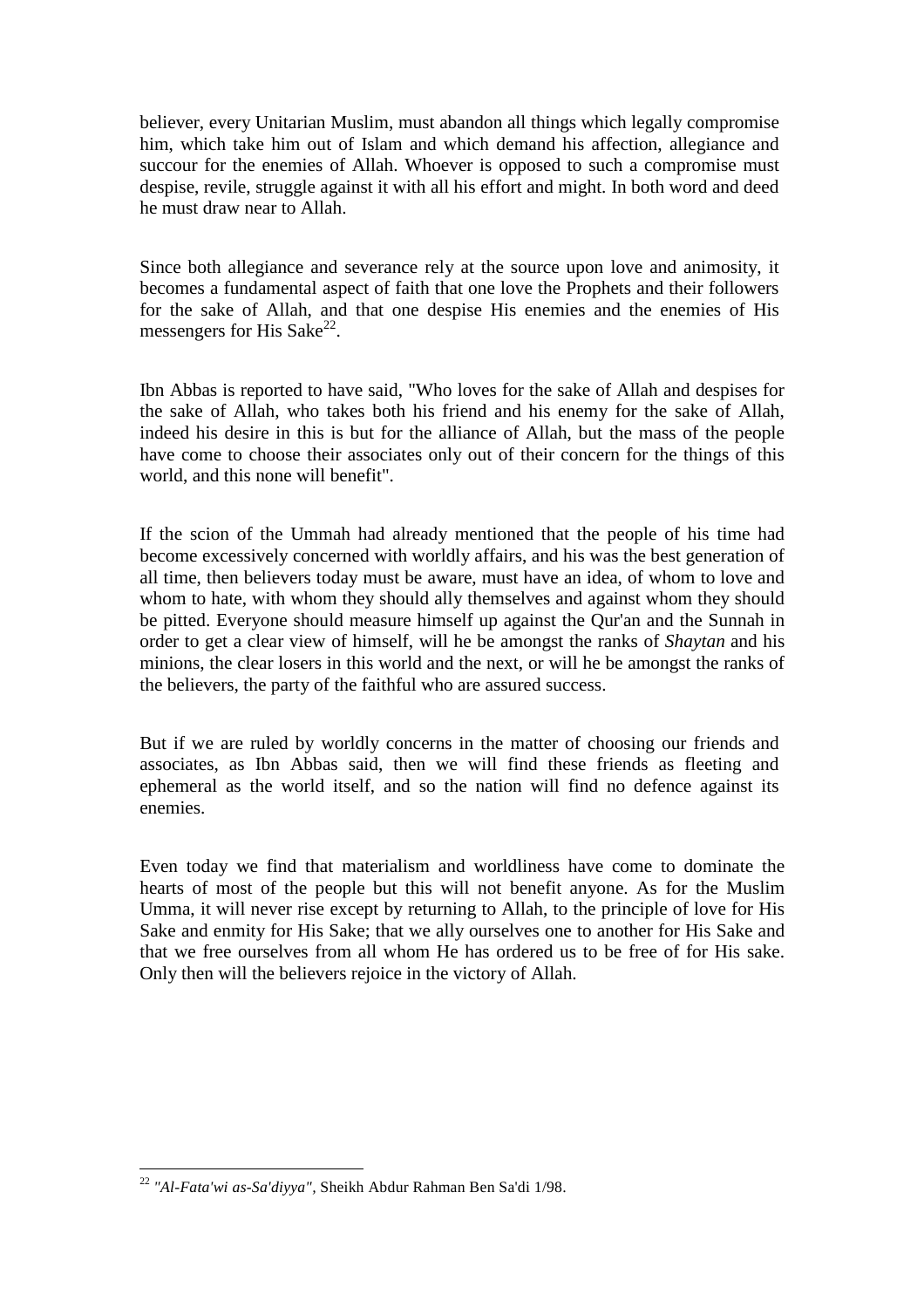## **The Significance of** *Wala'* **and** *Bara'* **according to the Qur'an and Sunnah and the History of its Literature:**

It is worthy of mention that the subject of alliance and disassociation did not attract much of the attention of the classical scholars, despite the important position it holds and the clarity with which it has been explained both in the Qur'an and in the Sunnah. There are several explanations for this.

The first is that this doctrinal aspect of Islam was clearly understood amongst the first generations of Muslims, since they enjoyed a very high level of awareness and understanding of this religion. Their profound understanding was mainly due to the particular historical circumstances of their lives, and is very much in evidence in the zeal with which they pursued Jihad in the path of Allah. This, together with their habit of referring back to the Qur'an and Sunnah, in all of their affairs, combined to make this matter absolutely clear to them.

Secondly, early Muslim society in the period that followed the Rightly Guided Caliphs did not experience divisions with regard to this matter. Rather, they arose with regard to the nature of the divine attributes, and so profound doctrinal divisions followed. It now became imperative to address these problems, to combat innovations of doctrine and make it clear that the attributes of Allah are befitting His majesty and Grandeur. The primary concern was to establish a firm understanding of this point, as it is stated in both the Qur'an and Sunnah, without any sophistry or rationalisation, explanation, analogy or comparison.

Because of this their books are filled with discussions of this matter but little is to be found about the issue of allegiance and disassociation, with a few small exceptions such as, "As for the Companions of the Messenger, we do not neglect to hold any of them in our affections, neither do we disassociate ourselves from any of them. Whoever dislikes them or speaks ill of them we revile  $12^3$ .

Thirdly, after the encroachment of scholastic theology *(Ilm al-Kalaam)* upon Islamic creed, and its negative contribution to the clarity of our creed, hardly any mention was made again of this matter, but this was not the only issue to be avoided. Indeed its journey into oblivion was closely preceded by the discussion centring around the very meaning of Divine Unity, of the Islamic creed that there is no God but Allah, and of the position regarding the opponents of Islam who took issue with this.

Had the Muslims concerned themselves with this matter, laying it out clearly before the people in a sound and correct manner, rather than occupying themselves with abstract intellectual discussions devoid of any relation to the real world or to the true meaning of Islam, it would have been a much better use of their time, of much greater

<span id="page-14-0"></span><sup>23</sup> *, `Sharh al-Aqeedah at-Tahawiyya",* Vol. 4, p.528.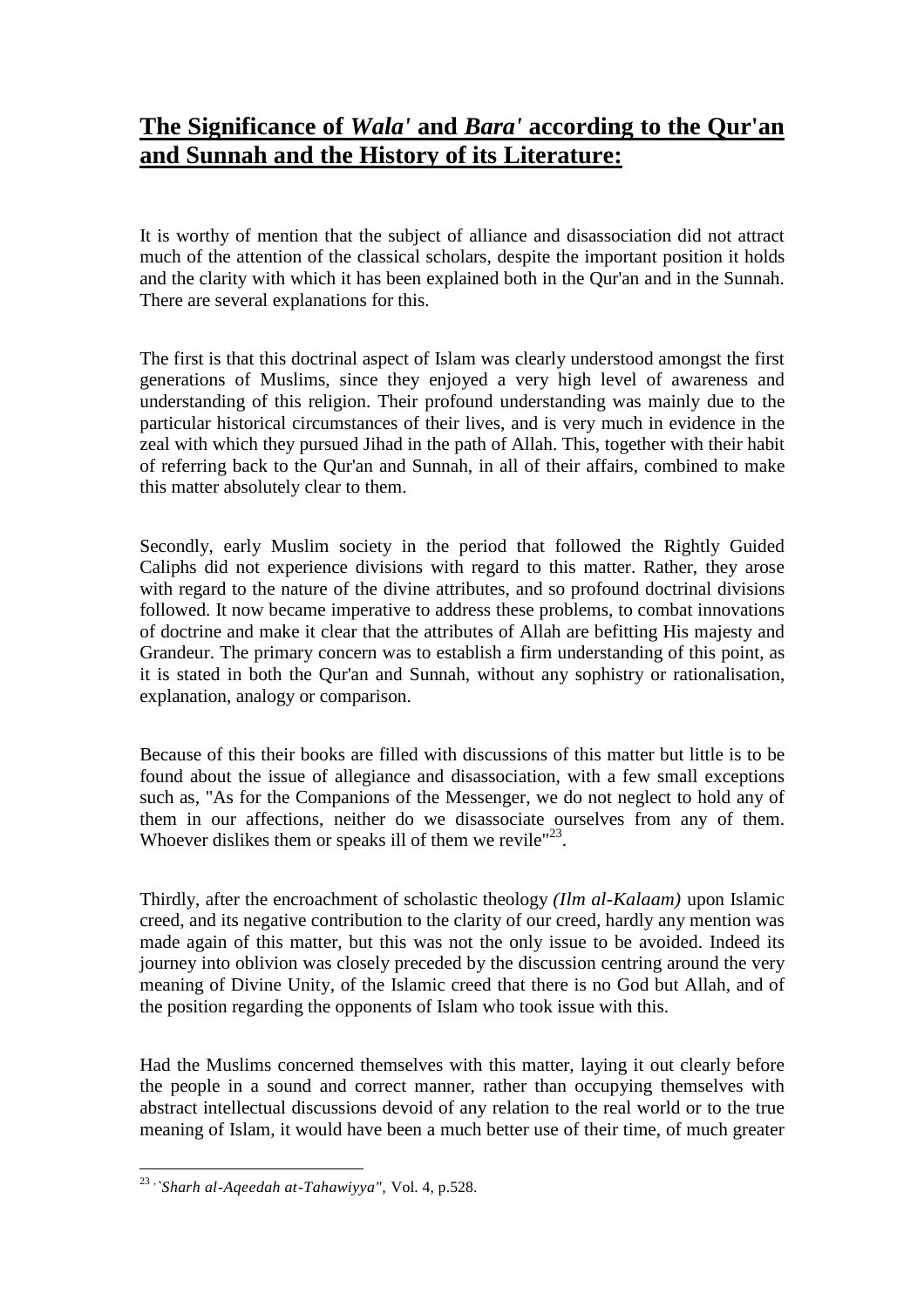benefit to ordinary people, and closer to what Allah had required of them. If only the Muslims had heeded the words of the Prophet when he said, "I have left you on a path, as brilliant at night as it is by day; no one will leave it and not be destroyed"<sup>[24](#page-15-0)</sup>. If only they had upheld, so that no one in the world could have wrested them from it, then they would have been impervious to the final onslaught of secularism and dark human speculation, from whatever quarter it may come.

As the early Muslims witnessed the disappearance of the Companions of the Prophet, they saw a unique generation slip away, a generation without comparison unprecedented and not to be repeated in human history, a generation utterly devoted to the service of their faith, a generation which conquered the world, which rent asunder oppression, falsehood and disbelief and raised the banner of Allah from France in the west to the borders of China in the east.

As for the philosophical movement known as *Ilm al-kalaam,* the first generation of Muslims recognised the fact that the Qur'an is not a book of philosophy and empty speculation without any relation to real life, but rather it is a book of guidance. They believed that the human soul is the creation of Allah alone, and that He alone knows what is best for it. So when He revealed His Book to His messenger it was a light of guidance for all mankind and the fount of all that is good for him. It is also a warning to us against all that which will lead us to destruction and loss. The Qur'an addresses the entire being, body and soul, the rational intellect and the emotions, its natural love of goodness and revulsion at evil. Allah says:

#### **By the soul, and He who perfected it, and taught it what is right and wrong for it. Who purifies it has found success, and who stunts it has found failure[25](#page-15-1)**

Thus, the method of the Qur'an in dealing with the creed is to address not only the intellect but the "entire being". This is not, in the first instance, to prevent the mind from reacting but rather it is in order to mobilise both aspects of the self to respond to its call, as each has its role to play; to act in accordance with its belief in it, not simply to recognise its argument or acknowledge its evidence. The Qur'an, by this appeal, is responding to human nature. It is Allah who created humanity, who fashioned his nature, and it is Allah who revealed the Qur'an, and shaped it to the nature of man, responding to him and filling him with light, resurrecting him and setting him straight in one instant.

The intellect is a part of that nature, of this there can be no doubt, and it has its role to play in the pursuit of faith. Indeed Allah is well aware of its limitations, that when it is a matter of the "natural world" the intellect alone is sufficiently equipped to make sense of it, but in matters of faith the intellect by itself is not enough, it must relate

<span id="page-15-0"></span><sup>24</sup> *"Musnad Ahmad"* 4/126, *"Ja'miu Bayan al-Ilm",* Ibnu Abdu Rabbi', 2/222, "Sunan Ibnu Majah", *al-*

*Muqaddimah,* 1/16, Hadith 43. See: "Ja'miu al-Usul" Vol.!, p.293.

<span id="page-15-1"></span><sup>25</sup> *Ash-Shams,* verses: *7-10.*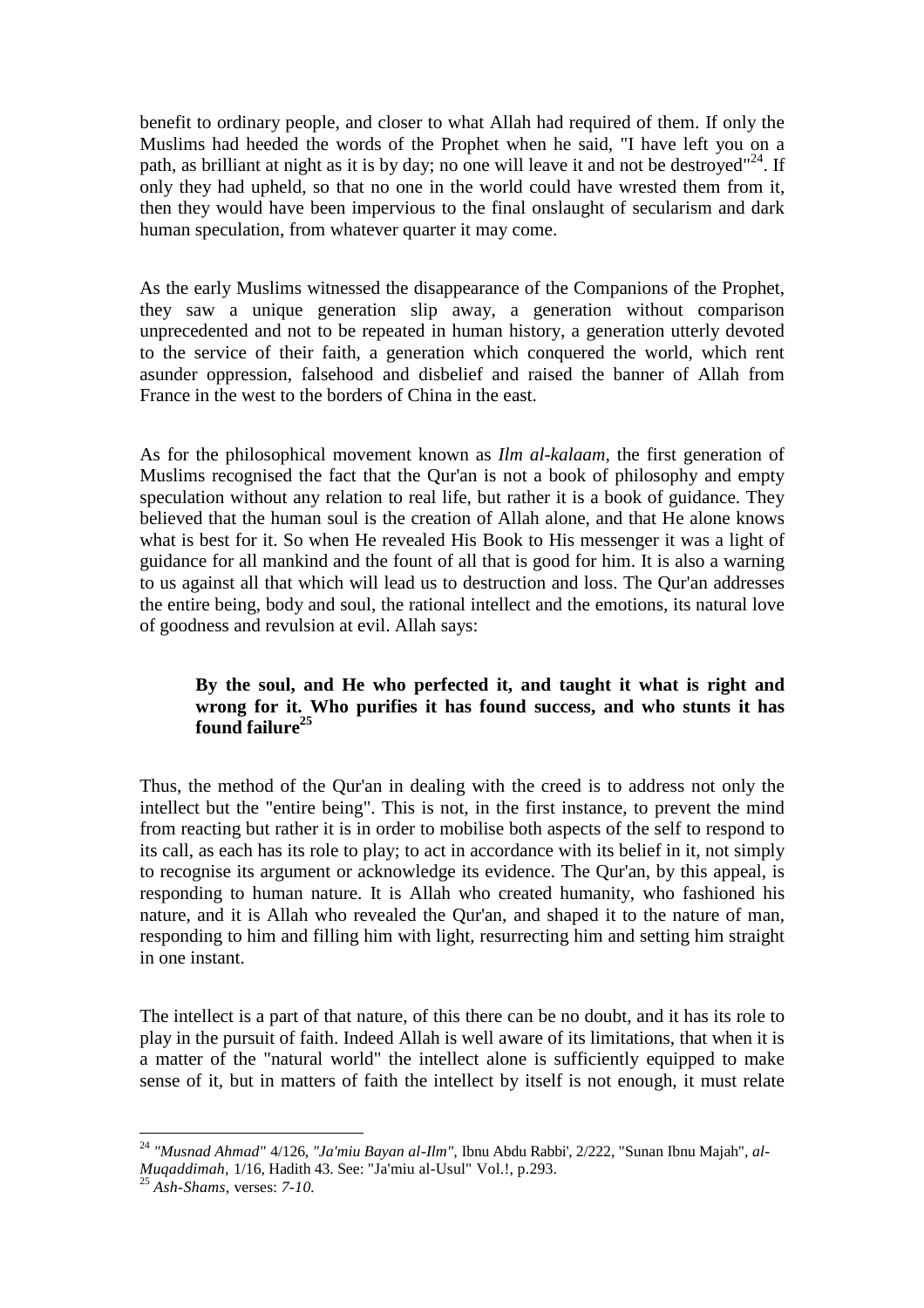faithwi[t](#page-16-0)h the emotions; with both mind and spirit<sup>26</sup>.

A quick survey of Islamic history will reveal that doctrinal distortions had already begun on a small scale in the times of the Umayyads, but they reached their peak in the Abbasid period in response to the spread of Greek, Indian, and Persian science amongst the Arabs. After the initial conquests and the expansion of the Islamic state people began to declare themselves as Muslims, concealing their hypocrisy and their atheism; confusion arose amongst them about the translations of these foreign books for they did not distinguish between the good and the bad aspects of this foreign science.

Many people began to occupy themselves with effete intellectual pursuits. The muddle-headed ignorant extravagance, which they called "philosophy", spread as people dazzled themselves with its incomprehensible and impossibly complex assertions and verbal sleight of hand. This bedazzlement led them to dress Islamic thought up in a strange attire; strange in itself, strange to Islam and strange in the eyes of the Muslims. "This concealed the fact that there is a fundamental incompatibility between the principles of philosophy and those of religious doctrine, between its methods and those of religion, that there exists an intraversable gulf between the fundamental truth of Islamic belief and the impoverished and bogus attempts of philosophy and human wishful thinking to provide alternative models $"^{27}$  $"^{27}$  $"^{27}$ .

Perhaps it is pertinent to ask what was the reason for the attempted conciliation between speculative human philosophy, which grew and flourished in the dark mists of paganism and disbelief, and the clear, sweet waters of the religion of Allah, Islam? Was this simply the result of following blindly behind tradition? Was it due to the abandonment of Jihad and failure in spreading the creed throughout the world? Was it because of excessive intellectualism and the tendency to answer the philosophers with their own arguments? Or were the enemies of Islam scheming behind the scenes to sully the purity of the faith with a strange stain of human conjecture?

All of these in my view, and Allah knows best, are factors that had a role to play in the process, but if we follow the story of translation in the earlier period we find that the interests of the enemies of Islam did indeed coincide with those of some of the Muslims, particularly with some of the Abbasid rulers, such as the Caliph Ma'moun for instance. Thus foreign knowledge came to the Arabs as the specious prattle of the Greeks was translated into Arabic.

The position is supported by the fact that Ma'moun wrote to the Christian ruler of Sicily asking him to send to him, without delay, the famous Sicilian library, which was replete with philosophical works. The King, wavering before this request, assembled his ministers to seek their advice. The High Priest said, "Send it, indeed no nation has come upon this knowledge without being corrupted by it". The King yielded to this advice and sent the library to Ma'moun, who then called Hanin b.

<span id="page-16-0"></span><sup>26</sup> Muhammad Qutb, *Diraasaat Qura'niyya,* p. 149.

<span id="page-16-1"></span><sup>27</sup> Sayyid Qutb, *Khasa'is at-Tasawur al-Islami' wa Muqawwimatuh,* p. 10-11.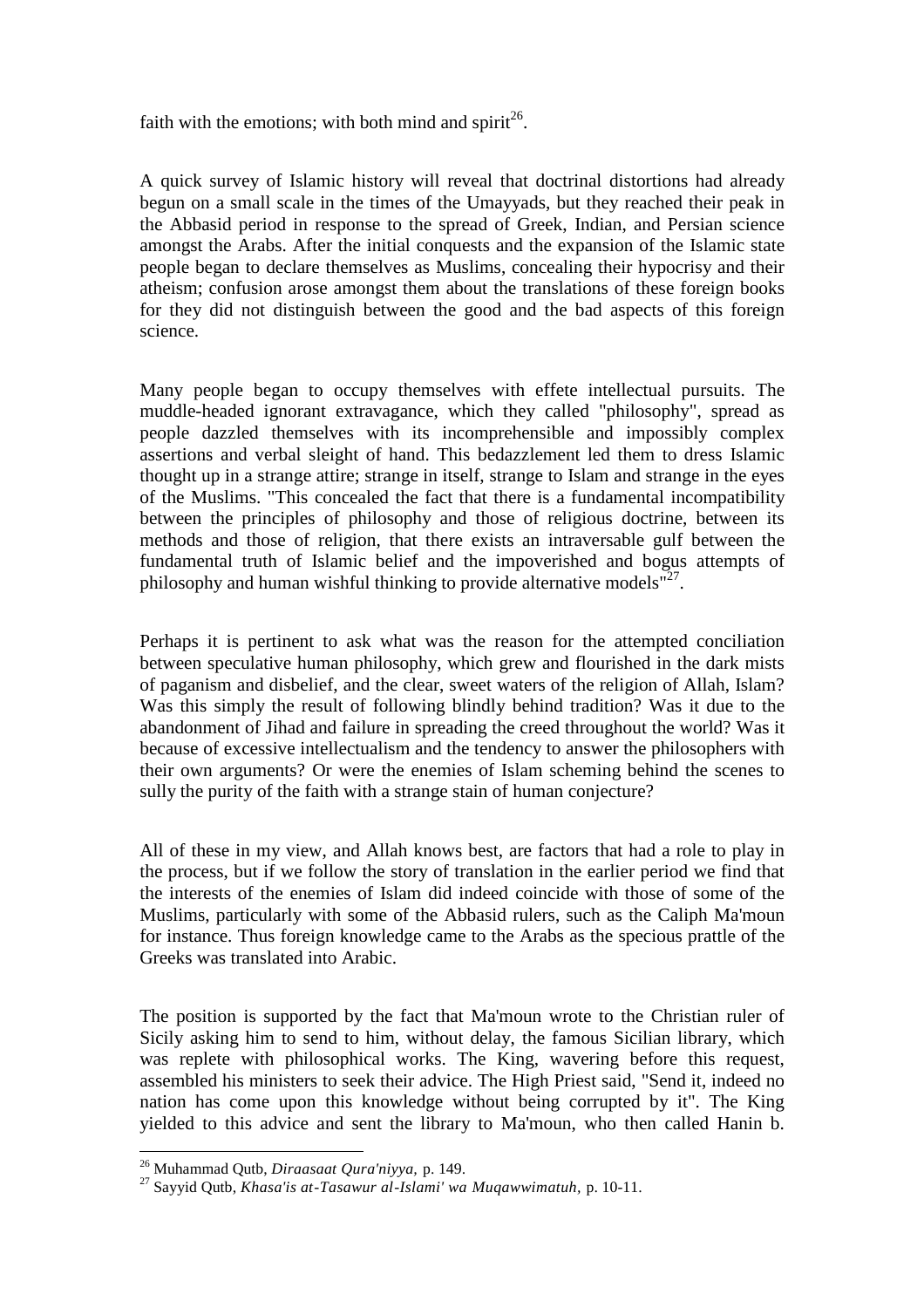Ishaq[28](#page-17-0), a youth gifted with eloquence, and commissioned him to translate whatever he could of the books of the Greek sages into the Arabic tongue. Ma'moun paid for each and every book he translated with its weight in gold. Because of this Hanin wrote his translations in big letters, on thick paper and left plenty of space between theline[s](#page-17-1)<sup>29</sup>.

So the priest was right, and so we see from whence came the Mu'tazalite Inquisition, the persecution and oppression of Imam Ahmed and of all the scholars in the times of Ma'moun and his immediate successors, the rise of heretical innovation and its champions, whose language was replete with philosophical terms. This could only have been the result of the translation of the Greek speculative sciences and their infusion into Muslim doctrine in order to produce what became known as "Islamic Philosophy".

This becomes more comprehensible when we consider that the majority of these translators were Christians<sup>[30](#page-17-2)</sup>. They collected and translated what they thought and believed was true. So how could one confidently depend upon a Christian, who believes in the Trinity: 'Father, the Son and the Holy Ghost,' to produce translations of useful books for Muslims to learn and teach to their children? As the poet who said:

> *Who takes the crow for his guide will be led to carrion and swine.*

To further illustrate the deep gulf which divides the Islamic creed, as embodied in the Qur'an and the Sunnah, and the principles of philosophy the following points should be considered. This should not be taken as a comparison between the two views, for indeed, no comparison is possible between these two widely disparate things, as the poet who said:

> *Did you fail to see the weakness of the sword when they said that it was sharper than the staff?*

but only as a warning and reminder $^{31}$  $^{31}$  $^{31}$ .

1- The source of the Islamic creed is Allah, Lord of the Worlds. The origin of *"Ilm al-Kalaam"* is frail and limited human reason.

<span id="page-17-0"></span><sup>&</sup>lt;sup>28</sup> Hanin b. Ishaq was a physician, chronicler and translator. He came from Hira in Iraq where his father was an apothecary. He knew Greek, Syriac and Persian and was appointed by Ma'moun to be his court translator.

<span id="page-17-1"></span><sup>29</sup> Ahmad Mazid Rifa'i, *Asr al-Ma'moun,* p. 375, 377, Edit.2/1346. Dar al-Kutub al-Misriyya.

<span id="page-17-2"></span><sup>30</sup> Muhammad al-Bahiyy, *al-Janib al-Ilaaahi,* p.177.

<span id="page-17-3"></span><sup>31</sup> Omar Sulayman al-Ashqar, *al-Aqeeda fi Allah,* 1 st Edition, p. 27-38, 1399 A.H. *Maktabat al-Falah, Kuwait.*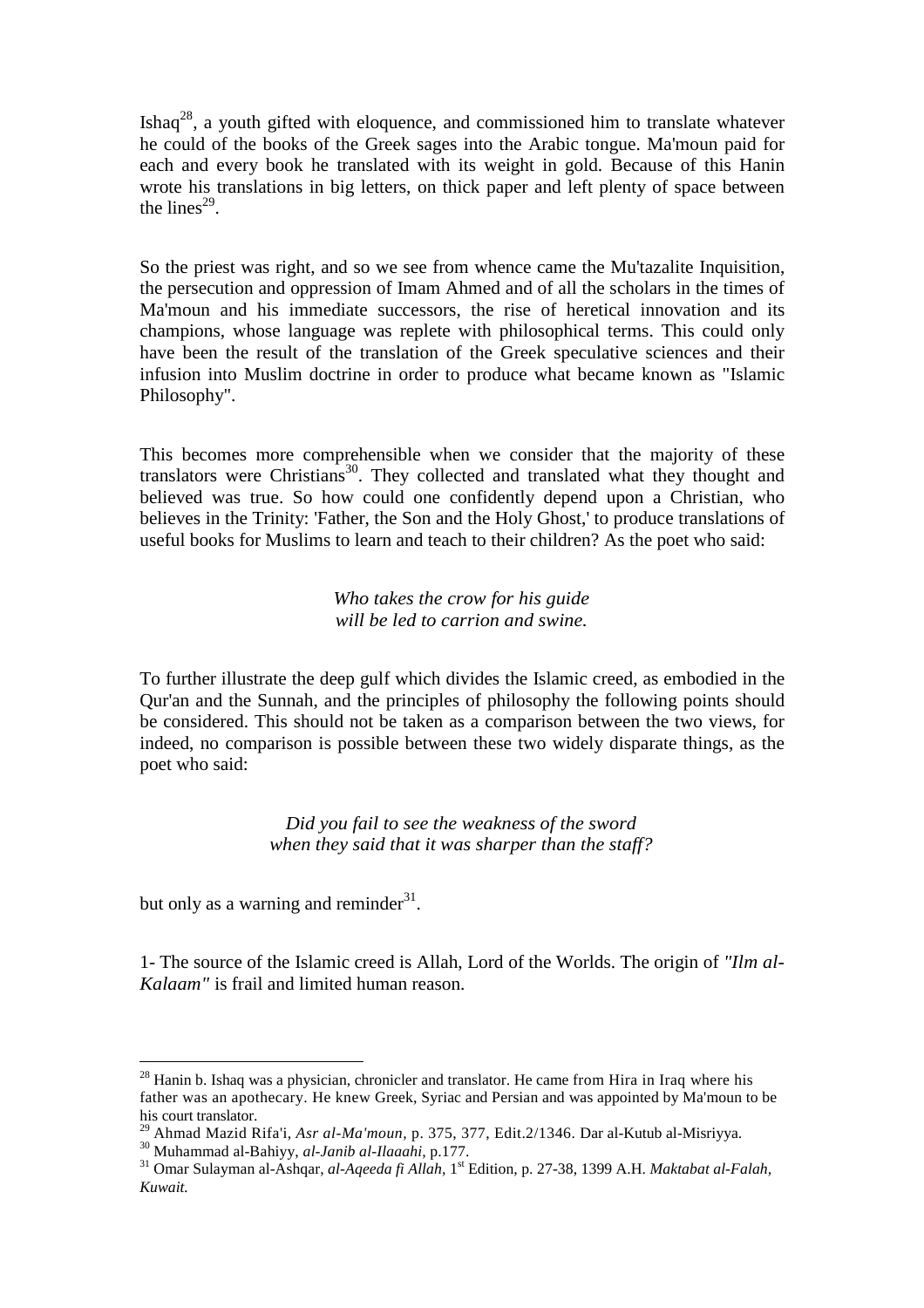2- As for design and method, the utmost goal of *Ilm al-Kalaam is* to confirm the singularity of the Creator; that He has no partners. The theologians *(Mutakallimun)* believe that this is the meaning of the words, "There is no god but Allah"; we have, however, already discussed the true meaning of this in the introduction. *Ilm al-Kalaam* is concerned with the establishment of 'cognition', while the Qur'anic method is to address its 'dynamics'. The Qur'an seeks to transform awareness into an active force which should then confirm itself in the real world. It mobilises the human intellect in order to confirm its existence in the world, to identify the line which the Divine Plan has traced for it. When humanity returns to its Lord, it becomes animated withthe human spirit, having the Grace of God upon  $it^{32}$ .

The method of the Qur'an is to call humanity to the worship of Allah alone. Allah says:

#### **And we sent no messenger before you but that we inspired him to saying there is no god but Me, so worshipMe <sup>33</sup>**

The Prophet instructed Mu'aadh Ibn Jabal, before sending him to Yemen, to call the people to the worship of Allah alone, saying, "If they agree then instruct them in their  $\overrightarrow{O}$  obligations<sup>"[34](#page-18-2)</sup>, he was not told to call them first to scepticism or speculation as the philosophers have done.

Allah will not ask anyone, at the time of the resurrection, about the cognitive or natural sciences, about logic, about form or substance. He will ask them about their response to His messengers. Allah says:

**It will be as if it would burst with rage. Whenever a fresh host is flung into it the wardens there ask them: Had no Warner come to you? They say: Yes, indeed, a Warner came unto us; but we denied him and said: Allah revealed nothing; you are in great error. And they say: Had we listened or had any sense, we would not now be among the dwellers in the flames. Thus they acknowledged their sins, so damned be the dwellers of the flames [35](#page-18-3)**

The belief in the unity of the creator, which is the goal of *Ilm al-Kalaam,* did not benefit the disbelievers against whom the Prophet struggled, indeed they used to affirm it as the Qur'an states:

#### **And if you ask them who created the heavens and the earth they will say**

<span id="page-18-0"></span><sup>32</sup> *"Khasa'is at-Tasawur al-lslami' wa Muqawwimatuh",* p.10-11.

<span id="page-18-1"></span><sup>33</sup> *Al-Anbiyaa,* verse: 25.

<span id="page-18-3"></span><span id="page-18-2"></span><sup>&</sup>lt;sup>34</sup> This Hadith is to be found in Bukhari, Kitab Zakat, and Muslim, Kitab al-Eemaan.

<sup>35</sup> *Al-Mulk,* verses: 8-11.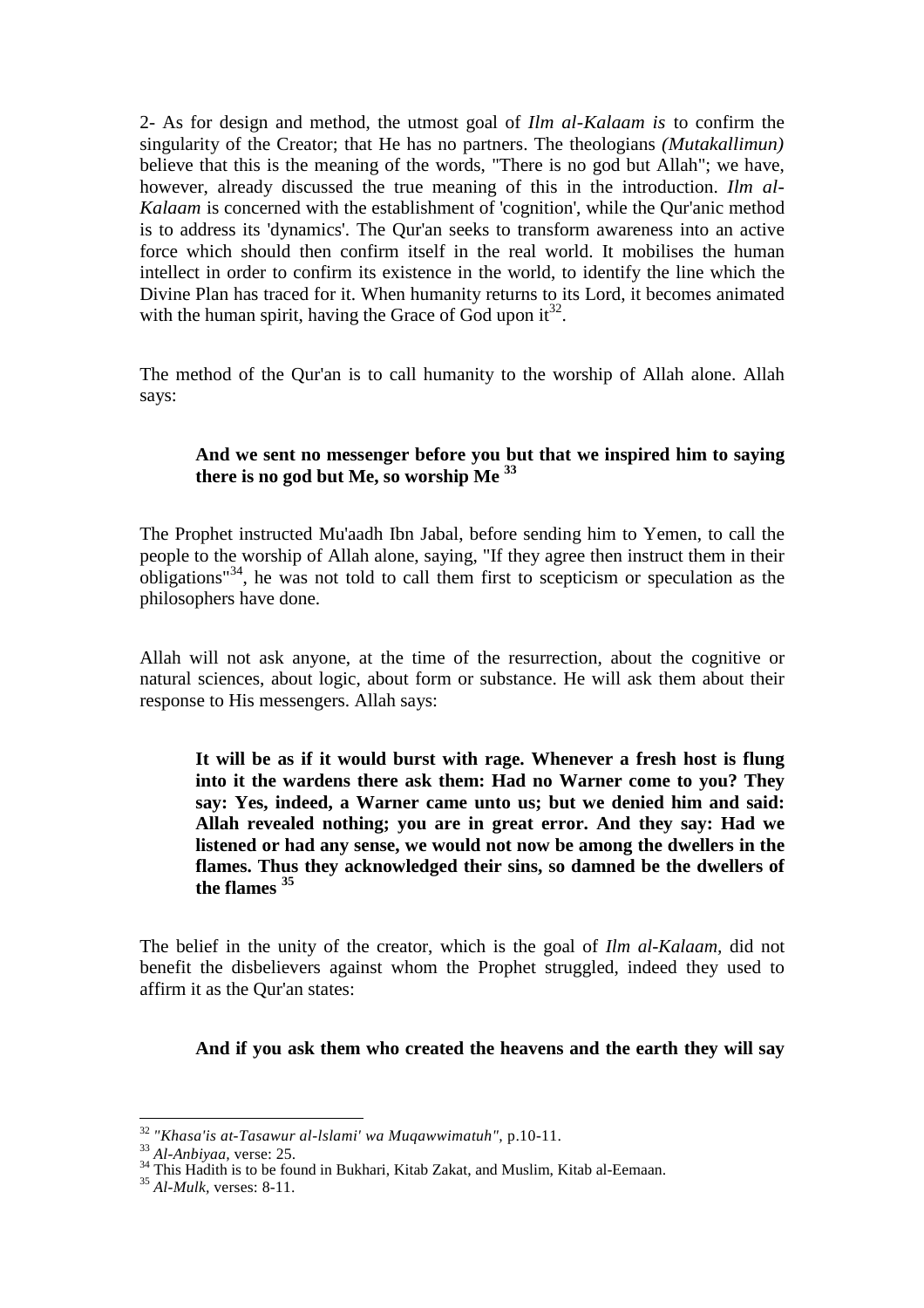#### **Allah. Say, Praise be to Allah. Indeed most of them knownot <sup>36</sup>**

3- The force of its effect upon the spirits of those who embrace it is the hallmark of the divine creed. In contrast to this, both philosophy and *Ilm al-Kalaam* are guided by the ignorance of their practitioners. This is illustrated by something which Socrates said, "The thing which I know best is that I do not know anything" $37$ .

4- The method adopted by the holy creed is to address the human being in his own language. Characterised by thrust and vigour, it connects directly with the heart, it recalls fundamental truths with both simplicity and clarity of expression, and its style and content are equally inimitable. The effect of this is to make its creed easy for anyone to understand. This stands in stark contrast to philosophy and *Ilm al-Kalaam* and the opaque jargon, which only further obscures it, spreading only perplexity, confusionand error<sup>38</sup>. The philosophical method has recourse to but one device, regardless of the subject, which it addresses, it confines itself to the formula, "If such and such is put to us then we say such and such".

As for the method of the Qur'an it presents its creed in two ways; the first is to project the concept of Divine Unity via the divine names and attributes of Allah and mention of His dynamic intervention in the material world. This is indicated not only in the text of the Qur'an but also by the instruction of the Prophet. Examples can be drawn from the beginnings of *Surah al-Hadid, Taha,* the end of *Surah al-Hashr,* the beginning of *Surah as-Sajda* and that of *Aal-Imraan* as well as by *Surah al-Ikhlas* in its entirety<sup>[39](#page-19-3)</sup>. The second way is to present Divine Unity in terms of action and intention. This is seen in *Surah al-Kaafirun* which begins, **"Say, You who disbelieve..."** and similarly in the verse from *Aal-Imran* "Say, O People of the Book, come to a common understanding between us and you that we should worship nothing but Allah, and associate nothing with Him nor take anyone from amongst ourselves as Lord beside Allah. If they refuse then say, I bear witness that we have submitted to Allah". Other examples can be seen in *Surah Yunis, al-A'raaf* and *al-Ana'm.*

The first of these is a recognition of the concept of Divine Unity and the second is a reflection of the same in the human heart.

A cursory look at the biography of the Prophet is sufficient to demonstrate this unique approach to the creed and its education. He taught his companions the certainty that whoever follows a path other than that elaborated by the Qur'an and Sunnah in the establishment of the creed has trod a path which will not meet with the straight way of Allah.

Ibn Mas'ud once said, "We used never to learn more than ten verses of the Qur'an without

<span id="page-19-0"></span><sup>36</sup> *Luqmaan,* verse: 25.

<span id="page-19-1"></span><sup>37</sup> Omar Sulayman al-Ashqar, *al-Aqeeda fi Allah,* p. 32.

<span id="page-19-2"></span><sup>38</sup> See: *Khasa'is at-Tasawur al-Islami'* and *al-Aqeeda fi Allah,* p. 35.

<span id="page-19-3"></span><sup>39</sup> "*Sharh al-Aqeeda at-Tahawiyya",* p.88, *al-Maktab al-Islami.*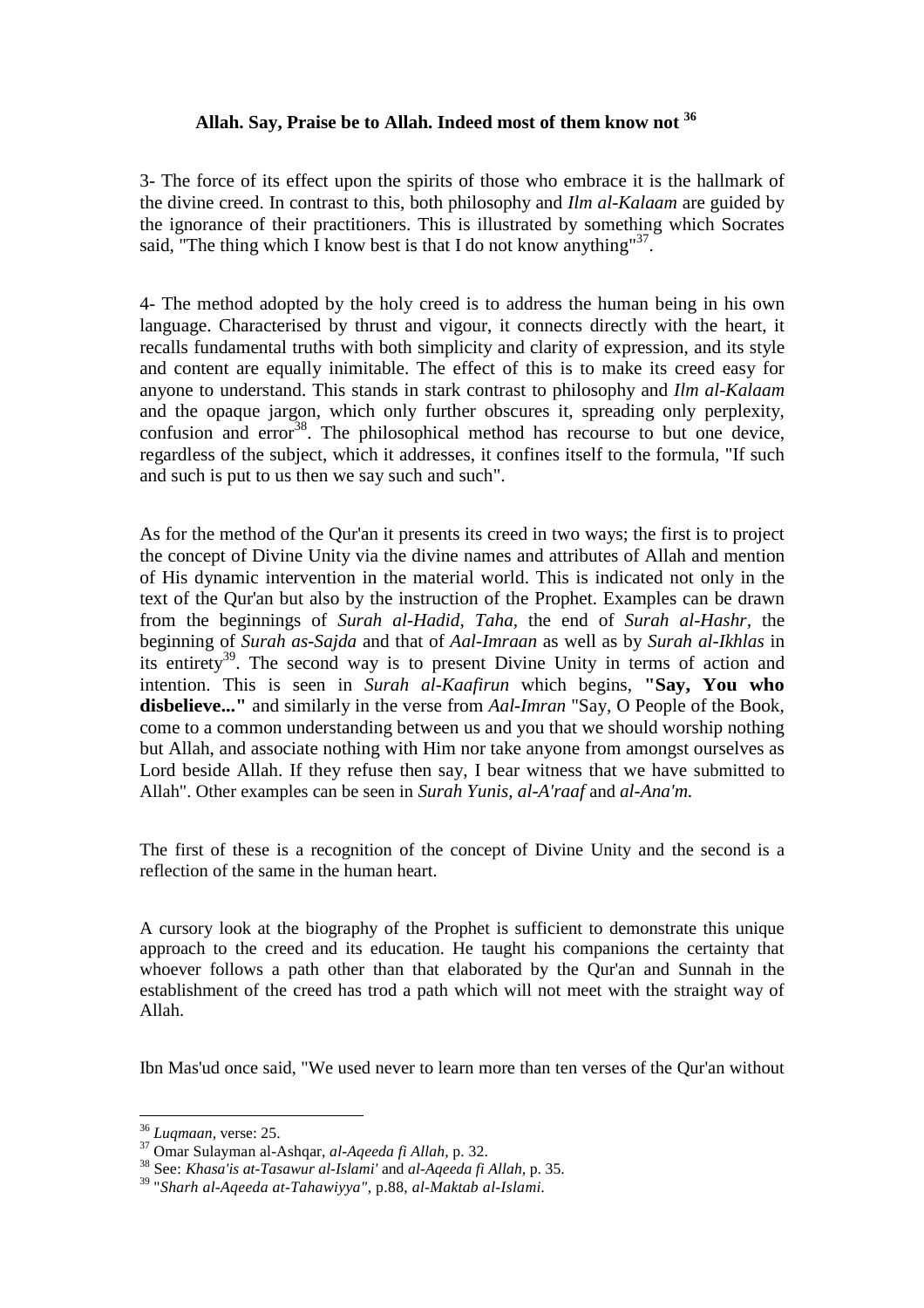then stopping to learn their meaning and then implementing them in our lives<sup> $40$ </sup>. Abu Abd ar-Rahman as-Salami<sup>[41](#page-20-1)</sup> said, "Those who used to teach us said that they would learn the Qur'an directly from the Prophet, and that after they had learnt ten verses they would go no further until they had learnt their import with regard to works, so he taught us the Qur'an and how to act upon it at the same time".

Sayyid Qutb, may Allah have mercy upon him, says: "The companions of the Prophet used to receive daily instructions in the creed in the manner of a soldier who receives his daily marching orders which are to be followed on the spot. Because of this none of them would ever exceed ten in one sitting since they felt that by this they would also extend their responsibilities and obligations with respect to it. So they would content themselves with ten verses until such time as they had learnt them by heart andlearned to act according to them, as Ibn Mas'ud said["](#page-20-2) $42$ .

Thus the Muslim Ummah took only the Book of Allah and the Sunnah of the Prophet as the source of its creed. But distortions to it were to follow in later times when the philosophy and science of the Greeks were finally translated into Arabic. Had there been a willingness and awareness to restrict this activity to useful knowledge such as geometry, chemistry, medicine, and the like, in order that what was translated would not come into conflict with the creed and ideology of Islam then perhaps the story would have been different. However, all the Greek sciences indiscriminately translated, including "Theology" of Aristotle, Plato and others, which is based upon scepticism and an assumed non-existence of the unseen.

This was indeed a grave error, it has already happened and it was of no use borrowing from the pagans or the philosophical prevarication of the Christians and the Jews. In fact, Ibn Abbas had warned against just such a thing when he said, "You must not take their sciences to account, by Allah, for we have not seen any of them ever enquirefrom you about what has been revealed to you"<sup>43</sup>.

What then happened was that, according to Muhammad al-Ghazali, the purity of the Islamic creed was muddied by foreign disbelief which reared its ugly head amongst the idle effete who filled their time with empty debate<sup>[44](#page-20-4)</sup>. But Allah's Mercy was on His servants and He preserved His religion, raising up scholars in every place and age who would fulfill their obligation to spread the call to Allah and perform *Jihad* in His way and who warned the Muslims of what they should leave aside and what they should renounce. Many of the Scholars mounted active opposition to this internal threat which came to attack both the creed and concept of Islam.

<span id="page-20-0"></span><sup>&</sup>lt;sup>40</sup> Ibn Kathir in the introduction to his commentary, Vol.1, p.13.

<span id="page-20-1"></span><sup>41</sup> Abd ar-Rahman Bnu Habib as-Salami, a reciter, reported Ahadith from a number of Companions. He is a follower *(Ta'bii),* died in 72 A.H. Some said in 85 A.H. See: *"Tandhib at-Tandhib"* 5/183.

<span id="page-20-3"></span><span id="page-20-2"></span><sup>42</sup> Sayyid Qutb, *Ma'alim Fi at-Tariq,* p.15.

<sup>43</sup> Bukhari, *Kitab at-Tawhid* 13/496, Hadith 7523.

<span id="page-20-4"></span><sup>&</sup>lt;sup>44</sup> Muhammad al-Ghazali, *Al-Islam wa at-Taqat al-Muattala*, 2<sup>nd</sup> Edition, p.112.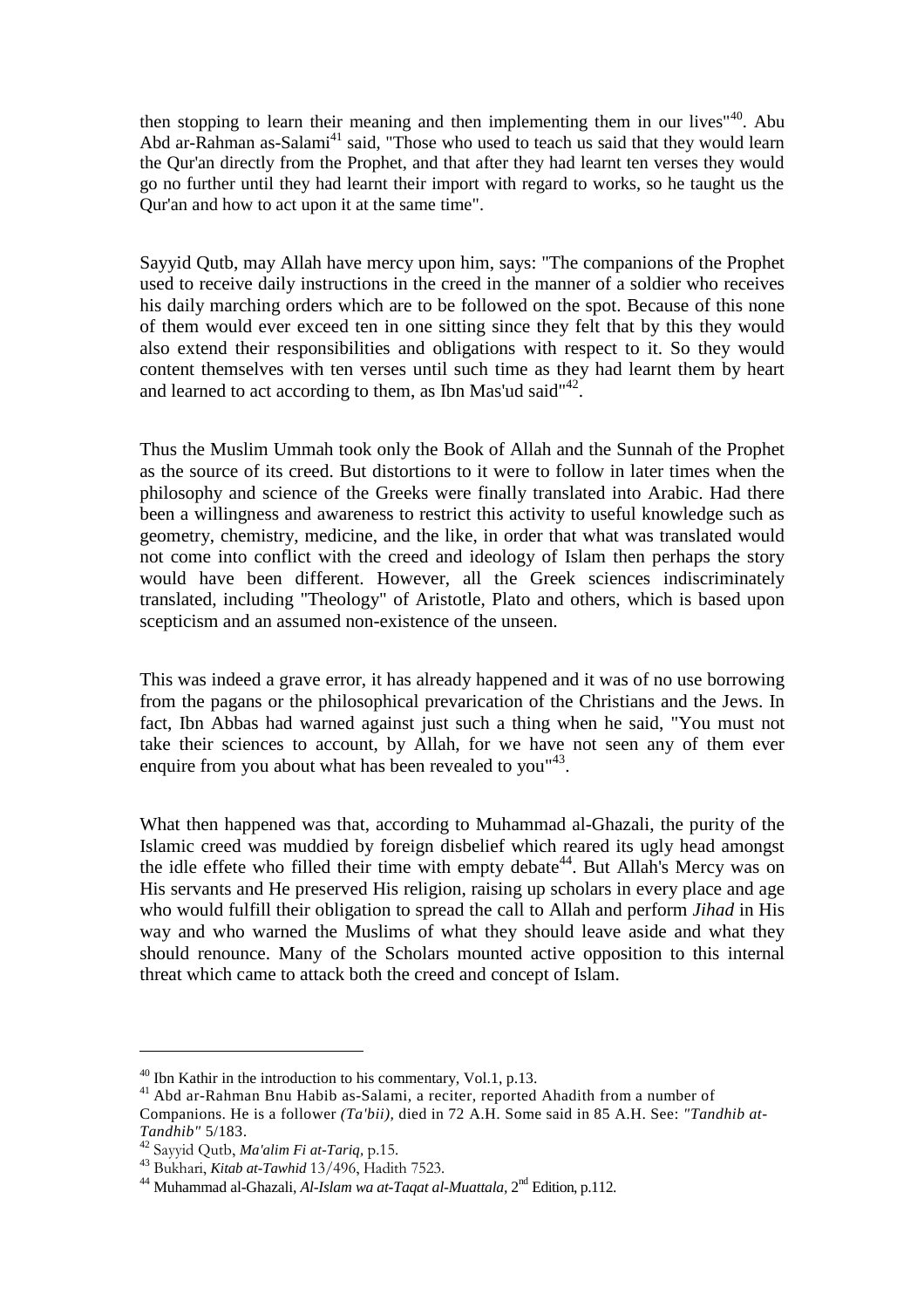Thus Imam ash-Shafi'i said, "My opinion concerning the philosophers is that you should beat them with the soles of your shoes and leafless palm branches and drag them through the highways and byways, saying, `This is what we do to those who abandon the Book of Allah and the Sunnah of His Prophet in favour of philosophy<sup>1[45](#page-21-0)</sup>. Abu Yusif, the student of Abu Hanifa, said, "Knowledge of philosophy is ignorance and ignorance of philosophy is knowledge". Abu al-Iz al-Hanafi continues saying, "How could one hope to reach the fount of knowledge without following what was brought to us by the Messenger of Allah?"<sup>[46](#page-21-1)</sup>.

According to Ibn al-Jawzi the source of the problem of the encroachment of philosophy upon the religious sciences and creed was the fact that some of the Muslim scholars were not content with that which the Prophet adhered to, namely the Qur'an and Sunnah. Rather they were attracted to the speculative methods of the philosophers, they immersed themselves in this and were overcome by it, sullying theirbeliefs with  $it^{47}$ .

Ibn Taymiyyah said about this that philosophers who differ with both the Book and the Sunnah of the Prophet stand condemned by both our predecessors and our imams, because they fail to believe completely, and struggle (make *Jihad)* completely, rather they like to take up the case of the disbelievers and the heretics who are even farther from the truth than they are. This can only lead to a rejection of what the Messenger has brought. They cannot convince these disbelievers with reason for they do not truly believe in what the Messenger brought, and they do not truly struggle either. So they begin to say that it is not possible to believe in the Messenger, nor to struggle against the disbelievers, nor to oppose the philosophers and the heretics, except with reason. Whatever opposes reason, from what comes to us from hearsay, must be denounced as lies, or speculation or maliciousness, since these are at the source of hearsay. If this is made clear to them they will realise that things are not as they thought  $148$  $148$ .

As a final word of warning, I should mention one thing with regard to someone who, having steeped himself in this philosophy and *Ilm al-Kalaam,* ended up calling out for help, that is to say Abu Abdullah Muhammad Ibn Omar ar-Razi, who admitted, "I have trod the paths of the theologians and travelled the ways of the philosophers, yet I have not seen it cure any ill, nor quench any thirst. And I saw the nearest of roads, the road of the Qur'an...Whoever undergoes my experience will know what I know"<sup>[49](#page-21-4)</sup>. This was at a time when he was the greatest living scholar. Thus after long years of wandering in the wilderness it is high time the Muslim Ummah returned to the Divine Light of the Book of Allah and the Sunnah of His Prophet, and pondered its meaning, and acted upon its precepts, as in this lies success and salvation and reassurance for the heart. Indeed Allah has said,

<span id="page-21-0"></span><sup>45</sup> *Sharh at-Tahawiyya,* p. 72.

<span id="page-21-1"></span><sup>46</sup> Ibid, 72, 73.

<span id="page-21-2"></span><sup>&</sup>lt;sup>47</sup> *Sayd al-Khaatir,* revised by Tantawi, p.205,  $2^{nd}$  Edition, 1398 A.H.

<span id="page-21-3"></span><sup>48</sup> Ibn Taymiyyah, *"Muwafaqat Sahih al-Manqul Lisarih al-ma'qul'* 1/238, revision by Muhyi ad-Deen Abd al-Hamid and Muhammad Hamid al-Faqi'.

<span id="page-21-4"></span><sup>49</sup> *Sharh at-Tahawiyya,* p. 227.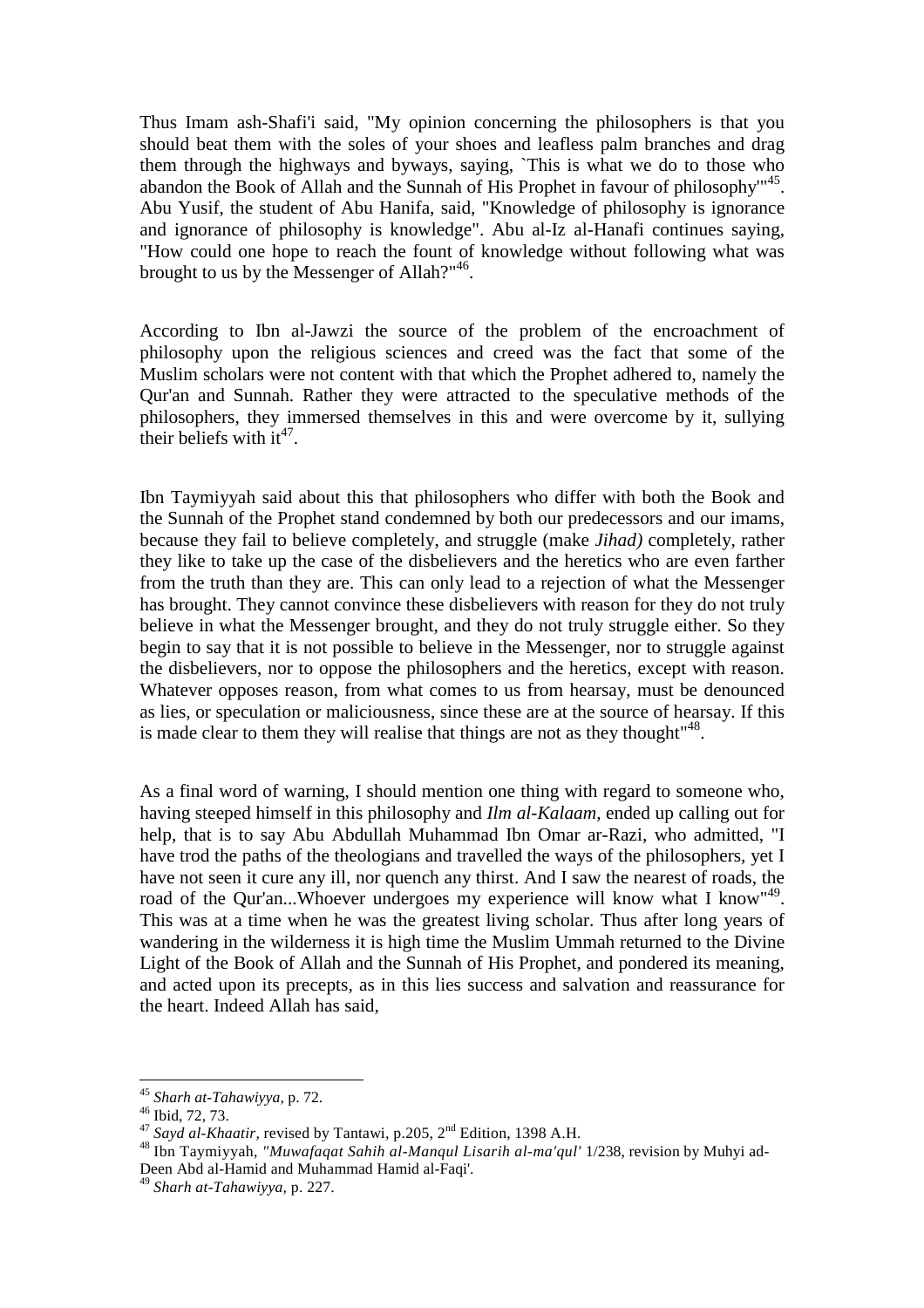#### **Is it not in the remembrance of Allah that the heart finds assurance[50](#page-22-0)**

The method of the Qur'an and the Sunnah is at the root of the doctrine concerning the ties of friendship and their severance. This is entirely consistent with the history of the Prophet's actions, both at Makkah and later at Madinah, of this there are so many examples to be found that we need not go into them here. As for the sterility of philosophy and the poverty of what it has to offer the Muslims, this we have amply discussed.

It is an elementary principle of Islam that the Muslims should confine themselves to matters pertaining to their religion from the time they first pronounce the words, "There is no god but Allah, Muhammad is the Messenger of Allah". They must, from that moment, free themselves from worshipping, following, or obeying anything but Allah. There are many indications of this in the Book of Allah and in the Sunnah of His Messenger. Allah has said:

#### **Whoever disbelieves in** *Taaghut* **and believes in Allah has indeed grasped the most trustworthy handhold[51](#page-22-1)**

and,

**Hold fast to the Rope of Allah and do not differ, recall the blessing of Allah upon yourselves, though you were enemies He drew your hearts together and you became, by His Grace, as brothers. Though you were on the very brink of the pit of Hell He delivered you from it. Thus Allah makes clear to you His Signs so that you may find guidance[52](#page-22-2)**

and,

**Say, shall we invoke instead of Allah, something that can neither benefit us nor harm us, and turn around on our heels after Allah has guided us? He is like one whom devils have enticed into groping after earthly desires whilst his companions call out offering guidance, 'Come to us!'. Say, "Verily the Guidance of Allah is the only Guidance, and we are commanded to surrender ourselves to the Lord of the Worlds"[53](#page-22-3)**

Likewise Allah has said,

**Who turns his face to Allah in sincerity has indeed grasped the most**

<span id="page-22-0"></span><sup>50</sup> *Ar-Ra'd,* verse: 28.

<span id="page-22-1"></span><sup>51</sup> *Al-Baqarah,* verse: 256.

<span id="page-22-2"></span><sup>52</sup> *Aal-Imran,* verse: 103.

<span id="page-22-3"></span><sup>53</sup> *AI-Ana'm,* verse: 71.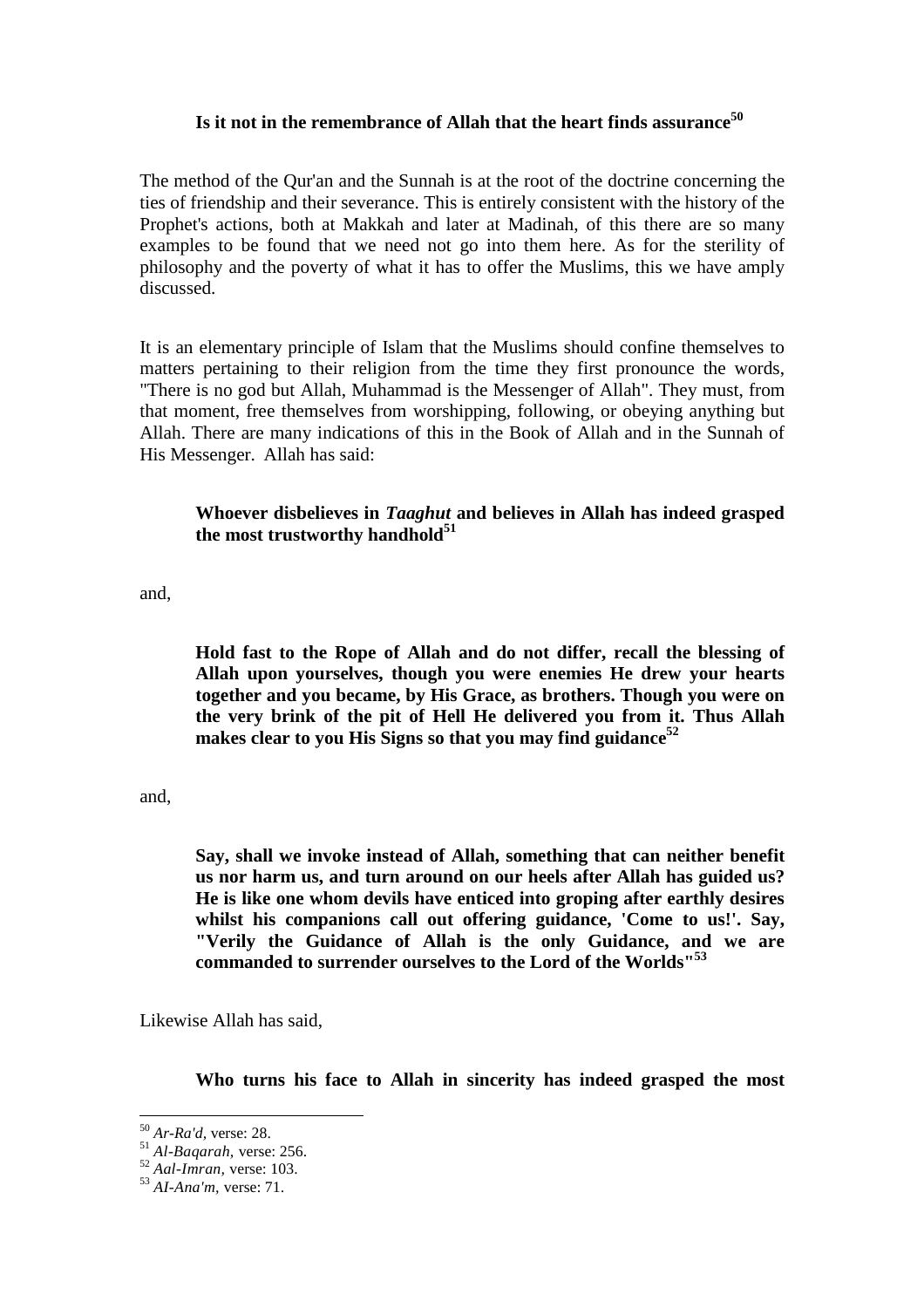#### **trustworthy handhold'[54](#page-23-0)**

and,

#### **Whoever seeks a religion other than Islam, it will not be accepted from him, and he is in the next world amongst the losers[55](#page-23-1)**

and finally,

#### **And who is better in speech than one who calls to Allah and does righteous deeds, and says, 'I am one of the Muslims'[56](#page-23-2)**

These verses illustrate the extent of Allah's blessings upon the Muslims in giving them this religion (Islam). Alliance with it is the source of honour, strength and dignity. Whoever grasps hold of this alliance and persists in it has indeed grasped the most trustworthy handhold.

As for Ahadith, Abu Hurayrah has reported that the Prophet said, "Allah, Most High, has removed from you the pride of the pre-Islamic period and its boasting in ancestors. One is only a pious believer or a miserable sinner. You are sons of Adam, and Adam came from dust. Let the people cease to boast about their ancestors. They are merely burning stones in the pit of hell; or they will certainly be of less account with Allah than the beetle which rolls dung with its nose<sup> $57$ </sup>. The Prophet was solicitous of the training of his Ummah in order that it should be preserved from anything which did not draw its force and essence from the solid rock of Islam. Thus we find him encouraging them to find their identity within the ranks of the Muslims. For instance Ibn Abu Uqba, a companion from Persia, relates, **"**I was with the Messenger of Allah at the Battle of Uhud. I had struck down one of the disbelievers and at the same time said, 'Take that! I am a son of Persia!' The Messenger of Allah lookedat me and said, 'Hadn't you better say, 'Take that! I am a son of the Ansar! "<sup>58</sup>.

At the source of the Islamic creed is the uniqueness of Allah and of the bonds of love, glory, obedience, subservience, fear, awe, and hope which bind the believer to Him alone. One must likewise divest oneself of all affection, fear or longing for anything but Allah. Allah has said:

<span id="page-23-0"></span><sup>54</sup> *Luqman,* verse: 22.

<span id="page-23-1"></span><sup>55</sup> *Aal-Imram,* verse: 85

<span id="page-23-2"></span><sup>56</sup> *Fussilat,* verse: 33.

<span id="page-23-3"></span><sup>57</sup> Sunan Abu Dawud, *Kitab al-Adab,* Vol.5, p.340, Hadith 5116. Tirmidhi, *Kitab al-Manaqib,* Vol.9, p.430, Hadith 3950, and he said it is a Hasan Hadith.

<span id="page-23-4"></span><sup>58</sup> Sunan Abu Dawud, *Kitab al-Adab,* Vol.5, p.343, Hadith 5123. Albani said in *"Al-Mishkaat"* there is a problem in the *Isnad* of this Hadith with regard to Muhammad Ibn Ishaq, Vol.3, p.1374. It is also reported by Ibn Maja' in *Kitab al-Jihad,* Vol.2, p.931, Hadith 2784.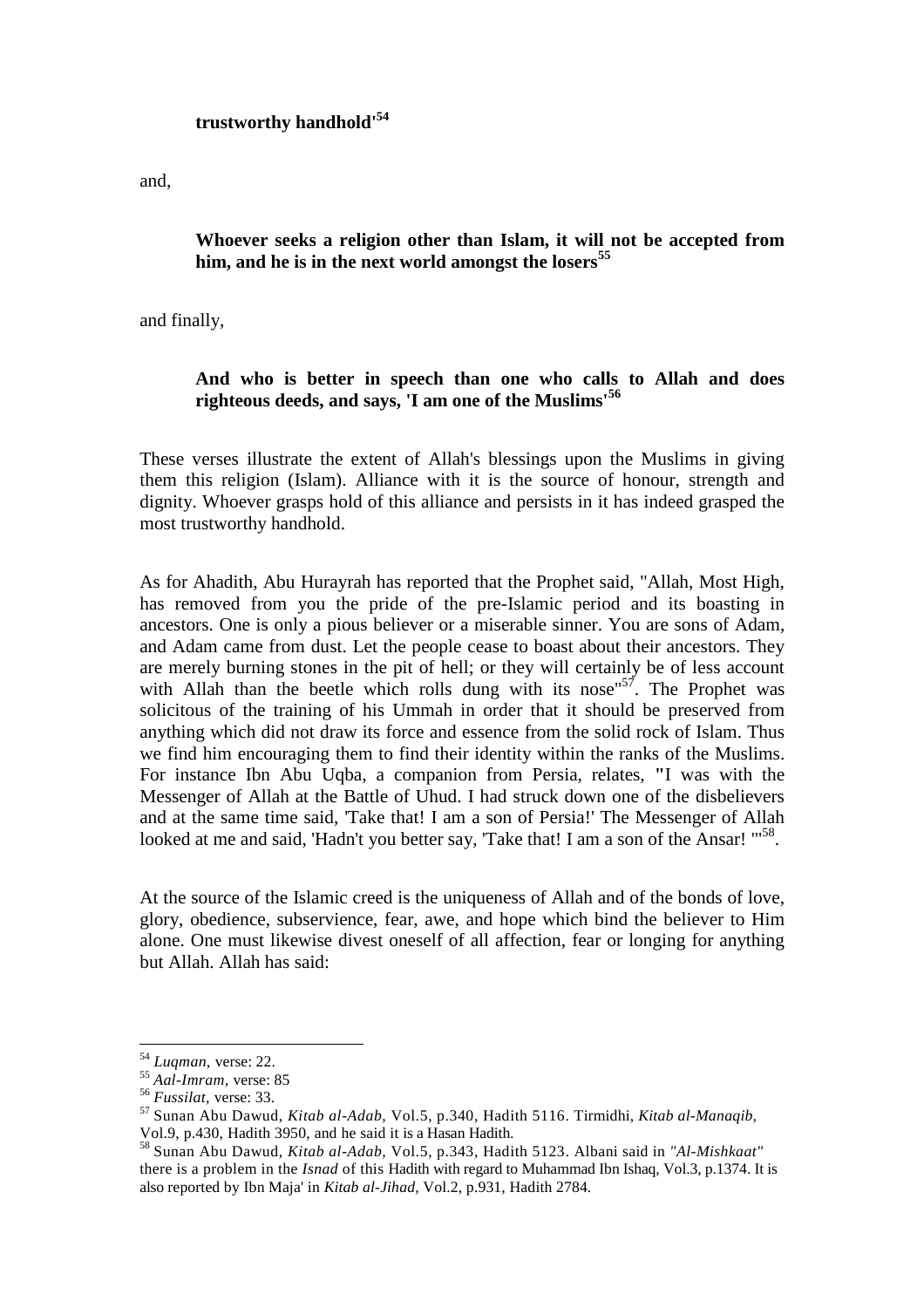#### **And if Allah touches you with harm, none can remove it but He, and if He touches you with good, then He is Able to do all things [59](#page-24-0)**

The Prophet once said to Ibn Abbas, "Indeed, if the entire community were to agree to grant you some benefit you would find none other than that which Allah had already written for you, and if they were all to agree to harm you in some way they could do nothingbut that which Allah had already written for you"<sup>60</sup>.

"So if one's belief in Divine Unity is deficient or lacking in any way, then the heart is shorn of the fear of Allah. So fear becomes directed to the enemy, who must be weak in comparison to Him; indeed Allah is uniquely to be feared. Further, love, humility, servility, dependence, and solicitude become directed towards something other than Allah. Thus, you see that one's works constitute poverty that one's affairs turn against him and engender only fear, that solicitude towards others finds its source in the deficiency of belief in Divine Unity. Had this but been preserved, it would have served one well, for Allah is the Ally of those who are steadfast and unswerving in belief. Indeed Allah preserves those who believe. Divine Unity, everyone knows, is the greatest fortress of Allah. Whoever enters it is supremely protected. Some of our predecessors used to say, 'All things quake before he who fears Allah, and whoever hasno fear of Allah is terrified of all else<sup>m61</sup>.

This is one of the ways in which the Islamic creed instils, in the soul, an appreciation of the qualities of allegiance and severance. Another way is by the invoking of images of the Day of Resurrection, in order to illustrate the fate of those who are followed and who follow them, who chose a method other than that of the religion of Allah, who chose their friends and their enemies according to their custom, according to the religion of their ancestors. Each of them will wash his hands of the other. Thus Allah says:

**On the day when those who were followed disown those who followed them, and they see the torment, then all their relations will be cut off from them. And those who followed will say, `If a return were possible for us, we would disown them as they have disowned us'. Thus Allah will show them their own deeds as anguish for them, and they will never emerge from the Fire [62](#page-24-3)**

There is no doubt but that this is the condition of whoever takes for his friend and ally anyone but Allah and His Messenger. Allying himself to him, seeking redress from him, pleasing himself with what they like, and despising what they dislike. His works are entirely in vain. He will see them cast down on the Day of Resurrection despite their number and despite the extreme effort and exertion which he had made, so long as he had failed to ally himself for the sake of Allah and His Messenger; to fight for

<span id="page-24-0"></span><sup>59</sup> *Al-Ana'm,* verse: 17.

<span id="page-24-1"></span><sup>60</sup> Sunan Tirmidhi, *Sifat al-Qiyama,* Vol.7, p.204, Hadith 2518. He said it is Hasan Sahih Hadith.

<span id="page-24-2"></span><sup>61</sup> Ibn al-Qayyim al-Jawziya, *"Bada'i al-Fawa'id",* Vol.2, p. 245.

<span id="page-24-3"></span><sup>62</sup> *Al-Baqarah,* verses: 166-167.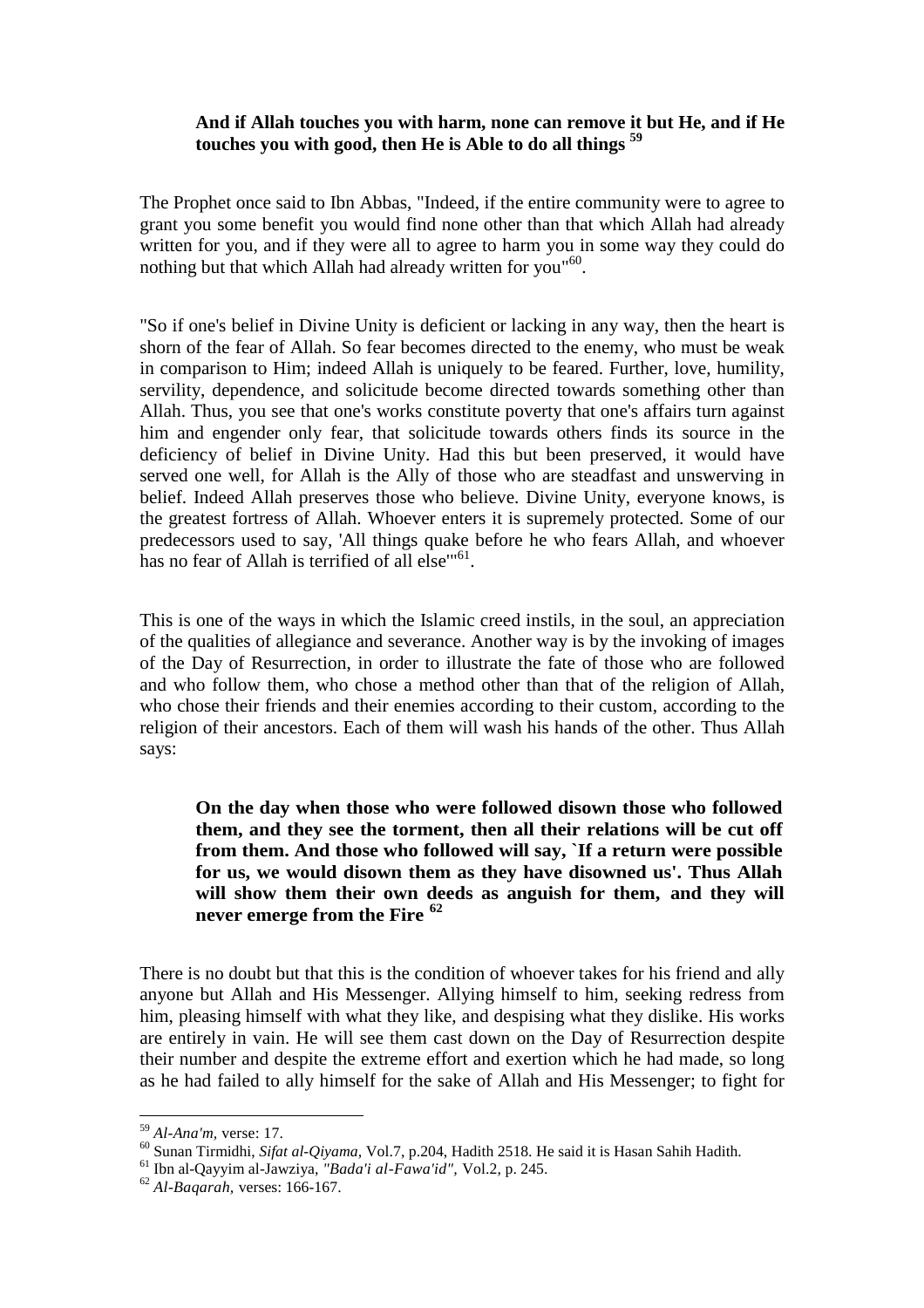this, to love for this and to hate for this; so long as all of his effort and all of his actions have not been for Allah and His Messenger.

On that Day all connections and all associations will be severed except for those which were for the sake of Allah. Good fortune is his whose migration was for Allah and His Messenger, whose worship was for Allah alone, who loved for Allah and hated for Allah, who granted and forbade for His Sake, who sealed a friendship or declared animosity for His Sake, whose drawing near and whose staying clear was for His Sake, who followed the Messenger and who denounced and abandoned all who differed with his Sunnah and his guidance $63$ .

One of the ways this concept is taught in the Qur'an is by the relating of an example. These are numerous but perhaps the most prominent in this context is that of Ibrahim, whom Allah called His friend, the father of the Prophets. His is the highest example in the matter of allegiance and severance. We will return to his story a bit later.

If there is love of Allah in the heart, it will support the believer and help him to bear difficulties of meeting the obligations of worship and of struggling against the enemies of Allah, by bearing their anger and insults; it will help him to have patience in the face of difficulties suffered in His Path.

One of the common devices adopted in the Qur'an to illustrate this aspect of the creed is that of warning and admonition, following a clarification of the matter and the presentation of proof. For example, Allah says,

**O you who believe! whoever amongst you abandons his religion (Islam), Allah will bring a people whom He will love and they will love Him, who are humble towards the believers, stern towards the disbelievers, who struggle in the path of Allah and have no fear of censorious tongues [64](#page-25-1)**

As for those who answer the call of Allah, Allah loves them, is their Protector and grants them victory. Allah says:

#### **Indeed Allah loves those who fight in His path, in ranks solid as a brick wall [65](#page-25-2)**

also,

<span id="page-25-0"></span><sup>63</sup> Ibn al-Qayyim al-Jawziya, *"Ar-Risala at-Tabukiyya",* p.51.

<span id="page-25-1"></span><sup>64</sup> *Al-Ma'idah,* verse: 54

<span id="page-25-2"></span><sup>65</sup> *As-Saf,* verse: 4.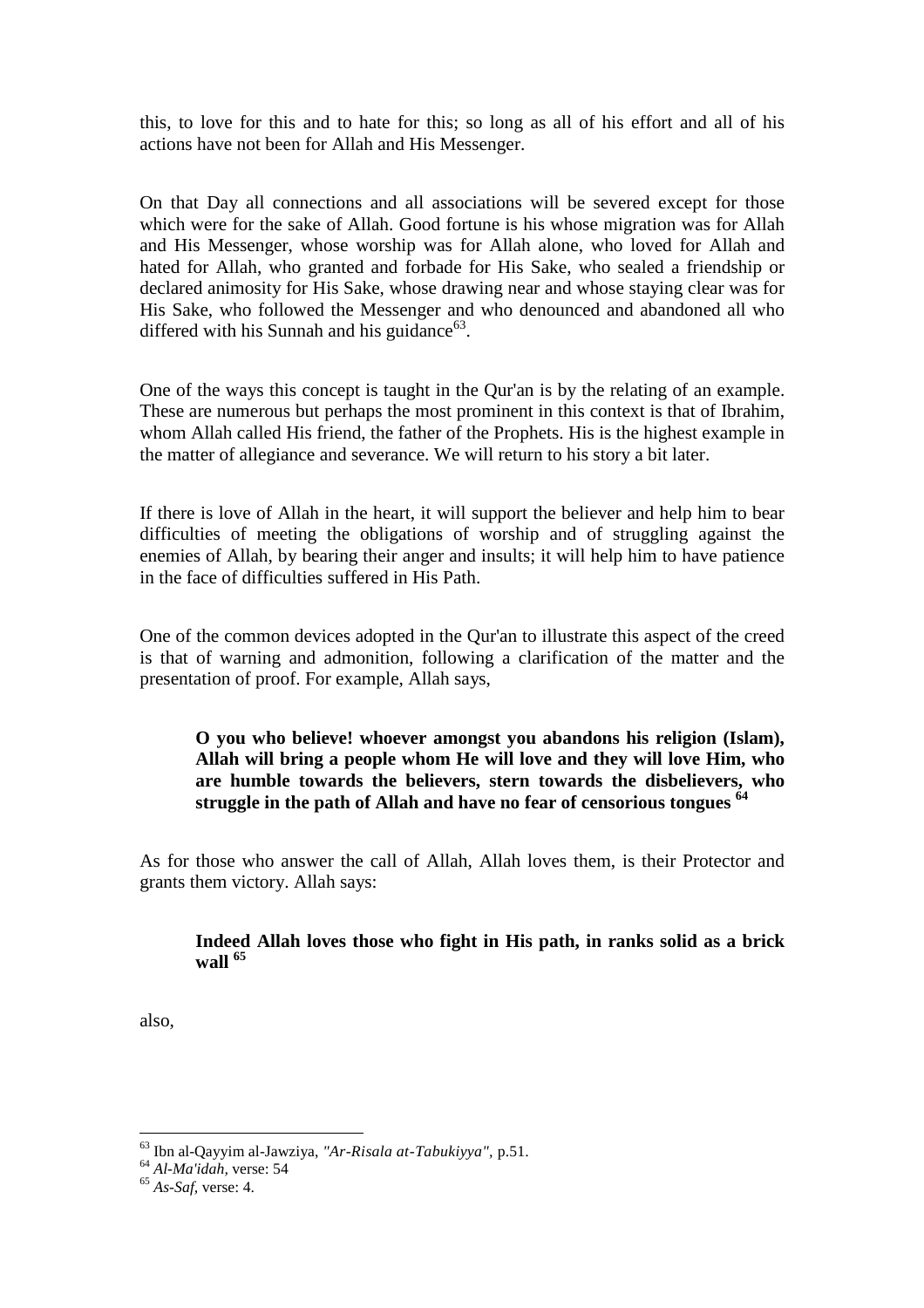#### **Yeah Allah is your Protector and the best of Victors [66](#page-26-0)**

and,

#### **Hold fast unto Allah, He is your Supreme Protector, how excellent is this Protector and how excellent is this Victor [67](#page-26-1)**

One of the things that love of Allah requires is that you follow His Messenger. Allah says:

#### **Say, If you truly love Allah then follow me, Allah will love you and forgive you yoursins <sup>68</sup>**

Ibn Taymiyyah said: "One of the prerequisites of the love of Allah is to follow the Sunnah of the Prophet, and the Shari'ah, both inwardly and outwardly, as its realisation is the struggle in the path of Allah, attaching yourself to His allies and opposing His enemies<sup>"[69](#page-26-3)</sup>.

Hassan al-Basri observed: "Some people had claimed to love Allah, so Allah tried them with the verse, `Say, If you truly love Allah then follow me, Allah will love you'"[70](#page-26-4). Both the Book and the Sunnah have enjoined the community to love for the Sake of Allah, hate for His Sake, and to take both friends and enemies for His Sake; to the point that one would prefer to be cast into the flames rather than return to disbelief, after having been saved by Allah from it.

If these criteria for alliance and severance have now escaped from the reality of the daily lives of the Muslims, except for those whom Allah preserves, this is not to say that its omission will change the truth of the matter in any way. This is a very important point, as Sheikh Hamad Ibn Ateeq has said, "There is not anything more cogently proven, nor more clearly illustrated in the Book of Allah than this, except for theobligation to acknowledge Divine Unity and the prohibition of contradicting  $it^{\pi/1}$ . There is nothing to be gained from the materialistic concepts and secular laws of human invention, other than a participation in their estrangement from Allah and His Messenger, a sharing in the ideological oppression of the *Tawaagheet,* which is concealed by their spurious falsehood and false realities.

<span id="page-26-0"></span><sup>66</sup> *Aal-Imran,* verse: 150.

<span id="page-26-1"></span><sup>67</sup> *Al-Hajj,* verse:78.

<span id="page-26-2"></span><sup>68</sup> *Aal-Imran,* verse:31.

<span id="page-26-3"></span><sup>69</sup> Ibn Taymiyyah, *at-Tuhfa al-Iraqiya,* p.76.

<span id="page-26-4"></span><sup>70</sup> Tafseer Ibn Kathir, Vol.2, p.25.

<span id="page-26-5"></span><sup>71</sup> Hamad Ibn Atiq, *An-Najat wal-Fakak,* p.14.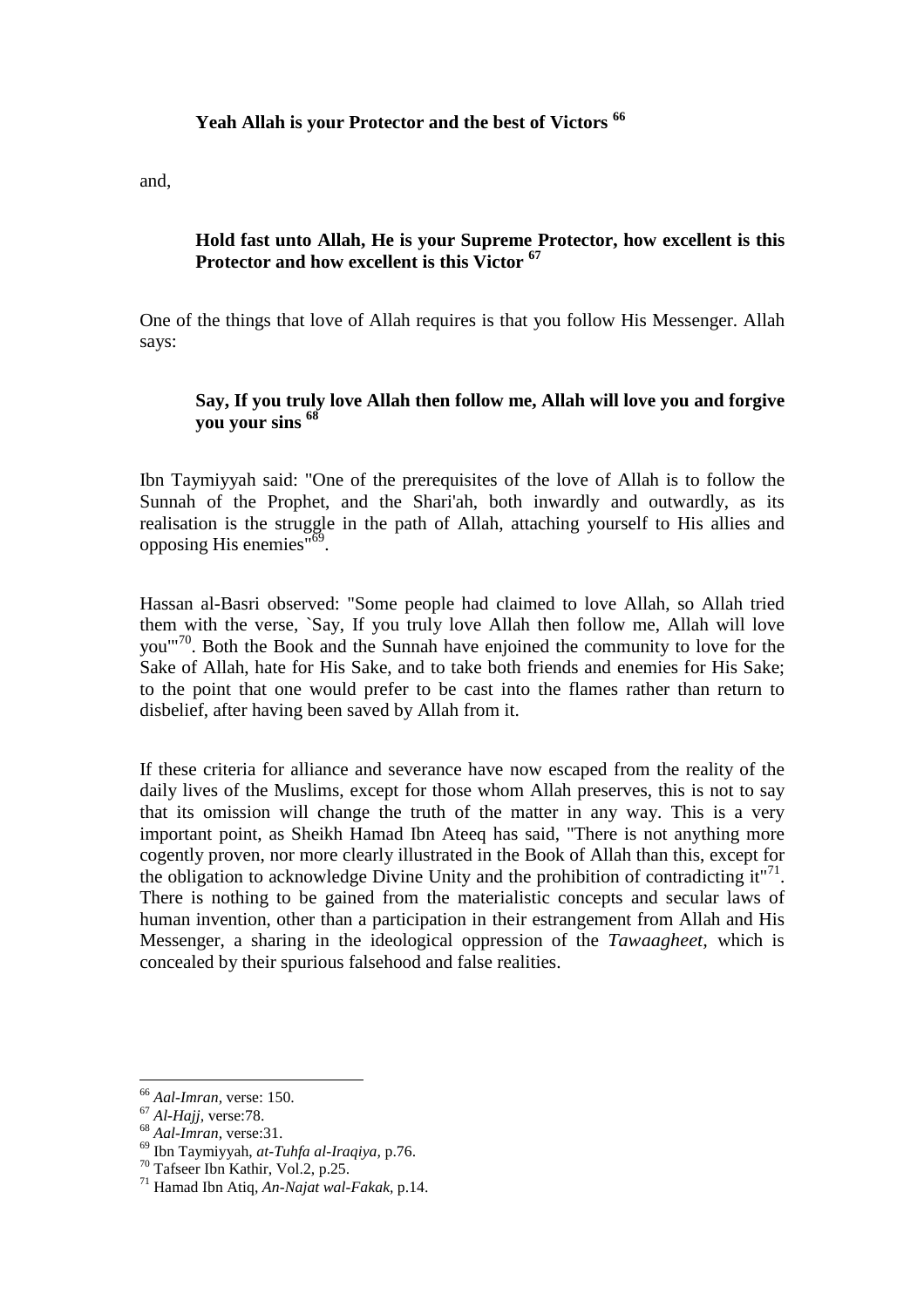## **CHAPTER TWO: The Allies of Allah, the Allies of Satan, and the Nature of Their Conflict**

The conflict between the allies of Allah and those of Satan goes back to the very creation of Adam, Allah ordered the angels to fall prostrate to him, yet Iblis proudly refused. The Qur'an relates this tale in a number of Suras, but perhaps the best known of these accounts are those of Surah *al-Baqarah, al-A'raaf,* and *Taha.* Allah says in Surah *al-Baqarah,* verses: 34-38,

**And when we said to the angels, "Prostrate yourselves before Adam!" And they all prostrated themselves except Iblis, who refused and gloried in his arrogance; thus he became one of the disbelievers. And We said: "O Adam, live you and your wife in the Paradise, and eat freely whatever you may wish; but do not touch this tree for you would then become wrongdoers." But Satan made them slip therefrom, and brought them out of their estate. And so We said: "Down with you, be enemies unto one another, on earth is your resting place and your provision for a time!". Then Adam received from his Lord Words, and He pardoned him, indeed, He is the One who Forgives, the Most Merciful. We said, "Down with you all from this place (the Paradise), then when most certainly there comes unto you Guidance from Me, who follows My Guidance there shall be no fear upon them, and neither shall they grieve**

In Surah *al-A'raaf,* verse 12, Iblis' refusal to prostrate to Adam is mentioned in the following words,

#### **"He said, 'What has prevented you from prostrating yourself once I had demanded it of you?"', he replied, "I am better than him, You created me from fire but you created him from clay".**

Allah had commanded him to prostrate himself but his only response was to become conceited and assert foolishly that fire is more noble than clay! Thus he presumes to dispute with Allah, taking himself for His equal. Allah ordered him, but Iblis refused saying, no, I think such and such. By this act he earned his banishment and rejection from the Mercy of Allah.

People then are to be divided into two groups, one that follows guidance and the other which has gone astray. This split is as Allah it has said,

**It is He who created you, amongst you are disbelievers and amongst you are believers. Allah is well aware of what youdo <sup>72</sup>**

<span id="page-27-0"></span><sup>72</sup> *At-Taghabun,* verse: 2.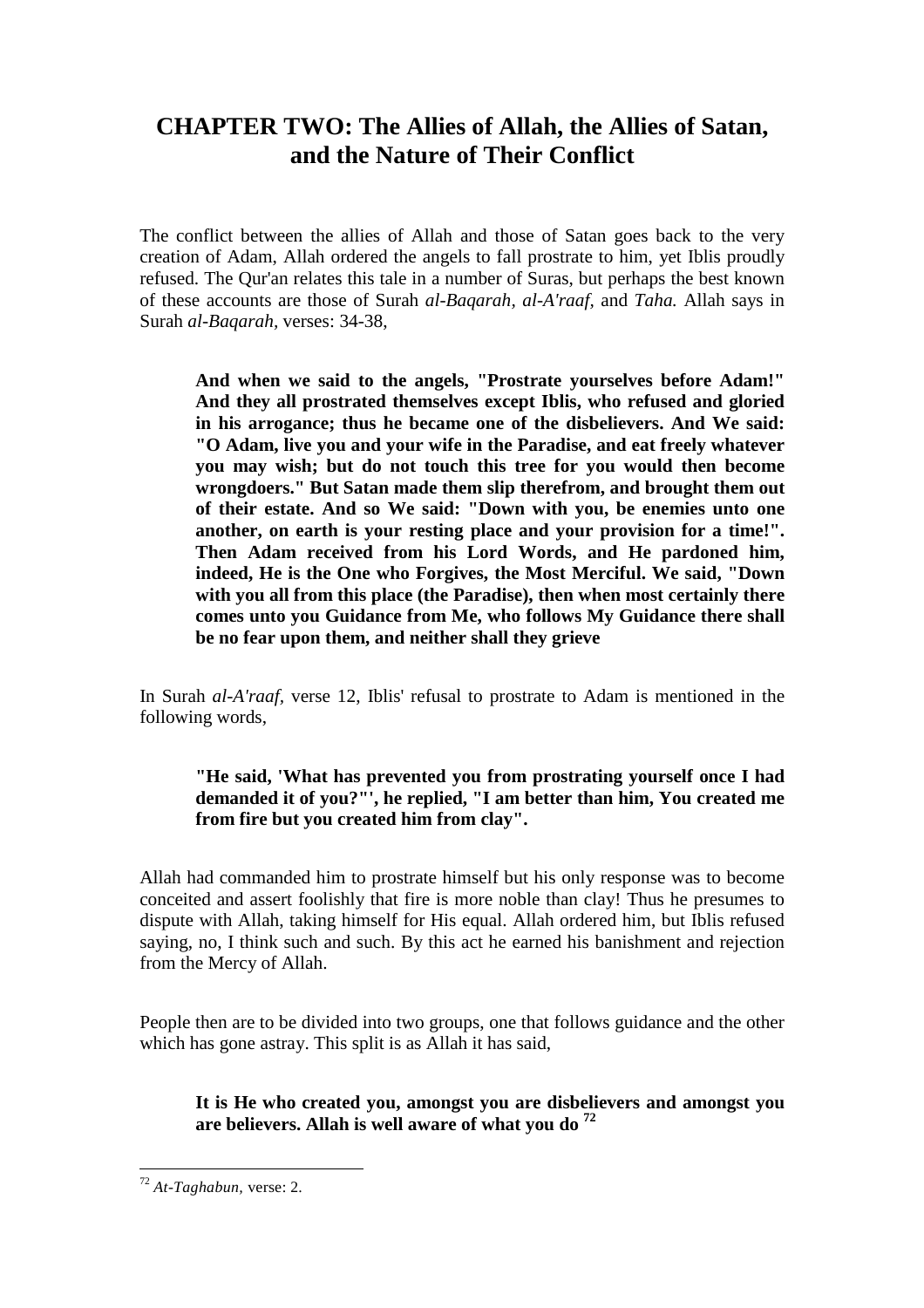As for the party which responded to the call of the Messengers, believed in the Books revealed by Allah and in the Messengers which He had sent as a mercy to mankind, these are the allies of Allah. The party which denied these things and became proud, these are the allies of Satan. Before discussing this, it is worth mentioning that Allah has presented His servants with proof of it, explaining to them that Satan is indeed their enemy; even after the incident involving Adam.

Allah (it) has not mentioned Iblis' enmity towards Adam so many times without a reason, indeed it is repeatedly recounted in order to warn mankind of the intent of Satan to divert humanity from the straight path of Allah. Allah says,

#### **O you who believe! Enter perfectly in Islam and do not follow the footsteps of Satan, indeed he is for you a clear enemy [73](#page-28-0)**

In Surah *al-A'raaf* we find a warning and a reminder,

**O Children of Adam! Do not let Satan deceive you as he did when he caused your parents to be cast out of the Paradise, stripping them of their clothing, to show them their private parts. Indeed he sees you, he and his cohorts, yet you see them not. Verily we have made the devils the protectors of those who do not believe [74](#page-28-1)**

But the Quranic injunction does not stop at this, indeed, it reveals Satan's devilish plan entirely, so that all may see and each may consider its seriousness. Allah says,

**Allah cursed him and so he said, 'I will indeed take from amongst your servants my rightful share, surely I will lead them astray and fill them with vain desires; and I will command them, and they will cut the ears of cattle; and I will command them, and they will change Allah's creation!' But all who take Satan for his protector instead of Allah is truly a loser, and certain is his loss. He holds out promises to them, fills them with vain desires, and whatever Satan promises them is only a deception [75](#page-28-2)**

Allah mentions the scene on the Day of Resurrection when the allies of Satan will be stricken with remorse, He says,

**Be distinguished today, you outrageous villains. Did I not enjoin you, O Children of Adam, not to worship Satan, indeed he is your enemy manifest, but to worship Me, that is the Straight Path [76](#page-28-3)**

<span id="page-28-0"></span><sup>73</sup> *Al-Baqara,* verse: 208.

<span id="page-28-1"></span><sup>74</sup> *Al-Ar'af,* verse: 27.

<span id="page-28-2"></span><sup>75</sup> *An-Nisa',* verse: 118-120.

<span id="page-28-3"></span><sup>76</sup> *Ya-Sin,* verse: 59-61.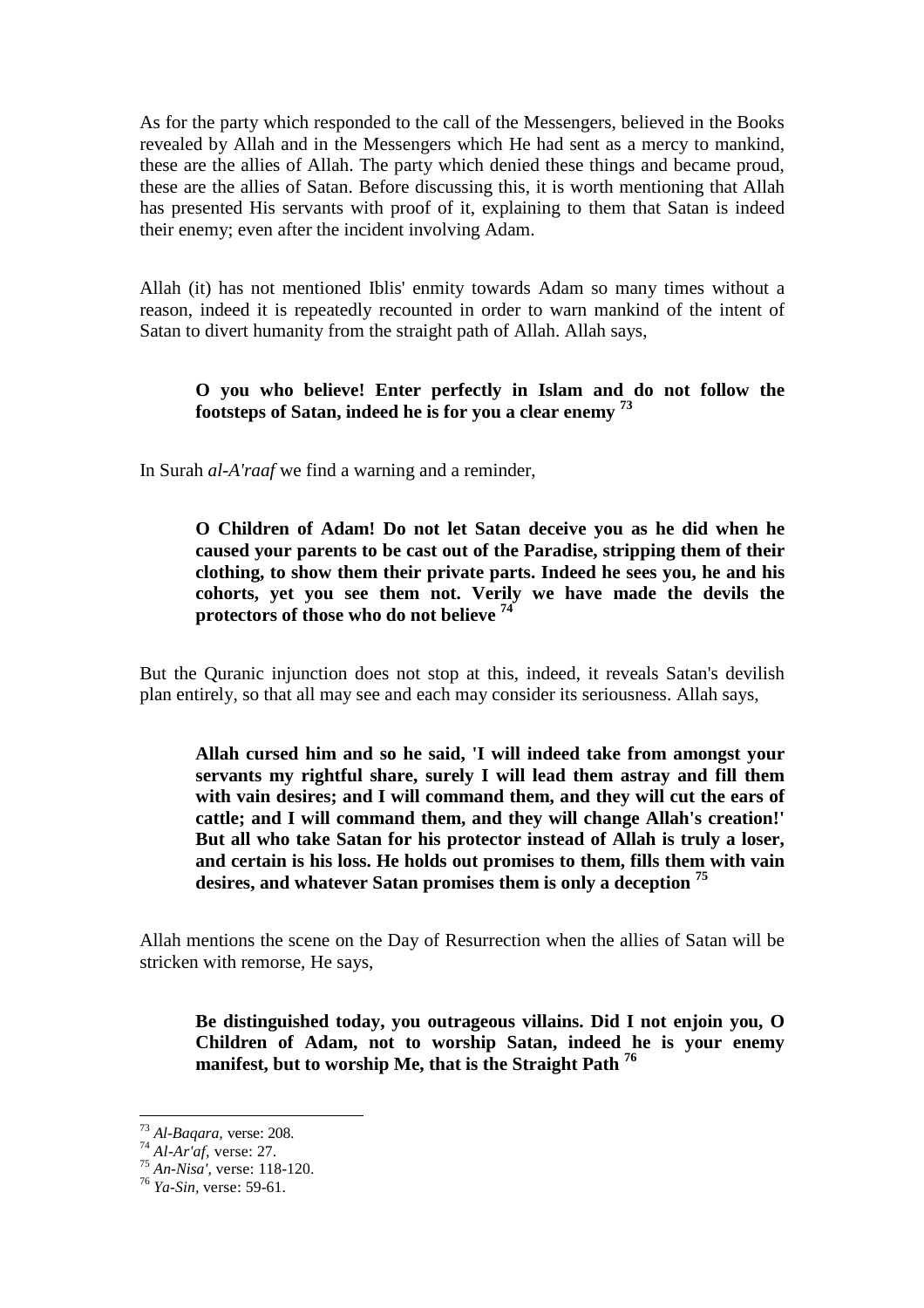In another scene Iblis abandons his followers thus,

**And when the matter was pronounced Satan said, "Indeed Allah had promised you truly and I promised you and split you up. I had no power over you other than to call out to you, and you answered me, so do not blame me but blame yourselves. I cannot respond to your cries for help nor you to mine, indeed, I did not believe in what you had already attributed to me. Surely for the wrongdoers is a most painful suffering [77](#page-29-0)**

There is no further clarification necessary after Allah has made things clear. Everything goes back to its source, as they say, for Iblis is still the enemy of humanity and there can be no doubt but that his followers, his party, are the enemies of Allah's wards, the followers of the Messengers. Therefore, there is no common ground between these two groups and no love lost. War, enmity, jealousy, ridicule, derision, treachery, and betrayal, in fact whatever Iblis may inspire in the hearts of his minions are the weapons of his troops. They await their chance to strike at the believers, trying their utmost to divert them from the worship of Allah. Allah has already told us this so many times in His Book, and of their treachery He says,

**Beautiful is the life of the world for those who disbelieve; they make a joke of the believers. But those who are conscious of their duty to Allah will be above them on the Day of Resurrection. Allah gives without reckoning to whom Hewill <sup>78</sup>**

And He says,

**The chieftains of his disbelieving people said, `We see that you are lost in foolishness and we think that you are but aliar' <sup>79</sup>**

**Indeed villainous souls would laugh at those who believed, passing them by, they would snigger and wink, they returned to their folk always in good cheer, and when they saw them said, 'Surely these have gone astray' [80](#page-29-3)**

As for the enmity of Satan's clan, the Qur'an describes thus how they collude with one another against the believers;

**And when you recite Our Clear Signs to those who disbelieve you see repugnance in their faces, they could virtually pounce upon those who recite to them. Say, 'Shall I tell you of what is even worse for you? Fire is**

<span id="page-29-0"></span><sup>77</sup> *Ibrahim,* verse: 22.

<span id="page-29-1"></span><sup>78</sup> *Al-Baqara,* verse: 212.

<span id="page-29-2"></span><sup>79</sup> *Al-A'raf,* verse: 66.

<span id="page-29-3"></span><sup>80</sup> *AI-Mutaffifin,* verse: 29-32.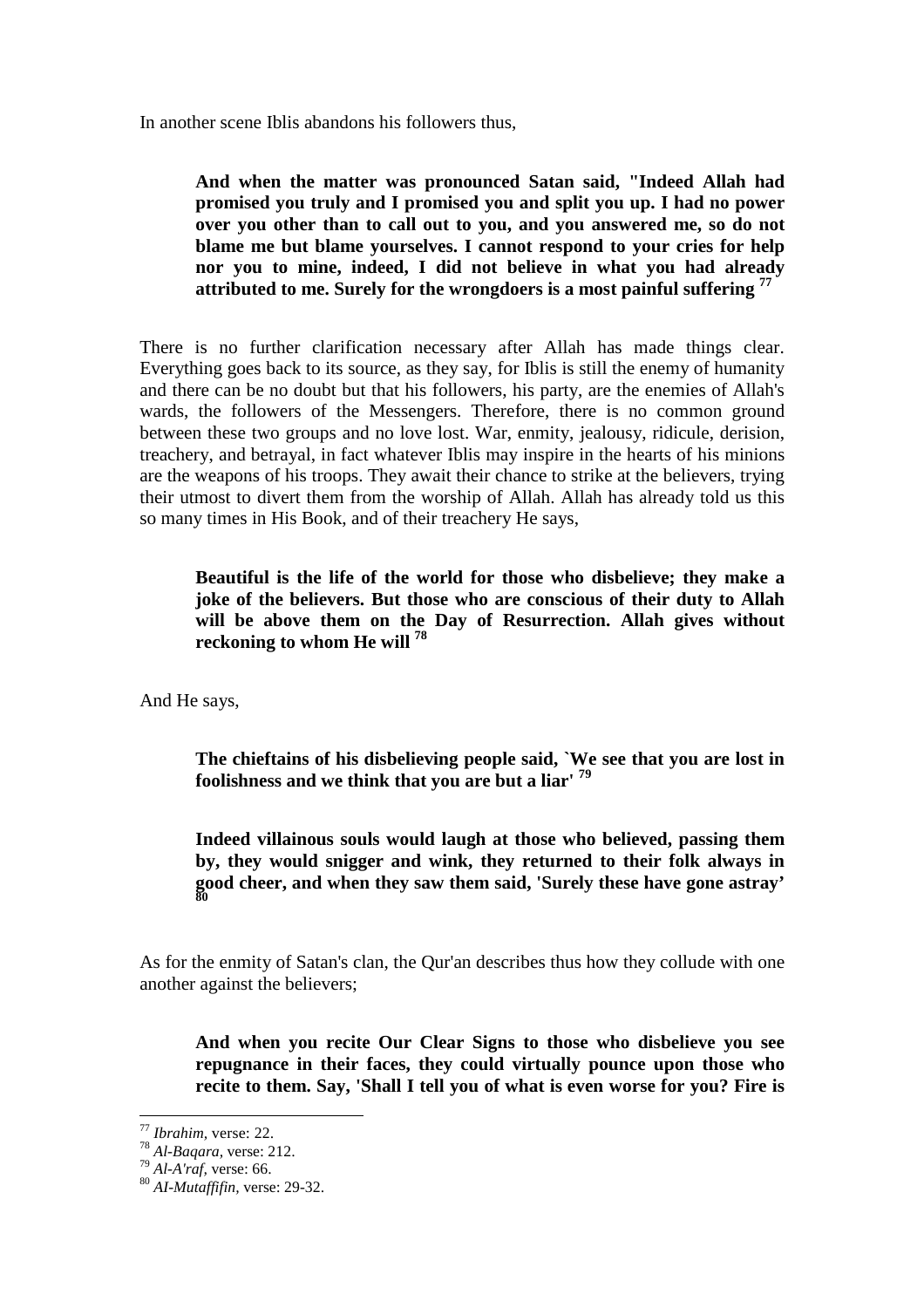#### **the promise of Allah for those who disbelieve, an evilfate' <sup>81</sup>**

**Herein lies an important truth,** that the enmity which arose between Adam and Iblis, will carry on between sons of Adam and *Iblis* until Allah inherits the earth and all that is upon it. Indeed the whole of human history is but a confirmation of this division of people into two groups, those who follow wisdom and guidance and those who follow their own whims, their passions and those of the Devil. Allah says:

#### **It is He who created you, amongst you are disbelievers and amongst you are believers [82](#page-30-1)**

In addition to this there is no common ground between these two groups, neither in this world nor in the next. This is why Ibn Taymiyyah has said, "It is part of the plan of Allah that when He chooses to raise up His religion He bates those who oppose Him and by His Words the Truth is made manifest. Truth dispels falsehood and puts its stamp upon it, and in this way it is defeated" $^{83}$  $^{83}$  $^{83}$ .

Another case in point is the enmity of Noah's people towards him, and that of the people of A'd, Saleh, Shuaib, Ibrahim, Musa, Jesus and, finally, Muhammad towards their prophets. This is the enmity which the people of Ignorance have shown the believers and will continue to do so until Allah inherits the earth and all it contains.

If the allies of Allah resolutely follow the guidance of their Lord, then the allies of Satan are equally resolute in their stubbornness to remain in error and ignorance. They persist in the adoration of *Taaghut,* whether they be idols or icons which they worship, or unrestrained desires which they seek to satiate. Their passion may be for sexual gratification or for words of comfort, to gain 'power', possessions, or even for the 'heritage' of their father's faith. But the truth is what Allah has said,

#### **Allah is the** *Wali'* **of those who believe. He brings them out of darkness into light. But as for those who disbelieve, their** *Awliya'* **(allies) are** *Taaghut,* **it takes them out of light and plunges them into darkness. They are the inheritors of the Fire, in it they shall eternally abide [84](#page-30-3)**

The party of Allah "are those who belong to Allah, Praised is He, who shelter under His Gaze, who ally themselves to Him and do not ally themselves to anything other than Him. They are one family, one people, throughout the ages and generations, from all places and nations, of every race, class, colour and caste"[85](#page-30-4)

<span id="page-30-0"></span><sup>81</sup> *Al-Hajj,* verse: 72.

<span id="page-30-1"></span><sup>82</sup> *At-Taghabun,* verse: 2.

<span id="page-30-2"></span><sup>83</sup> Ibn Taymiyyah, *Majmu' al-Fatawa,* 28/57.

<span id="page-30-3"></span><sup>84</sup> *Al-Baqara,* verse: 257.

<span id="page-30-4"></span><sup>85</sup> Sayyid Qutb, *Fi Zhilal al-Qur'an,* Vol.!, p.413.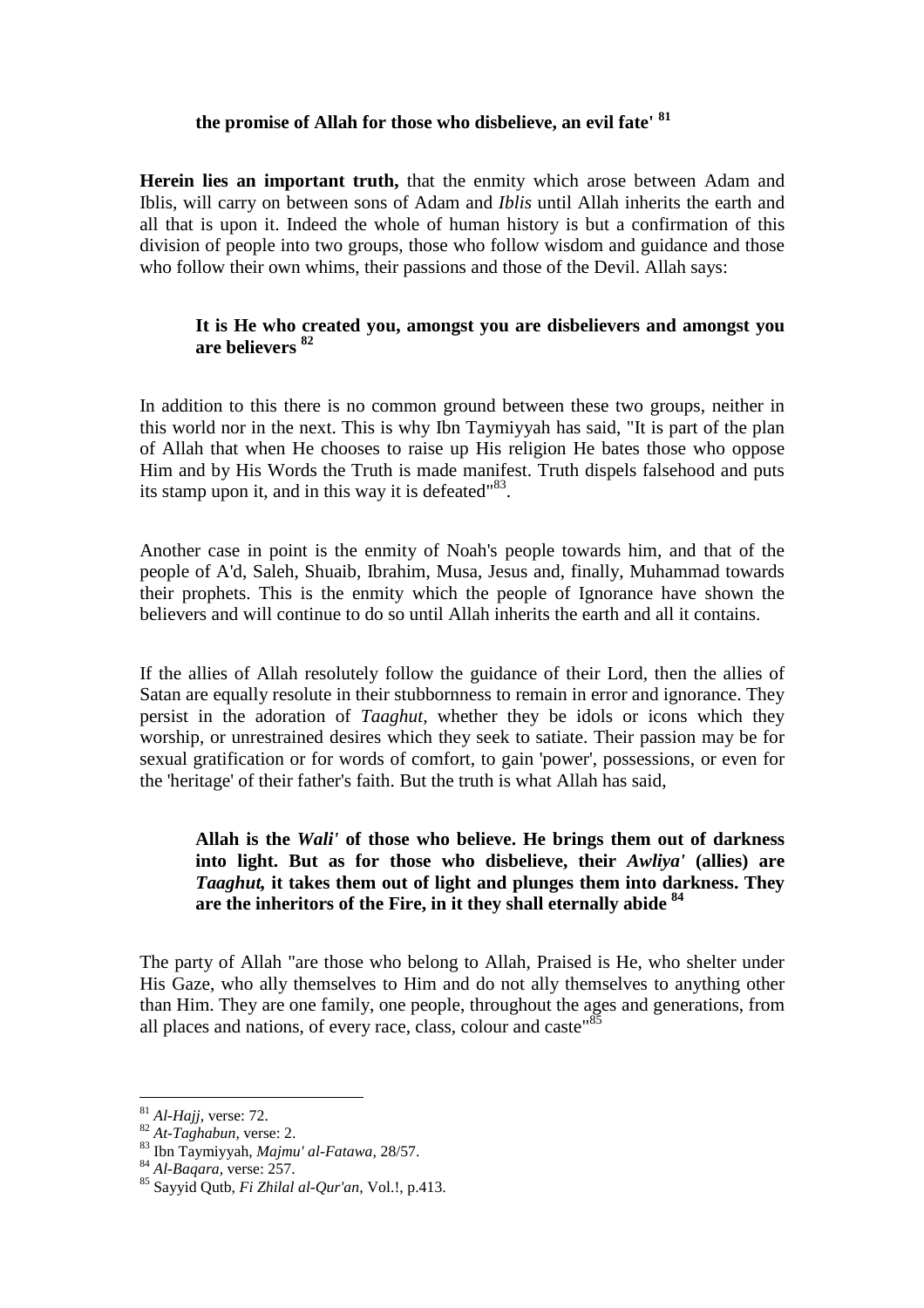Islam had come as a criterion between truth and falsehood, that is, the state of Islam and ignorance; it did not sanction uniting people on the basis of descent or colour, race or class, like those ways of Ignorance in the past and the present do. Rather, the sorting of mankind is to be on the basis of creed; rank is established amongst them according to the soundness of their works, for Allah has said,

#### **O people, I have created you of male and female and made you into nations and clans in order that you may know one another. Indeed the most noble amongst you before Allah is the most deeply conscious of Him. Allah is all knowing, vigilantly aware [86](#page-31-0)**

The Prophet said, "There is no superiority of the Arab over the non-Arab, nor of the non-Arab over the Arab, neither is the black superior to the white nor the white superior to the black, except in piety. All of you are from Adam and Adam is from dust"[87](#page-31-1). And he also said, "Allah, Most High, has removed from you the pride of the pre-Islamic period with the boasting in its ancestry. One is only a pious believer or a miserable sinner". The Prophet washed his hands of his relations who had not followed his religion, making himself an example for the believers. Amru Bnul Aa's said, "I heard the Messenger of Allah say, loudly and clearly, 'Indeed so and so, referring to some relations of his, are nothing to do with me, indeed my protecting friend is Allah together with the true believers<sup>"[88](#page-31-2)</sup>

He also said, "The closest people to me are the God fearing, whoever they are, whereverthey are<sup>189</sup>. This is in keeping with the verse, **"Allah Himself is his** Protector, and Gibreel and the righteous amongst the believers"<sup>[90](#page-31-4)</sup>.

Thus the believers are to be considered the allies of Allah because they fulfilled Allah's wishes and fought for Him alone, worshipped Him alone, and feared only Him, in contrast to the others who replied to the call of the Messengers saying,

#### **Rather we will follow what our fathers have left us. This, even though their fathers understood nothing and had no guidance? [91](#page-31-5)**

**If it is said to them, 'Come unto what Allah has revealed and to the Messenger', they say, 'We will rely upon that which we found our fathers doing'. This, even though their fathers understood nothing and had no**

<span id="page-31-0"></span><sup>86</sup> *Al-Hujurat,* verse: 13.

<span id="page-31-1"></span><sup>87</sup> This is reported by Imam Ahmad in his *Musnad.* Its chain oftransmission is *Sahih,* whilst it is *Mursal* since it rests on the authority of Abu Nadara, who was not a companion. 5/411.

<span id="page-31-2"></span><sup>88</sup> Bukhari, *Kitab al-Adab,* Vol.10, p. 419, Hadith 5990. Muslim,Kitab *al-Eemaan,* Vol.!, p. 197, Hadith 215.

<span id="page-31-3"></span><sup>89</sup> It is reported by Ahmad in his *Musnad,* Vol.5, p. 235. It is classified as Hadith Sahih. See *"Fiqh as-Sira"* of Muhammad al-Ghazali, p. 485, and *"Sahih al-Jami' as-Saghir"* Vol.2, p. 181, Hadith 2008. <sup>9</sup> *At-Tahreem, verse: 4.* 

<span id="page-31-5"></span><span id="page-31-4"></span><sup>91</sup> *Al-Baqara,* verse: 170.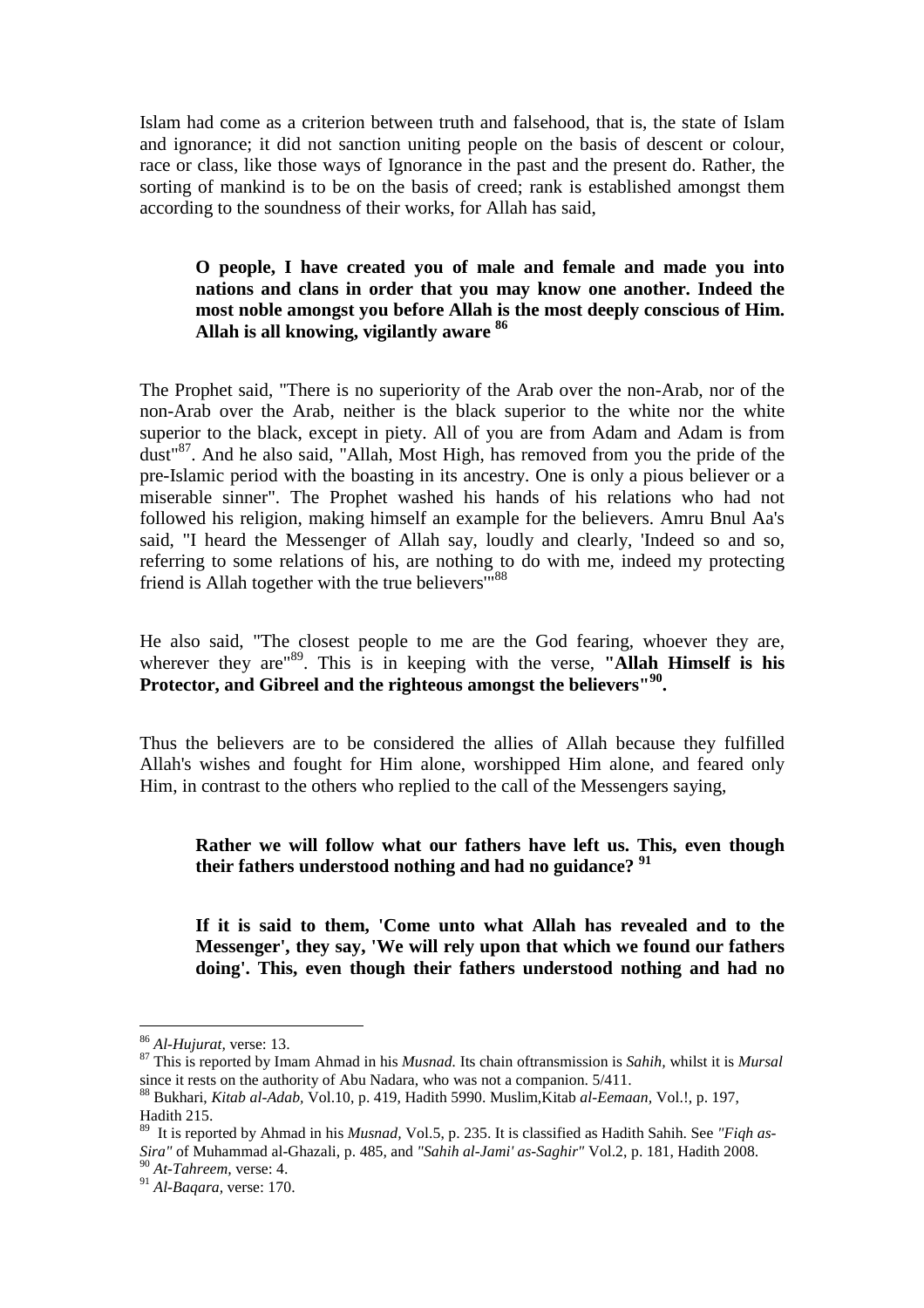### **guidance? [92](#page-32-0)**

One of the qualities of the allies of Allah is their willingness to accept and be guided by the wisdom of Allah and the Shari'ah; to obey His command. Allah says,

#### **Indeed the reply of the believers, when they are called to Allah and His Messenger to judge between themselves, is only to say, 'We hear and obey. Such are those who will succeed [93](#page-32-1)**

As for the allies of Satan, they are distinguished by their rejection of Divine Wisdom and of the Shari'ah, they follow what they like, and so they follow Satan.

#### **And they say, 'We hear and we disobey, hear you as one who hears not!' and 'Listen to us', with a twist of their tongues and a slander to religion [94](#page-32-2)**

And He said,

#### **And who does more wrong than he who is reminded of the** *Aayaat* **(verses, signs, proofs...) of his Lord then rejects them? Verily, We shall exact retribution from the** *Mujrimun* **(sinners, disbelievers, criminals...) [95](#page-32-3)**

Ibn al-Qayyim said, "Whoever denies the Messenger of Allah; withholds his obedience, disputes his authority, rejects his religion and follows a path other than his, fails to enter into his compact, cedes to the ignorance in his soul, to the whim and fancy of his heart, to the disavowal and disbelief of his breast, to the rebellion and revolt of his body; he is the ally of Satan"<sup>[96](#page-32-4)</sup>.

Such are the qualities of the allies of Satan that "If Truth should oppose their way to power they will crush it and trample it underfoot. If they cannot manage this they simply assault it. Failing this they block the road, diverting it to some other way. And they are always ready to cast it off, according to their ability. If they must they let it pass and offer it the coining of money and religious duties, and keep it away from government. Though they may show submission, it is not because they recognise Truth but rather because it suits them and in some way serves their desires, Allah says:

**And if they are summoned to Allah and His Messenger to judge between them, some of them turn away; but if the truth is to their liking, they**

<span id="page-32-0"></span><sup>92</sup> *Al-Ma'idah,* verse: 104.

<span id="page-32-1"></span><sup>&</sup>lt;sup>93</sup> *An-Nur*, verse: 51.

<span id="page-32-2"></span><sup>94</sup> *An-Nisa'*, verse: 46.

<span id="page-32-3"></span><sup>95</sup> *As-Sajdah,* verse, 22.

<span id="page-32-4"></span><sup>96</sup> Ibn al-Qayyim, *Hidayat al-Hayara,* p. 7.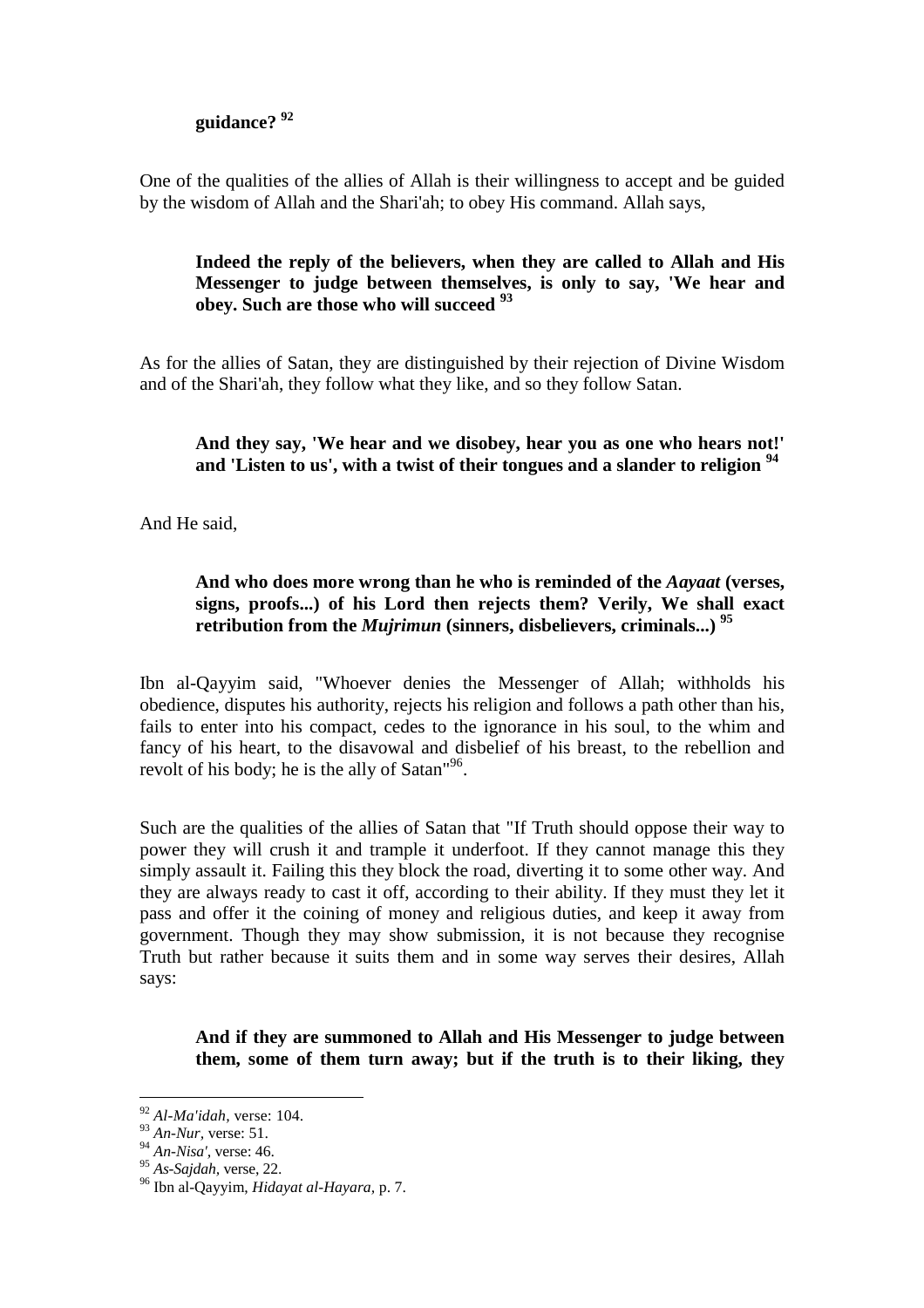**willingly accept it! Is there in their hearts a disease or doubt or do they fear injustice from Allah and His Messenger? Rather they only wrong themselves[97](#page-33-0)**

<span id="page-33-0"></span><sup>97</sup> Preceding paragraph and verse from Ibn al-Qayyim al-Jawziya, *Madarij as-Salikin,* Vol.', p. 53.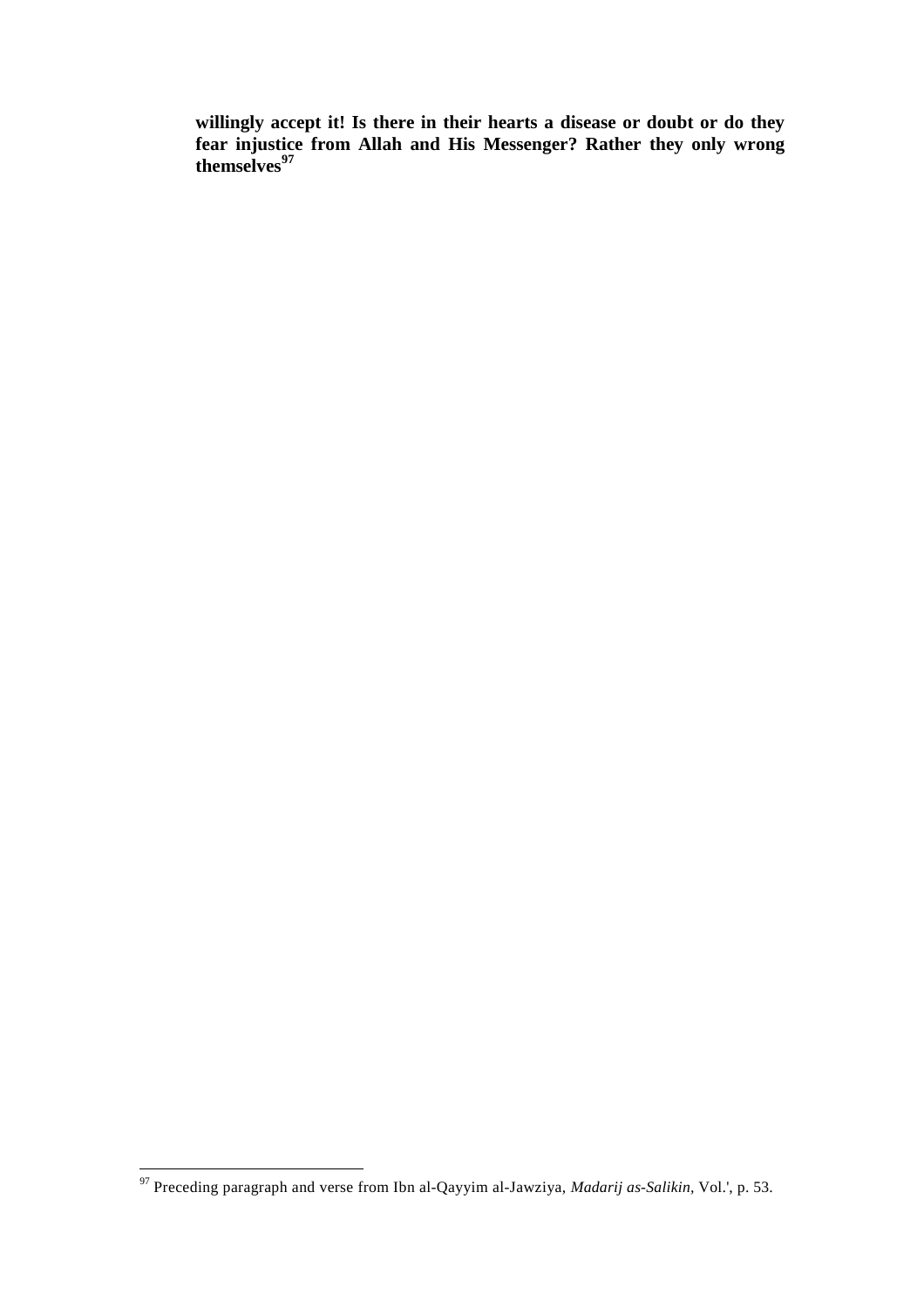## **The Nature of Enmity between the two Ideological Groups**

Another aspect of this problem is the distinction of good from evil; Allah says:

#### **Allah will not leave the believers in the state in which you are now, until He distinguishes the bad from the good"'[98](#page-34-0)**

It is a well known fact that the distinction between these two groups is an important matter which some so called Muslims have attempted to cover up in the hope that the real Muslims would somehow disappear into the gaping jaws of a contemporary Ignorance; that their attachment to their Lord, to their religion and to their brothers in the faith would somehow melt away; that their faith could be broken and their hostility towards each and every enemy of this religion could be dispelled. In this way our enemies attempt to present a false image of themselves, they maintain that the disbelievers are in fact our friends, tried and true, whom we should love and cherish, respect and honour. They say that we are backward, that we should tread the path they have trodden, take theirs as our example, follow their footsteps to the letter, adopt their culture completely, both thegood and the bad, which they c[l](#page-34-1)aim, has no bad in it at all<sup>99</sup>.

These people will be driven away and defeated. Indeed the party of Allah is the stronger of the two. They are stronger even though their number may be small. The party of Satan are losers, even though they be legion.

It is imperative to take the discussion of this enmity to heart, as it provides a glimpse into the hostility of Iblis towards mankind. We must recognise the artifice of Satan to gain power over the human soul, the ruse by which he makes falsehood appear to his allies as truth. The truth has been made manifest to the believer so that he may take heed, for his own benefit and the benefit of those who are with him, so he may worship Allah knowingly, enlightened by its guidance.

Ibn al-Qayyim has mentioned that the hostility of Satan towards mankind may take six different forms:

1. Disbelief and animosity towards Allah and his Messenger. If he succeeds in entangling a Son of Adam in this he will saddle him with a share of his suffering and burden. This is the first thing which Iblis desires from humanity. If he can he will make a man his servant and his minion, so that he will

<span id="page-34-0"></span><sup>98</sup> *Aal-Imran verse:* 179.

<span id="page-34-1"></span><sup>&</sup>lt;sup>99</sup> An example of this is the position advanced by Taha Hussein, one of the most important of modern Egyptian literati.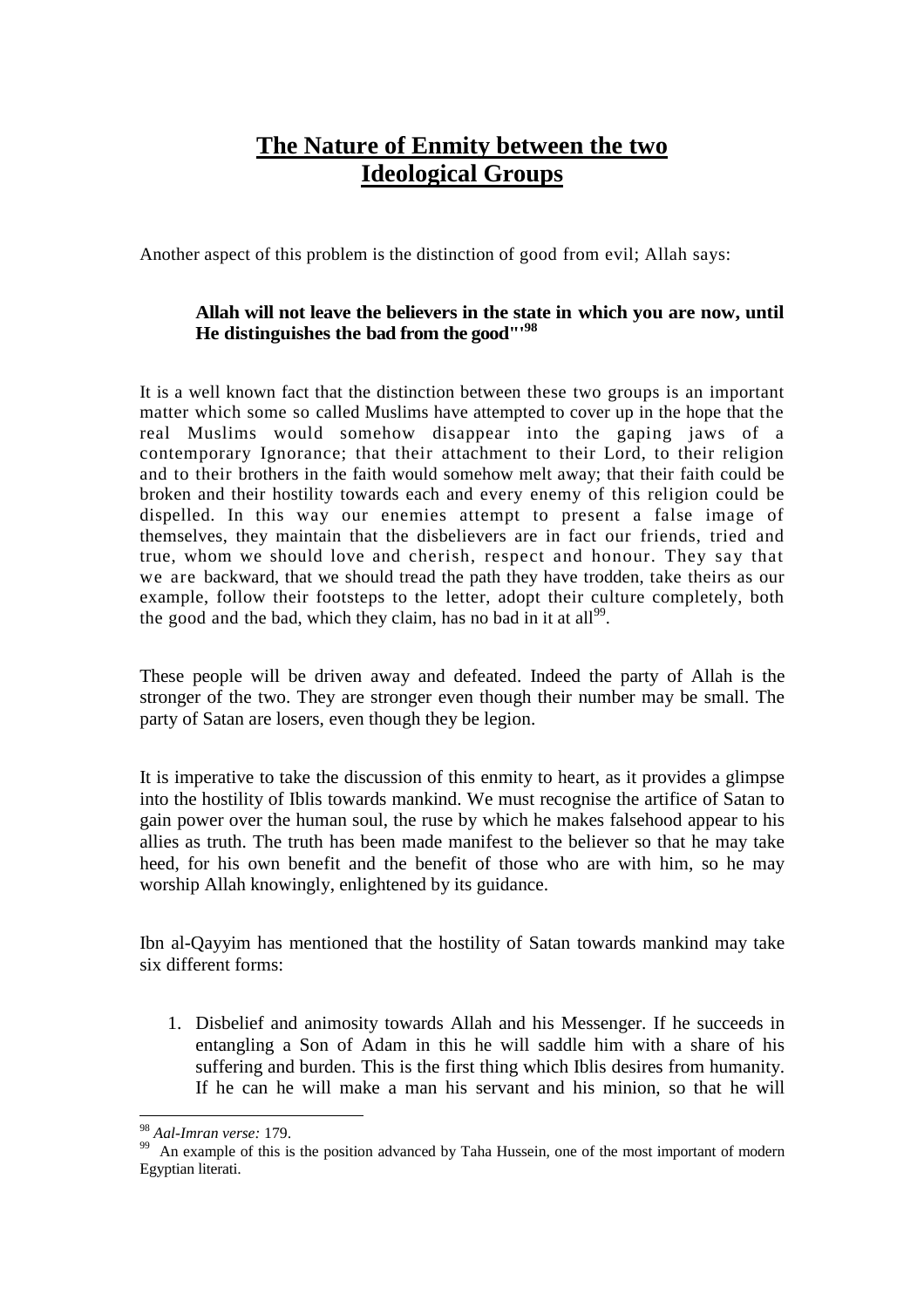actively call others to his worship. If he fails in this aim then he will lower his sights and try to pervert a man's religion.

- 2. Innovation in religion is more dear to Satan than simple rottenness or disobedience. This is because it harms religion in many ways, and contradicts the teaching of the Messengers. But if a person rejects innovators and heretics then Satan tries something else.
- 3. Major sins; Satan always tries to draw a person into some type of major transgression hoping to entangle him. This is especially so if he is a scholar, since those who depend upon him would then be turned away. The terrible punishment awaiting those who like to spread mischief amongst the believers is well known, but what would happen to them if they actually succeed in turning people away from faith? Failing this, he tries to mislead mankind by the next type of sins.
- 4. Minor sins; the combined weight of which could destroy you. As the Prophet said, "Beware of paltry transgressions, it was by such things that a people were taken to the very depths of the earth"[100](#page-35-0). Another Hadith mentions how each of them came to add a piece of firewood to a fire, which grew so big that they were cooked on it. Satan continues to entice you to commit small sins until they eventually weaken and break you, so the person with a few major sins is finally in a better situation than you.
- 5. Failing this, Satan tries to busy you with *Mubahaat* (permissible actions) which bring neither reward nor punishment. Rather the punishment which they bring is the denial of a reward which would be due you had you occupied your time more profitably. So if the servant of Allah foils him in this, by being vigilant with his time and aware of the fact that his days are indeed numbered, his time limited; that his use of it will bring both blessings and punishment, Satan will try his last ruse.
- 6. Thus Satan's last ruse is to try to occupy him with works which are good, but not the most meritorious. This is in order to deprive you of any higher merit and so deny you of higher rewards. He will hold before you many glittering good deeds, and will encourage you to seventy fine acts. Perhaps you will lower your guard and fall into some evil act, or be distracted by him from the truly supreme deed, greater, more noble and more meritorious than all others put together. This great deed you will only perceive through the light of Allah, which Satan will try to cast out of the heart of the believer. This light is kindled by sincere devotion in following the Messenger, by the steadfastness of the heart, in pursuing Allah's pleasure through good works, loving what Allah loves and finding pleasure in what pleases Allah. No one can know this other than those who follow in the footsteps of the Prophet who are the Noble

<span id="page-35-0"></span><sup>100</sup> Imam Ahmad, *Musnad,* 5/331, Hadith Sahih. See *"Silsilat alAhadith as-Sahiha",* Hadith 389, and *"Sahih al-Jami"',* 2/386, Hadith 2683, 2684.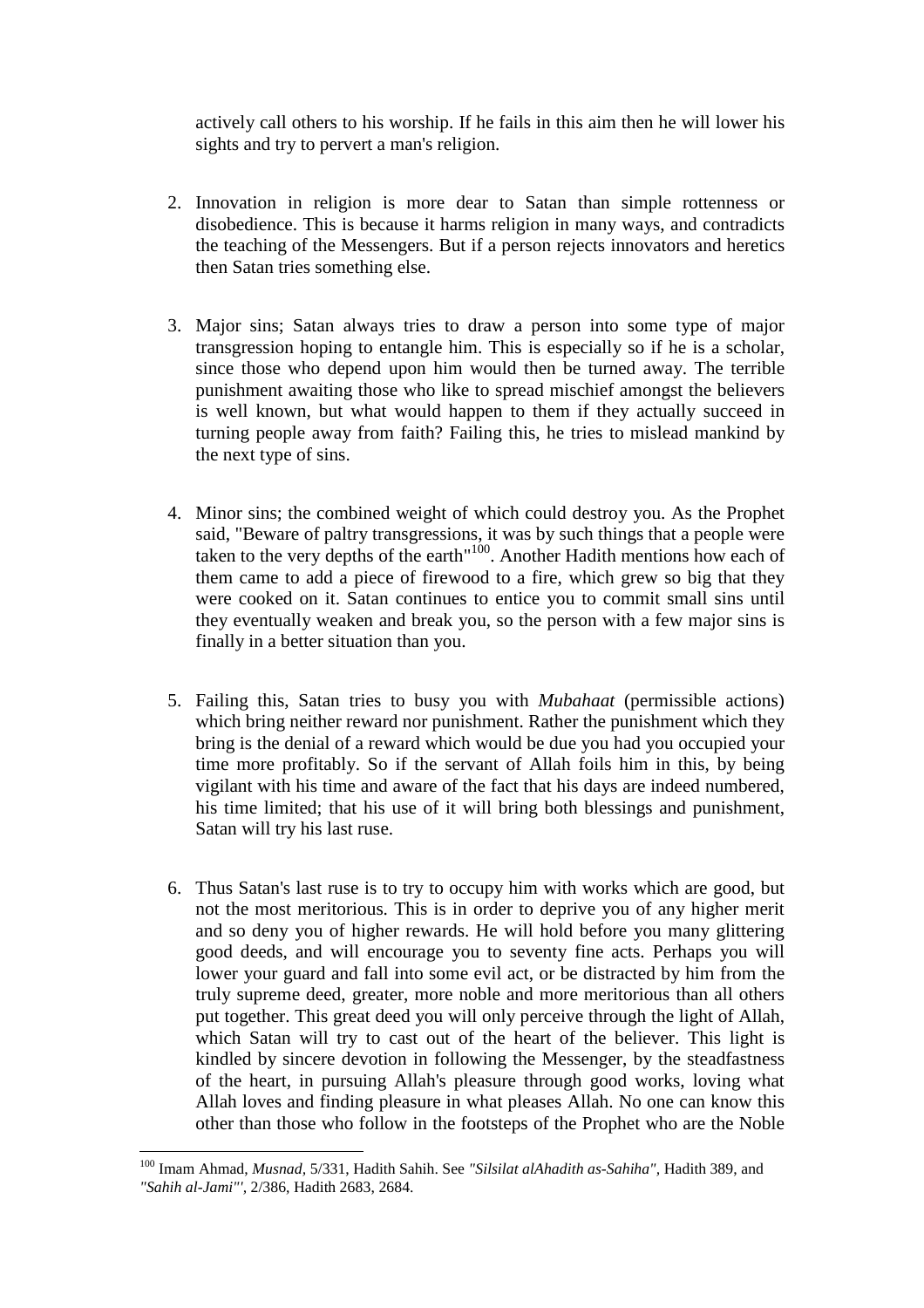ones of the community, and are his successors on earth. Allah grants His Favour to whomever He wishes from amongst His servants $^{101}$  $^{101}$  $^{101}$ .

This still remains Satan's plan, which he has in store for mankind, so what is the reason then for the animus between the allies of Allah and those of Satan? This could be one of the four following reasons, or indeed all four of them.

**The first** is pride. The allies of Satan are too proud to acknowledge the truth, too proud to acknowledge the Messenger or his message. Allah has said,

**Indeed those who take issue with the Signs of Allah are without a case, there is nothing in their breasts but a pride which cannot be satisfied. So seek refuge in Allah, He alone is all- Hearing and all-Seeing [102](#page-36-1)**

and He says,

**Is it not that every time a messenger came to you with something not to your liking you become proud, some of them you disbelieved and some of them you slew?[103](#page-36-2)**

and He said,

#### **And when Our Signs are recited to him he arrogantly turns away, as if he had not heard, as if there were a deafness in his ears. Glad tidings to him of a painful doom![104](#page-36-3)**

**The Second one** is the preference of this life to the Hereafter, and an obsession with the passions and desires of the world. Allah has said,

**This is because they preferred the life of the world to the Hereafter, verily Allah does not guide disbelievingfol[k](#page-36-4)<sup>105</sup>**

and also,

**Those who prefer the life of the world to the Hereafter and who divert others from the path of Allah which they would make crooked, they are**

<span id="page-36-0"></span><sup>101</sup> Ibn al-Qayyim, *Badai' al-Fawa'id,* 2/260-262.

<span id="page-36-1"></span><sup>102</sup> *Ghafir,* verse: 56.

<span id="page-36-2"></span><sup>103</sup> *Al-Baqara,* verse: 87.

<span id="page-36-3"></span><sup>104</sup> *Luqman,* verse: 7.

<span id="page-36-4"></span><sup>105</sup> *An-Nahl,* verse: 107.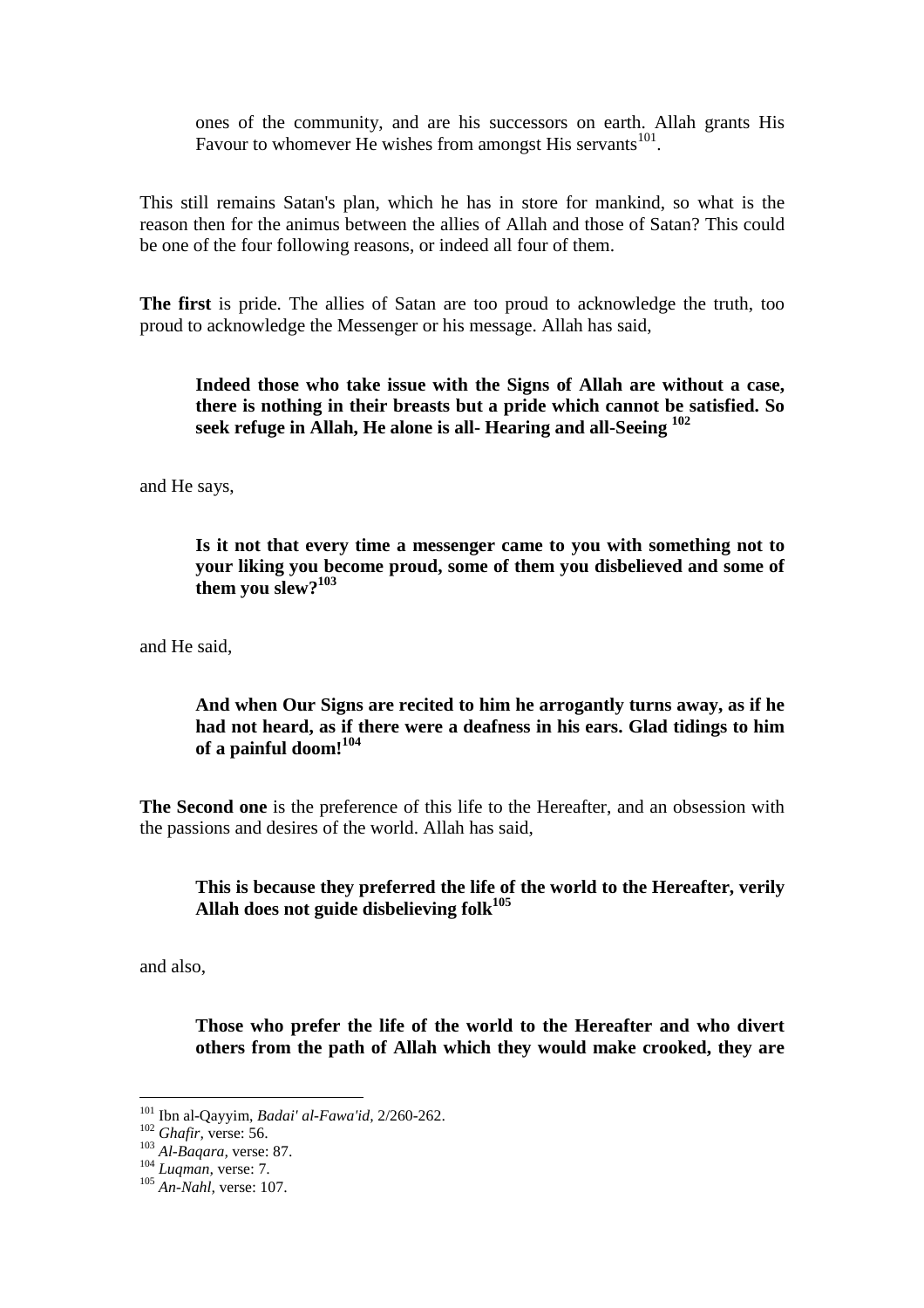# **far astray[106](#page-37-0)**

Those who conceal pride and/or give preference of this world over the next become agitated in the presence of sincere believers. Even if there is no contact between them. Their sincerity and purity of heart, their nobility of character are sufficient provocation for the enemies of Allah. Allah has said,

#### **They long for you to disbelieve, as they have disbelieved, so that you would be equals[107](#page-37-1)**

This is because merely by their presence these disbelievers are made to feel the filthiness of their condition and the ugliness of their deeds. This is what gives birth to their scheming, in every sense of the word; whether they aim to humiliate or ridicule, harass, chastise, or entrap; they will do their utmost against the believers. This obsession of the allies of Satan is relentless.

**The Third one** is jealousy. The allies of Satan become jealous and envious of the believers. Allah has explained this saying,

#### **Many of the People of the Book long to make you disbelieve after you have believed, through envy on their own account after the truth had been made clear to them. Forgive them and indulge them until the command of Allah comes to pass. Allah is Able to do all things[108](#page-37-2)**

This is indicative of their concern to bring about the disbelief of the servants of Allah in order that they become like them in disbelief and error. Allah has made the consequences of their jealousy and envy clear, should they ever overcome the believers. Allah says:

#### **How then, when if they should gain the upper hand they would keep no pact nor honour in respect of you? [109](#page-37-3)**

Finally, there is the spoiling of rulers. This is especially so of who are glorified as if they were gods, magnified, whose favour is sought, before whom people feel fear, anxiety and hope. When Truth comes from Allah, it frees mankind from the worship of creation so that they can adore the One, the Victorious. Once these earthbound gods *(Taaghut)* realise that their power has been destroyed and that their authority has withered, they revolt, show enmity toward pious believers and they do what they can to divert the call to Truth. But alas, no one will come back to them because the truth has freed mankind, whose adoration and devotion is now only for Allah, whose fear

<span id="page-37-0"></span><sup>106</sup> *Ibrahim,* verse: 3.

<span id="page-37-1"></span><sup>107</sup> *An-Nisa',* verse: 89.

<span id="page-37-2"></span><sup>108</sup> *Al-Baqara,* verse: 109

<span id="page-37-3"></span><sup>109</sup> *At-Tawbah,* verse: 8.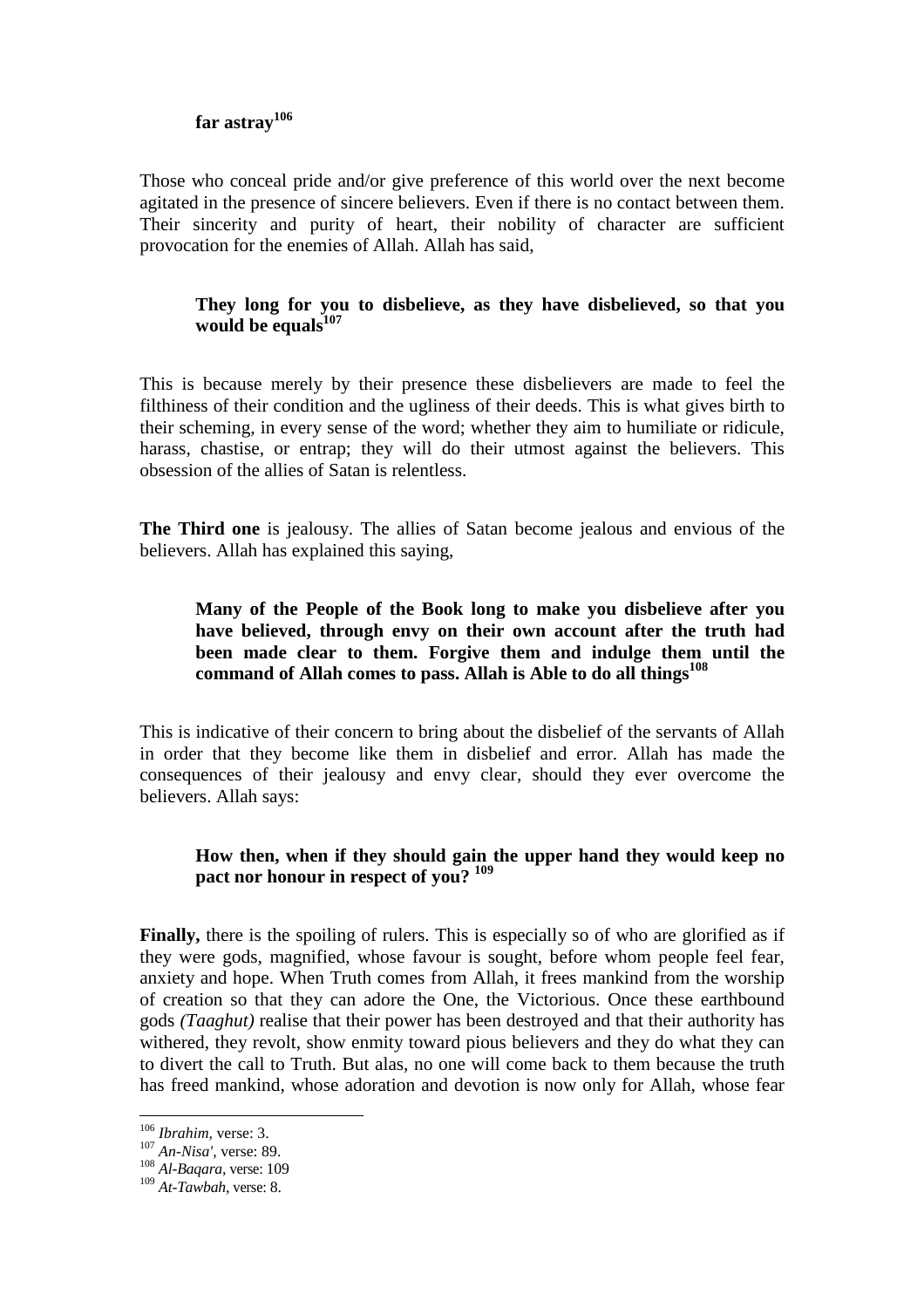and hope is for Allah, whose allegiance is to Allah and whose anger is for the sake of Allah, alone.

One indication of this is the reaction of Chosroes, King of Persia. When he received a letter from the Messenger of Allah calling him to Islam he puffed himself up saying, "Strange indeed is it, that the Arabs, who used to watch over our goats, should come to us to invite us to enter their new religion!" He imagined that his kingdom would perish if he accepted, so he tore the letter to pieces. Allah answered the prayer of the Messenger and the kingdom of Chosroes was itself torn to bits.

So this is how it is with these *Tawaagheet* who take themselves for gods, and refuse to accept the guidance of Allah, in matters of allegiance, government and in the exercise of authority. They attempt to divert the servants of Allah, pouring upon them the most obscene abuse and assaults. As Allah has said,

#### **And they had nothing against them except that they believed in Allah, the All-Mighty, Worthy of Praise! [110](#page-38-0)**

"They are not hostile towards Islam in ignorance of right or goodness, neither do they believe that the error in which they live is stronger or more enduring than Islam. Rather they are aware of both the right and goodness of Islam and of the fact that it is more enduring than the crooked road they tread. They hate it all the more because they realise the vigilance of the Muslims before their twisting path and that they will have nothing to do with it. They want things to remain as they were before, muddled and confused, twisted not straight. They hate Islam because they are ignorant, and the antithesis of ignorance is Islam,

#### **And as for Thamud, we had guided them but they preferred blindness to guidance [111](#page-38-1)**

As for the animosity of the allies of Allah towards those of Satan, it is regarded as being part of the creed, an article of faith. This we have discussed in detail earlier with relation to the further implications of the profession of faith, "There is no god but Allah". The Muslim feels anger for whoever challenges Allah and His Messenger. Allah has said,

**You will not find people who believe in Allah and the last day taking into their affections those who challenge Allah and His Messenger, even if they were their fathers or their sons, or their brothers or their kinsfolk. Such are the people in whose hearts He has inspired faith and bolstered them with a Spirit from Himself. He takes them into Gardens under which rivers flow; there they will abide for eternity. Well pleased is Allah with**

<span id="page-38-0"></span><sup>110</sup> *AI-Buruj,* verse: 8.

<span id="page-38-1"></span><sup>111</sup> Muhammad Qutb, *Jahiliyyat al-Qarn al'ishreen,* p.322. *Fussilat,* verse: 17.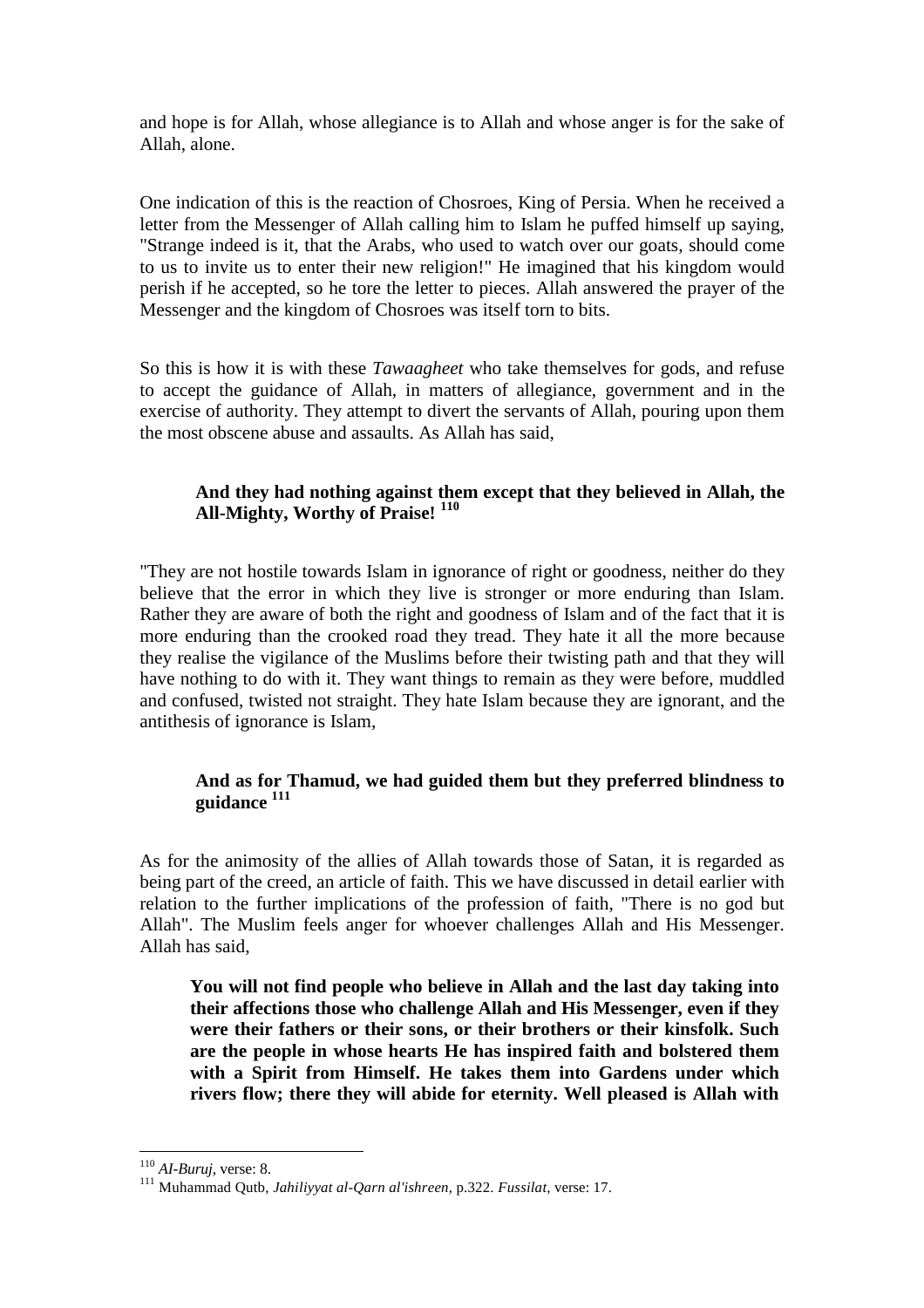#### **them and they with Him. They are the Party of Allah. Is it not the Party of Allah who shall find success?[112](#page-39-0)**

They do not work out compromise agreements with their enemies, rather they do as their father Ibrahim had done and said,

#### **We have washed our hands of you and of what you worship beside Allah. We reject you, and there has started between us and you hostility and hatred for ever, until you believe in Allah alone[113](#page-39-1)**

Sheikh Muhammad Ibn Abdul Wahhab, may Allah be pleased with him, said, "A Muslim is not right in his religion, even if he rejects everything other than Allah, unless he feels enmity towards the disbelievers and makes this known to them" as Allah says, "You will not find people who believe.. etc."  $(58:22)^{114}$  $(58:22)^{114}$  $(58:22)^{114}$ 

We must, nevertheless, recognise the total animosity which in reality exists between the Muslims and all of the enemies of Islam, whatever their hue; atheists, polytheists, People of the Book or hypocrites.

The true nature of the Islamic method, which is well known to all outsiders, is to persistently strive for the establishment of a divinely inspired order on Earth. To bring all people away from the worship of created things to the worship of Allah alone. To break down the barriers surrounding all people which prevent them from truly enjoying a choice. Then this is the natural struggle between the two parties which share no common ground. Partisans of man-made systems will strive for the destruction of the divine system of Islam which threatens their interests, their authority, their very existence. They must destroy it before it destroys them. This is a necessity that tolerates no choice between this and that. This is clearly stated in the Qur'an where Allah says, **(They will continue to fight you until they turn you away from your religion, if they are able)[115](#page-39-3) .**

Allah has mentioned in the Qur'an that the enemies of Islam fall into different groups; disbelievers, polytheists, People of the Book, and hypocrites. He says of the **disbelievers,**

#### **They would like to extinguish the Light of Allah with their mouth, but Allah will complete His Light even though the disbelievers hateit<sup>116</sup>**

About the **polytheists** He says,

<span id="page-39-0"></span><sup>112</sup> *Al-Mujadalah,* verse: 22.

<span id="page-39-1"></span><sup>113</sup> *Al-Mumtahinah,* verse: 4.

<span id="page-39-3"></span><span id="page-39-2"></span><sup>114</sup> Six points from Sira, *Majmu'at at-Tawhid,* p.19.

<span id="page-39-4"></span><sup>115</sup> *Tareeq ad-Da'wah,* Vol.1, p. 80.

<sup>116</sup> *As-Saff,* verse: 8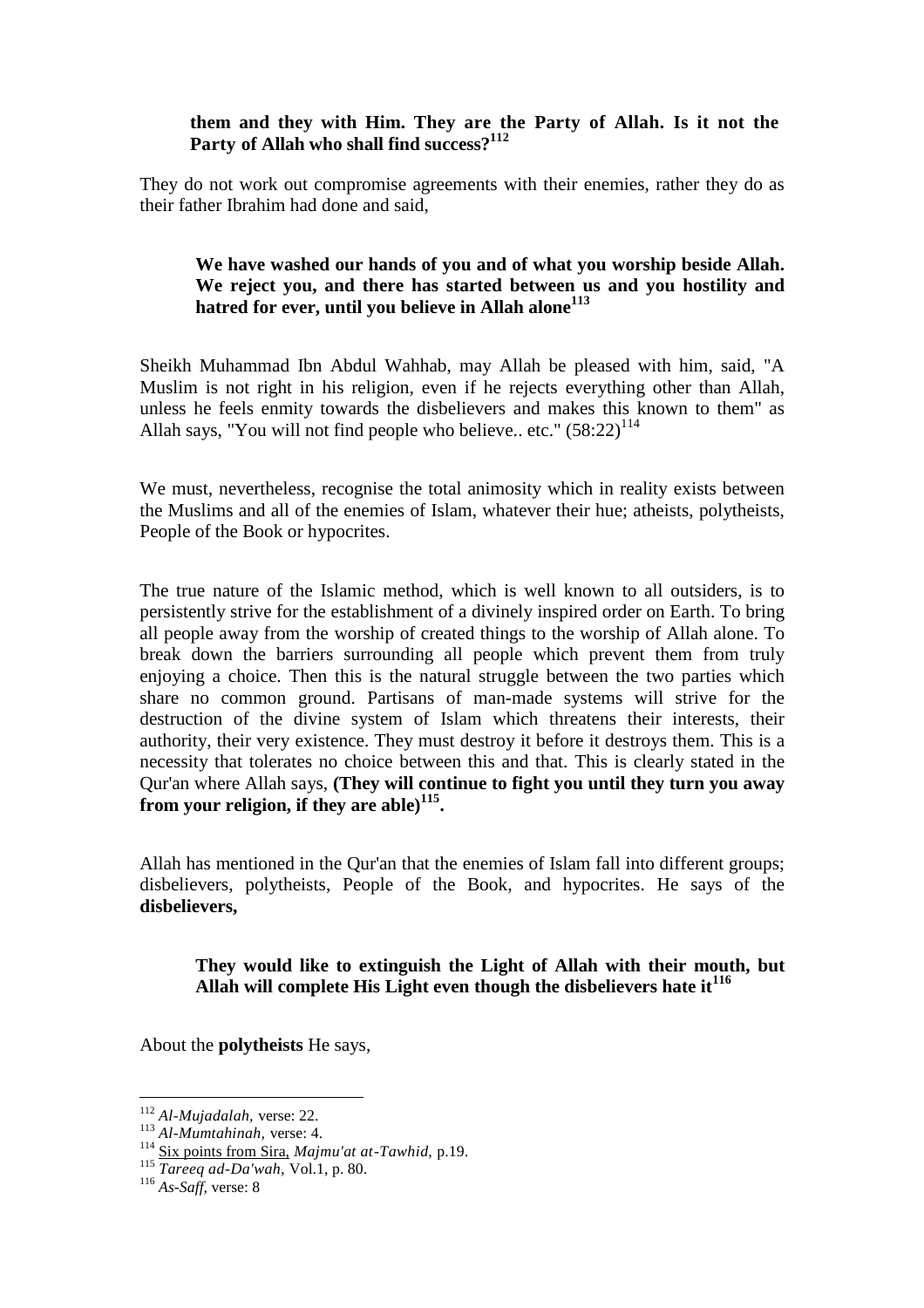**Neither those who disbelieve from amongst the polytheists nor the People of the Book are pleased that there could come to you a blessing from your Lord[117](#page-40-0)**

and also

**It is He who has sent His Messenger with guidance and the religion of truth to make it victorious over all other religions, though the polytheists hatei[t](#page-40-1)<sup>118</sup>**

As for the enmity of **the People of the Book,** Allah says,

**Neither the Jews nor the Christians will ever be pleased with you until you follow their religion[119](#page-40-2)**

And,

**You will surely find the strongest enmity towards those who believe is that of the Jews[120](#page-40-3)**

And,

**Have you not seen those who were given a portion of the Book (the Jews), purchasing the wrong path, and wish that you should go astray from the Right Path[121](#page-40-4)**

And,

**When they meet you they say, 'We believe', but when they are alone they bite their finger tips in rage against you. Say, 'Die in your rage!' Indeed Allah knows what the heart holds[122](#page-40-5)**

**The enmity of the hypocrites** is a subject which the Qur'an has addressed many times, not the least of these is the treatment it is given in the beginning of *Surah al-Baqarah* where it occupies thirteen verses (8-20). "This is because of their numerousness, the general nature of the danger which they pose, and the degree of the

<span id="page-40-0"></span><sup>117</sup> *Al-Baqara,* verse: 105.

<span id="page-40-1"></span><sup>118</sup> *As-Saff,* verse: 9.

<span id="page-40-2"></span><sup>119</sup> *Al-Baqara,* verse: 120.

<span id="page-40-3"></span><sup>120</sup> *Al-Ma'idah,* verse: 82.

<span id="page-40-4"></span><sup>121</sup> *An-Nisa',* verse: 44.

<span id="page-40-5"></span><sup>122</sup> *Aal-Imran,* verse: 119.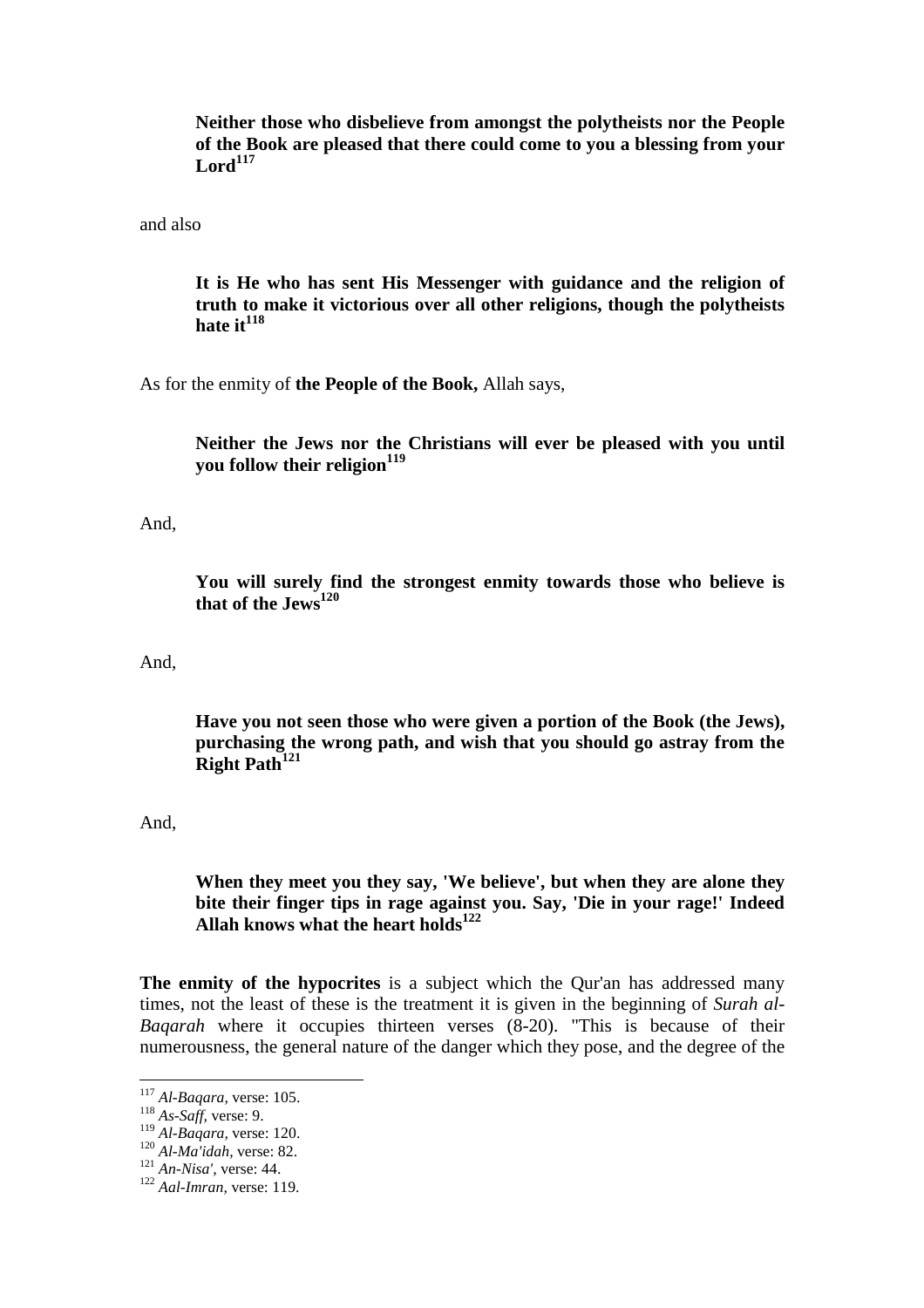threat which they represent to Islam and the Muslims. They cause a great deal of distress because they claim to be Muslims themselves, and while they pretend to help and support the believers they are in truth their enemies. Their enmity takes every form. The ignorant are made to think that they are pure and knowledgeable, but their goal is to spread ignorance and corruption.

How many Muslims' faith have they destroyed? And how many people have they raised up only to knock them down again? How many people's confidence have they built up only to dash it? They have agreed amongst themselves to contradict whatever the Revelation contains, they have totally abandoned all guidance.

#### **They have split themselves into sects, each delighting in their own path [123](#page-41-0)**

Deceit and trickery underlie their every word; what they have to offer is the lie and the clever ruse. Their hope is that both believer and disbeliever will be pleased with them and that by this pleasure their security will be assured.

#### **They would trick Allah and those who believe yet they trick only themselves and they suspectitnot<sup>124</sup>**

They will sink their claws into whoever they can, ripping out his faith and tearing it to little pieces. Who gives his heart to the evil of their deeds will be cast into a raging doom, having embarked in search of some useless commerce on the seas of destruction; they ride the ship of doubt and circumspection which carries them over spectral waves, through tempests to finally rest amongst the crafts of the destroyed ones.

### **These are they who have purchased error for guidance, so their commerce was profitless and they were not guided[125](#page-41-2)**

An entire *Surah* has been revealed just about them, "The Hypocrites". It tells clearly of the enmity they hold for the believers, Allah says:

**They are the ones who are saying, 'Do not spend your money on those who are with the Messenger of Allah, perchance they will go away'. The treasures of the heavens and the earth are Allah's but the hypocrites do not understand. They say, 'If we go back to Madinah surely the stronger will drive out the weaker', but strength is Allah's and His Messenger's and the believers,' but the hypocrites do not know[126](#page-41-3)**

<span id="page-41-0"></span><sup>123</sup> *Al-Mu' minun,* verse: 53.

<span id="page-41-1"></span><sup>124</sup> *Al-Baqara,* verse: 9.

<span id="page-41-2"></span><sup>125</sup> *Al-Baqara,* verse: 16. Extracted from *"Madarij as-Salikeen",* p.347-349.

<span id="page-41-3"></span><sup>126</sup> *Al-Munaafiqun,* verses: 7-8.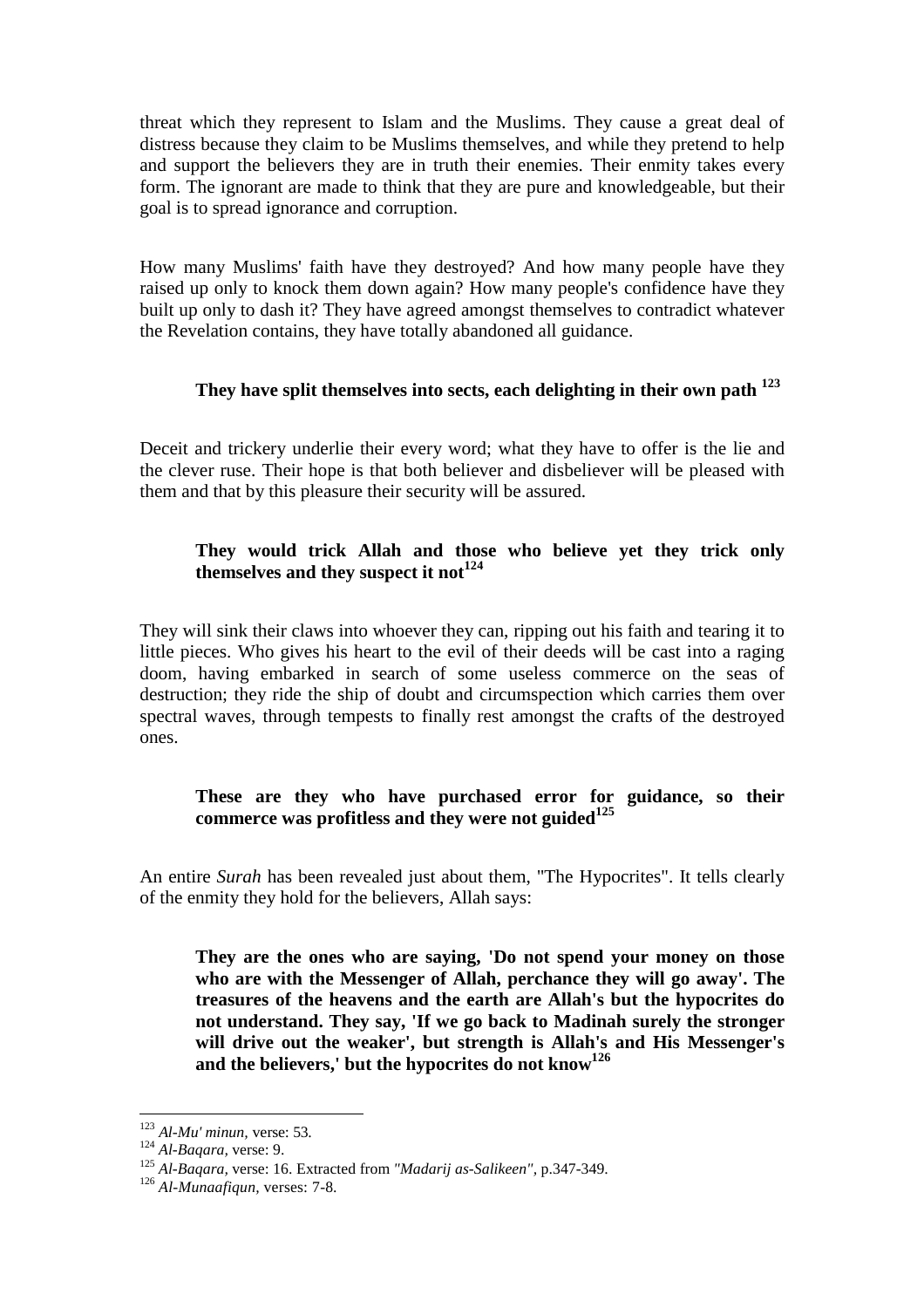Therefore, since we know the animus of these people to Islam, it is perhaps worth mentioning the danger posed by the Jews and the Christians, who between them control most of the world, and who use all means at their disposal to maintain this control. They have held out the greatest of deceptions in order to dupe the Muslims.

Sayyid Qutb, may Allah be pleased with him, says: "The truth about the battle in which the Jews and Christians have engaged the Muslim Ummah in every corner of the earth, and in every age, is that it centres upon our belief or creed. Although they may quarrel amongst themselves, they are forever united in the struggle against Islam and the Muslims

They have used every kind of wickedness, perfidy and treachery in this struggle ever since they have experienced, firsthand, the zeal of the Muslims for their religion, having previously confronted them in the fullness of their creed. So they declared war over land, economic and political ideologies, strategic interests, and then they tried to convince the guileless amongst us that the whole issue of the creed was outdated; that it was totally irrelevant. They said that it should not be a point of discussion; that those who struggled on its behalf were only reactionary fanatics. So it is time to return to central importance the creed before we lose heart, struggling with all that we have in order to dispel, once and for all, this impudence which has been wearing away at us for so long. If we allow ourselves to be deceived once again then we have only ourselves to blame. We will have turned away from the Favour of Allah upon His Prophet and his Ummah; Allah is the Most Truthful of all when He says, **(The Jews and the Christians will never be pleased with you until you follow their religion).**

This is the singular price which they desire, nothing else will find their acceptance or approval. But the real truth and the correct orientation is **(Say, the Guidance of Allah is True Guidance).** In short, Allah's Guidance is the only guidance and whoever rejects it is not guided" $127$ .

### **Conclusion**

The true nature of the enmity between the Muslims and the non-Muslims arises from a religious difference and an incompatibility of methods. As for the religion of Allah, the believers are its followers; the keepers of His Sharia'h, and the allies of His Servants. As for the rest, they follow their desires; they follow Satan and are united in his forces. It is for the partisans of Allah to prevail, by the force of their religion, and rise above the wickedness of falsehood; for they are indeed the victors. If the enemies of Allah boast of their power or number or preparedness, it is still the believers who will rejoice in the Victory of Allah, His Blessings and Assistance.

Al-Bukhari relates on the authority of Abu Huraira that the Prophet said, "Allah said,

<span id="page-42-0"></span><sup>127</sup> Sayyid Qutb, *Fi Dhilal al-Qur'an,* Vol1. p.108.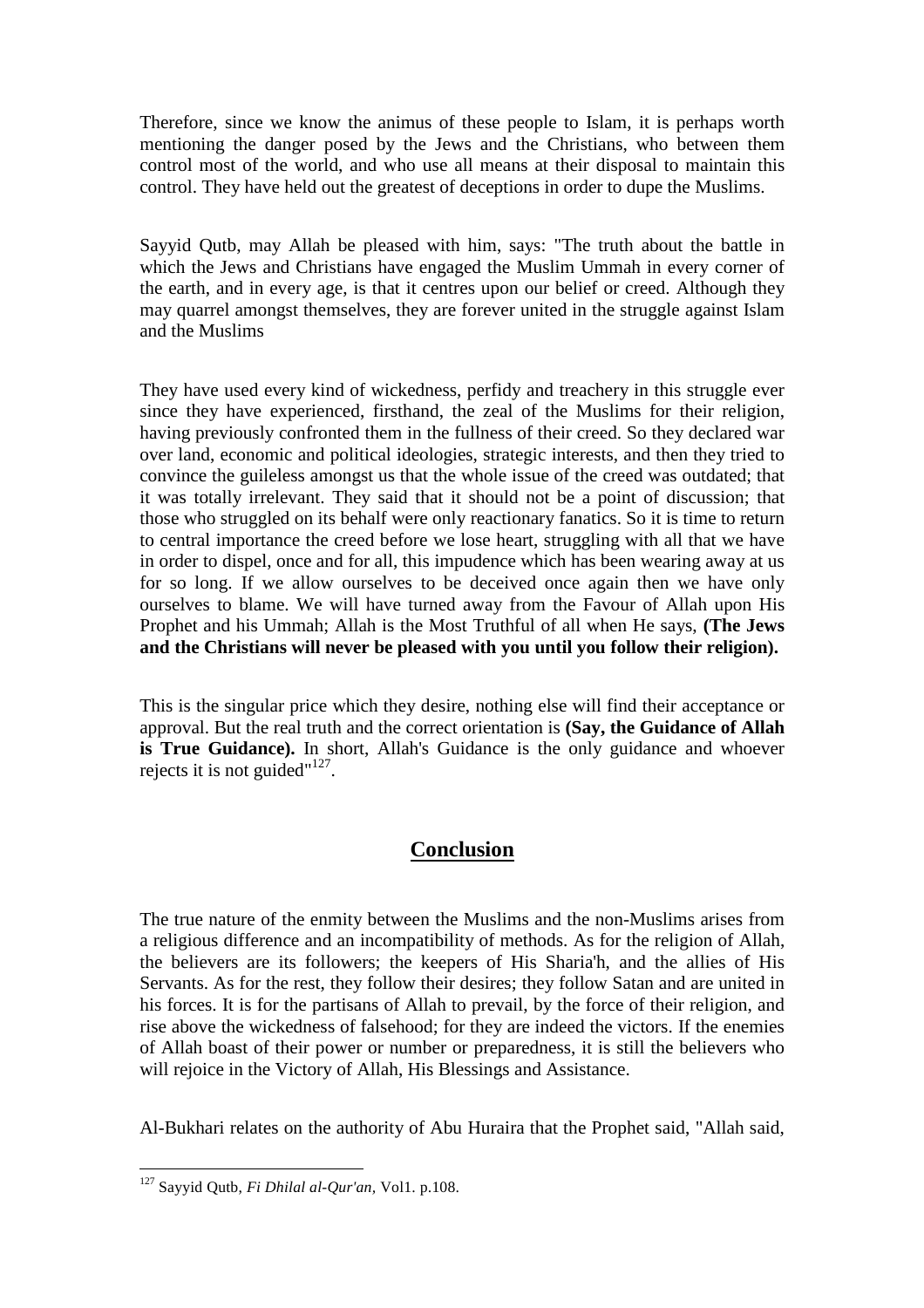'Whoever opposes an ally of Mine, I have declared war on him. My servant can draw no nearer to Me, in what is dear to Me, than by what I have made incumbent upon him. My servant will continue to draw near to Me by exceeding his obligations, until I love him, until I am the ears with which he hears and the eyes with which he sees, the hand with which he strikes and the leg with which he walks. If he asks something of Me I shall grant it to him, and if he seeks My Protection I shall protect him. I do not hesitate before anything but to take the soul of a believer, for he dislikes death and I do not like for him to be distressed'"[128](#page-43-0) .

Allah has said,

**Truly, Allah is with those who fear Him and who are doers of good[129](#page-43-1)**

**And your Lord inspired the angels saying, am with you, so give support to those who believe, I shall cast fear into the hearts of the disbelievers[130](#page-43-2)**

#### **So do not be weak and call for peace (from the enemies of Islam), while you are having the upper hand. Allah is with you and will never decrease the reward of your deeds[131](#page-43-3)**

The pages of history are replete with such instances. In the Battle of Badr Allah granted victory to a small group of believers over a disbelieving hoard, glorifying His religion and elevating His servants. Similarly the early conquests of the Muslims in the East and the West and their destruction of the Persian and Byzantine empires are feats to amaze the mind. Allah helped the believers in their struggle against the Tartars and the Crusaders, and many others like them, whether on a personal or communal level. The victory of Allah, and His aid and assistance will continue to fall upon the Allies of Allah until the time Allah inherits the earth. The believers have only to believe in Allah and to work sincerely for His pleasure alone. To act in accordance with His Book and the Sunnah of His Prophet. Allah will not deny the reward of those who strive to do good.

<span id="page-43-0"></span><sup>128</sup> Sahih Bukhari, *Kitab ar-Raqa'iq,* (Md. Muhsin Khan, Vol.8, p. 336).

<span id="page-43-1"></span><sup>129</sup> *An-Nahl,* verse 128.

<span id="page-43-2"></span><sup>&</sup>lt;sup>130</sup> *Al-Anfal*, verse: 12.

<span id="page-43-3"></span><sup>131</sup> *Muhammad,* verse: 35.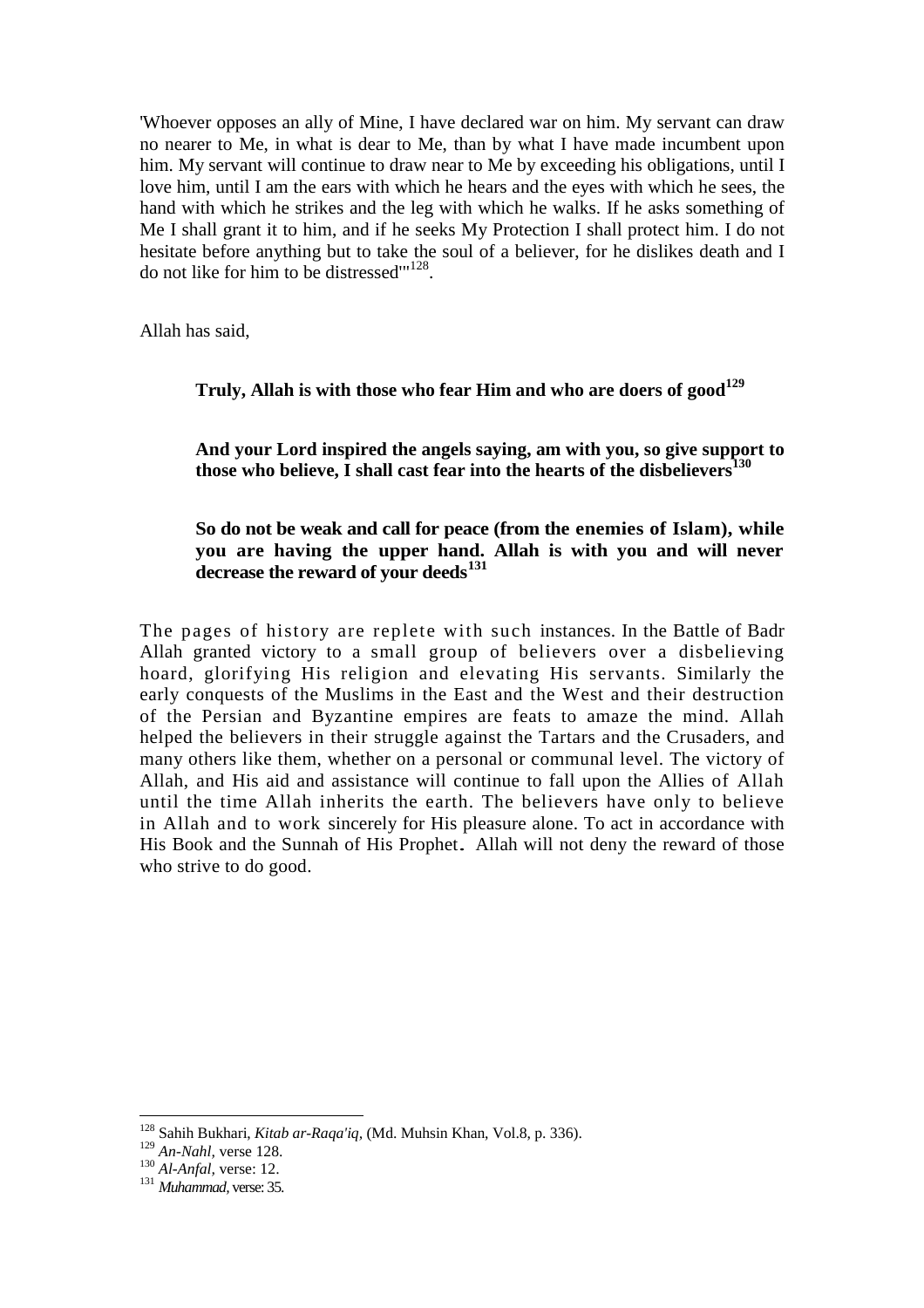# **CHAPTER THREE: The Doctrine of Alliance and Disassociation According to Ahlu Sunnah Wal Jama'ah**

It is necessary to mention briefly the doctrine of alliance and disassociation according to Ahlu Sunnah Wal Jama'ah in order to dispel the false claims of some that stand without support, either from the Book of Allah or the teaching of His Prophet.

Ibn Taymiyyah said, "The obligation of the believer is to choose both his friends and his enemies for the Sake of Allah. Whenever there are believers, he must ally himself with them, even if they have wronged him, since no personal offence can absolve one of the obligations of alliance in faith. Allah has said,

#### **And if two groups of believers fight then seek a settlement between them[132](#page-44-0)**

Allah has made them brothers, despite their fighting and rebellion towards one another, and has commanded their reconciliation. So the believer should reflect upon the fact that he owes his loyalty to his brother, even if he has been wronged by him or finds that he is his adversary and that the disbeliever is his enemy, even if he is kindly treated by him and respected. Allah sent His Messengers and revealed His Books in order that all religion should be devoted to Him, Alone; therefore, love should be only for those who are loyal to Him and anger is for His enemies. Respect and honour are for His Friends, while degradation and humiliation are for his foes.

If it is possible that a person could embody both good and evil, obedience and rebellion, observance of the Sunnah and of innovation, then he has a right to both loyalty and devotion, commensurate with whatever he may embody of goodness. Likewise enmity and humiliation are his due, according to the depth of his wrongdoing. So a person can also embody elements which inspire both respect and denigration. This is no contradiction. It is like the position of the state towards the thief. It requires that his hand be severed for his theft, yet still retains an ultimate responsibility for his material welfare, maintaining him if necessary from public funds. We are agreed that this is essentially the position of Ahlu Sunnah Wal Jama' ah with regard to the matter. But heretical sects such as the Kharijites and the Mu'tazilah disagree".<sup>[133](#page-44-1)</sup>

Once we establish that the matter of alliance and disassociation rests upon the principles of love and enmity, which we have outlined above, Ahlu Sunnah Wal Jama' ah have classified people into three broad categories, with regard to the principle of alliance and disassociation, love and enmity.

<span id="page-44-0"></span><sup>132</sup> *Al-Hujurat,* verse: 9.

<span id="page-44-1"></span><sup>133</sup> Ibn Taymiyyah, *Majmu' al-Fatawa,* Vol.28, p. 208-209.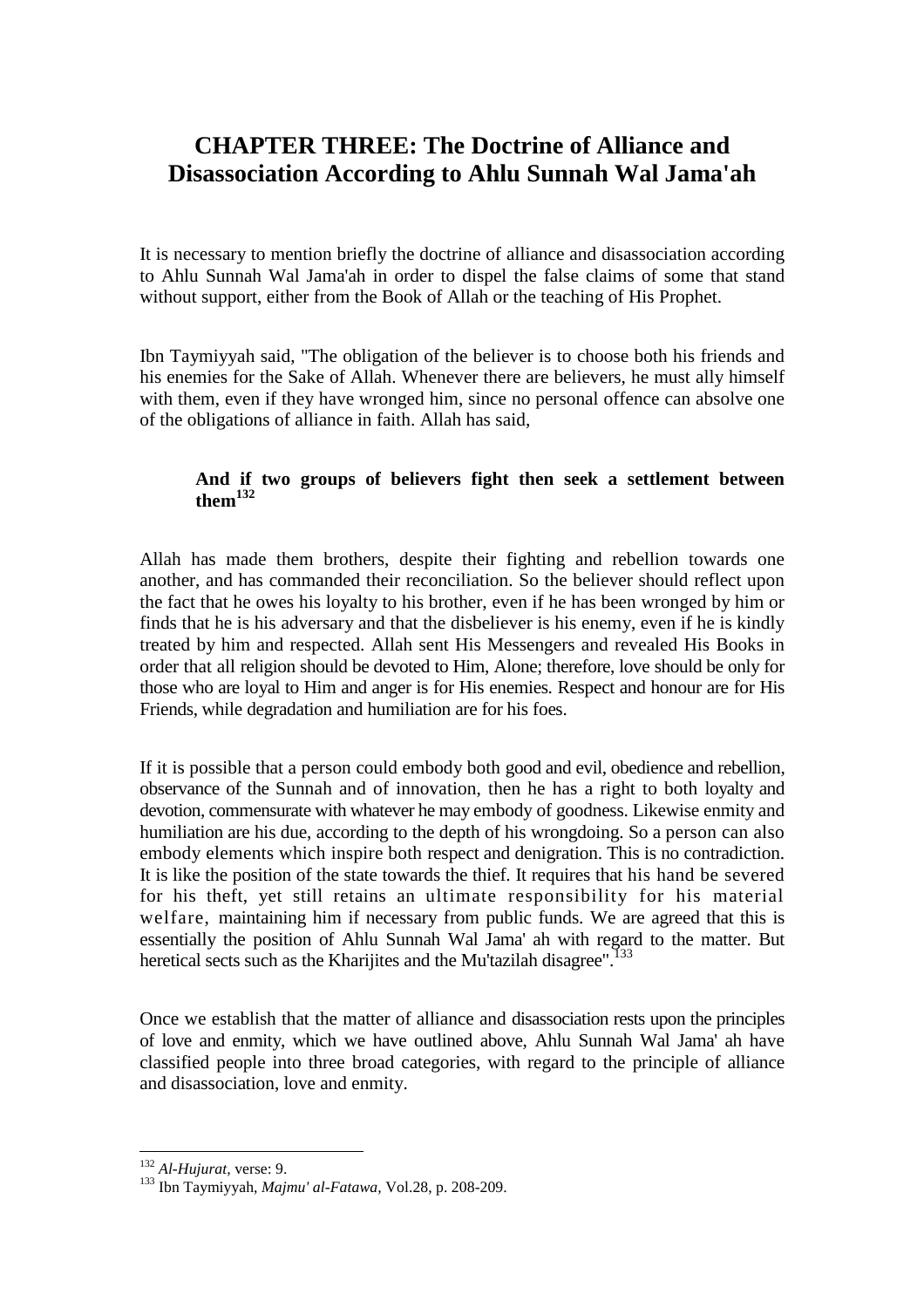**The first** are those who deserve complete loyalty: Such a person believes in Allah and His Messenger; he fulfils all his obligations whether in terms of knowledge, works, or belief. All of his actions, deeds and words, are exclusively for the Sake of Allah. He observes what has been enjoined upon him and leaves off what has been forbidden to him by Allah and His Messenger. His love is for the Sake of Allah and his loyalty is for His Sake. His anger is for the Sake of Allah and his enmity is for His Sake. He puts thet[e](#page-45-0)aching of the Prophet before anyone else's opinion, whoever they may be  $134$ .

**The second** are those who inspire on the one hand love and on the other anger: These are Muslims who mix up good works with bad. He feels a loyalty which is commensurate with his good deeds, but is angry beyond justification. An example of this type of person is Abdullah Ibn Himar<sup>[135](#page-45-1)</sup>. He was a companion of the Prophet who used to drink. One day he was brought to the Prophet as a man had cursed him, saying, "He is often brought here!" The Prophet said, "Don't curse him for he loves Allah and His Messenger<sup>"[136](#page-45-2)</sup>. Yet the Prophet denounced alcohol; those who drink it, those who sell it, those who make the juice for it and whose who ferment it, those who transport it and those to whom it is brought $137$ 

**The third** are those who deserve unremitting hatred: These are disbelievers in Allah and His Angels, Books, and Messengers, who deny the Day of Resurrection, Divine Providence and the Guiding Hand of Allah, and the rising of the dead. It includes, as well, those who deny any of the five Pillars of Faith, who worship alongside Allah any of the prophets of Allah, or His righteous or pious servants, reserving for them any kind of devotion due only to Allah, such as love or supplication, fear or hope, glorification or dependence, who seek from other than Allah some help or forgiveness, devoting to it the sacrifice of an animal, seeking its protection, calling on it in prayer, feeling humility, anxiety, distress, longing, terror or attachment before it. It includes those who reject any of His Divine Names or Attributes and who follow a path other than that of the believers, who advance the claims of those who oppose Islam,or who exhibit any of the ten things which contradict it. $138$ 

So the position of Ahlu Sunnah Wal Jama' ah is that the believers' complete and unreserved loyalty is due to those who do good actions through their religion. To these they owe their love and support, their unqualified assistance. They completely disassociate themselves from those who disbelieve, whether atheists, followers of other religions or apostates, and show them uncompromising sternness. As for those Muslims who mix good works with bad, loyalty is due to them commensurate with their degree of faith; enmity commensurate with their degree of wrongdoing.

<span id="page-45-4"></span>Albani said it is Sahih. See "Sahih al-Ja'miu as-Saghir", 5/19 4967.

<span id="page-45-1"></span><span id="page-45-0"></span><sup>134</sup> Ibn Sahman, *Irshad at-Talib,* p.13.

<sup>&</sup>lt;sup>135</sup> This is how Ibn Sahman wrote it. In Sahih Bukhari, though, he is known as Abduallah. He was nicknamed Himar. Ibn Hajar said he used to amuse the Prophet. See *"Al-Isa'bah"* 275.

<span id="page-45-2"></span><sup>&</sup>lt;sup>136</sup> Sahih Bukhari, *Kitab al-Hudud*, one should not curse a drunkard, he is not outside Islam. 12/75, 6780.

<span id="page-45-3"></span><sup>137</sup> Sunan Abu Dawud, *Kitab al-Ashriba,* 4/72 (3674), Ibn Mjah, *Kitab al-Ashriba,* 2/122 (3380).

 $\frac{138}{138}$  Irshad at-Talib, p.19.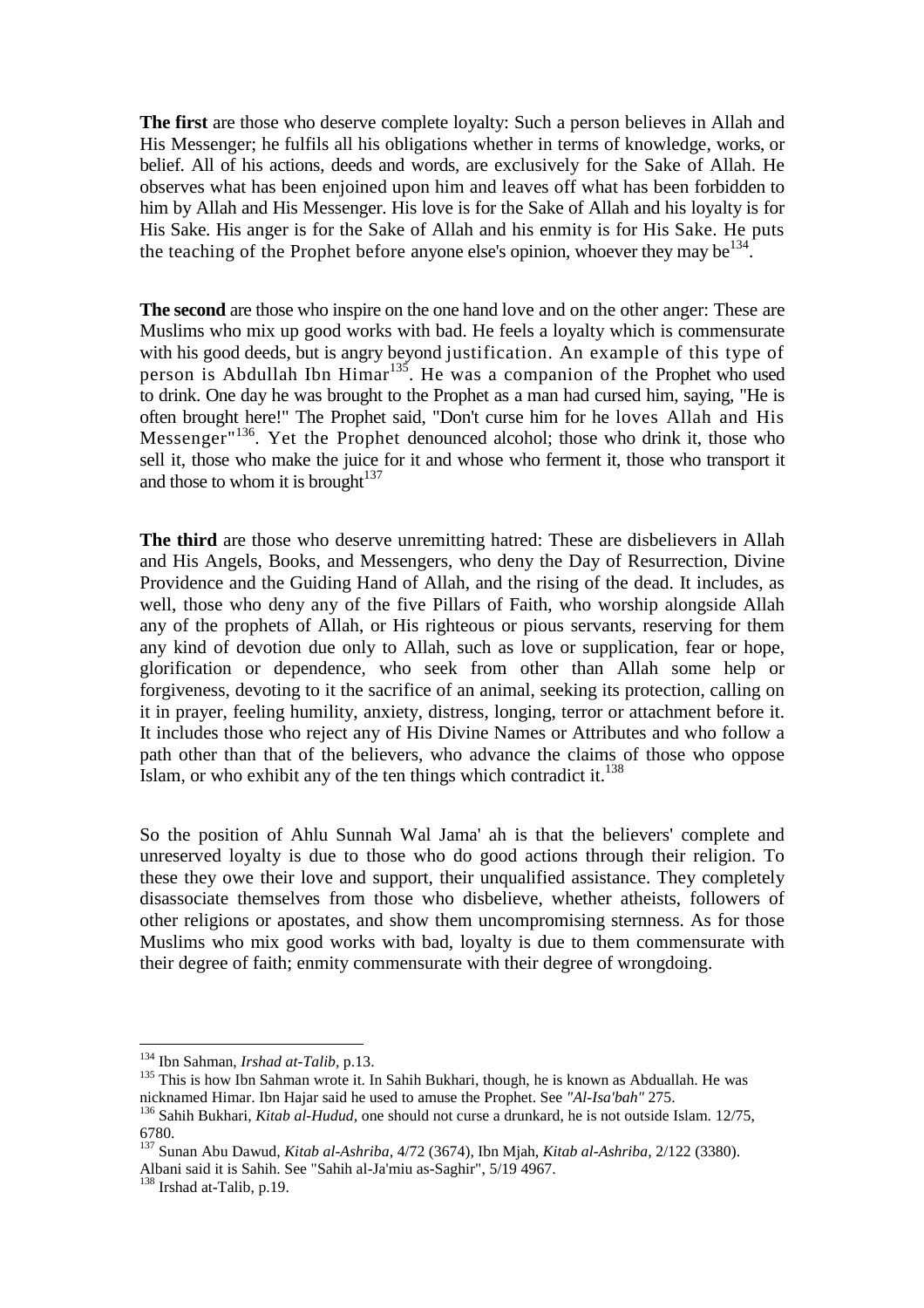Ahlu Sunnah Wal Jama'ah shun anyone who challenges Allah and His Messenger, even though they may be their closest relations,

**You will not find a people who believe in Allah and the last day taking into their affections those who challenge Allah and His Messenger, even if they were their fathers or their sons, their brothers or theirki[n](#page-46-0)<sup>139</sup>**

And similarly in the verse,

**O You who believe! Do not take your fathers or your brothers as protectors if they prefer disbelief to faith. Whoever among you takes them for protectors will only be wrongdoers. Say, 'If your fathers, your sons, your brothers, your wives, your kinsmen, the wealth which you have acquired, the commerce in which you fear a decline, or the houses you love - if these are dearer to you than Allah and His Messenger, and striving hard and fighting in His cause, then wait until Allah brings about His Decision (torment). Allah does not guide those who are** *Al-Faasiqun[140](#page-46-1)*

Ibn Taymiyyah sums up the belief of Ahlu Sunnah Wal Jama'ah saying, "Praise and censure, love and hatred, alliance and disassociation, should be according to what Allah has revealed of His authority, that is, according to the authority of His Book. So whoever believes we must show loyalty to him, whoever he is, and whoever is a disbeliever we must show him enmity, whoever he is. Allah has said,

**Your allies are Allah and His Messenger and those who believe and those who establish the Prayer, and who give** *Zakaat* **even as they bow down. Who takes as his ally Allah and His Messenger and those who believe, surely the party of Allah shall be victorious[141](#page-46-2)**

and He said,

**O you who believe! Do not take the Jews and the Christians as protecting friends, they are protectors of one another[142](#page-46-3)**

And He said,

**And the believing men and women are protectors of one another[143](#page-46-4)**

<span id="page-46-0"></span><sup>139</sup> *AI-Mujadalah,* verse: 22.

<span id="page-46-1"></span><sup>140</sup> *At-Tawbah,* verses: 23-24.

<span id="page-46-2"></span><sup>141</sup> *Al-Ma'idah,* verses: 55-56.

<span id="page-46-3"></span><sup>142</sup> *Al-Ma'idah,* verse: 51.

<span id="page-46-4"></span><sup>143</sup> *At-Tawbah,* verse: 71.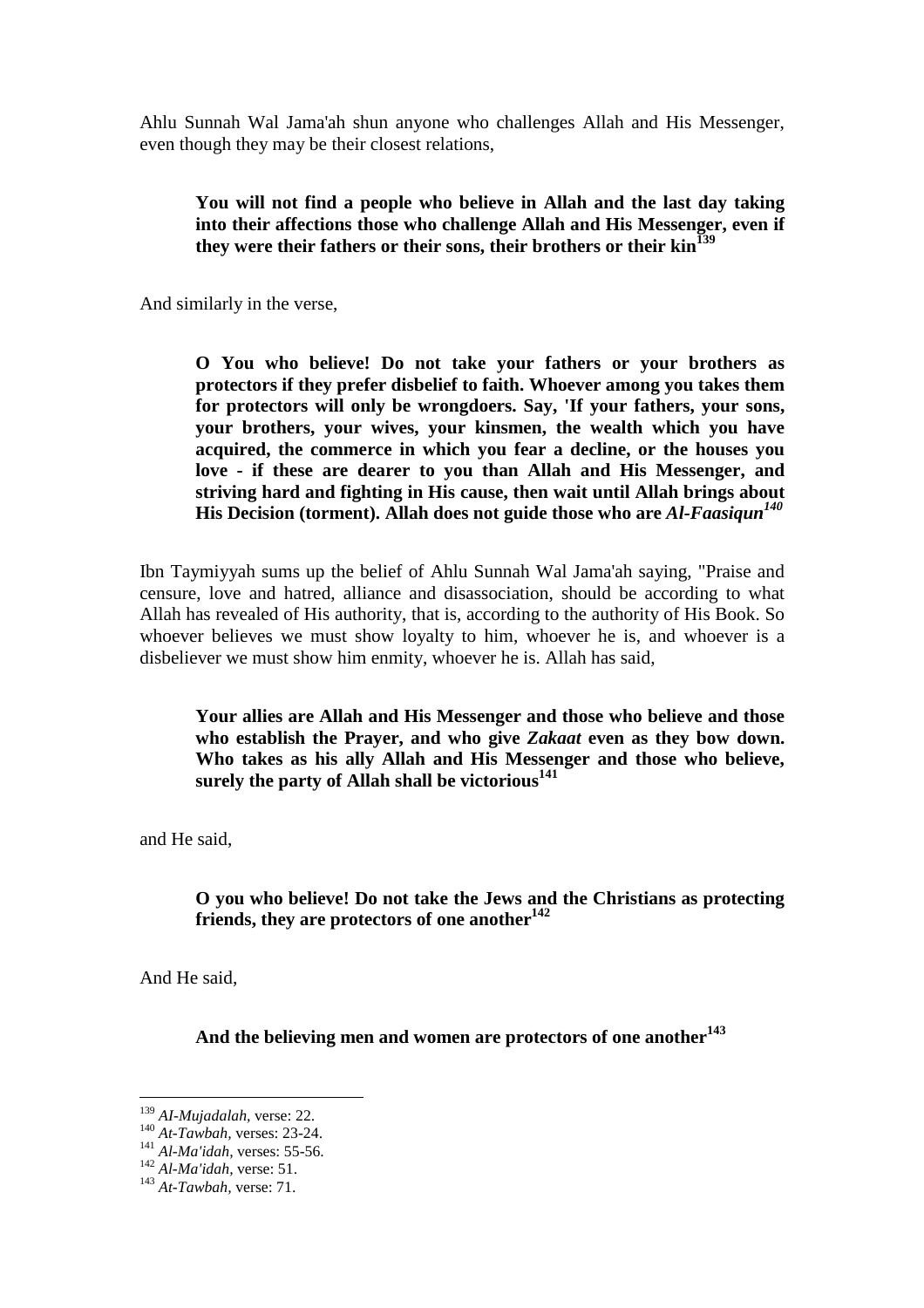Whoever embodies both faith and iniquity, show him a loyalty commensurate with his degree of faith and hatred commensurate with his degree of iniquity. His faith is not to be denied simply because of sin or disobedience, as the Khawarij<sup>\*</sup> and the Mu'tazilah claim.

Prophets and pious men, saints and martyrs are not held up as examples of profligacy in matters of faith, religion, love or enmity, association or disassociation. Yet Allah says,

#### **If two groups of believers fight then seek a settlement between them, then if a group of them does wrong the other, fight them until they return to the command of Allah, if they do, make peace between them justly and be fair, surely Allah loves the just. The believers indeed are brothers[144](#page-47-0)**

So Allah has made them brothers despite the fact they fight and abuse one another. This explains the behaviour of the first generations of Muslims who, despite their fighting with one another, allied themselves together in religion, and did not oppose one another in the same way that they opposed the disbelievers. They accepted one another's testimony, intermarried and inherited from each another. They acted with one another as Muslims even though they fought each other, scorned one another, and more"<sup>[145](#page-47-1)</sup>.

## **Alliance and disassociation of the heart:**

The belief of Ahlu Sunnah Wal Jama'ah with regard to this matter is that alliance and disassociation of the heart must be clear. Ibn Taymiyyah says, "As for love and hatred in the heart, desire for or dislike of something, it must be absolute. It is not possible for this to be lacking, except if a part of faith is also lacking. As for one's actions in the world, this is according to ability and circumstance. When the likes and dislikes of the heart are totally sound then one's actions will follow this, in so far as one is able to act; but the fullness of the reward is due to the sincerity of the heart.

By the same token some people feel love or hatred, affection or dislike according to the dictates of their own souls, not according to what Allah and His Prophet do or do not love. This is the kind of whim that Allah has referred to in verse 50 of *Surah al-Qasas,* **(And who has gone further astray than someone who follows his whims with**

<sup>\*</sup>Khawarij: A sect that formed when a group of people left the camp of Ali, the fourth Khalifah, claiming that Ali should not have agreed to arbitration between himself and Mu'awiyah who was the leader of the opposition in the battle of Siffin (36 AH). The Khawarij claimed that no one should agree to any kind of arbitration and denounced al1 concerned as disbelievers. They extended this rule of disbelief to those who committed any major sin and held every Muslim responsible to fight the sinners. For further reading of the belief of the Khawarij, refer to Ansari's translation of Ibn Taymiyyah's "An introduction to the principles of Tafseer" (Al-Hidayah Publications, 1993). <sup>144</sup> *Al-Hujuraat,* verses: 9-10.

<span id="page-47-1"></span><span id="page-47-0"></span><sup>145</sup> Ibn Taymiyyah, *Majmu' al-Fatawa,* p. 108-201. 1st Edition, 1349 A.H., Maktabat al-Manar, Egypt.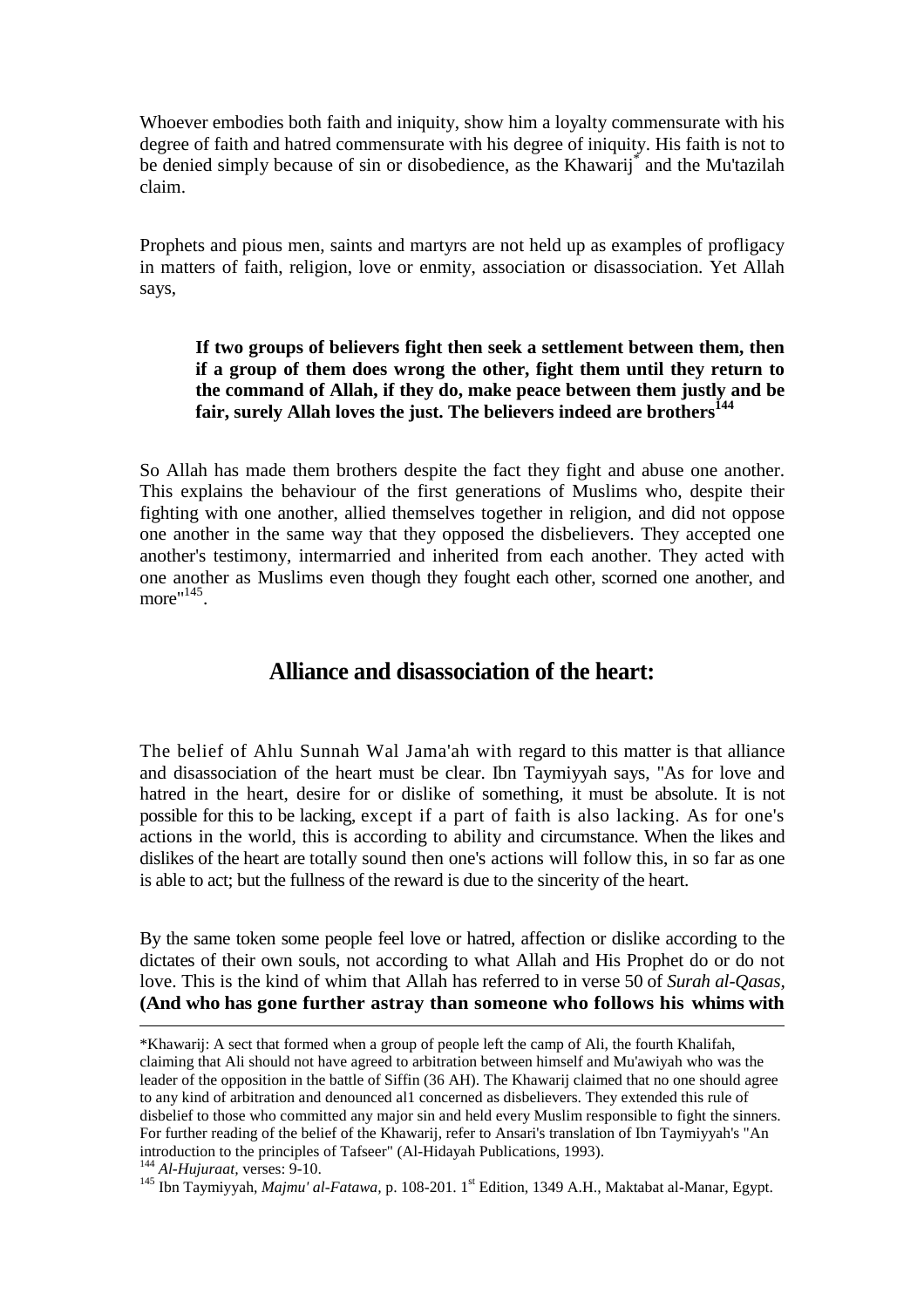**no guidance from Allah)[146](#page-48-0) .**

# **The position of Ahlu Sunnah Wal Jama'ah with regards to innovators and heretics**

The position of Ahlu Sunnah Wal Jama'ah has been to disassociate themselves also from innovators and heretics. This is called in Arabic, *Bid'ah.* It is defined as a contrivance; something fashioned without precedence or antecedents; something new. Thus it is said, "Allah fashioned creation", that is He initiated it out of nothing. And likewise, Allah says,

#### **The Originator of the heavens and the earth[147](#page-48-1)**

and He says,

### **Say, I am no new thing among the messengers[148](#page-48-2)**

or rather, 'I was not the first messenger to the people of the earth'. The term is applied to the inventions of the heart, inventions uttered by the tongue, inventions committed by the hand  $149$ 

Ibn al-Jawzi said: "The term *Bid'ah* applies to something which was not done before, thus an invention. The problem with it is that it comes up against the Shari'ah by differing with it, it therefore obliges one to either add something to it or remove somethingfrom it"<sup>150</sup>.

Some may object that this is nothing to do with the subject of alliance and disassociation, which rests essentially upon the distinction between Muslims and non-Muslims. In response to this I can only say:

First, innovation in religion represents an urgent and pressing peril to Islam. This is because it is divided into varying degrees ranging from clear disbelief, to hypocrisy, to disobedience or rebellion. Imam Shaatibi said: *"Bid'ah* is divided into varying degrees ranging from clear disbelief, such as the *Bid'ah* of *Jaahiliyah* which the Qur'an warns against in Allah's verse:

<span id="page-48-0"></span><sup>146</sup> *Shatharaat al-Balatin,* 1/354 *"Amr Bima' ruf" ,* Ibn Taymiyyah.

<span id="page-48-1"></span><sup>147</sup> *Al-Baqara,* verse: 117.

<span id="page-48-2"></span><sup>148</sup> *Al-Ahqaf,* verse: 9.

<span id="page-48-3"></span><sup>149</sup> Tartushi, *Kitab al-Hawadith wal Bida',* 38-39, revised by, Muhammad Talibi.

<span id="page-48-4"></span><sup>150</sup> *Talbees Iblees,* p. 26.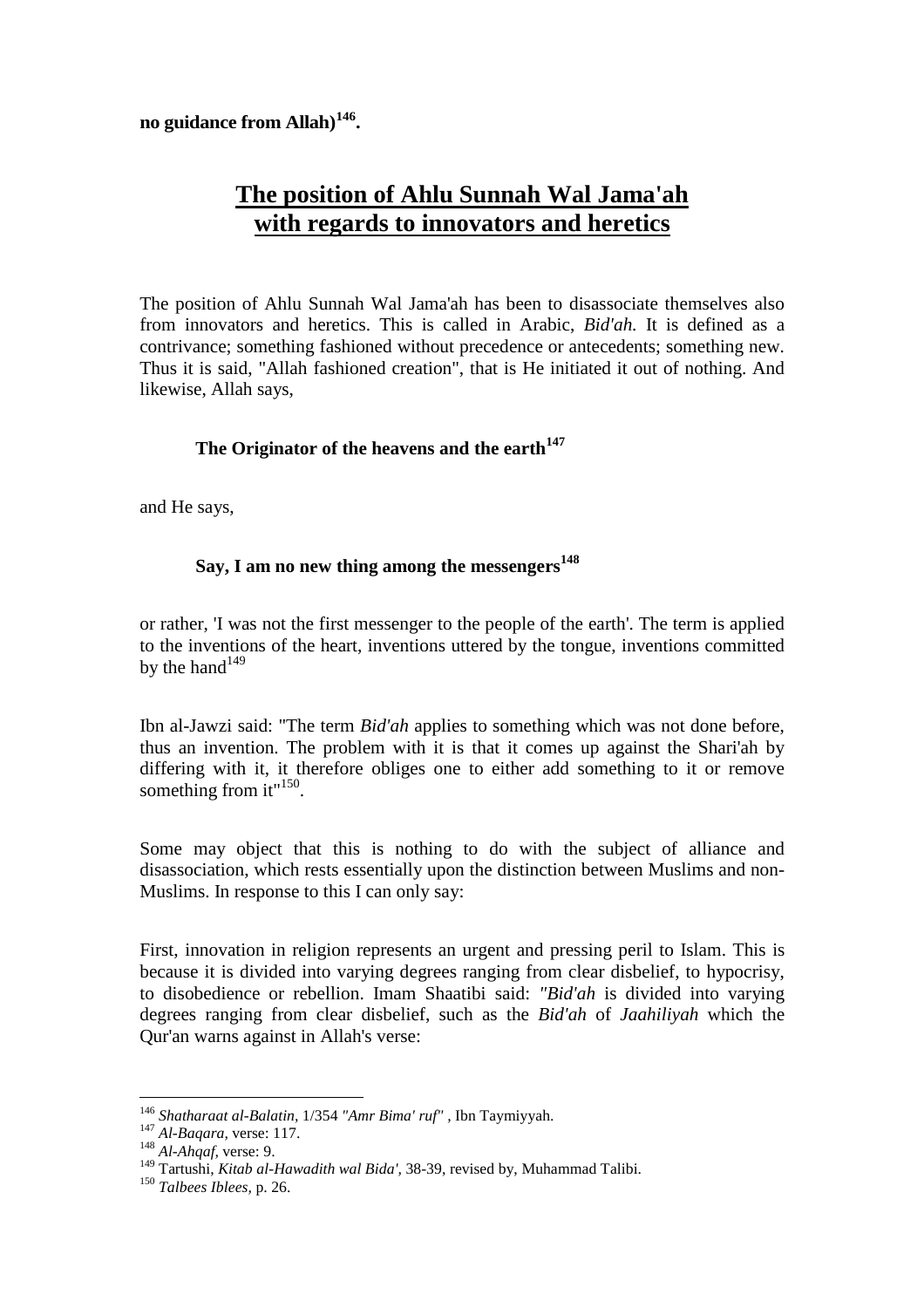**And they consecrate to Allah a portion of the crops and the cattle which He created saying, `This is for Allah', or so they claim, 'and this is for our partners'[151](#page-49-0)**

and again in,

**They say, 'That which is in the bellies of these cattle is for our males alone, and forbidden to our females, but if it is born dead, then all have shares therein.'[152](#page-49-1)**

and finally,

#### **Allah has not instituted things like** *Bahi'ra* **or a** *Sa'iba,* **or a** *Wasi'la* **or a** *Haam[153](#page-49-2)*

Then there is the invention of the hypocrites who clothe themselves in the cloak of religion as an expedient, to secure for themselves some social or pecuniary advantage, the likes of which can leave no doubt but that they are clearly disbelievers"<sup>[154](#page-49-3)</sup>.

Thus the matter of what is to be permitted and what is to be forbidden is a matter for Allah alone and whoever impinges upon this has assumed a divine quality. Likewise, Allah is the creator and his is all authority over creation. Did He not say,

#### **His verily is all creation and commandment[155](#page-49-4)**

and also,

#### **And do not utter that which your tongues falsely declare, 'this is lawful and this is forbidden', inventing a lie against Allah[156](#page-49-5)**

These represent an invention which is itself disbelief. Their author and partisan is the object of hatred and scorn. After he is warned and cautioned we are to struggle against him with all our might. We disassociate ourselves from him as we do from any self-

<span id="page-49-0"></span><sup>151</sup> *Al-An'am,* verse: 136.

<span id="page-49-1"></span><sup>&</sup>lt;sup>152</sup> *Al-An'am*, verse: 139.

<span id="page-49-2"></span><sup>153</sup> *Al-Ma'idah,* verse: 103. *Bahi'ra* was a she-camel whose milk was spared for the idols alone. *Sa'iba* was a she-camel let loose for free grazing for their false gods and nothing was allowed to be carried on it. *Wasi'la* was a she-camel set free for idols because it has given birth to a she-camel both on its first delivery and second delivery. *Haam* was a stallion-camel freed from labour, after it had finished the siring assigned for it. Al1 these animals were liberated in honour of idols, as a practise of the pagan Arabs in Pre-Islamic period.

<span id="page-49-3"></span><sup>154</sup> Shaatibi, *Al-l'tisaam,* 2/37.

<span id="page-49-4"></span><sup>155</sup> *Al-A'raf,* verse: 54.

<span id="page-49-5"></span><sup>156</sup> *An-Nahl,* verse: 116.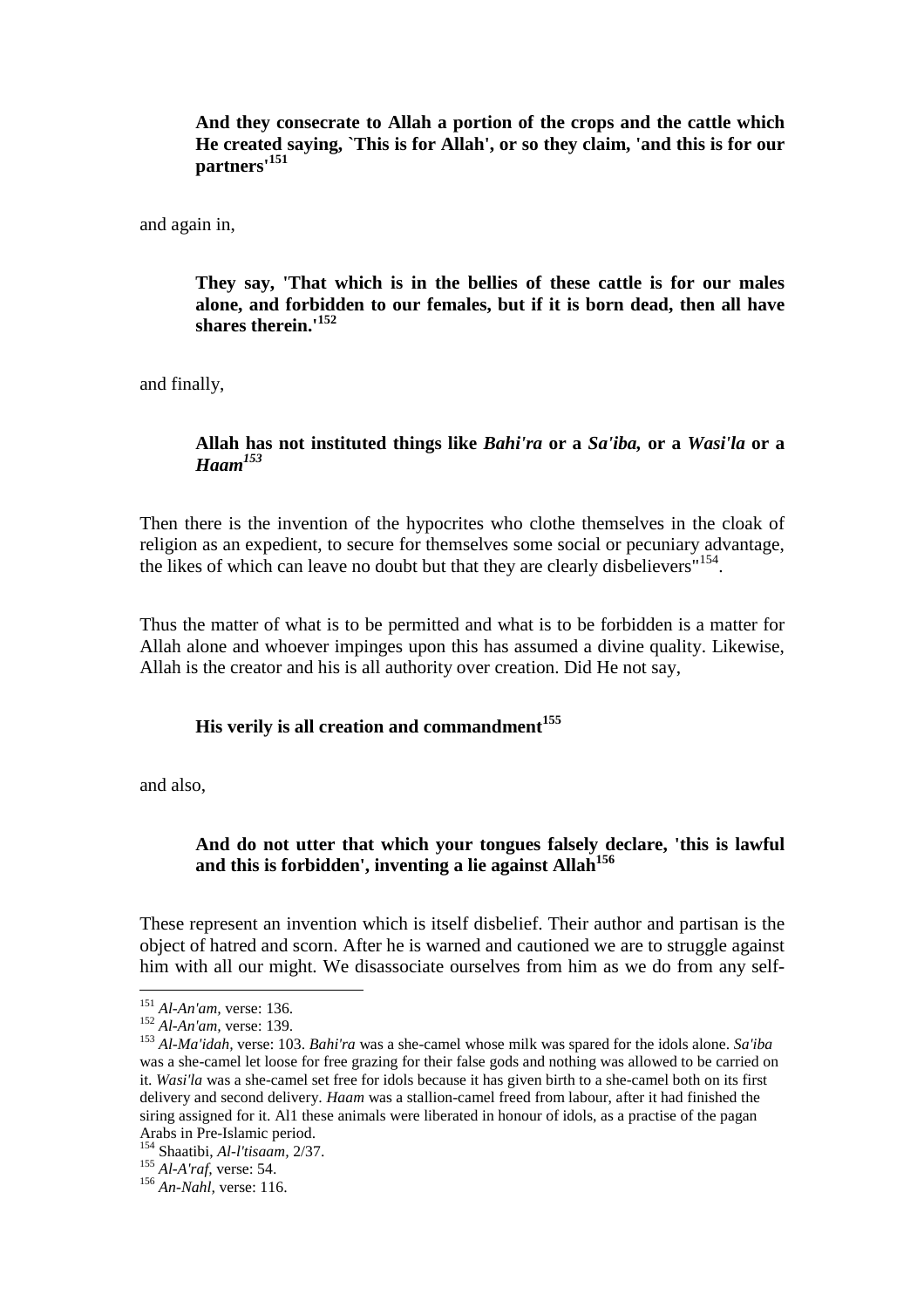declared disbeliever. The Prophet said, "Whoever introduces anything new in this business of mine, he is rejected"[157](#page-50-0). (This could also be rendered in English, 'it is rejected', since Arabic does not possess any neuter pronoun like the English 'it'. The reference is ambiguous because of this grammatical feature, though the ambiguity cannot be easily conveyed into English. This interpretation follows the argument of the author who maintains that the Hadith provides proof of disbelief. For a detailed discussion of it see Fath al-Bari, Sharh al-Qastalani li-Sahih al-Bukhari, or Imam an-Nawawi's Sharh of Sahih Muslim.)

Al-Baghawi said: "Scholars of Sunnah have agreed that religious innovators and their cronies should be shown animosity and be deserted"[158](#page-50-1). Shaatibi proceeded in his classification of *Bid'ah* saying: "Some kinds of innovation are essentially disobedience rather than disbelief though there is disagreement about it. Thus some are unsure about the status of the Khawarij and the Qadariyyah and others, among the quasi-heretical sects.

Then there is the kind of innovation which, all are agreed, is disobedience but not disbelief; such as asceticism, self-mortification by standing all day in the sun and fasting, and castrating oneself in renunciation of sexual desire. There is innovation which is reprehensible *(makruh),* such as making a communal *du'a* at Arafat during the Hajj; blessing the names of rulers during the Friday prayer as Ibn Abd as-Salam Sha'fii said and soon["](#page-50-2)<sup>159</sup> Thus, Ahlu Sunnah Wal Jama'ah free themselves from all these heretics and innovators.

Secondly, the Salaf scholars have all warned about the dangers of *Bid'ah* and that posed by those who love it. Ibn Mas'ud said, for example, "Everyone who wants to follow someone must follow those who came before, who have died. These are the Companions of the Prophet, who were the best of this Ummah. They were the purest of heart, the most profound in knowledge, and the simplest in living. They were people whom Allah chose to be the Companions of His Prophet, and the purveyors of His religion. So emulate their manners and their customs for theirs was the Straight Path" $^{160}$  $^{160}$  $^{160}$ .

Sufyan at-Thawri said that "Innovation is dearer to Satan than disobedience since it is possible to repent from disobedience but innovation knows no repentance"<sup>[161](#page-50-4)</sup>.

Imam Malik said, "Whoever introduces into this Ummah something which was unknown before him has accused the Prophet of betraying the faith. For Allah has said, "Today I have completed for you your religion"<sup>[162](#page-50-5)</sup>. What was not a part of

<span id="page-50-0"></span><sup>157</sup> Bukhari, *Kitab as-Sulh,* 5/301, Hadith 2697, and Muslim, *Kitab al-*

*Aqdiyya,* 3/1343, Hadith 1718.

<span id="page-50-1"></span><sup>158</sup> *Sharh as-Sunnah,* 1/227.

<span id="page-50-2"></span><sup>159</sup> Shaatibi, *Al-l'tisaam,* 2/37.

<span id="page-50-3"></span><sup>160</sup> Al-Baghawi, *Sharh Sunnah,* 1/214.

<span id="page-50-4"></span> $161$  Ibid.  $1/216$ .

<span id="page-50-5"></span><sup>162</sup> *Al-Ma'idah,* verse: 3.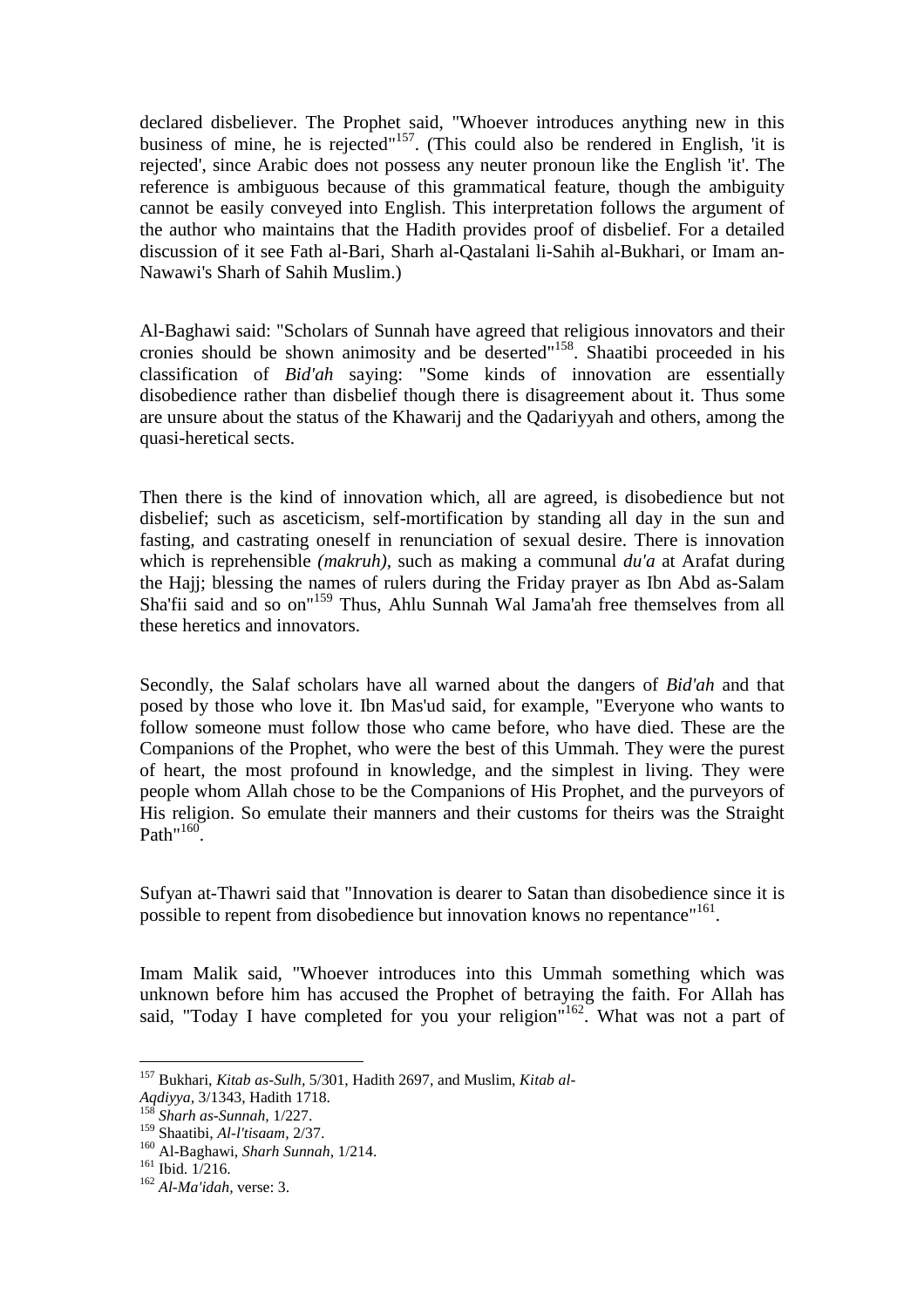religion on that day, is no part of it today"<sup>[163](#page-51-0)</sup>.

Shaatibi, may Allah have mercy upon him, divides the pernicious effects of innovation into two categories:

(1) It opposes and challenges Allah's law. Thus the innovator considers himself to be in a position to rectify Allah's Shari'ah, he is not satisfied with it as it is.

(2) All innovation, large or small, tries to legitimise itself; whether it adds something to the Shari'ah, takes something away from it, or perverts something formerly correct; it could be something totally unknown, or it could attach itself parasitically onto some valid act of worship. In any event, whoever deliberately introduces such a thing into religion has disbelieved, whether it is to add to the Shari'ah or to take something away, large or small, he is a disbeliever $164$ .

This view is supported generally by the evidence which indicated the sinfulness of innovation. The Prophet said, "All innovation is a going astray"<sup>[165](#page-51-2)</sup>, and he said, "Who calls others to error, his sins are as weighty as all of the sins of his followers and this does not lighten their burden in the slightest"<sup>[166](#page-51-3)</sup>.

One of our early scholars remarked, "Don't sit with the heretics or (he said) contentious people, I fear that you may become immersed in their foolishness which theywill try to foist upon you["](#page-51-4)<sup>167</sup>.

This should make the position clear. The belief of Ahlu Sunnah Wal Jama'ah is that disassociation should include all innovators *(Mubtadi'ah),* particularly those with disbelieving innovations. We will return to this topic again later, Insha' Allah.

<span id="page-51-0"></span><sup>163</sup> *Al-I'tisaam* 2/53.

<span id="page-51-1"></span><sup>164</sup> *Al-I'tisaam,* 2/61.

<span id="page-51-2"></span><sup>165</sup> Sahih Muslim, *Kitab al-Jumua,* 2/592 (867)

<span id="page-51-4"></span><span id="page-51-3"></span><sup>166</sup> Sahih Muslim, *Kitab al-Ilm,* 4/2060 (2674)

<sup>167</sup> *Sharh Sunnah,* 1/227.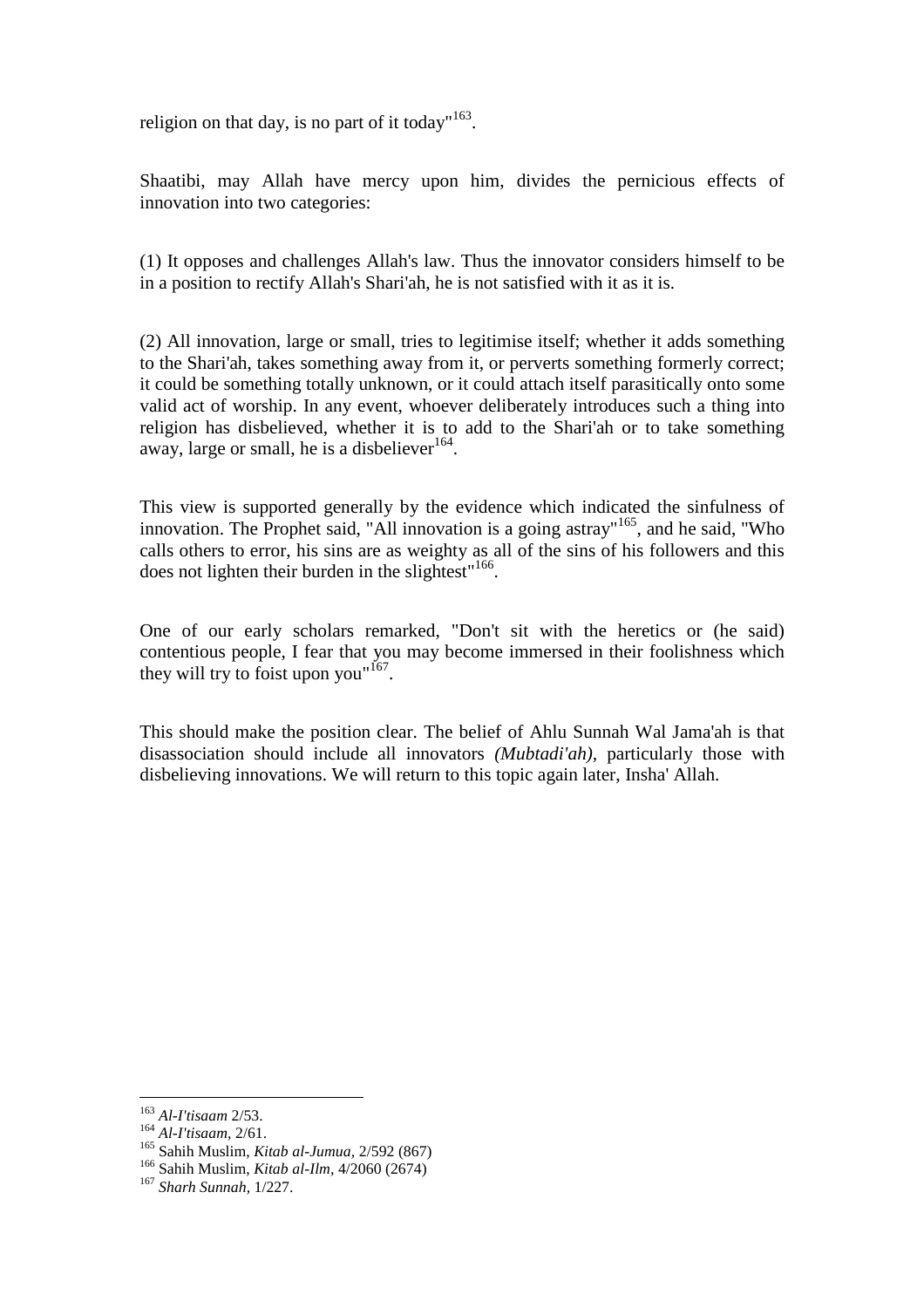# **CHAPTER FOUR: Some Examples of Alliance and Disassociation from the Pre-Islamic Nations of the Qur'an**

In this the example of Abraham is the first which comes to mind. He was indeed a shining example and provides an excellent model both in his loyalty to his Lord, to his religion and to the community of the believers, and in his severance from and opposition to all of Allah's enemies, even though these included his own father.

The story of Abraham's struggle with his own people is like that of all the other Messengers. He called them to something better than what they had, to the worship of Allah alone, to the devotion of worship to Him Alone, to the rejection of every other object of worship other than Allah. This is how it is related in the Qur'an:

**And mention Abraham in the Book, surely he was of good faith, a prophet. When he said to his father, 'Father why do you worship what can neither see, nor hear, nor do you any good? Father, knowledge has come to me that has not come to you, so follow me, I will lead you on the single path. Father, do not be a servant of Satan, surely he is an enemy of the all Merciful God. Dear father, I fear that the punishment of Allah should descend upon you, that you should become a minion of Satan.' He said, 'Would you, Abraham, find our gods wanting? And will you not now desist, or shall I have to pelt you with stones. Go now, for we have come to the parting of the ways.' He said, 'Upon you be peace, I will seek your forgiveness from my Lord, He has indeed been to me ever gracious. I sever my bonds with all of you and with what you worship beside Allah. And I call upon my Lord and hope that in so doing I should not remain thus burdened.' And he withdrew from them and from what they used to worship beside Allah, and We blessed him with Issac and Jacob, each of them We made a Prophet [168](#page-52-0)**

This was the beginning of the *Da'wah* of Abraham, which he began by inviting those closest to him. When they did not respond he abandoned them to the falsehood in which they revelled; obstructing, rejecting and denying the glad tidings which he brought, for surely had he remained with them in the midst of their society, and been prevented from leaving their land, then surely they would have succeeded in advancing their call to falsehood before him.

The Qur'an continues to describe the mission of Abraham, saying that he presented them with every possible kind of evidence. Allah says:

<span id="page-52-0"></span><sup>168</sup> *Maryam,* verses: 41-49.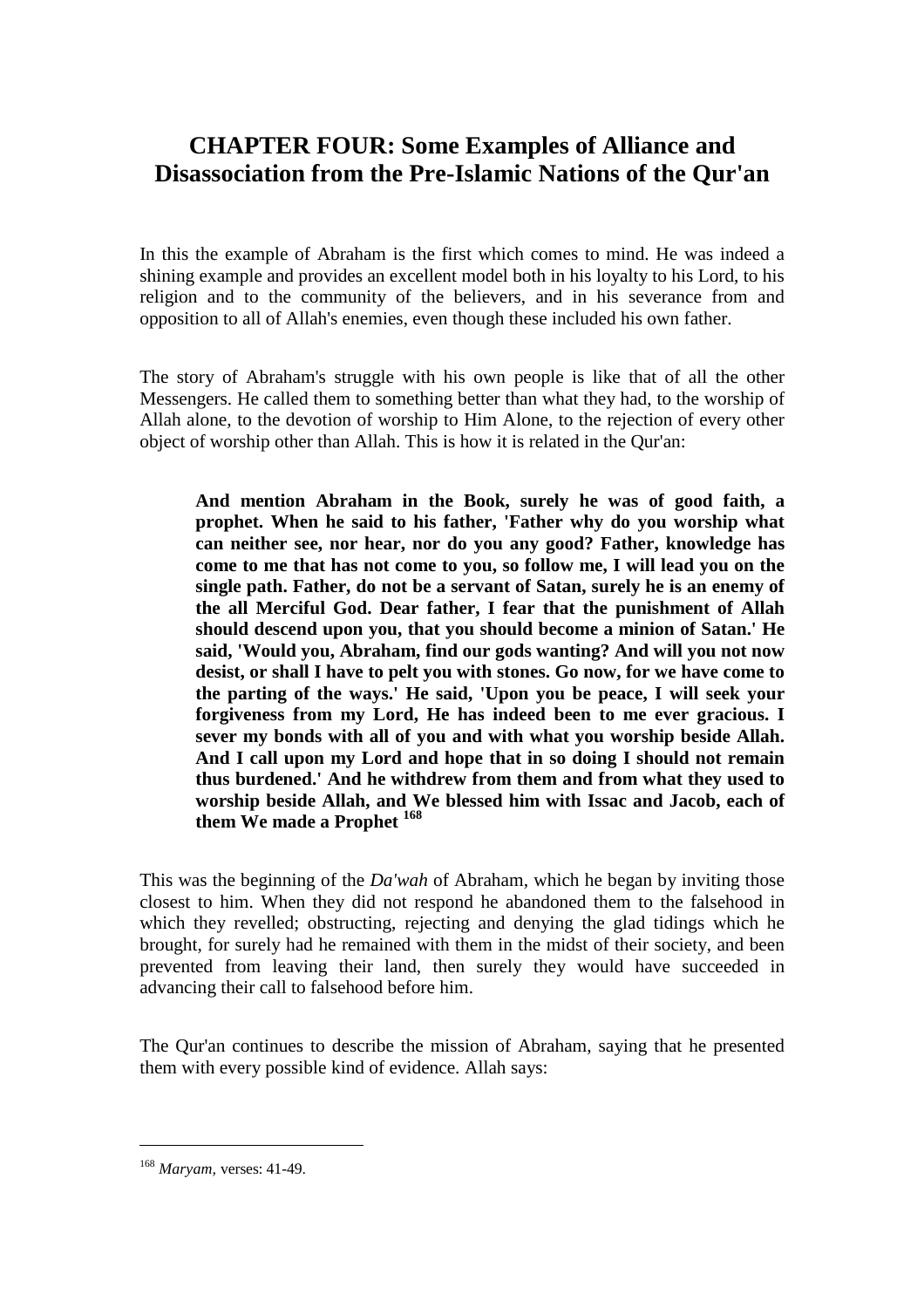**And tell them the story of Abraham when he said to his father and his people, 'What is this that you are worshipping?' They said, 'We worship idols, and to them we are ever devoted'. He asked, 'Do they hear you when you call, do they help you, can they harm you.' They said, `No, but we found our fathers doing this.' He said, 'Do you observe what you have been worshipping, you and your fathers and those before them? They are all my enemies, except for the Lord of the Worlds' [169](#page-53-0)**

When they could produce no kind of proof for what they said they resorted to blind tradition, to what their fathers and grandfathers had done. Abraham said to them,

`I am the enemy of these gods of yours'. It is the same thing that Noah said, challenging his people, for he said,

**Decide then upon your course of action, you and your gods. Let there be no doubt about it in your minds. Then do your worst and give me no respite [170](#page-53-1)**

Likewise, Hud said,

**Allah is my witness, as are you, that I deny all that you worship beside Him. So connive against me all of you and give me no respite. Allah is my rock, my Lord and your Lord. There is no creature but that it is in His grip. Indeed my Lord is on the Straight Path [171](#page-53-2)**

And again about Abraham,

**You have a shining example in Abraham and those with him when they said to their people, `We are free of you and of what you worship beside Allah. We renounce you. There has arisen between us and you enmity and hatred enduring until you believe in Allah alone' [172](#page-53-3)**

The most illustrious of our scholars, those of the first generations of the Muslims, have spoken about this doctrine of Abraham, which they described as saying, there can be no alliance without enmity. Thus, Ibn al- Qayyim al-Jawziyya said, "Alliance in the absence of enmity is incorrect. Allah has said about our father Abraham, 'Do you observe what you have been worshipping, you and your fathers and those before them? They are all my enemies, except for the Lord of the Worlds'. Abraham's alliance and amity towards Allah would be unjustified without the establishment of

<span id="page-53-0"></span><sup>169</sup> *Ash-Shu'araa,* verses: 70-77.

<span id="page-53-1"></span><sup>170</sup> *Yunus,* verse: 71.

<span id="page-53-2"></span><sup>171</sup> *Hud,* verses: 54-56.

<span id="page-53-3"></span><sup>&</sup>lt;sup>172</sup> Al-Mumtahina, verse: 4.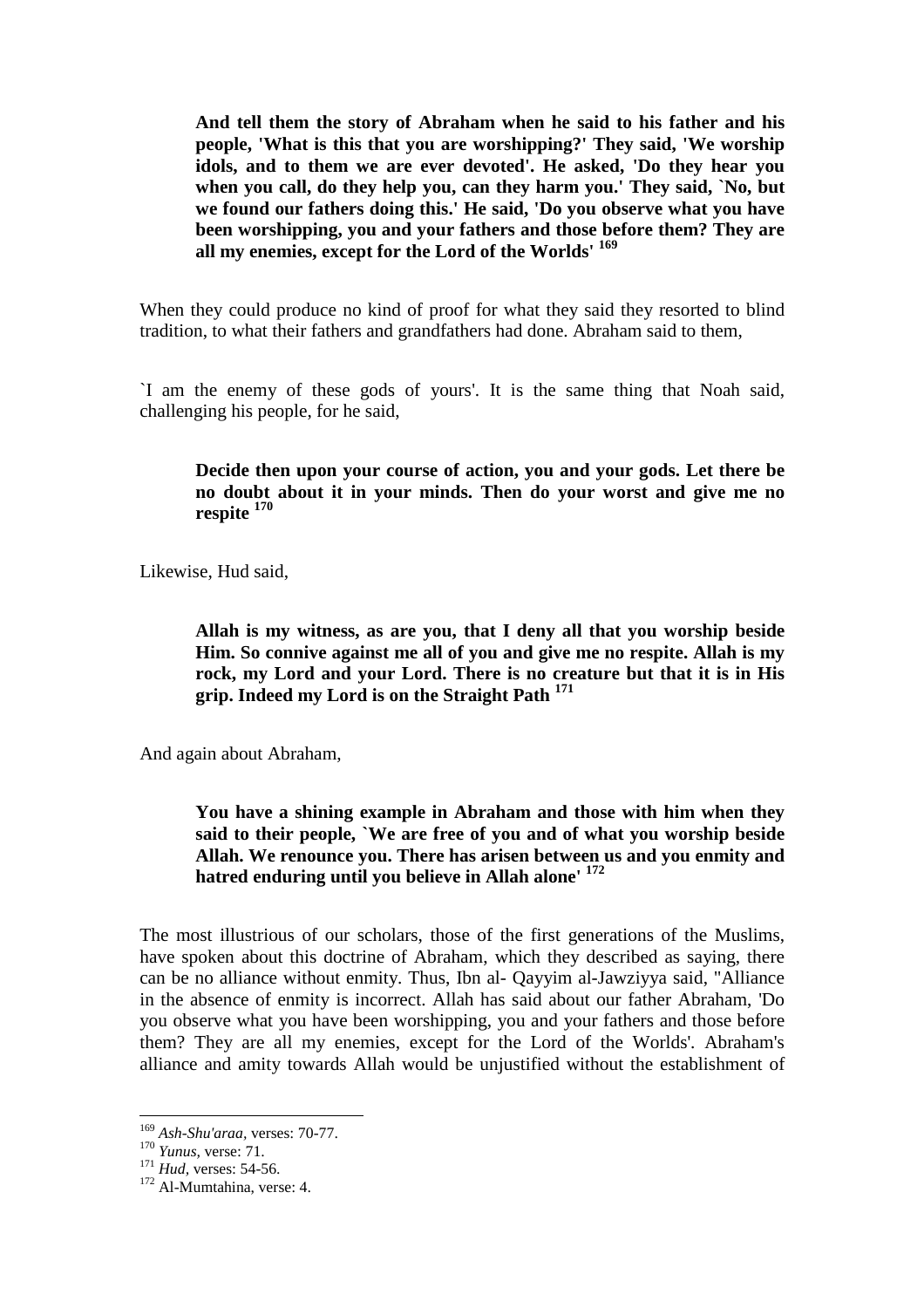this enmity. There is no ally other than Allah, and there is no alliance except in renunciation of all objects of worship other than Him. He said,

#### **And when Abraham said to his father and his folk, 'I renounce all that you worship except He that created me. Surely He will guide me.' And he made it a word enduring after him, perhaps they would to their Lord return [173](#page-54-0)**

Rather it was the allegiance to Allah and the severance from all that is worshipped beside him which was the word enduring after him passed down through the prophets and their followers, one after the other. It is the `word', 'there is no god but Allah', the heritage of Abraham until the Day of Resurrection"<sup>[174](#page-54-1)</sup>.

Imam at-Tabari remarks, "O followers of Prophet Muhammad, you have had a shinning example in the act of Abraham and of those who were with him in the matter of exposing the disbelievers, declaring enmity towards them and in abandoning relations with them, except for his words to his father **'**I will ask for forgiveness (from Allah for you)', this is not part of the exemplary behaviour of the Prophet Abraham since it refers to a promise he made his father before it became clear to him that he was an enemy of Allah. After this was clear to him he freed himself completely of him, so free yourselves also from the enemies of Allah. Do not take any of them as protectors, as allies, until they believe in the One God and renounce worship of all else. Show them clearly your enmity and hatred"<sup>[175](#page-54-2)</sup>.

As a result of Abraham's declaration, dark forces gathered to plot his death. Throughout history and across the ages, this is always the reaction of those who reject the call to Allah, piqued by the simple fact that someone has called others to the worship of Allah alone. Similarly, in the story of the companions of the Trench, Allah says:

#### **And they had no complaint against them except that they believed in Allah, the All-Mighty, Worthy of all Praise [176](#page-54-3)**

So the people of Abraham prepared a fire for him to be burnt but, encompassed by the protection of Allah, he remained unharmed, since the fire was commanded to temper itself and to give safety to him.

#### <span id="page-54-4"></span>**They said, 'Let us build a fire for him and cast him to the flames.' So they plotteda plot against him, but and We made them the lowest of the low**  $1^{77}$

<span id="page-54-3"></span><span id="page-54-2"></span><sup>175</sup> *Tafseer at-Tabari,* 28/62.

<span id="page-54-0"></span><sup>173</sup> *Az-Zukhruf,* verses: 26-28.

<span id="page-54-1"></span><sup>174</sup> Al-Jawab al-Kaafi, p.213; see also Tafseer Ibn Kathir, Vol.7/212, and "Majmu'at at-Tawheed", p133.

<sup>176</sup> *AI-Buruj,* verse: 8.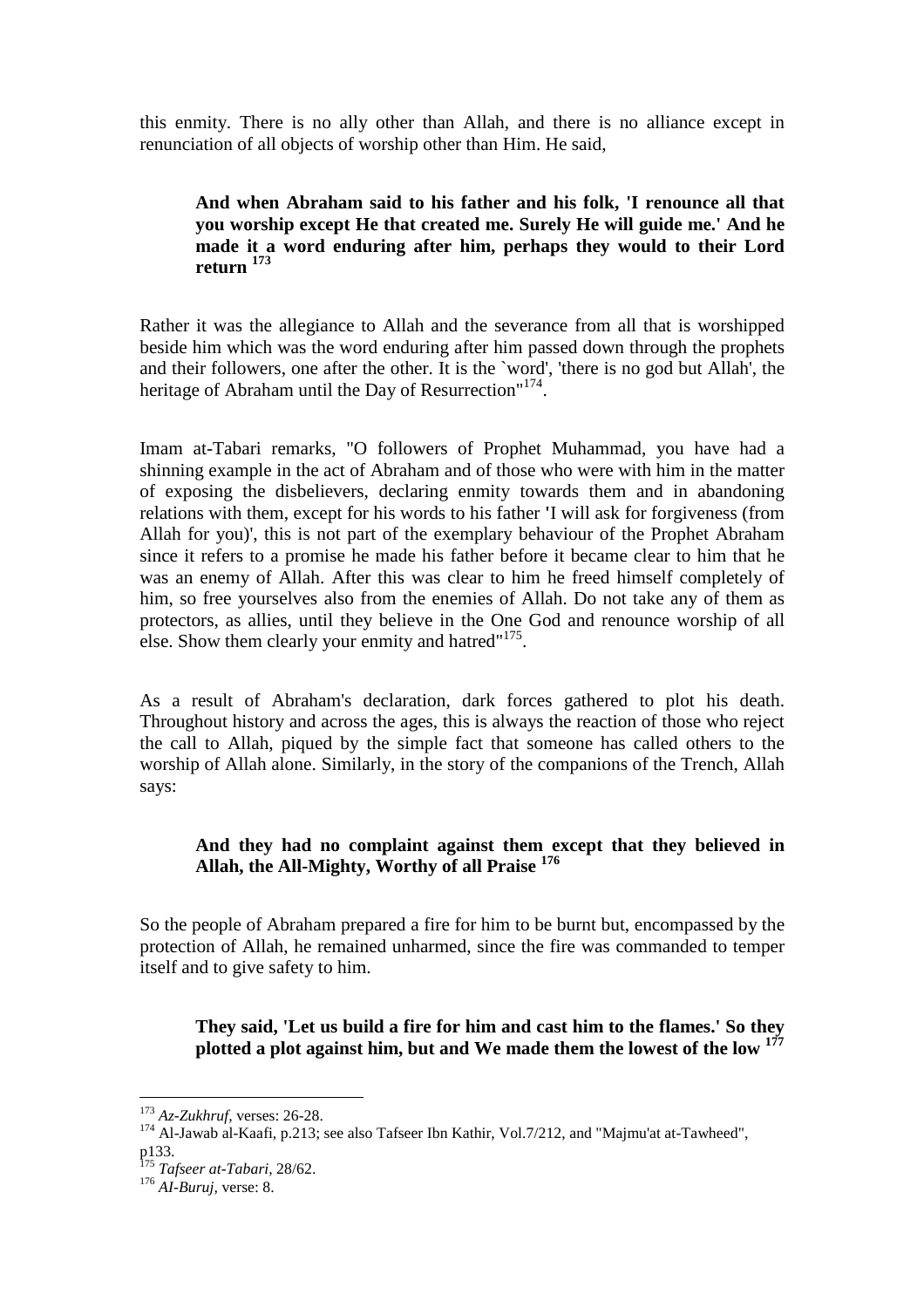"In advancing their own theories and counter-arguments they assumed a position of equality with the Divine Source of Guidance, and neither did the proof that they had been shown prevent them from using force in order to advance their foolishness, their delusion, so Allah entrapped them and raised up His Word and His Religion, as the Qur'an relates,

**They said, 'Burn him and stand by your gods, if you will be doing', We said: "O fire, be coolness and peace, safety for Abraham'. And they wanted to harm him, but We made them the worst of losers [178](#page-55-0)**"

So also, the Last of the Prophets Muhammad was directed to follow the religion of his father Abraham,

**Then We revealed to you (Muhammad) to follow the religion of Abraham** *Hanifan\* .* **Indeed he was not of** *Al-Mushrikun* **(polytheists, pagans, idolaters, disbelievers) [179](#page-55-1)**

**Say (O Muhammad)" 'Allah has spoken the truth; so follow the religion of Abraham** *Hanifan.* **Indeed he was not of** *Al-Mushrikun' [180](#page-55-2)*

**They said, 'Be Jews or Christians, then you will be guided'. Say (to them Muhammad), 'Nay, only the religion of Abraham,** *Hanifan,* **and he was not of** *Al-Mushrikun [181](#page-55-3)*

**Verily, among mankind who have the best claim to Abraham are those who follow him, and this Prophet (Muhammad) and those who believe. And Allah is the protector of the believers [182](#page-55-4)**

**Who is more upright in religion than one who submits himself to Allah; and he is a** *Muhsin* **(a good-doer). And follows the religion of Abraham** *Hanifan.* **And Allah has taken Abraham as His intimate friend [183](#page-55-5)**

**And strive hard in Allah's Cause, as you ought to strive. He has chosen you, and has not made for you any hardship in religion. This is the**

<span id="page-55-0"></span><sup>177</sup> *As-Saaffaat,* verses: 97-98.

<sup>178</sup> Ibn Kathir, *Qasas al-Anbiyya'* 1/181, see also details of the story in the same source. *Al-Anbiyya',* verses: 68-70.

<span id="page-55-1"></span>*<sup>\*</sup> Hanifan:* Islamic monotheism, to worship none but Allah.

<sup>179</sup> *An-Nahl,* verse: 123.

<span id="page-55-2"></span><sup>&</sup>lt;sup>180</sup> Aal-Imraan, verse:95.

<span id="page-55-3"></span><sup>181</sup> *Al-Baqarah,* verse: 135.

<span id="page-55-4"></span><sup>182</sup> *Aal-Imraan,* verse: 68.

<span id="page-55-5"></span><sup>183</sup> *An-Nisa',* verse: 125.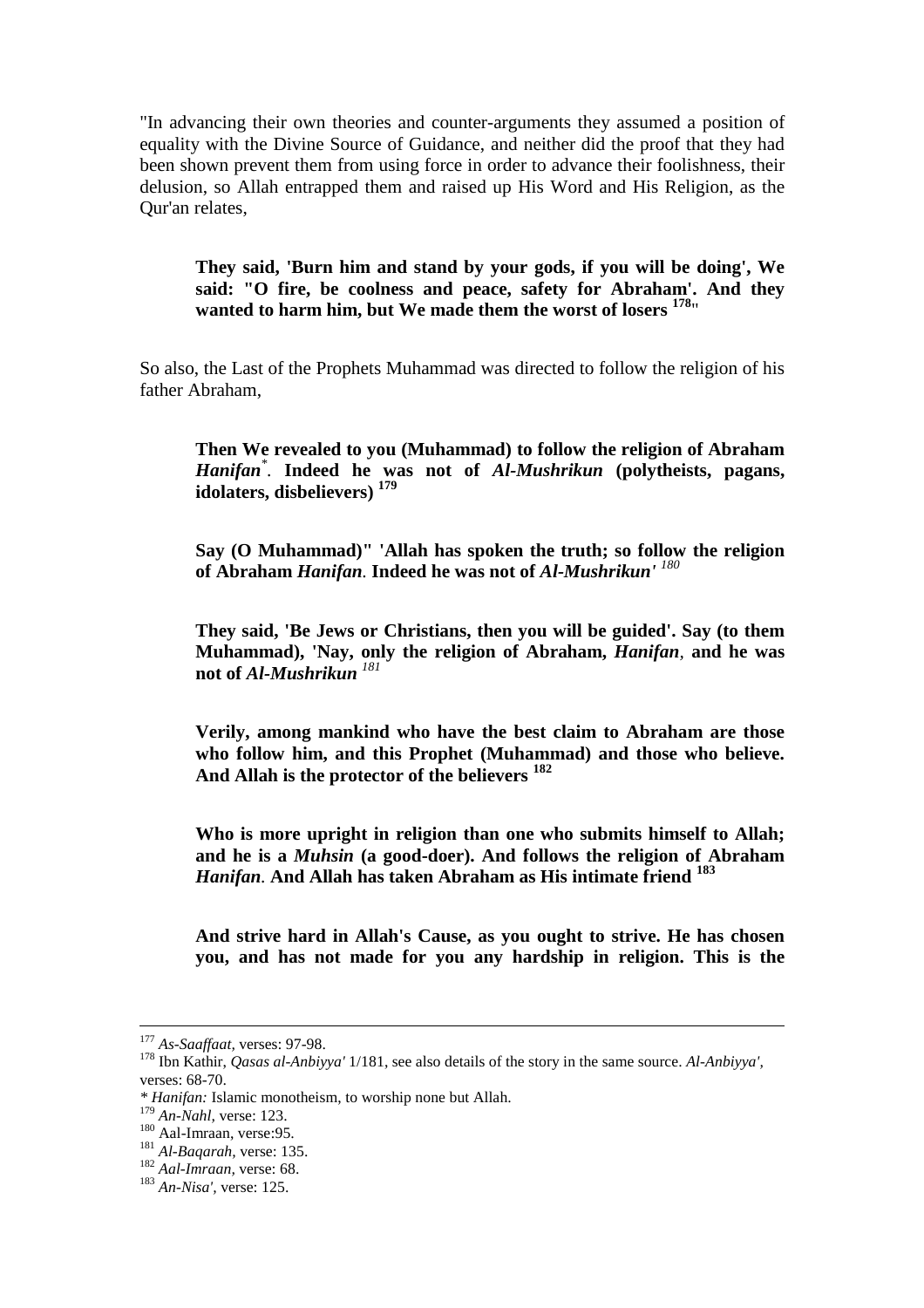#### **religion of your father Abraham, he who has named you Muslims before [184](#page-56-0)**

#### **And who turns away from the religion of Abraham except him who befools himself? [185](#page-56-1)**

This is what Allah has said to the followers of Muhammad, about the deeds of Abraham who acted in complete sincerity and depended utterly upon Allah Alone. Who worshipped only Allah and denounced all disbelief and those who followed it, who opposed all falsehood and its minions.

### **Further Examples from the Missions of other Prophets**

We have already mentioned that the mission of all the prophets is one: The call to the worship of Allah Alone, to ascribe religion and divinity only to Him, to feel love for and satisfaction with both His Wisdom and with His Law, to disassociate ourselves completely from any *Taaghut* that people worship and adore, either by design or by obligation. Allah says:

#### **And We have sent to every nation a Messenger in order that they worship Allah and avoid** *Taaghut[186](#page-56-2)*

Therefore, we find many other shining examples in the history of selfless devotion to Allah. They were believers wherever and whenever they lived, regardless of the time or place in which they lived. Allah relates to us the tales of their lives and times, a sign of His Divine Wisdom, in order that they may provide an example for us, and a consolation to His Messenger and his Companions for the hardship they used to encounter.

The most important thing for anyone who calls others to the Path of Allah - this is the vocation of anyone who feels a love for all people - is to consider these examples of faith; for you will find in them the means of overcoming suffering and distress. If Allah's rule is that His Prophets and His Pious Servants be exposed to pain and injury, and they were the most noble of creation, then surely anyone who guides others to righteousness will be exposed to all manner of pain and injury, slander and ridicule but they will also find the Veil of Allah descending upon them, to preserve and protect them, they will find His Power encompassing them. Whatever is set against them is but a trial and a crucible, as Allah has said,

<span id="page-56-0"></span><sup>184</sup> *Al-Hajj,* verse: 78.

<span id="page-56-1"></span><sup>185</sup> *Al-Baqarah,* verse: 130.

<span id="page-56-2"></span><sup>186</sup> *An-Nahl,* verse: 36.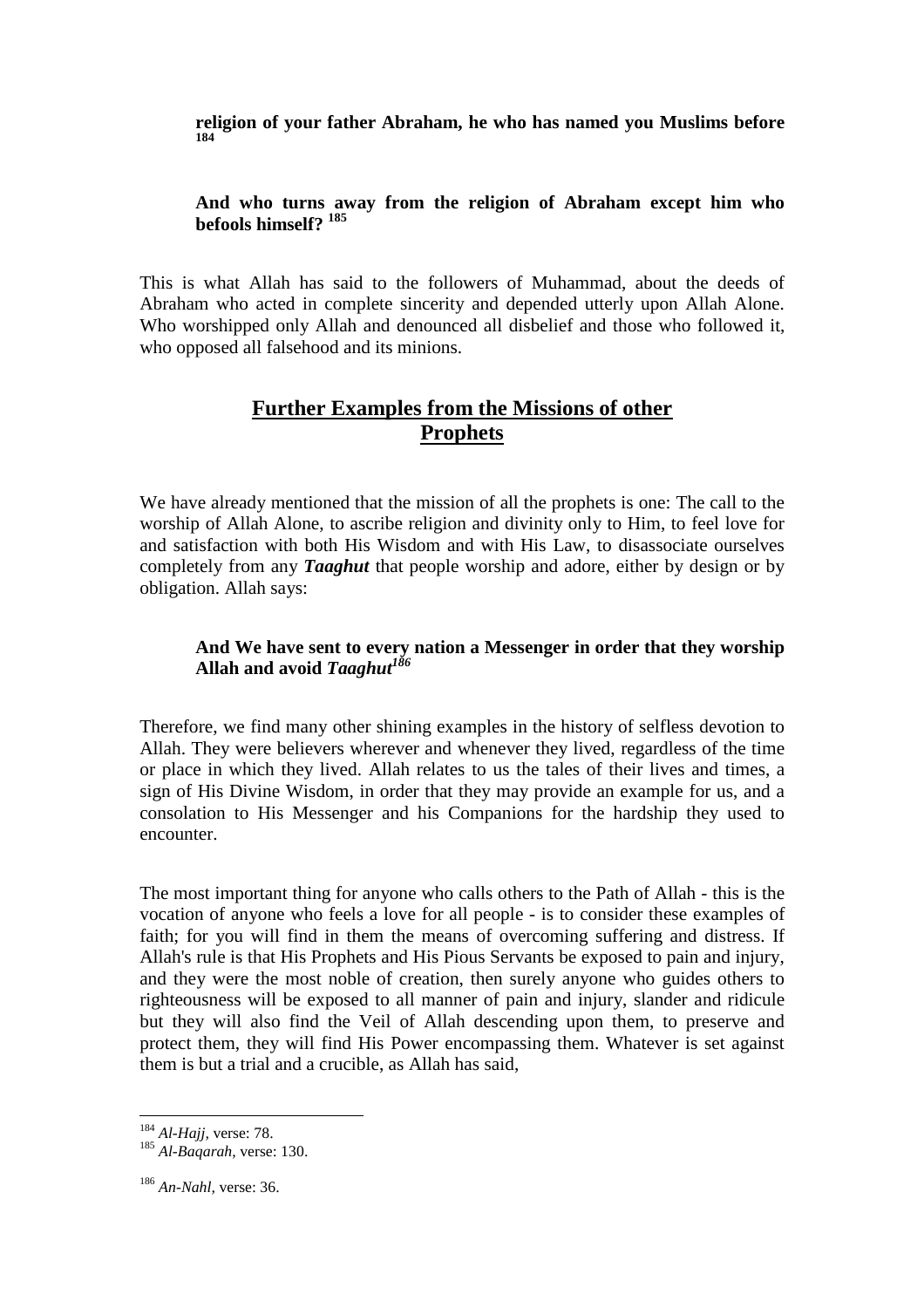#### **Allah will not leave the believers in the state in which you are now, until He distinguishes the wicked from the good [187](#page-57-0)**

Whenever the believers commit themselves to truth and justice, and put their trust solely in Allah, as is His right, fear only Him and none other than Him, then this very act will be a great inspiration to others to join them in the faith of Allah, to follow their example and guidance, to put their trust in these good people who forego all manner of ease and comfort, and are indifferent to the wealth of nations, and who long and hope for the wealth of Allah.

One of these exemplary men was Noah. He called out to his people for nine hundred and fifty years yet only a few ever heeded his call. And of the many who refused and turned away from his call was his own son. Allah relates the story in the Qur'an:

**And Noah called out to his son - who remained standing alone - 'Come with us! Do not stay with the disbelievers!' He said, 'I will go to the mountain top to seek refuge from the flood.' His father said, 'There is no refuge today from the command of Allah except by His Mercy', then a wave swept between them and so he joined those who were drowned. The earth was commanded to swallow up the waters and the sky, to become clear, and thus the waters drew back. And so the commandment of Allah came to pass and the Ark settled on top the Mount of Judi and a voice rang out, 'Away with the unjust!'. Noah called out to his Lord saying, `My Lord, my son is of my family and certainly Your promise is truth, You are the Wisest of the wise.' He (Allah) said, 'Noah, he is not from your family, he is the embodiment of perversity, so question Me not over that of which you have no knowledge, and let this be a warning to you not to place yourself among the ignorant.' He said, 'My Lord, would that I never question you over that of which I have no knowledge, if not for Your Forgiveness and Your mercy I would surely be among the losers' [188](#page-57-1)**

"Clearly the bond which binds us together in this religion is not that of blood nor ancestry, clan nor tribe, nor is it that of colour nor language, sex nor race, craft nor guild, land nor nation, but we are bound only by the bond of belief. As for other types of bond they are established and then they are severed. Allah explained to Noah why his son was not of his family when He said that he was the personification of perversity; that is to say that the bond of faith between Noah and his son had been cut, therefore, "question Me not over that of which you have no knowledge', he is not your son even though he is your flesh and blood"<sup>[189](#page-57-2)</sup>

Then there comes a clear warning from Allah, which inspired not only fear but longing for the pleasure of Allah and His Mercy. Noah says, **(My Lord, would that I**

<span id="page-57-0"></span><sup>187</sup> *Aal-Imraan,* verse: 179.

<span id="page-57-1"></span><sup>188</sup> *Noah,* verses: 42-47.

<span id="page-57-2"></span><sup>189</sup> Sayyid Qutb, *Fi Dhilal al-Qur'an,* 4/1887.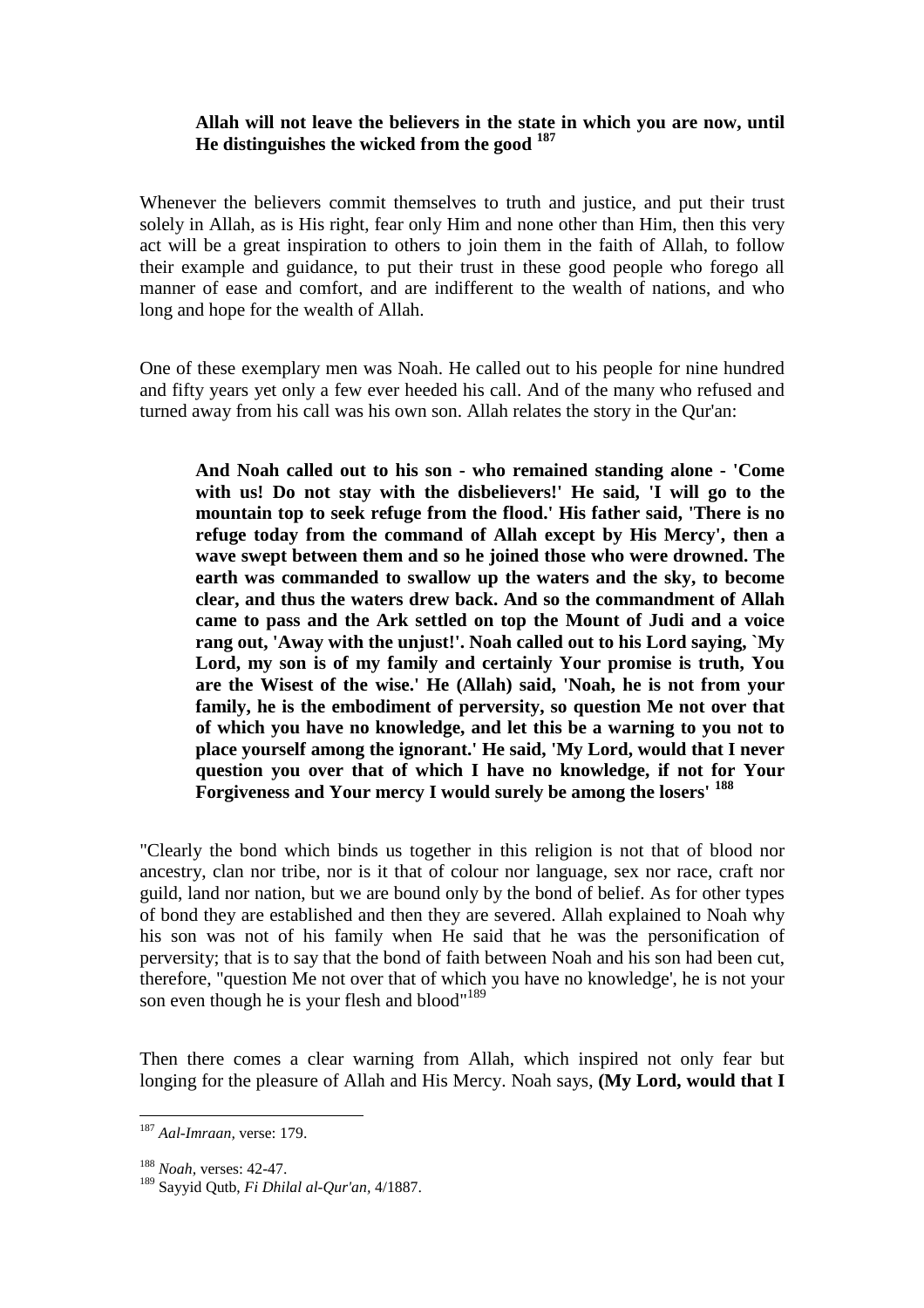#### **never question you over that of which I have no knowledge, if not for Your Forgiveness and Your Mercy I would surely be among the losers).**

Prophet Noah had elevated himself above his affection for his son and accepted the command of Allah. He was not stubborn nor obstinate, slippery nor evasive, but rather he submitted himself absolutely, following whatever or whoever was pleasing to Allah and avoiding and spurning whatever or whoever tried to challenge Him, even if this came from his closest relations. In fact, Noah was tried not only with a disbelieving son, but also a recalcitrant wife, which must have been a traumatic ordeal for him.

His wife is compared in the Qur'an to the wife of another Prophet, Lot, whose behaviour was similar to hers. These two prophets were both stricken with corrupt wives, both of whom Allah mentions in the following verse:

#### **As an example for those who disbelieve, take the wives of Noah and Lot. Each under the protection of one of Our pious servants whom they betrayed and so gained nothing from this before Allah. They will be told 'Enter the Fire together with the rest' [190](#page-58-0)**

The betrayal referred to is plainly in religion, not in conjugal rights. The wives of these Prophets share this type of sin.

Noah's wife used to disclose information about his activities. If he succeeded in convincing someone in his mission, she would inform the local bullies about it. As for Lot's wife, she used to tell everyone about her husband's (male) guests, in order for them to have sexual relations with them<sup>[191](#page-58-1)</sup>. We have the opposite situation to these two women in the story of Pharaoh's wife, which the Qur'an relates as an example of faith victoriously rising above the disbelievers from the midst of the household of the accursed Pharaoh. Allah says:

#### **As an example for those who believe take the wife of Pharaoh who said, 'My Lord, build me a house with You in Paradise, save me from Pharaoh and his deeds and save me from these oppressive folk' [192](#page-58-2)**

"This woman was not dissuaded by the sea of disbelief, which surrounded her in Pharaoh's palace, from seeking her own salvation. When she asked her Lord for a house in paradise she cut herself off from Pharaoh and his palace and severed the link with her husband, asking her Lord to be saved from him. She also asked for protection from the evil deeds of Pharaoh, fearing that she too would fall victim to him, even while she was the closest of people to him. She was the wife of the most powerful

<span id="page-58-0"></span><sup>190</sup> *At-Tahreem,* verse: 10.

<span id="page-58-1"></span><sup>191</sup> *Tafseer Ibn Kathir,* Vol.8/198.

<span id="page-58-2"></span><sup>192</sup> *At-Tahreem,* verse: 11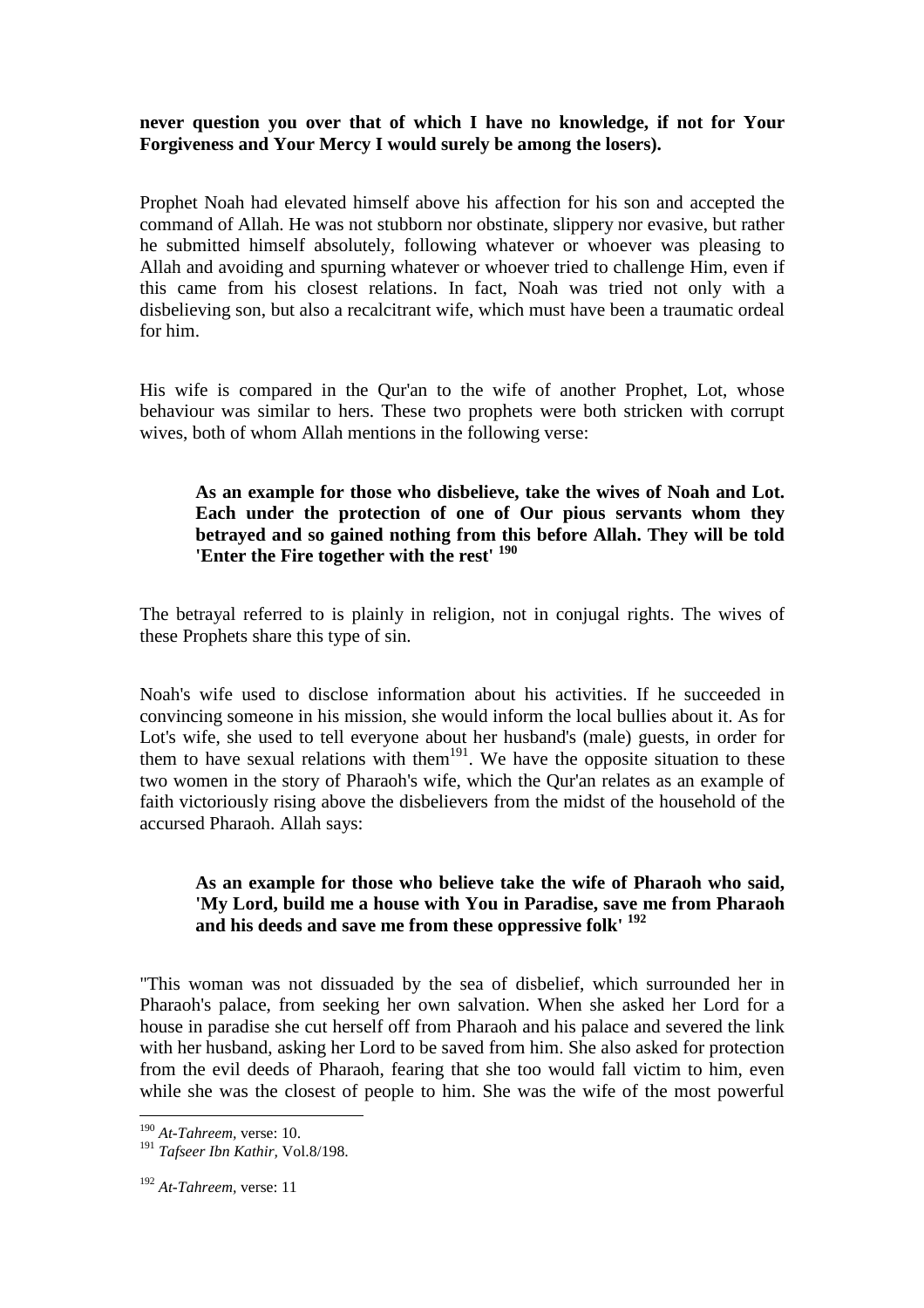man in the world; in his palace she could have had anything she had ever wanted. But faith raised her up and she could derive no comfort nor pleasure from Pharaoh, indeed she considered her position to be both perilous and squalid and sought protection from it in Allah. She was but a solitary woman in this wide and powerful kingdom, who stood alone defiant of palace and society, of the king and the people, who raised her head to the heavens, freeing herself completely from all worldly influences, all worldly commitments"<sup>[193](#page-59-0)</sup>.

The defiance of this woman before the tyrant provides an important example to contradict the argument of Satan and his people that if you defend Islam, somehow people will be able to exact some revenge, that some misfortune will befall you which God had not commanded. Rather let us take the Qur'an as a guide and a warning, and a blueprint for action, a method to benefit us in this world and the next. Let us begin to discharge the responsibility which Allah has placed upon us, to live up to the vocation with which He has honoured us, that is the call to Allah.

Ibn Kathir quotes Qatadah as saying, "Pharaoh was the most insolent and haughty of all people, but by God her husband's disbelief could not harm her once she followed her Lord. So you see Allah is Just and Wise, and no one is to be punished except for hisown sins["](#page-59-1)<sup>194</sup>.

And still there is another example from the House of Pharaoh, one of the signs of the call to Allah's straight path. A banner raised high in loyalty to Allah and His religion, to his faithful servants, to the noble struggle in His Cause and raised also in defiance to disbelief which persists even after clear proof and evidence of its falsehood is made manifest. It is the example of the anonymous believer from the House of Pharaoh. The Qur'an relates how, when the death of Moses was ordered,

**And a believing man from the House of Pharaoh, who had concealed his faith, said, `Shall you kill a man for saying 'My Lord is Allah', and he has come to you with proof from your Lord? Surely if he lies then his lie is upon him, but if he speaks the truth something with which he threatens you will strike you down. Indeed Allah does not guide the profligate liar [195](#page-59-2)**

This man was known as Habib the Carpenter, it is known that he was a Coptic from Pharaoh's House. He had concealed his faith from his people the Copts, only to reveal it on the day when Pharaoh said, "Leave Moses' death to me" (40:26). He was enraged for the sake of Allah, "Indeed the most noble struggle in the path of Allah is to raise the Word of Truth in the face of a tyrannical ruler"[196](#page-59-3). There is no such greater word

<span id="page-59-0"></span><sup>193</sup> Sayyid Qutb, *Fi Dhilal al-Qur'an,* 6/3622.

<span id="page-59-1"></span><sup>194</sup> *Tafseer Ibn Kathir,* Vol.8/199.

<span id="page-59-2"></span><sup>195</sup> *Ghafir,* verse: 28.

<span id="page-59-3"></span><sup>196</sup> Abu Dawud, *Kitab al-Malahim,* 4/514, Hadith 4344; Tirmidhi, *Kitab al-Fitan,* 6/338, Hadith 2175; he said Hadith Hasan Gharib. Ibn Majah, *Kitab al-Fitan,* 2/1329, Hadith 4011; Musnad Ahmad 2/19; An-Nasa'i, *Kitab al-Bay'a,* 7/161. Albani said Hadith Sahih. See Al-Mishkaat 2/1094.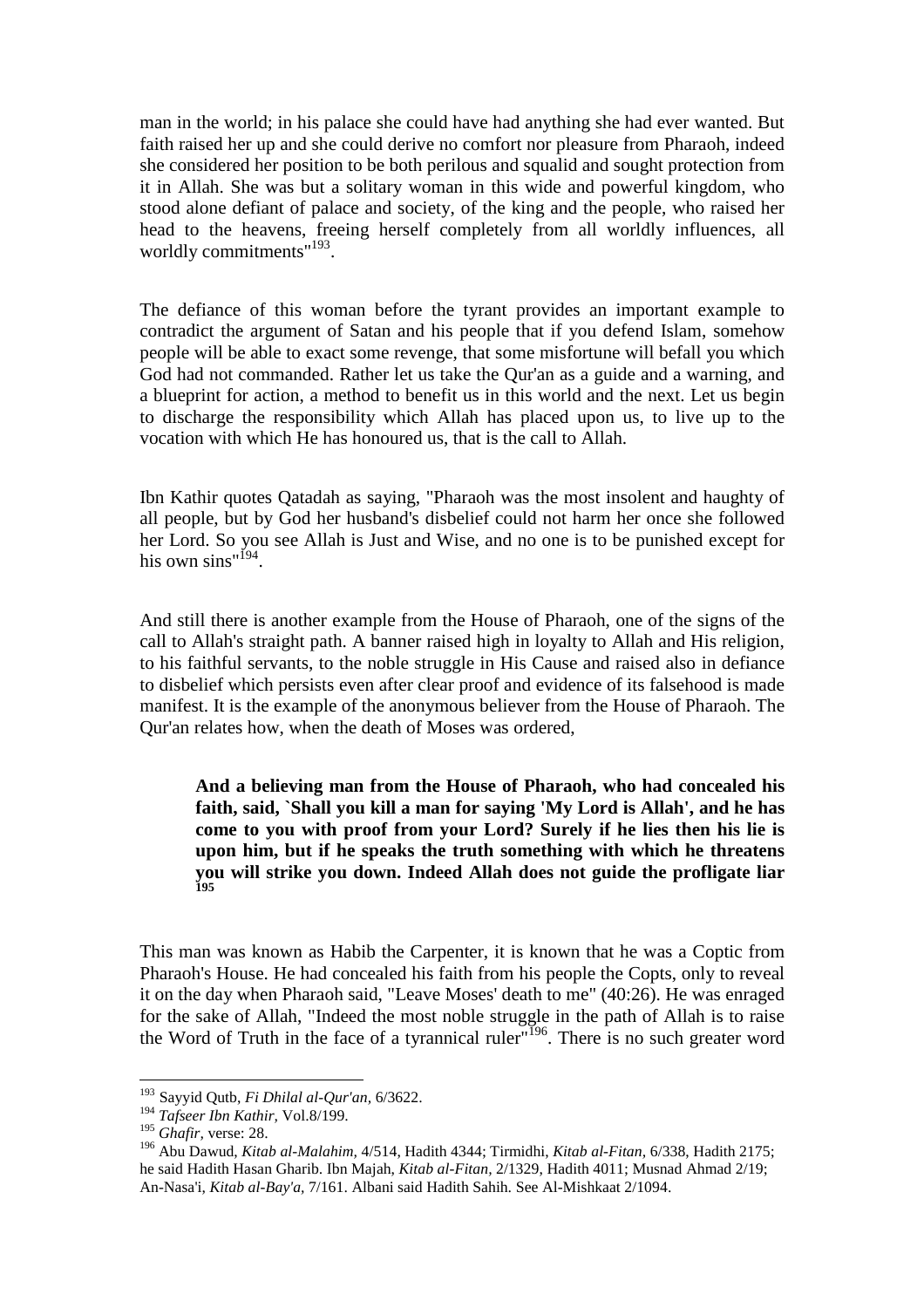than to say "Shall you kill a man for saying 'My Lord is Allah". So consider this man's loyalty to Allah's Prophet Moses and the aid which he offered him, how he opposed Pharaoh even at great personal risk.

Finally, we will mention those upright youths, "The Companions of the Cave", who left their country, their people, and their families behind when they realised that they would not be able to withstand the opposition of their people, so they saved themselves by hiding in a cave. The miracle which followed is related in the Qur'an as an example of the Grace of Allah upon his humble servants and also as a warning to us. Allah says,

**They were youths who believed in their Lord and we increased them in Guidance. And we bound their hearts together as they stood and said, 'Our Lord is Master of the heavens and the earth, upon none other shall we call as a god, to say it would be an outrage. These people of ours have taken other gods than Him, and they come without clear authority, yet who is worse than someone who invents a lie against God? And when you leave them and what they worship beside Allah, then seek refuge in the cave, that your Lord may cover you with His Mercy and transform your hardship into ease [197](#page-60-0)**

The situation of these boys was crystal clear. When the two roads were clearly laid out, and the two routes were indeed different, then there was no crossing of the ways and no companionship of the road. One must determine what one believes. They were not Messengers to their people, ordered to confront them with the True faith and call them to it, and what befell them is also what befell the Messengers. Rather, they were youths to whom Guidance had been made manifest, in the midst of oppression and disbelief. They could not declare openly their belief and so nothing good remained there; they could not bear the chastisement of their people, nor could they accept worshipping their Lord in secret.

It is most likely that their affair became known, this reinforced the urgency of their flight, so they disappeared to a rough and cramped cave, which would represent for them all the comfort of the world. They were comforted by the Mercy of Allah, the security and protection which they felt unfolding before them, encompassing them in its shadow of safety and ease, transforming the tiny space of the cave into a vast universe filled with the Mercy and Glory of Allah. Indeed this is faith. For what really is the value of the material world, the things you see, feel and know to be real; the life of the world? However, there is another world; the abode of the heart, filled to the brim with faith and touched by compassion, a world sheltering in mercy and understanding, confidence and contentment<sup>[198](#page-60-1)</sup>.

The thing which runs through all these examples, the common denominator which draws them all together is that they deal with bonds which link human beings

<span id="page-60-0"></span><sup>197</sup> *Al-Kahf,* verse: 13-16.

<span id="page-60-1"></span><sup>198</sup> Sayyid Qutb, *Fi Dhilal al-Qur'an,* 4/2262.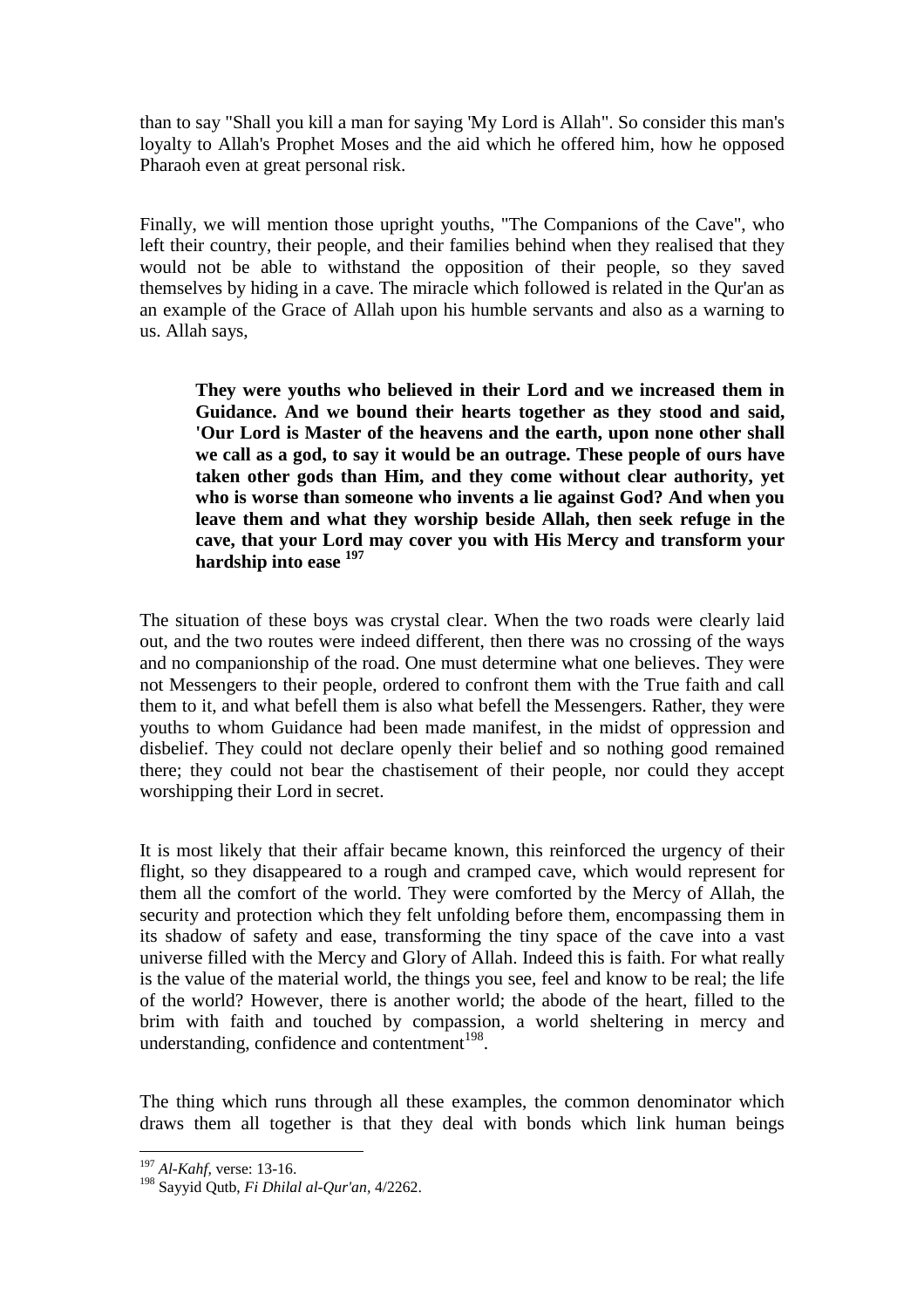together; the paternal bond between Noah and his son, the bond of sonship and community in the story of Abraham, the bonds of family and clan in the story of the companions of the cave and the conjugal bond between man and wife in the story of the wives of Noah and Lot and also of Pharaoh. And so the story continued until the of the Middle Nation, which, benefiting from the experience of past generations, is so much more able to remain on the Path of Divine Guidance, that of a believing nation.

A divergence of belief will split a single community in half, as it will split a single household. Allah says:

#### **You will not find a people who believe in Allah and the last day taking into their affections those who challenge Allah and His Messenger, even if they were their fathers or their sons, their brothers or theirkin <sup>199</sup>**

This is the belief which joined together Suhayb the Byzantine, Bilal the Abyssinian, Salman the Persian and Abu Bakr the Arab under the single banner, 'There is no deity but Allah, Muhammad is the Messenger of Allah'. As for ethnic loyalties and tribalism, consideration of cast or status, the Prophet instructed them, "Abandon this, it is rotten to the core"[200](#page-61-1). And he said, "Whoever calls for the solidarity of his race is not one of us, whoever fights for his race is not one of us, and whoever dies for his raceis not one of us<sup>["](#page-61-2)201</sup>. And so the matter was closed and chauvinism was driven out, as the human spirit was freed to soar to the furthest horizon. Since then the homeland of the Muslim is not the earth but only *"Dar al-Islam",* which is governed by the Creed *(Aqeedah)* and the Law of Allah. [202](#page-61-3)

The Sunnah of the Prophet and of his Companions have remained a beacon of light, guiding whoever chooses to follow his path and who is content with his eternal example. As for those who dispute it and remain aloof, Allah has nothing to do with him, but he is protected by the *Taaghut:*

#### **But as for those who disbelieve, their** *Awliya'* **(allies) are** *Taaghut,* **it takes them out of light and plunges them into darkness. They are the inheritors of the Fire, in it they shall eternally abide [203](#page-61-4)**

<span id="page-61-0"></span><sup>199</sup> *Al-Muja'dalah,* verse: 22.

<span id="page-61-1"></span><sup>200</sup> Sahih Bukhari, *Kitab Tafseer,* 8/648, Hadith 4905; Sahih Muslim, *Kitab al-Birr was-Silah,* 4/1888, Hadith 2584.

<span id="page-61-2"></span><sup>201</sup> Sahih Muslim, *Kitab al-Imarah,* 3/1476, Hadith 1848, 1850; Abu Dawud, *Kitab al-Adab,* 5/342, Hadith 5121.

<span id="page-61-3"></span><sup>202</sup> Sayyid Qutb, *Ma'alim Fi at-Tariq,* p.143.

<span id="page-61-4"></span><sup>203</sup> *Al-Baqarah,* verse: 257.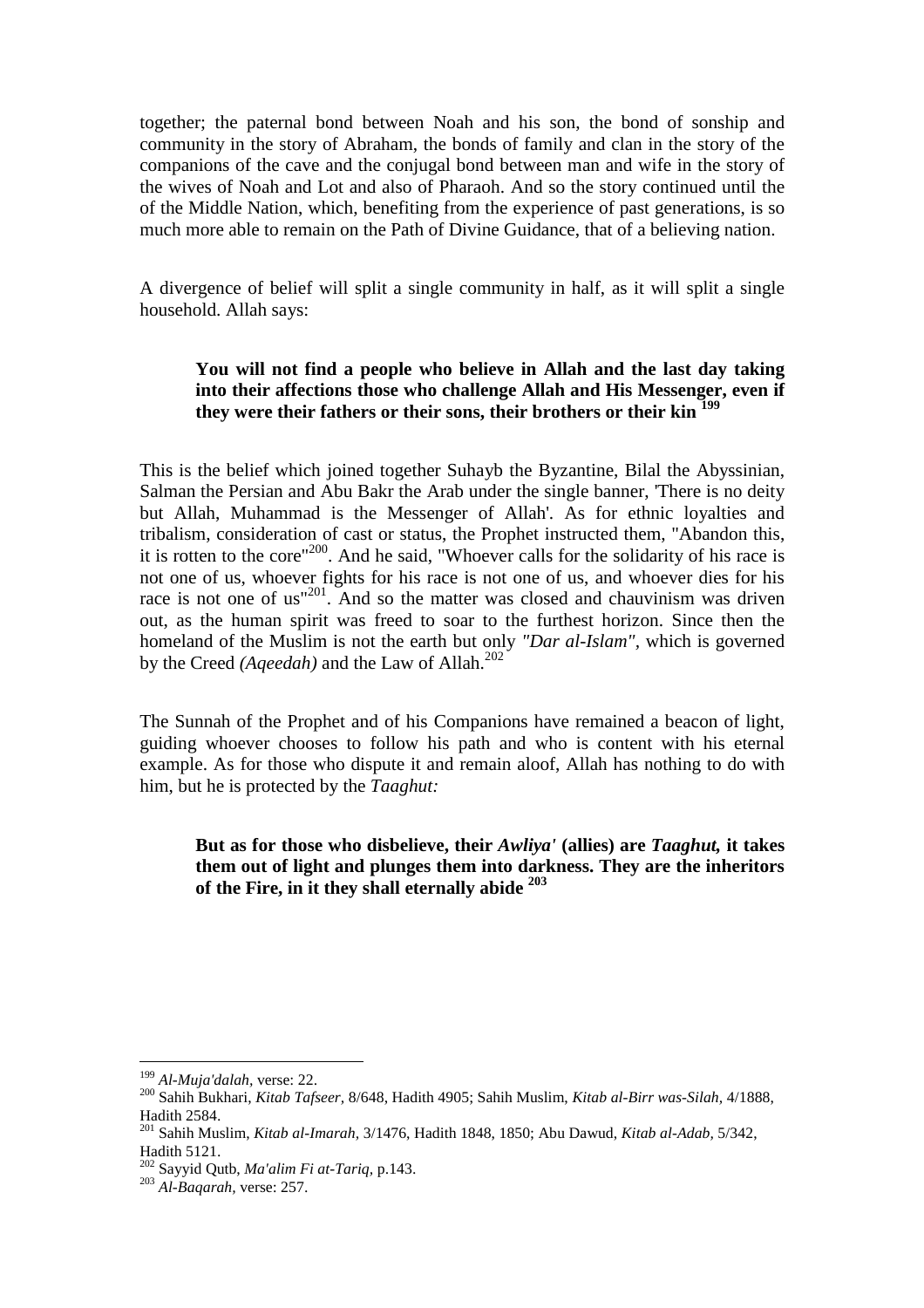# **CHAPTER FIVE: Alliance and Disassociation in the Makkan Period**

In the last chapter we discussed the position of the early prophets with respect to the subject of alliance and disassociation. In this chapter we will discuss this with regard to the Prophet Muhammad. Our information shall be drawn from the Qur'an and the Sunnah as well as from the earliest of historical accounts. This analysis will follow the usual division between the Makkan and Madinan periods, with reference to the revelation of the Qur'an; those sections of the Qur'an which were revealed before the *Hijrah* are said to be Makkan, while those which were revealed after the *Hijrah* are said to be Medinan.<sup>[204](#page-62-0)</sup>

As were pointed out in the introduction, the profession of faith, 'there is no god but Allah, Muhammad is the Messenger of Allah', is in essence a declaration of the unique divinity and omnipotence of Allah and a denial of all loyalty, devotion, obedience, fear or hope directed towards any other object of worship, indeed devotion, love and awe are due to Allah alone.

The first of the revelation came to the Prophet in the Cave of *Hira.* He was commanded,

#### **Read, In the name of your Lord who created, who created mankind from a clot. Read and your Lord is most kind, who taught with the pen, who taught mankind what he knewnot <sup>205</sup>**

And again following this,

#### **O you who are encloaked, arise and warn [206](#page-62-2)**

And so he began his mission in secret and few people initially accepted his call, the first were Abu Bakr, Ali and Khadijah. The Prophet began to instil in the hearts of his companions a love for Allah and His Messenger which would come to unite them all in a common cause; to devote their love, loyalty, and time to the believers, to despise disbelief and the disbelievers. This is the meaning of the profession of faith, "There is no deity but Allah, Muhammad is the Messenger of Allah."

From this arose new bonds of belief, in the hearts of the faithful, and they became aware that the only true bond between people was that of faith. This was the bond

<span id="page-62-0"></span><sup>204</sup> See: Siyyuti, *Al-Itqaan fi Mum al-Qur'an,* 1/37, revised by Muhammad Abu al-Fadl Ibrahim.

<span id="page-62-1"></span><sup>205</sup> *Al-Alaq,* verses: 1-5.

<span id="page-62-2"></span><sup>206</sup> *Al-Muddathir,* verses: 1-2.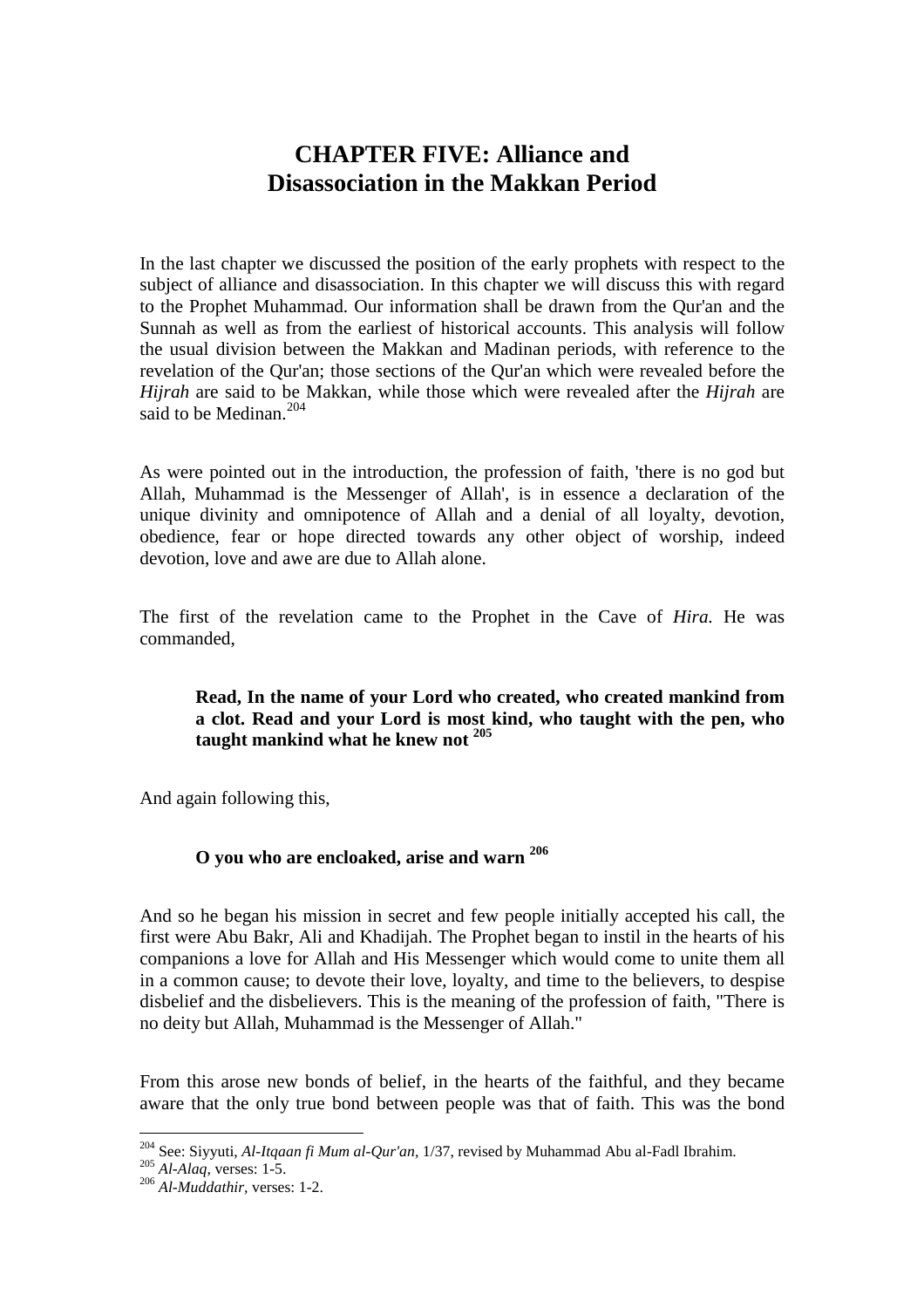which reassured the believers, and as it grew the false barriers of ignorance began to vanish; barriers of race, class and sex. These they began to view with scorn and contempt as the bonds of faith in Allah and His Messenger grew between them, day by day.

In those early days the Prophet chose the house of Arkam ibn Abu Arkam as the meeting place for the Muslims. It was there that he instructed them first in their religion, and it was from there that the first rays of Islam began to radiate across the earth. But what was the condition of the Muslims in these days, and what happened to them after their first pronouncement of the declaration of faith?

Sayyid Qutb said: "In the early days of Islam in Makkah the Muslims had neither a law unto themselves nor any state, but they nevertheless surrendered themselves totally to the direction of the Prophet, and devoted their entire loyalty to the community of the Muslims. Whenever someone became a Muslim, they would leave behind everything of their former life and turn over a new leaf, they would cut themselves off totally from their former lives of living in ignorance and regard all of their past actions with an air of cautious circumspection and foreboding.

This was a total emotional break with the past and a conscious affirmation of Muslim identity, as a result of which people took themselves completely out of their former society, not only abandoning religious practices of the non-Muslims but severing all social contacts with the disbelievers as well.

In this way they put an end to the non-Islamic environment by which they were surrounded and replaced it with an Islamic one, even if they continued to have dealings with some of the disbelievers, trading with them and working with them on a daily basis. Emotional involvement is one thing and the reality of daily life is another.

When someone renounces disbelief and embraces the belief in the divine unity of God, when he moves from Ignorance to Islam, then he also frees himself from the directing force of Ignorance and shakes off his loyalties to family, clan or nation and translates this loyalty to the manifest reality of Islam. This is what most invoked the ire of the Masters of the Quraish. It was this solidarity which upset them most; this and the Qur'an. They were not bothered by the withdrawal of the Muslims from their religion, or their belief in One Omnipotent God, or their adherence to a single creed, these things did not really concern *Taaghut,* just as some kind hearted people today still fail to comprehend the Truth.

Islam is in fact a movement sealed with the profession of faith. It takes one out of the society of the disbelievers, away from its values and traditions, from its loyalties and allegiances, away from its legalities. It establishes loyalty to the faith, to the mission of raising the banner of Islam throughout the world. Because of this, the leaders of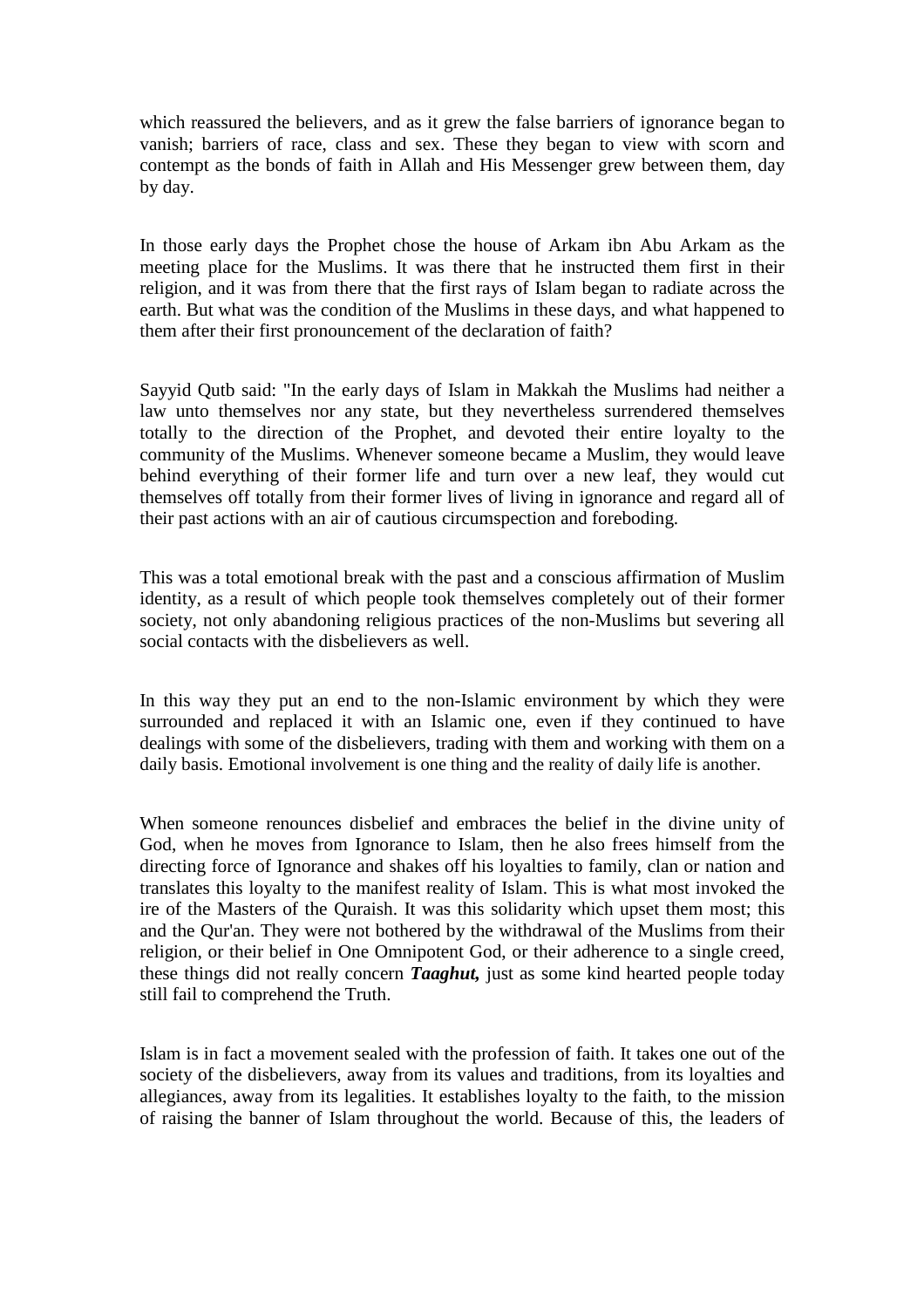Quraish resisted this *Da 'wah* by whatever means they had at their disposal"<sup>[207](#page-64-0)</sup>.

"The believers united around the love for Allah and His Messenger. Theirs was a deep and exclusive commitment, to which they were all completely devoted and by which they were all guided. Each of them felt for the other a new kind of bond, one of brotherhood for the sake of Allah, so that he would love his brother as he loved himself, even though they were not of the same tribe nor there any blood relationship between them"<sup>[208](#page-64-1)</sup>.

The Qur'an began to take form, according to the Plan of Allah, in such a way as to mould and shape this new Ummah around its creed. So the loyalties of the Muslims and the distance separating them from the disbelievers grew together. One of the methods of instruction employed in the Qur'an is that of the allegory or example. For while the Word of Allah is clear, the method of presenting an example reinforces comprehension and causes one to think more deeply, to distinguish what is correct from what is not. Such an example is the verse:

#### **The likeness of those who take** *Awliya'* **(Allies) other than Allah is as the likeness of a spider, who builds a house, but verily, the frailest of houses is the spider's house; if they but knew [209](#page-64-2)**

A demonstration of this fundamental truth is that the Muslims were ultimately stronger than the strongest of their opponents, with this they overcame the greatest powers of the earth. With it castles and fortresses were reduced to dust. The power of the One God is Power itself, loyalty to Allah is Loyalty, whatever pits itself against Him is the embodiment of weakness and frailty which is the source of all pride and arrogance, of oppression and tyranny built of tenor, fear and torture.  $210$ 

The Prophet continued to approach people secretly for a period of three years<sup>211</sup>. Once knowledge of Islam had spread through Makkah, and the people had becom[e fam](#page-64-4)iliar with it, Allah ordered His Prophet to openly proclaim his message, and to make himself an example for the people calling them to Islam. Allah says:

#### **So proclaim openly that which you are commanded, and withdraw from the idolaters [212](#page-64-5)**

And He said,

<span id="page-64-0"></span><sup>207</sup> Sayyid Qutb, *Fi Dhilal al-Qur'an,* 3/1503, and *Ma'lim fi at-Tariq,* p. 17-50.

<span id="page-64-1"></span><sup>208</sup> Muhammad Qutb, *Manhaj at-Tarbiyya al-Islamiyya,* 2/38-40.

<span id="page-64-2"></span><sup>209</sup> *Al-Ankabut,* verse: 41.

<span id="page-64-3"></span><sup>210</sup> Sayyid Qutb, *Fi Dhilal al-Qur'an,* 5/2737.

<span id="page-64-4"></span><sup>211</sup> Ibn Hisham, *As-Seera an-Nabawiyyah,* 1/280.

<span id="page-64-5"></span><sup>212</sup> *Al-Hijr,* verse: 94.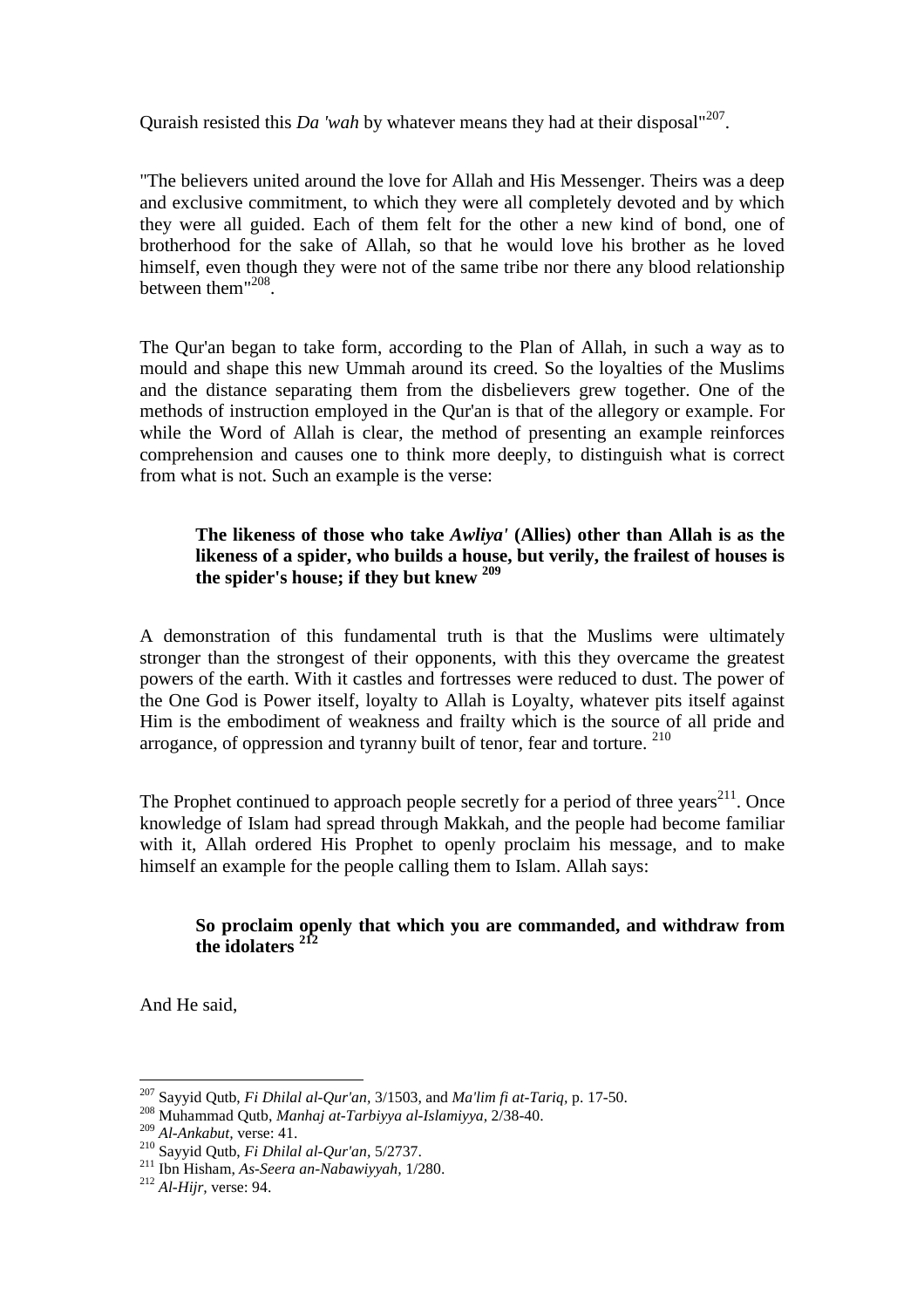#### **Warn your family and relations and protect those of the believers who followyou <sup>213</sup>**

From this point the Muslims began to be tried, but what appeared to be a severe test was really a blessing in disguise, because in the course of it the sincere ones were separated from the hypocritical, the pure from the sullied. Allah says,

**Do people expect that they would be left alone because they say 'We believe' without being tested. We have tested those who came before them, this Allah knows those who are sincere and He knows those who lie [214](#page-65-1)**

The companions endured all manner of persecution, to the point that they used to conceal themselves in a gorge to pray out of sight of their people<sup>[215](#page-65-2)</sup>.

What was the response of the believers to this persecution inflicted upon them by the enemies of Allah? What was the response of the Muslims to both their general treatment and to the abuse directed at the weaker members of their group, such as Yasirb and his family, and Bilal? They were patient and parted from them in a good way, Allah says:

#### **And be patient (O Muhammad) before what they say, and keep away from them in a good way. Leave Me to deal with those who lie, who enjoy their ease and comfort. And give them respite for a little while [216](#page-65-3)**

So the Prophet was patient and as the Divine Will shaped Its character, it purified the souls of those with him and every day in strength of spirit, purity of heart and integrity of purpose and freedom, from the bonds of material needs and profane desires. But the Prophet had enjoined them to patience, in the face of insult and injury. This was especially hard for them since they were a people nurtured in the love of war, born with a sword in the hand, who had made war on all kinds of brigands, renegades and outlaws and those days of war were still close at hand. Yet the Prophet disliked their warlike nature and restrained their Arab pride. So they complied with him and held their peace, enduring all kinds of torture and persecution inflicted upon themby Quraish, not because of cowardice or  $fear^{217}$ . This is with regard to their relation with their enemies.

As for their rapport with one another the Prophet was careful to instil in them two principles of conduct. The first was a faith in Allah, overflowing with knowledge of Him, in emulation of His Attributes and Qualities, a faith inspiring both fear and

<span id="page-65-0"></span><sup>213</sup> *Ash-Shu'ara',* verses: 214-215.

<span id="page-65-1"></span><sup>214</sup> *Al-Ankabut,* verses: 1-3.

<span id="page-65-2"></span><sup>215</sup> Ibn Hisham, *As-Seera an-Nabawiyyah,* 1/282.

<span id="page-65-3"></span><sup>216</sup> *Al-Muzzammil,* verses: 10-11.

<span id="page-65-4"></span><sup>217</sup> Abee al-Hasan an-Nadwi, The Muslims and the West.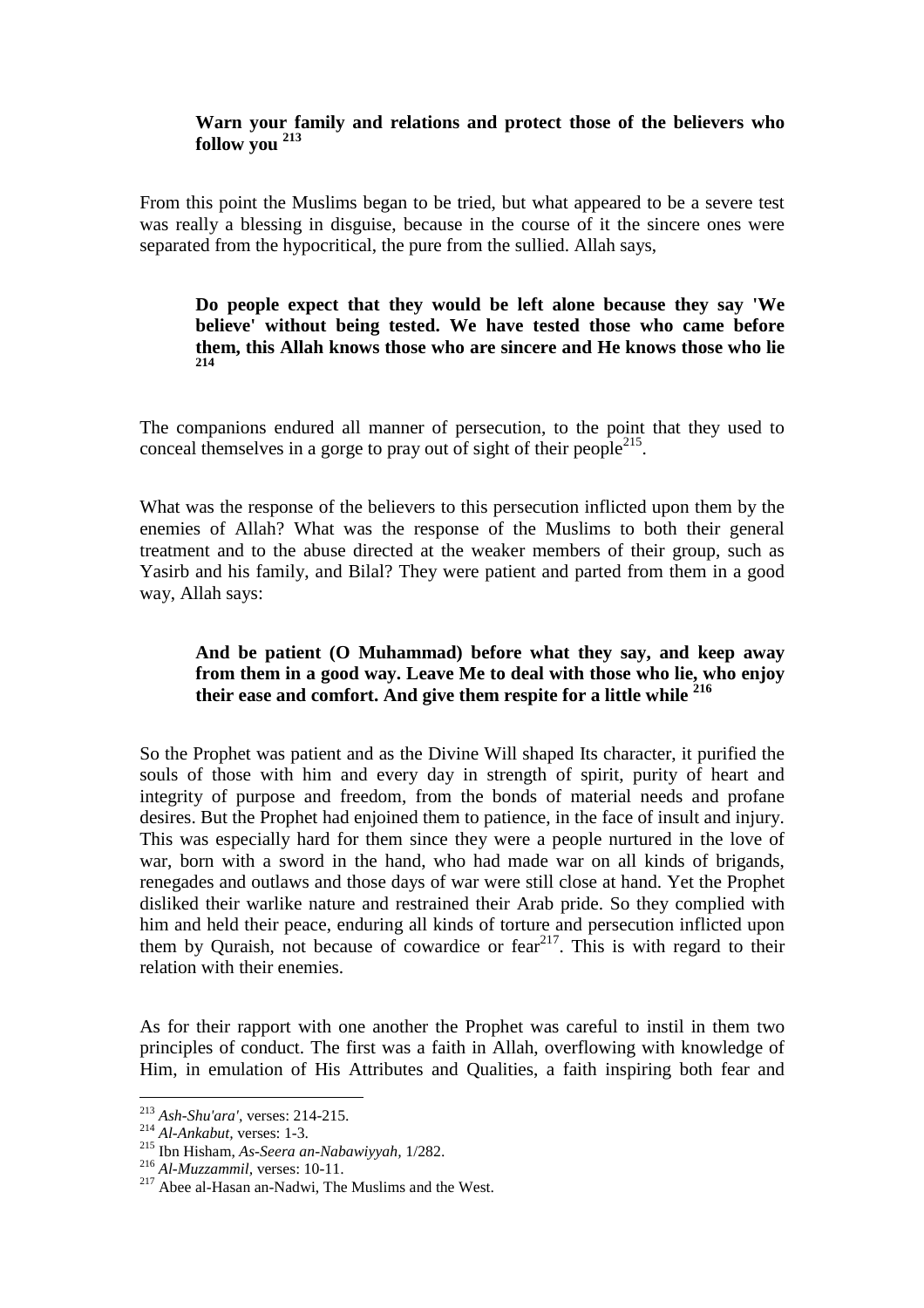reassurance in the surety that He is witness to all things, a faith which almost always reached unprecedented degrees of awareness and sensitivity. The second was a profound love; a love so deep that had it not grown as a reality between these Muslims, they would not have imagined such a thing in all their wildest dreams<sup>[218](#page-66-0)</sup>.

The bond of love in Allah around which the believers had gathered had its price. This *Da'wah* required from them efforts and patience, and it engendered both joy and discomfort. Accordingly, the believers began to love and hate according to what is inflictedupon Islam and Muslims, either good or bad<sup>219</sup>.

In order to substantiate this, and to demonstrate the real effect of the Prophet over the circle at the house of Abu al-Arqam, I will just mention this incident from the life of Abu Bakr.

The day after Abu Bakr had become a Muslim, he was walking in Makkah when he was attacked and severely beaten, seeing this Utba Ibn Rabi'ah approached him and joined in, beating him with his sandals which flew about his face and body until you could hardly recognise the man. Then some men from the Bani Taymah wrapped him in a cloth and carried him home never doubting but that he was dead. Later that night he began to speak, asking, "What did the Messenger of Allah say?". They told him to be quiet and scolded him, then they stood to leave and told his mother, Umm al-Khair, "See if you can give him something to eat or drink".

But when she tried he refused and began to say, "What did the Messenger of Allah say?" She said, "By God, I do not know anything about your friend". So he told her, "Go to Umm Jamil bint al-Khattab and ask her about the Prophet". So she went to Umm Jamil saying, Abu Bakr is asking about Muhammad Ibn Abdullah. She said, "I do not know Muhammad Ibn Abdullah nor do I know Abu Bakr, but if you want me to go with you to see your son then I will."

So she went with her to see Abu Bakr and found him in a terrible state. She approached him saying in a loud and clear voice, "My God, whoever has done this to you are rotten disbelievers. I hope that Allah will give you satisfaction over them." He said, "What did the Messenger of Allah say?" She said, "Your mother is listening to us!" He said, "Do not worry about her". "The Prophet is very well", she said. "Where is he now?" he asked. "In Ibn al-Arqam's house," she said. He then said "By Allah, I won't eat a thing, nor will I drink until I see the Messenger of Allah". He was given a few minutes to quiet himself down and then left the house supported by the two women who took him to see the Messenger of Allah $^{220}$  $^{220}$  $^{220}$ .

This man, injured and beaten, would not even take a drink of water, and there was nothing he needed more than that, until he saw the Messenger of Allah. Certainly this

<span id="page-66-0"></span><sup>218</sup> *Tariq ad-Da'wah fi Dhilal al-Qur'an,* 1/188.

<span id="page-66-1"></span><sup>219</sup> Muhammad al-Ghazali, *Had Deenuna,* p.178.

<span id="page-66-2"></span><sup>220</sup> Ibn Kathir, *al-Bidaya wan-Nihaya,* 3/30. See also: "The Muslims and The West", p. 113.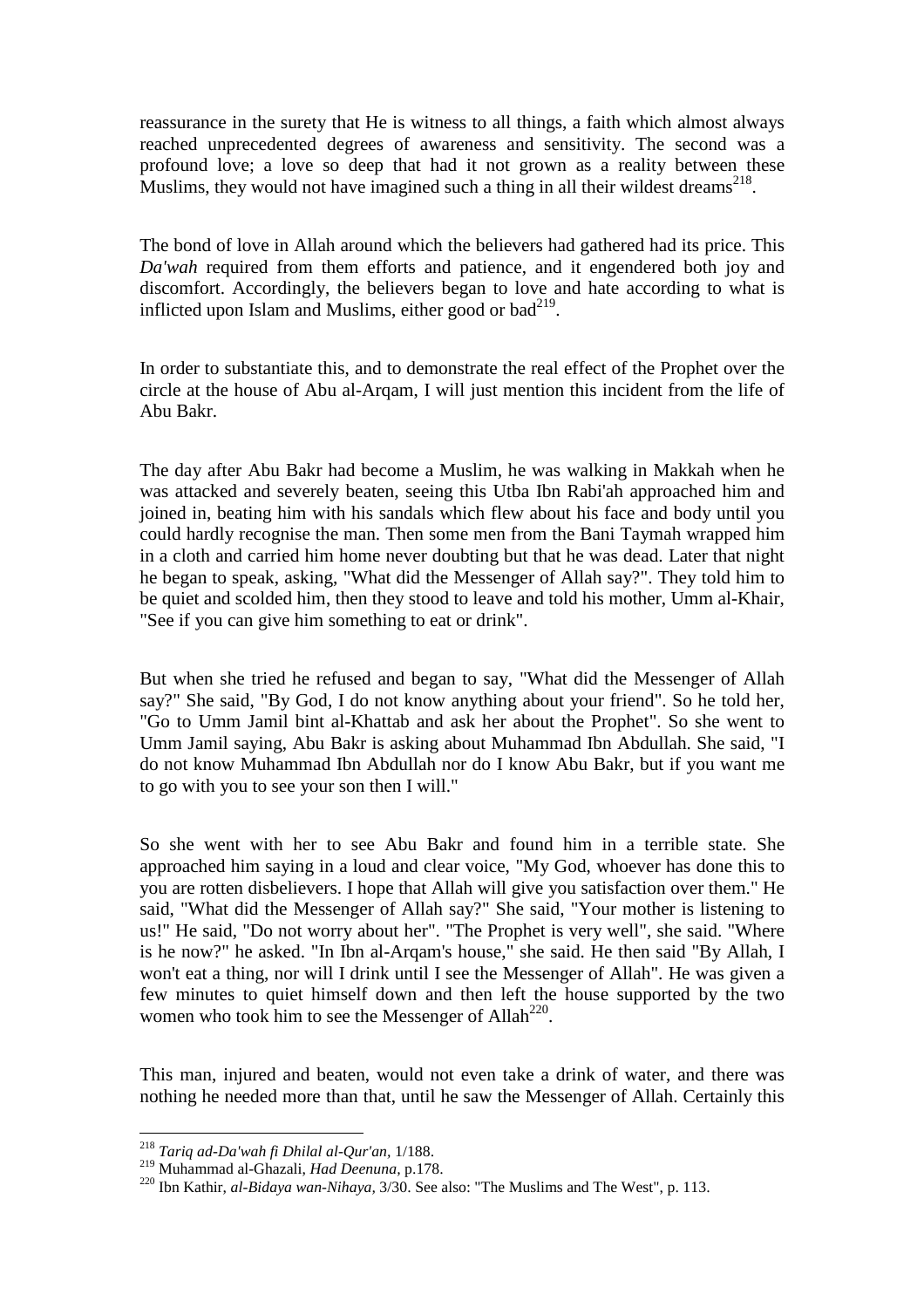kind of love and devotion can be second to none. The generation tutored by the Messenger was in every way unique; never had there been anything like it before, and never would there be after them.

### **Relations between the Muslims and their enemies in the Makkan Period**

hbThe period at Makkah before the *Hijrah* was characterised by peaceable though strained relations between the Muslims and the disbelievers. Patient under persecution, the Muslims strove to bring the truth into focus, and to understand the situation in which they found themselves. Seemingly trapped between the bare walls of Makkah and the parched earth of the plateau, they struggled to make sense of the twisting lanes and alleys of the Prophet's torment and of the baptism of fire which was visited upon Bilal and Ammar, upon Khabab and upon Yasir and his family.

These conditions dictated a quiet approach, in order to effectively present the realities of faith. The very first of these was that the believers were capable of patience, patience which to the wise is its own reward, but which, more than that, stands in silent reply to those who pursue their whims, the profane interests of political power or worldly gain, or worse<sup>[221](#page-67-0)</sup>.

The guidance of the Prophet during this period is very significant indeed, for it was entirely centred around a rigorous spiritual training, patience under hardship, spreading the word in the face of violent opposition and treacherous connivance of the most ignorant and wicked men imaginable. They did this without bowing down or submitting, neither did they wane or weaken. But with their gaze joyfully fixed upon their goal and their hearts borne up in the Hand of Allah, their souls rose effortlessly above the squalor of disbelief, oppression and persecution $^{222}$  $^{222}$  $^{222}$ .

The passivity of the Muslims in this period was divinely ordained, as was too the active response later enjoined upon them at Madinah. This was because when the Muslims were in Makkah the disbelievers outnumbered them. If only a handful of them had challenged the rest to a fight, they would have easily been defeated. By the time the people of Yathrib pledged allegiance to the Prophet, their number was only around eighty. They said to the Prophet, "Shall we fall upon those camped in the valley, meaning Mina, and destroy them?" He said, "This I have not been told to  $d\Omega$ <sup>"[223](#page-67-2)</sup>

When we seek to understand the wisdom behind this event and other legal obligations of Shari'ah, as Sayyid Qutb has pointed out, we try to attribute to these events a divine significance which Allah may never have made clear to us. We speculate over reasons

<span id="page-67-0"></span><sup>221</sup> Ahmad Mahmud al-Ahmad, *Alaqat al-Ummah al-Muslima bi alUmam al-Ukhra',* pp. 8-9.

<span id="page-67-1"></span><sup>222</sup> Dr. Muhammad Amin al-Misri, *Sabeel ad-Da'wah al-Islamiyya,* pp. 111-113.

<span id="page-67-2"></span><sup>223</sup> *Tafseer Ibn Kathir,* 5/431, and the Hadith is reported in *Musnad* Ahmad, 3/462.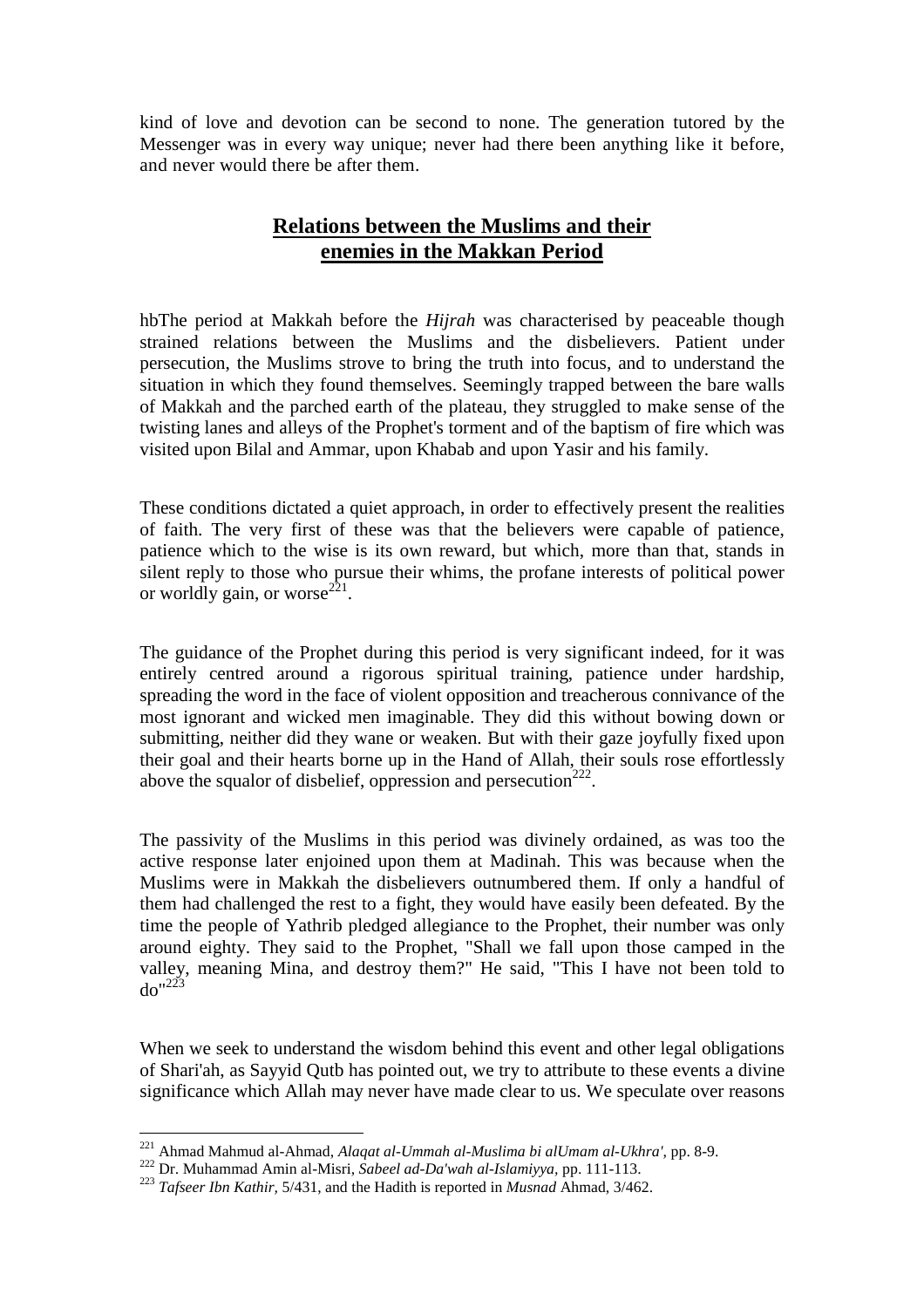for it and search for higher purposes which may, in fact, be quite mistaken. But the real significance of the behaviour of the believer, under whatever commandment of Allah, is that he behaves in utter and complete submission to the will of Allah since His is Supreme Knowledge and Awareness. So when we start to say this was because of such and such it can only be a matter of our own considered opinions and speculation for only Allah has True Knowledge of it and He has not instructed us in it orgiven us a clear textual edification of  $it^{224}$ .

In his two books *"Fi Dhilal al-Qur'an"* and *"Maa'lim fi at-Tariq",* Sayyid Qutb proposes to explain the Makkan period as follows. Speaking with regard to Jihad he says:

Perhaps the passivity of the Muslims at Makkah and their desistance from *Jihad* was due to the fact that it was a period of education and preparation. This was a particular community of people, in a particular environment, in particular circumstances. Within this environment there were special goals to be achieved, among which was the training of the Arab personality to bear patiently things that he was not accustomed to tolerating. To instill in him restraint and self control, so that he would not reply in kind to the first insult, or rise to the first challenge. In this way he would learn moderation in both his inner nature and in his actions. Then he should learn to conform to the new order of things, to follow a new kind of leadership, so that he would not dismiss all but that with which he agreed, throwing out anything that differed with his habits or ways. This was the process by which the Arab Muslim personality was prepared for the task of establishing a new "Muslim society".

Perhaps another factor was that this unaggressive approach would have a deeper and more far reaching effect upon a society like that of the Quraish, which was intensely proud and had a deep sense of honour. Fighting against them at this time would only have exacerbated their stubbornness and lead more of the bloody feuds for which the Arabs were already famous. Had this happened the call to Islam may have been transformed into a conflict the reasons for which would be quickly forgotten in the ensuing battles.

It could also have been in order to avoid the spread of hostilities and war inside each house. At this time there was no central authority directing the persecution of the Muslims, this was still a matter of personal relations between people. If there had been a general call to fight back, at least at this time, the result would have been to bring the conflict into every household, and people would have said, 'You see what this Islam is!' They even said this when the Muslims had practised restraint. At this time the Quraish were complaining that Muhammad had taken sons away from fathers, that he had split up families and clans; so what would have been the result if sons had indeed been ordered to fight their fathers, and slaves ordered to rise against their masters?

<span id="page-68-0"></span><sup>224</sup> *Fi Dhilal al-Qur'an,* 2/714.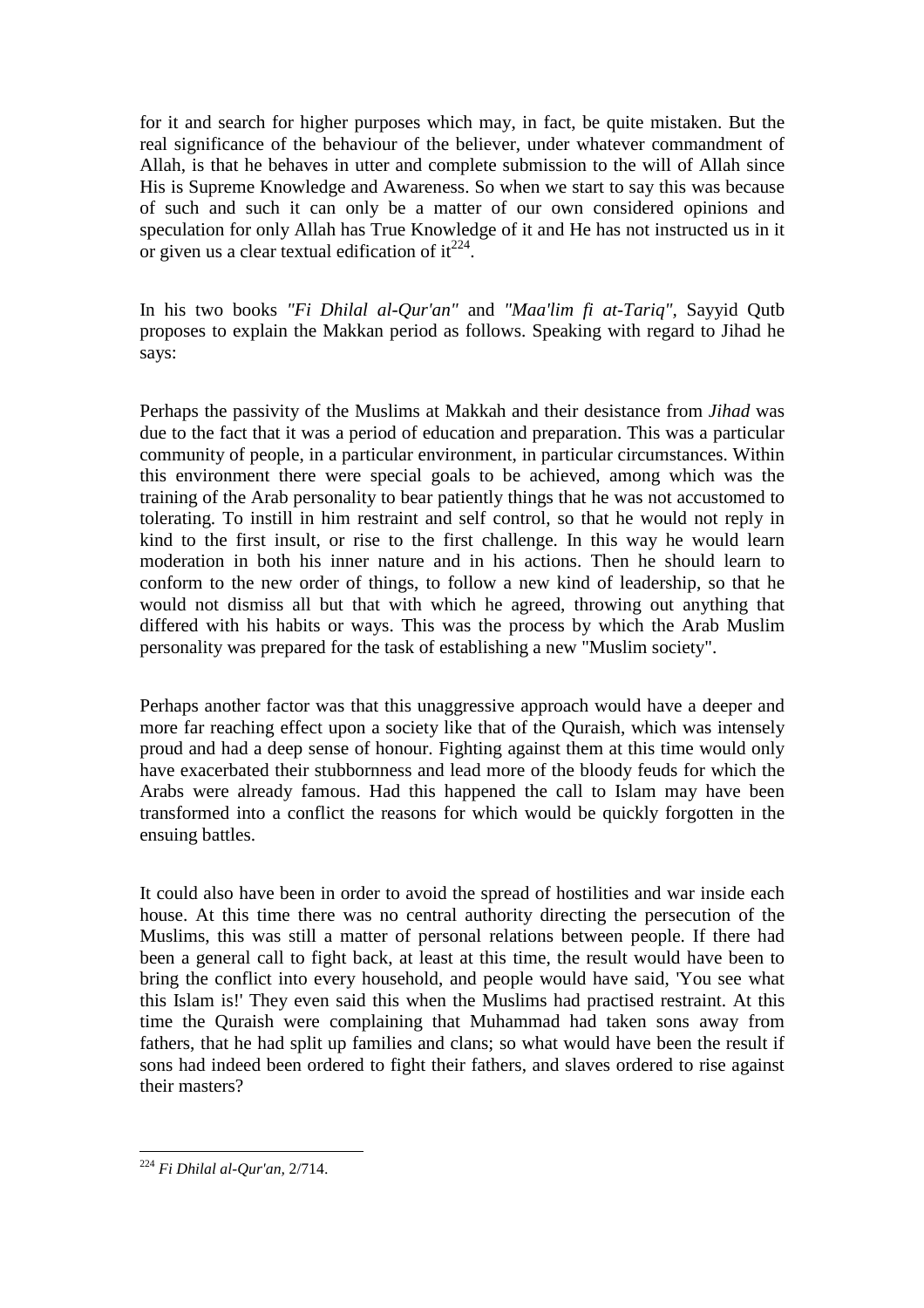Then again it could have been because Allah was well aware that many of these stubborn persecutors of the Muslims would themselves eventually join the ranks of Islam, and even lead the Muslims. Was not Umar Ibn al- Khattab one of these?

Another factor could have been the Arab sense of honour and their tendency to identify with the oppressed who bore hardship and persecution and did not give in, especially when personal honour was at stake. There are many incidents which support this, such as that of Ibn ad-Daghna who, when Abu Bakr left with a party of the Muslims for Ethiopia in the first Migration, would not want to allow him to leave Makkah, since driving out a prominent member of their community could only bring shame on Quraish. He even went so far as to offer him his personal protection. Another example is Bani Hashim's lifting of the boycott on the family of Abu Talib.

It could also have been because of the small number of the Muslims at that time and their isolation at Makkah in the days before Islam had spread to the surrounding countryside. Whatever the desert Arabs had heard of Islam was negative, coming from reports of conflicts arising within the Quraish clan. Their interest in it was mostly to do with seeing the outcome of this conflict. In these circumstances armed conflict could have resulted in the destruction of the small Muslim group even if they could have killed more than their number many times as much. Disbelief would have remained among the Arabs and no Islamic state would have been established and Islam would not have become a reality, that is the religion which came to be a guide for the living, a blueprint for this world and the Hereafter.

In fact, there is no good reason why any of these considerations should have been ignored, that the Muslims should have been ordered to fight to repel the persecution that they endured. The fundamental fact is that the message was conveyed to Quraish by the very existence of the Prophet in their midst and he enjoyed the protection of the Bani Hashim, so no one could raise his hand against him but that it would be cut off. For the same reason no one publicly called for his silencing or said that he should be prevented from addressing the people when Quraish assembled around the Ka'bah, or when he spoke on the Mount of Safa or in any other public gathering. No one publicly demanded his arrest or execution, or even implied it. Indeed when they did ask him to desist from denouncing and maligning their gods he refused, and when they asked him to stop criticising the religion of their fathers and ancestors he refused, and when they suggested that they all arrive at a compromise to go easy on one another, that he should accept some of their traditions and they would followed some of his devotions he refused.

These considerations that we have just outlined above are the result of Divine Will. The Muslims had been commanded to restraint, perform *Salat* and give *Zakaat* so that they could mature spiritually, to complete their training and preparation for the coming days when they would hold the reigns of power. To teach them detachment since they could never determine the matters of the world, rather they should act only for Allah and struggle only in His Cause.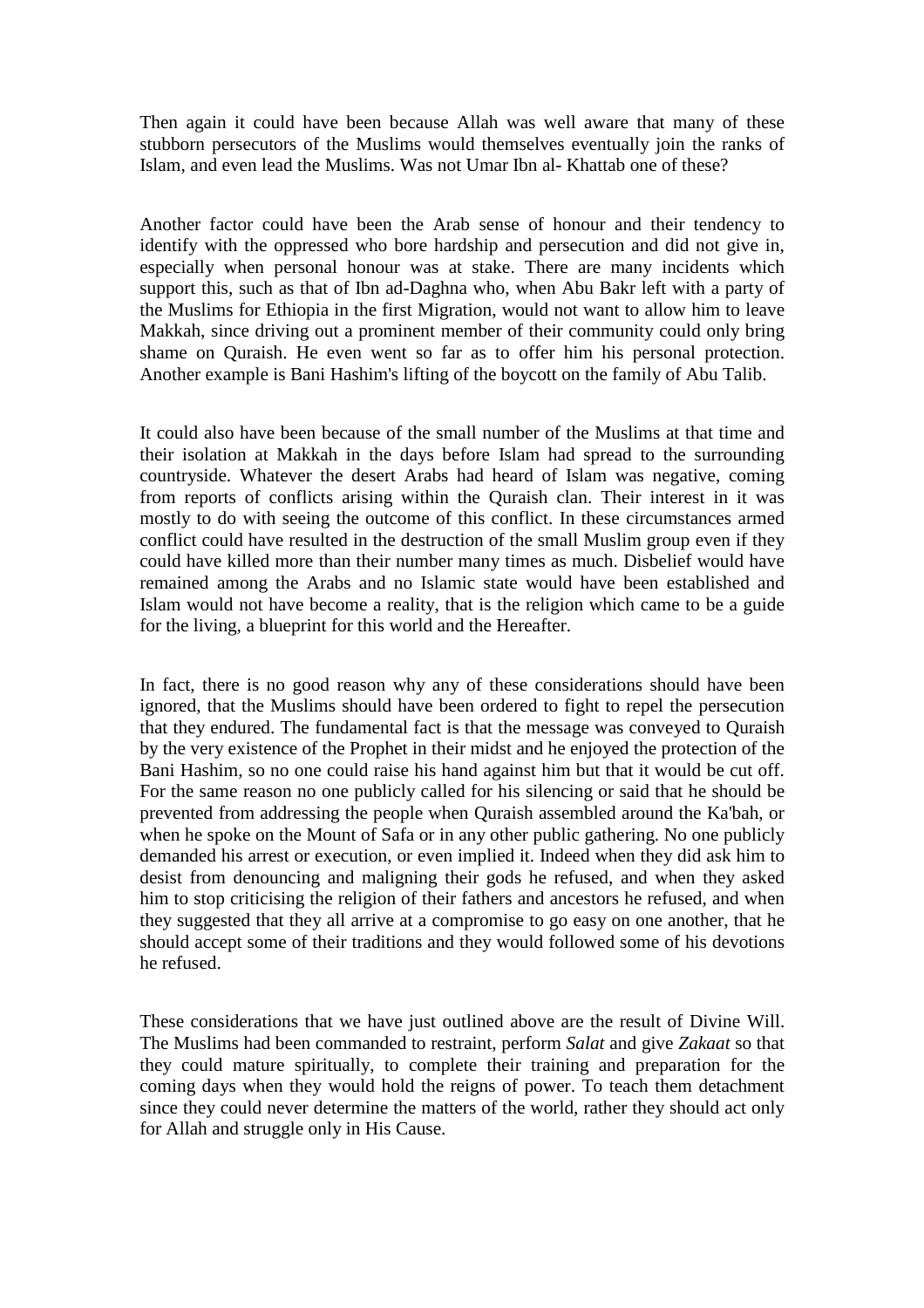So the conclusion which we can draw from this thirteen year period in Makkah is that it was a time of training and preparation when a firm understanding of the meaning of the words 'there is no god but Allah' was planted in the hearts of the Muslims, when they were made to understand the importance of this doctrine regardless of their impatience and anxiety before the passing of time. This doctrine needed a firm foundation so that it would be strong, resilient and enduring, there would be no room in it for shoddiness or confusion. What could be more fitting than that the Prophet himself should train his companions in this thoroughly. During this time they learned to follow his example. In fact, there was never a time when men challenged by ignorance did not join together, their hearts bound by divine grace, and so the profession of faith took deep root in the hearts of the companions, and Allah said of them,

#### **Among the believers are men who have been true to their covenant with Allah [225](#page-70-0)**

They were unconcerned about the power of their enemies, and they did not lack resolve because they knew that Allah was their protector and would bring them to victory.

#### **Indeed Allah will help those who help Him. Surely Allah is All-Strong, All-Mighty [226](#page-70-1)**

Ibn Ishaq said: "When the Prophet saw what his Companions were going through, and that neither he nor his uncle Abu Talib could do anything to help them he said, "If you were to go to Abyssinia you would find a King who is just to all. In this land is truth and Allah will open there a path for you out of your troubles." So the companions of the Prophet left for Abyssinia out of fear of persecution, they fled to Allah with their religion and this was the first Migration in Islam"<sup>[227](#page-70-2)</sup>.

The Grace and Mercy of Allah sustained the Muslims in their weakness. An example of this is the conversion of Umar ibn al-Khattab. Abdullah Ibn Mas'ud said of this, "The conversion of Umar was a real triumph for the Muslims, his journey to Islam was a victory in itself and his leadership was a true blessing. We could not pray at the Ka'bah until Umar joined us. But when he converted he forced Quraish to let him pray beside the Ka'bah and we prayed there with him"[228](#page-70-3). Umar's conversion was indeed a great blessing for the Muslims for it brought them both his support and his leadership and directed his fierceness, his enmity, and his disdain towards the disbelievers. After his conversion he used to confront Quraish and tell them, "Do what you think fit. By

<span id="page-70-0"></span><sup>225</sup> *Al-Ahzab,* verse: 23.

<span id="page-70-1"></span><sup>226</sup> *Al-Hajj,* verse: 40.

<span id="page-70-2"></span><sup>227</sup> Ibn Hisham, *As-Seera an-Nabawiyyah,* 1/344.

<span id="page-70-3"></span><sup>228</sup> Ibid., 1/367.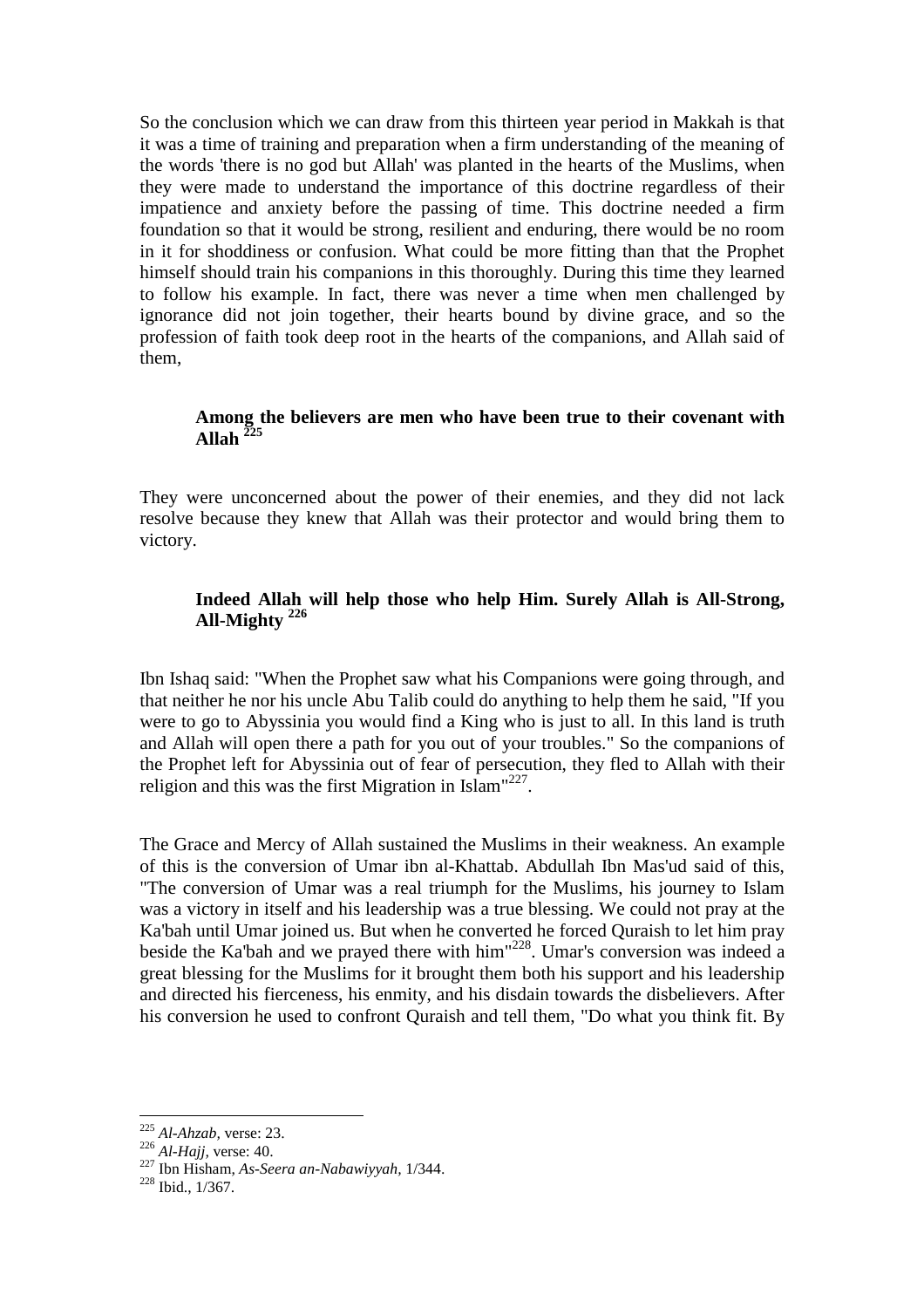Allah, if we were three hundred men we would leave this city (Makkah) to you, or elseyou would have to leave it to us!" $^{229}$ .

The Muslims in exile in Abyssinia rejoiced when they heard of Umar's conversion. Some of them even returned to Makkah to be met with a new fury at the hands of the Quraish. But this only deepened their resolve and determination to stand by the truth in hope that the deliverance of Allah was near at hand.

Following this the Prophet and his followers were subjected to another hard lesson the likes of which all who raise the call to Allah must face. The Prophet's uncle Abu Talib died and with him vanished not only the aid that he had extended to the Muslims but also his protection. The Prophet's wife Khadija died also. She was the first woman to embrace Islam and a model of the righteous Muslim woman. The Prophet's enemies were encouraged by these developments, but Allah is Stronger than all else.

At this time the Prophet turned his attention away from Quraish hoping for a positive response from some other quarter and so he left for Ta'if. But dark clouds gathered overhead and his hopes were dashed and turning to his Lord he said, "To You my Lord I confess my weakness, my lack of wit and my inconsequence before people. Dear Merciful Lord, you are Master of the weak and Master of those who depend upon me. How much longer shall they revile me? How much longer shall my enemies hold sway over me? As long as You are not angry with me then nothing else can matter. Your might is greatest before me and so I seek refuge in the Light of Your Countenance, in the Light that drives away all darkness and in which all things of this world and the next find meaning. Whether You visit upon me Your Wrath or relieve me of my burden, such is Your Right until You are pleased. Truly there is no power nor glory but in You"[230](#page-71-1). Then he returned to Makkah.

We should all consider the Prophet's words carefully when he said, "As long as You are not angry with me then nothing else can matter". The concern of anyone who raises the call to Allah is simply the pleasure of Allah, this is all that matters. After this, let happen whatever must be, for the reactions of others are not of great consequence so long as your aim is to seek the Pleasure of Allah.

## **Respect for Disbelieving Relatives**

In the course of the revelation at Makkah we find despite the severing of alliances of affection or assistance between the Muslims and their relations from among the disbelievers the Qur'an forbade them from cutting their links with them and commanded them to show them both honour and respect. Allah says,

<span id="page-71-0"></span><sup>229</sup> Ibid., 1/374.

<span id="page-71-1"></span><sup>230</sup> Ibid., 1/60.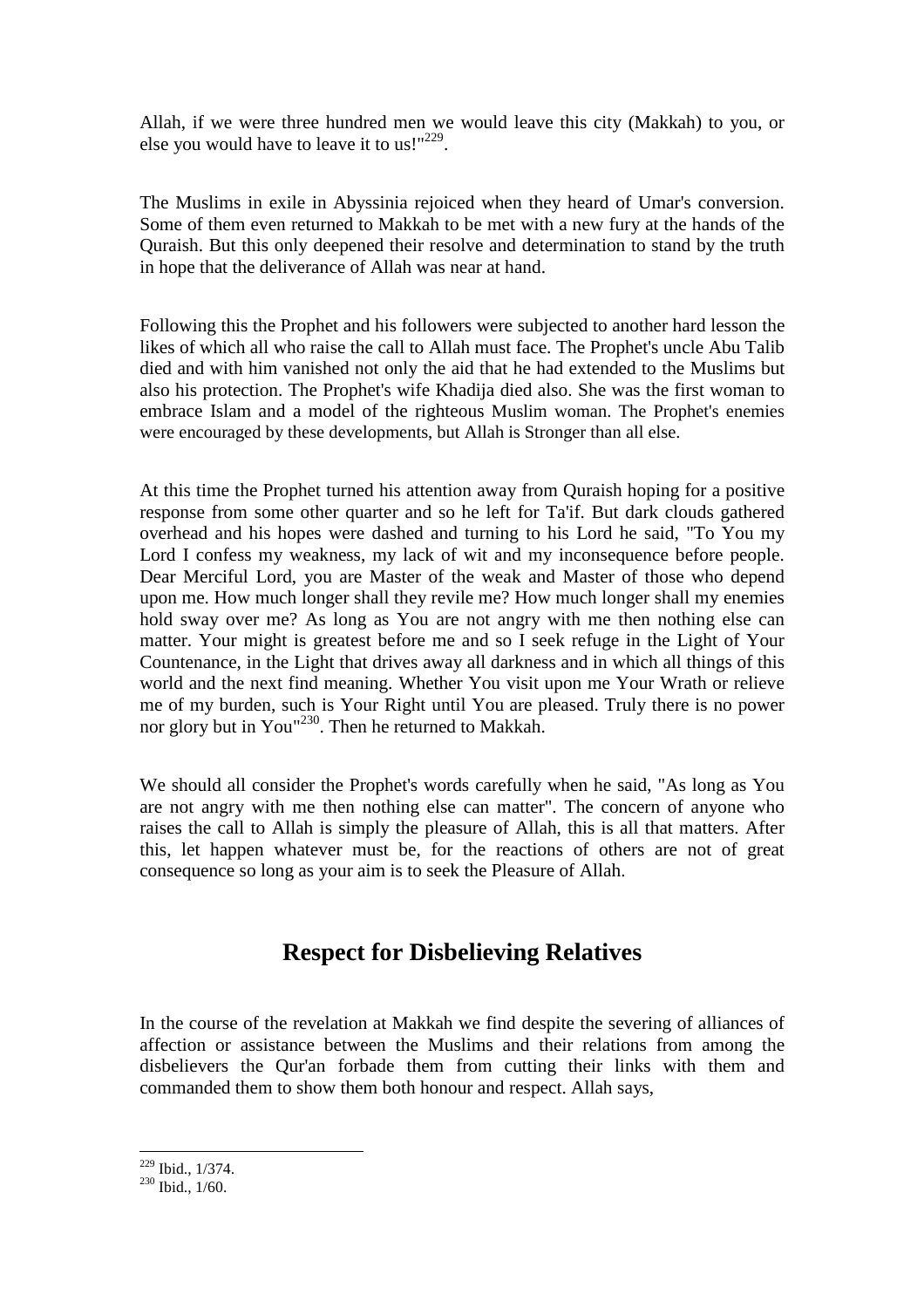#### **And we have enjoined upon humanity kindness towards their parents. But if they strive to make you associate with Me things of which you have no knowledge then do not obey them, it is to Me that you shall return, thenI shall inform you of what you used to**  $\delta$  **<b>do**  $^{231}$

The great commentator on the Qur'an, al-Baghawi said that this verse and verse 15 in Surah Luqman were revealed in connection with Saad Ibn Abi Waqqas and his mother, Hamna bint Abi Sufyan. Saad was one of the very first Muslims and had a deep respect for his mother. She told him, "What's this religion you've come up with? By God, I will not eat or drink until you come back to us. And if I die then they will call you 'Mother Slayer' for the rest of your life. She stayed a day and a night without eating or drinking anything and neither did she shelter herself from the sun, so it was a great hardship for her. She stayed another day without eating or drinking until Saad came to her and said, "Mother, if you had a hundred lives, and one were to be extinguished after the other, I would not leave my faith. So if you like eat, and if you don't then don't. So she gave in and ate and drank. Then Allah revealed these verses and ordered us all to respect and honour our parents but not to obey them in disbelief for "there is no obedience to creation in disobedience to the Creator"<sup>[232](#page-72-1)</sup>.

### **Disassociation in the Makkan Period**

When a person pronounces the declaration of faith for the first time, saying "There is no deity but Allah, Muhammad is the Messenger of Allah", he feels as if he has really entered a new faith different from that of his fathers and his ancestors. He senses in the very words that he has entered into a new covenant and that this is a new life completely different from that which he led in the days of ignorance. He begins to regard everything which he used to do with an air of circumspection, suspicion and caution, feeling that there must be something wrong with it, that these things are not appropriate for Muslims.

It is from these feelings that the new guidance of Islam is born. We could call this an "emotional detachment", since the Muslim would have stripped himself of the trappings of disbelief, with its subtle signs and signals, habits and ways. He would have stripped of his ideology of disbelief and embraced that of Divine Unity. He would have abandoned the markings of ignorance for those of Islam, and embraced that of a new life and a new existence; and he would have sealed all this with a commitment to a new direction in life. This new direction should determine his loyalties and friendships, whom he loves and whom he follows<sup> $^{233}$  $^{233}$  $^{233}$ </sup>

Allah instructs the believers to abandon disbelievers,

<span id="page-72-0"></span><sup>231</sup> *Al-Ankabut,* verse: 8.

<span id="page-72-1"></span><sup>&</sup>lt;sup>232</sup> Tafseer al-Baghawi 5/188 and see also "Asbaab an-Nuzul" by alWahidi, p.195. The Hadith at the end is Sahih and may be found in *"Mishkat al-Masabeeh",* 2/1092, Hadith 3696.

<span id="page-72-2"></span><sup>233</sup> Sayyid Qutb, *Ma' lim fi at-Tariq,* 16-17.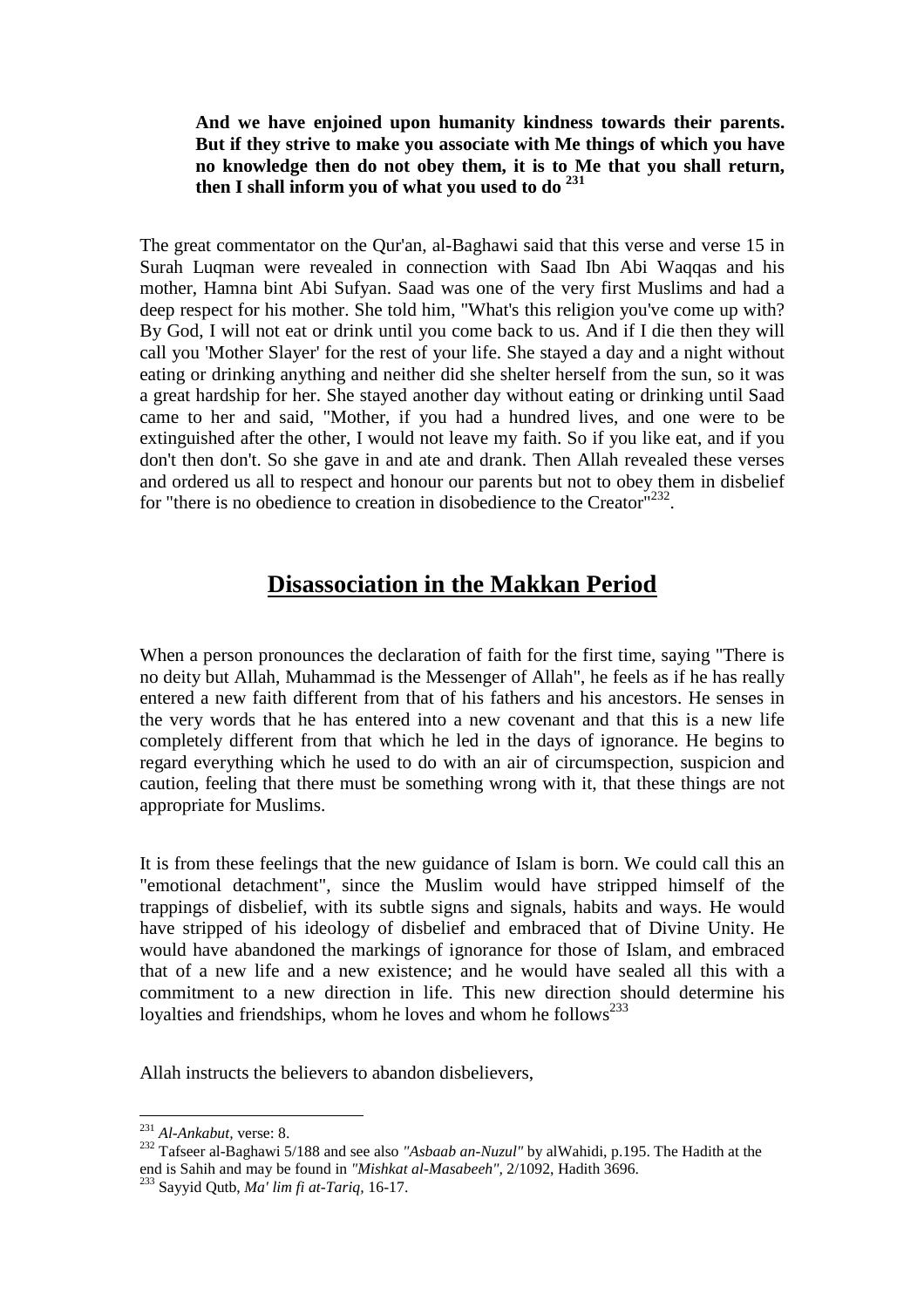**Forsake those who turn away from Our Reminder (the Qur'an) and desires nothing but the life of this world. This is the full extent of their knowledge, but your Lord is well aware of who departs from His path and He is well aware of who is guided [234](#page-73-0)**

and they were also enjoined to patience and detachment,

**And be patient with what they say and keep away from them in a good way [235](#page-73-1)**

**So be patient, the Promise of Allah is true, and let not those who have no certainty of faith discourage you from conveying Allah's Message [236](#page-73-2)**

Then Allah reminds the believers of the actions of their father Abraham so that they may be inspired by his example. Allah says,

#### **And when Abraham said to his father and his folk, 'I renounce all that you worship except He that created me. Surely He will guide me.' And he made it a word enduring after him, perhaps they would to their lord return [237](#page-73-3)**

In addition to this there is an explanation of the difference between someone who serves many masters and someone who has but one in this verse,

#### **Allah has struck an example of a man in whom bickering partners share and of a man wholly the charge of another, are these two alike, Praise be to Allah, but most of them knownot <sup>238</sup>**

In this Qur'anic example the condition of the disbeliever who does not believe in Allah is made plain: he clearly cannot base his love or his loyalty upon his love for Allah. The man who divides his loyalties cannot fully satisfy any of his masters while the person with but one Lord, who worships only Allah and is loyal only to Allah can. He is like someone whose loyalty is to one king in whose service he stands, whose expectations he understands and knows how to satisfy. He is free of petty quarrels over his loyalty, indeed he is secure in his position and is unthreatened by it. His master is merciful and gracious to him and compassionate towards him, respects and

<span id="page-73-0"></span><sup>234</sup> *An-Najm,* verses: 29-30.

<span id="page-73-1"></span><sup>235</sup> *Al-Muzzammil,* verse: 10.

<span id="page-73-2"></span><sup>236</sup> *Ar-Rum,* verse: 60.

<span id="page-73-3"></span><sup>237</sup> *Az-Zukhruf,* verses: 26-28.

<span id="page-73-4"></span><sup>238</sup> *Az-Zumar,* verse: 29.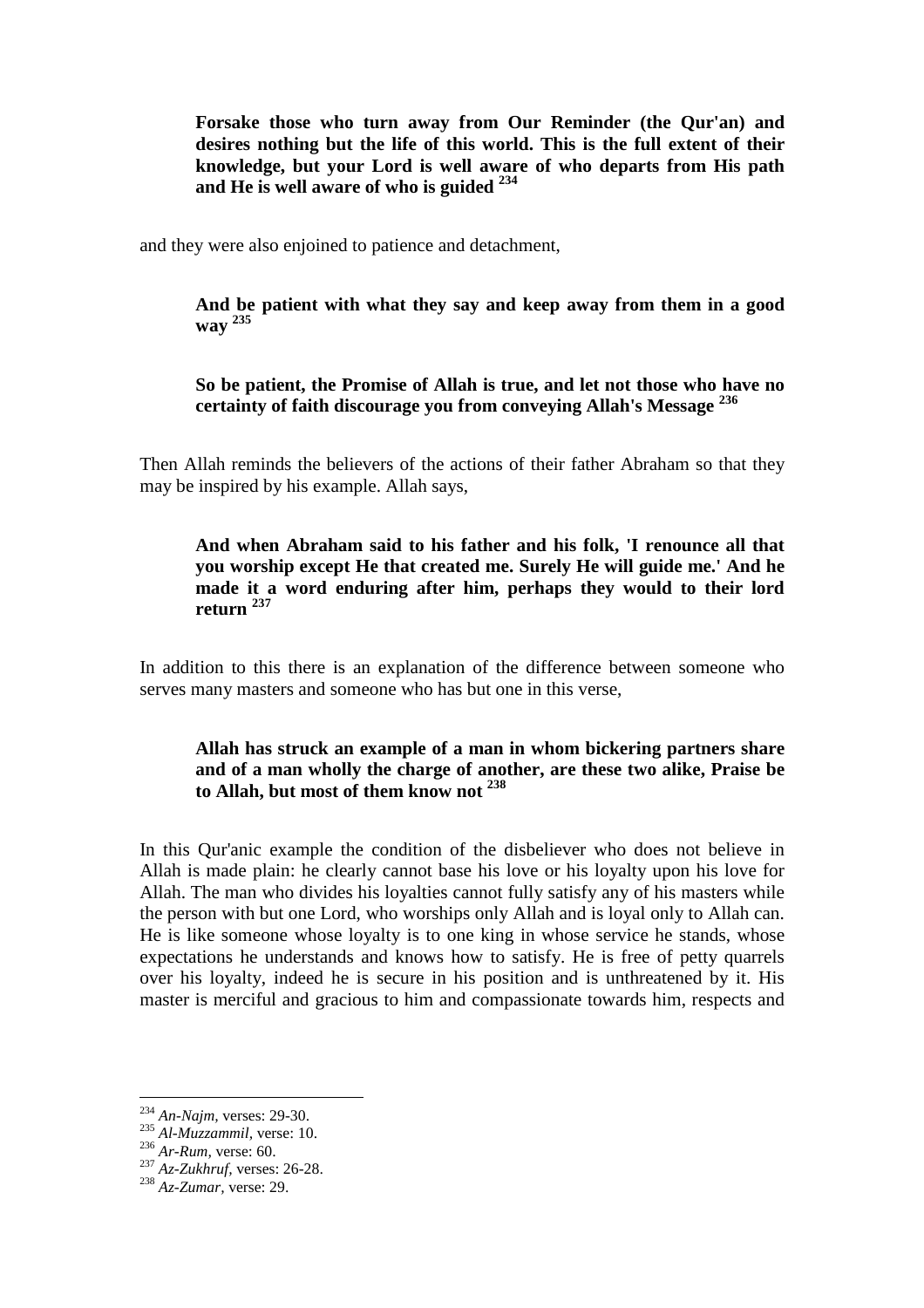honours him and looks after his welfare. So could these two servants really be each others'equal? Obviously not. ["](#page-74-0)Praise Be to Allah, but most of them know not"<sup>239</sup>.

The Qur'an often speaks of the Day of Judgement, belief in which is an important aspect of faith. Let us see what it has to say about what is in store for those whose loyalties were to something other than Allah, when he comes to witness the Day of Resurrection, and of how his erstwhile loyalty will be transformed to enmity and hate. Allah says,

**Those who disbelieved said, "Our Lord, show us those from among the Jinn and men who lead us astray so we can trample them underfoot and make them the lowest of thelow <sup>240</sup>**

And He said,

**Friends on that Day will be one another enemies except for those who believed [241](#page-74-2)**

And finally,

#### **On the Day when the oppressor will bite his hands and say, "Would that I had followed the path of the Messenger. Ah! Woe to me, if only I had not taken such and such for a friend. He led me astray from the Reminder after it had come to me." And Satan forever is mankind's deserter [242](#page-74-3)**

So it is made perfectly clear that the faith of the enemies of Allah is false and that we must have nothing to do with it. Our faith is the Truth which Allah has inspired in our hearts, and we do not worship what they worship, neither do they worship what we worship.

When the disbelievers saw the firm resolve of the Muslims and their commitment to their religion and realised their contempt for falsehood they began to take account of the fact that it would be impossible to convince them of returning to the old religion. So they embarked on another path which they imagined would take them to their hopeless goal. They proposed to the Messenger of Allah that he should address his devotions to their idols for a year, and that they would then reciprocate by following his religion for a year. Then Allah revealed Surah *al-Kaafirun:*

<span id="page-74-0"></span><sup>239</sup> Ibn al-Qayyim, On Allegory in the Qur'an, p. 53.

<span id="page-74-1"></span><sup>240</sup> *Fussilat,* verse: 29.

<span id="page-74-2"></span><sup>241</sup> *Az-Zukhruf* verse: 67.

<span id="page-74-3"></span><sup>242</sup> *Al-Furqa'n,* verses: 27-29.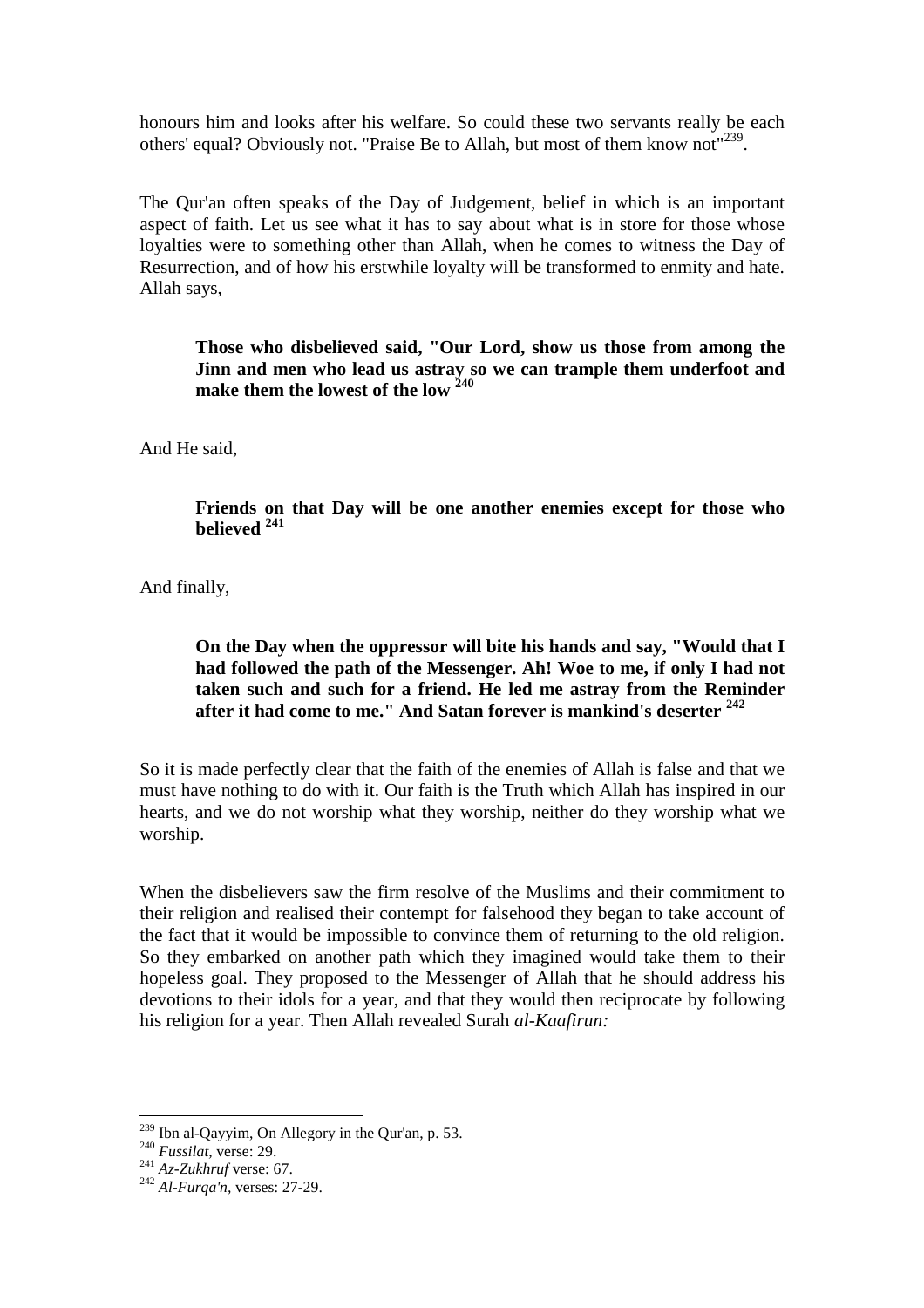**Say, "O disbelievers, I do not worship what you worship, nor will you worship what I worship, and I shall not worship what you are worshipping, nor will you worship what I worship. To you be your religion, and to me my religion".**

And we find a similar verse which includes a clear message to the disbelievers,

**And if they deny you then say, "I have my deeds and you have yours, you are not responsible for what I do and I am not responsible for what you do" [243](#page-75-0)**

Then there is the verse,

**Say (O Muhammad): "I have been forbidden to worship those whom you call besides Allah". Say, "I shall not follow your whims. If I did, I would surely go astray and never be among the guided". Say, "Clear proof is with me from my Lord but you deny it. I do not have what you are asking impatiently. Judgement is Allah's alone, He relates the Truth and He is the Best of Judges" [244](#page-75-1)**

Allah also says,

**Say: "O you mankind! If you are in doubt about my religion, then I will never worship those whom you worship besides Allah, but I worship Allah Who will bring your lives to completion. I am commanded to be one of the believers. And (it is inspired to me): Direct your face entirely towards the religion** *Hanifan,* **and never be one of the disbelievers" [245](#page-75-2)**

Therefore, with absolute clarity the revelation of these verses drew a line of demarcation between belief and disbelief. Nevertheless, some people who claim to be scholars have understood from this, and especially from the Surah of the Disbelievers (109) that these constitute the Prophet's recognition of false religion of the disbelievers. These allegations are baseless and contradict both the fundamental truth of Islam and the mission of the Prophet, indeed those of all the prophets. Ibn al-Qayyim said of this surah, "It includes an absolute negation, this is the point of this surah; it is a surah which renounces disbelief totally, as it, of course states clearly  $246$ .

Its greatest significance lies in the disassociation of the believers from the disbelievers

<span id="page-75-0"></span><sup>243</sup> *Yunus,* verse: 41.

<span id="page-75-1"></span><sup>244</sup> *Al-An'am,* verses: 56-57.

<span id="page-75-2"></span><sup>245</sup> *Yunus,* verses: 104-105.

<span id="page-75-3"></span><sup>246</sup> Sunan Abu Dawud, *Kitab al-Adab,* 5/303 hadith 5055, Tirmidhi, *kitab ad-Daawat,* 9/110, hadith 3400, Musnad Ahmad, 5/456, Da'rami, *Fada'il al-Qur'an,* 2/458. Albani said hadith Hasan; see *"Sahih al-Ja'mi' as-Saghir",* 1/140 hadith 289.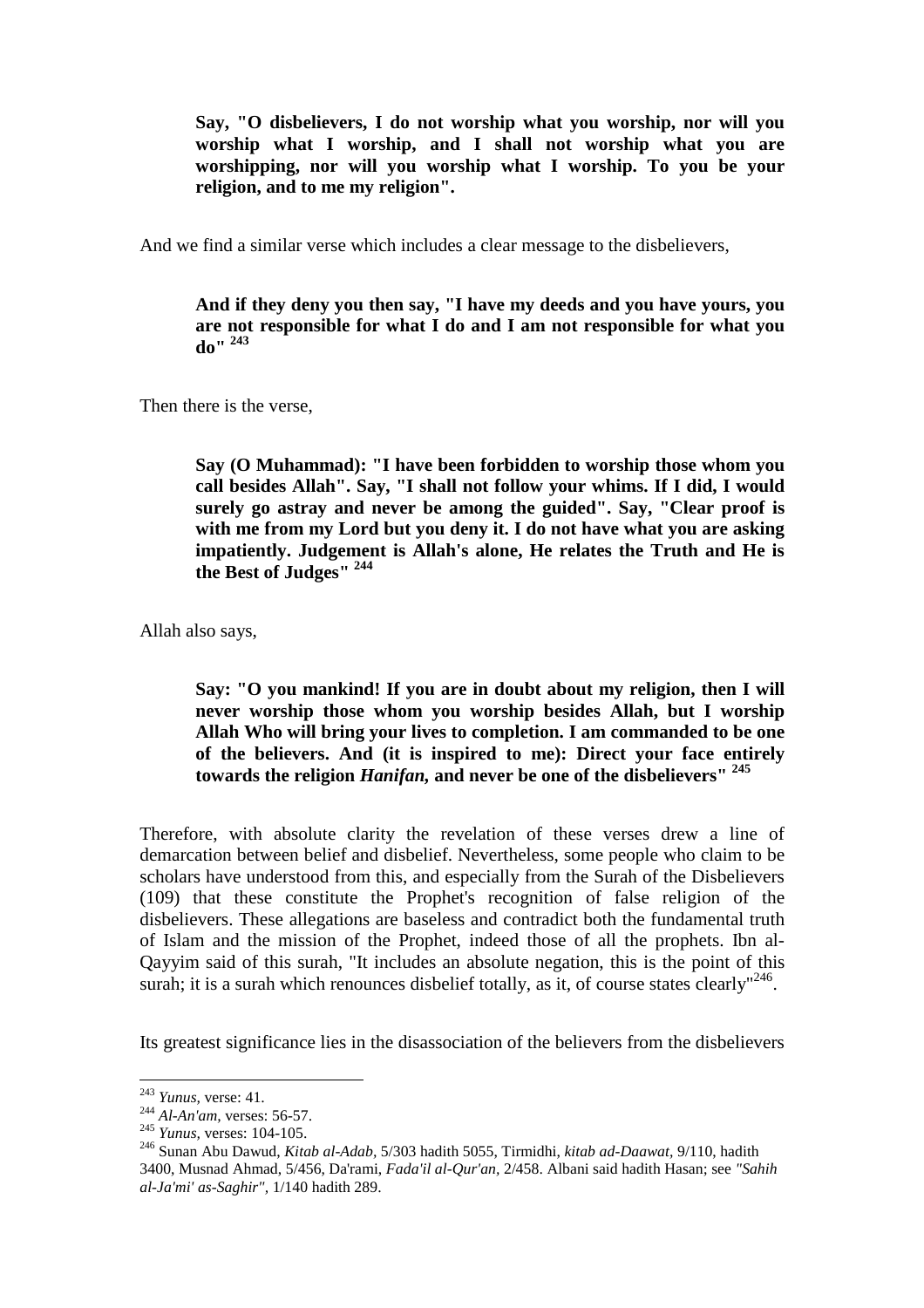that it enjoins. This is why it repeats its negation from both sides while at the same time reaffirming that the Prophet does indeed worship something that the disbelievers may have nothing to do with. This echoes the words of Abraham when he said, "I renounce all that you worship except He who created me". This itself is a declaration of the profession of faith 'There is no deity except Allah'.

For the same reason the Prophet was in the habit of reading it with *Surah al-Ikhlas,* "Qul huwa Allahu Ahad, Allahu Samad..." for the sunnah prayers of dawn and sunset. But does Allah's statement that 'they have their religion' mean that their religion was as a result of this rescinded, or does it mean that it was then given special status, or does it mean nothing of the kind? It is very important to be clear about this because many people have erred over it, assuming that the religion of the pagan Arabs was rescinded by the verse which ordered Muslims to take up arms against them, and that this verse constituted a recognition of their faith. Others have said that its intent was to single out those whose religion had been recognised, that is the People of the Book.

Both these assertions are totally erroneous. The Surah contains no rescission and no recognition of any former religion. The verse deals with a fundamental point of doctrine, this is why it is quite impossible for it to contain any such thing. The doctrine of Tawhid, or Divine Unity, is the common denominator to all the missions of the Prophets, all of them agree about this, so thus it is absolutely impossible for anything which is specifically related to it to contain any kind of rescission or recognition.

This Surah is entirely about Tawhid, this is why it is also called *"Surah al-Ikhlas".* The odd thing is that some have claimed that this is the very surah which established the recognition that was abrogated by the verse ordering the Muslims to arms. Some even said that it applied to some of the disbelievers, those other than the People of the Book. Allah forbid that this would ever be the case. Rather the Prophet was always the first to renounce them and the most severe in his censure of the and of their religion. He was the first to forbid this to them and never failed to admonish and denounce them for it. So how could anyone maintain that these verses established any recognition of their religion. May Allah protect us from this foolishness.

Rather this verse *(Surah al-Kaafirun)* established, with certainty, the demarcation between the believers and disbelievers. The believers said, we shall never agree to anything of the religion which you follow, because it is the religion of falsehood and we shall never participate in it with you in any way, and neither will you have anything to do with our faith which is true.

This is the real meaning of disassociation and the refusal to agree with them about their religion; so where then is the recognition presupposed by rescission or according to some special status? Do you not think that if we fought them with the sword like we did with clear proof and evidence, we could not say: "You have your religion and I have mine"?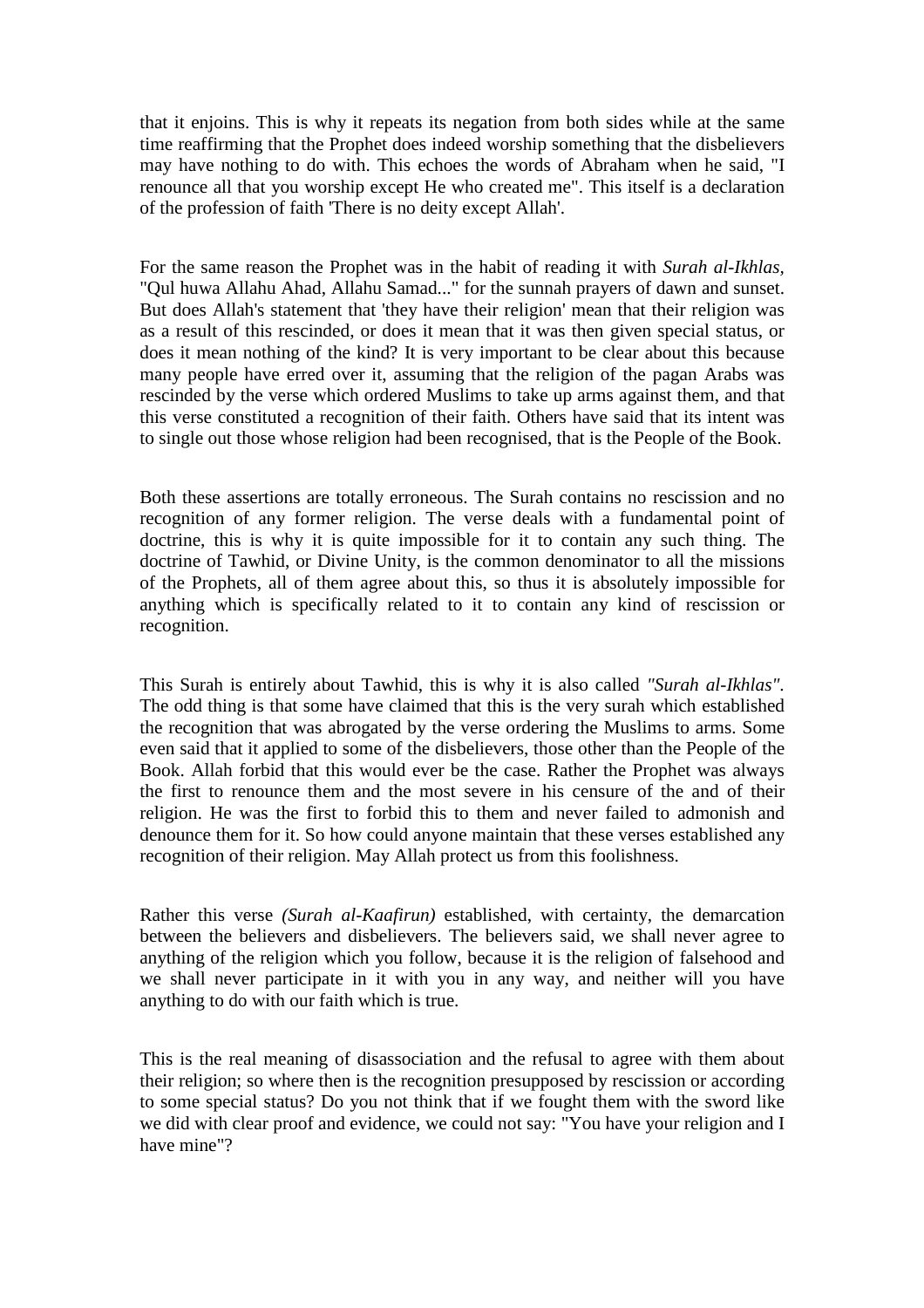This verse has been firmly established between the Muslims and the disbelievers, until Allah drives the latter out from the midst of His Servants and from the Homeland of Islam. The same disassociation is established between the followers of the Prophet, that is those who follow his Sunnah and those who reject it in favour of *Bidah* (innovations), who call others to their own path. When those who succeeded the Prophet said to those who began to innovate in their faith, 'You have your religion and we have ours', they did not intend by this to recognise the legitimacy of their innovations. Rather they meant to disassociate themselves totally from it; and still refute their innovations and fight them at every opportunity  $247$ .

Ibn Taymiyyah, may Allah have mercy upon him, explained this matter more clearly when he said: "The verse, **(You have your religion and I have mine)**, certainly designates a separation of the two things; that is to say, 'Your religion is your affair and I have nothing to do with it at all, my religion is my affair and you have nothing to do with it either.' This is the same as the statement in the verse, 'I have my deeds and you have yours'. There is no basis here for the assumption that the Prophet was somehow approving of the religion of these pagans; neither with that of the Jews, Christians nor other People of the Book, as some of the secular-minded people have suggested.

By the same token, it does not imply any prohibition against fighting them, as some have wrongfully asserted, before saying that it was also abrogated. Rather, it disassociates the Prophet from their religion, and disassociates them from his religion. Likewise their deeds will not reflect upon him, and his deeds will not profit them nor benefit them in any way. The parts of the revelation which have established fundamental points of doctrine were not subject to abrogation; the Prophet never expressed approval of their religion, nor that of People of the Book.

But some people still insist that this was so, and persist in their arguments over this Surah. They insist that this means that the Prophet approved of the religion of the pagans, and that the verse was later abrogated, yet the Prophet had approved of them before. But this exposes them as liars who put words into the mouth of Muhammad for he was never satisfied at all with any religion other than the one he was sent with, which was revealed with His Book. This is clear from the verse, 'I have my deeds and you have yours, you are not responsible for what I do and I am not responsible for what you do'. And also in the verse,

**So unto this (religion) call others and be upright as you have been commanded. Do not follow their desires but say, 'I believe in the Books which Allah has revealed and I stand commanded to establish justice among you. Allah is our Lord and your Lord. To us our deeds and to you yours' [248](#page-77-1)**

And He said,

<span id="page-77-0"></span><sup>247</sup> *Bada'i' al-Fawa'id,* 1/138-141.

<span id="page-77-1"></span><sup>248</sup> *Ash-Shu'ra',* verse: 15.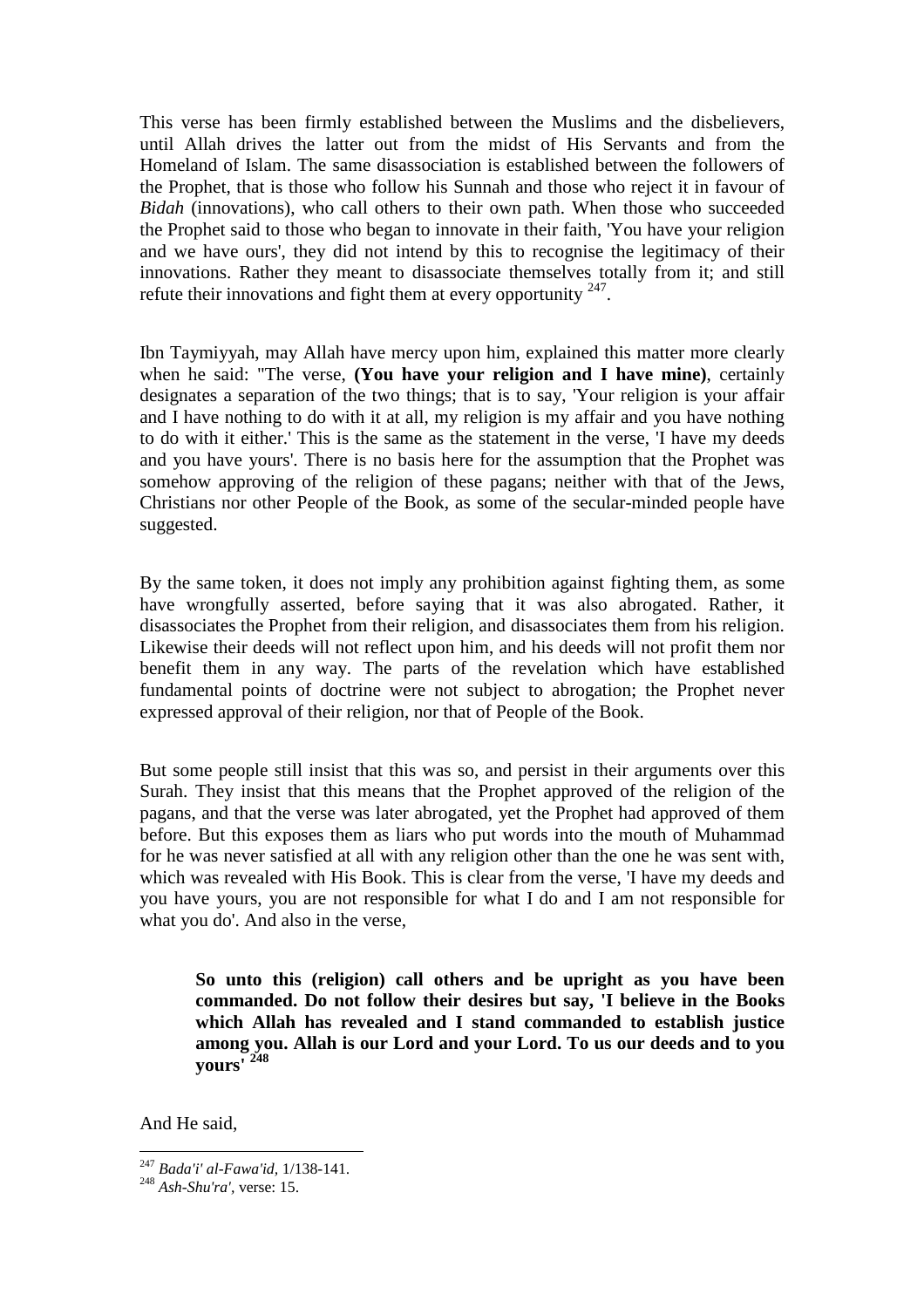#### **And take those of the believers who follow you under your wing, but if they are disobedient then tell them, 'I am free of what you do'**

So the Prophet disassociates himself from the actions of whoever is disobedient from among the believers, how then would he not disassociate himself from the disbelievers who are much worse in their disobedience and deviance?"<sup>[249](#page-78-0)</sup>.

Abdullah Ibn Abbas said about this Surah "There is nothing in the Qur'an which enrages Satan more that this, because it is Tawhid and the denunciation of disbelief<sup>[250](#page-78-1)</sup>. Al-Asma'i said: "And it is said that these two Surahs, the Disbelievers and *al-Ikhlas* are the two cures, because they banish hypocrisy".[251](#page-78-2)

Ibn Ishaq relates that in the year in which the Prophet first met the delegation from Madinah he had gone out of Makkah to meet the Arab tribes, as he had always done, who were arriving to participate in the annual rites of pilgrimage. While he was at the place called al-Aqaba, he met a band of men from the tribe of Khazraj, whom Allah had blessed with guidance. The Prophet asked them about their business. They said, 'We represent the men of Khazraj'. 'Those who are in alliance with the Jews?' he asked. 'Yes', they replied. He said, 'Would you like to sit for a while. I want to speak with you'. `Certainly' they said, sitting down with him. He called them to the Way of Allah, explained to them about Islam and recited some verses of the Qur'an for them. Then a group of them turned to the others and said, 'By God he is the Prophet of whose coming the Jews have spoken, you know this as well as we do.' So they accepted his call and agreed to abide by what he had explained to them of Islam. Then they said, 'We have left our people behind, there is no one more afflicted with evil and enmity than them. We hope that Allah will also join them to you, so we will go to them and call them to your cause, and explain to them what you have revealed to us of this religion. If Allah joins their hearts to you there is no man more deserving of it than you.'

Then they returned to their homes as sincere believers. Upon arriving at Madinah they told their people about the Messenger of Allah and called them to Islam and so the news spread through the land until there was not a house in the town where the name of the Messenger of Allah had not been mentioned.<sup>[252](#page-78-3)</sup>

So after all the hardship which they had endured, Allah sent them someone who would come to the aid of this religion and raise the word of faith and spread it through the land after the Messenger and his first companions had been driven to seek refuge. So those who came to the aid of Allah and His Messenger, came to the aid of His Faith and its believers, and are honoured with the name 'Ansar' which means helpers. They are not the helpers of Ignorance, nor of the tyrants and the minions of falsehood, who in the eyes of the people were so mighty, but in reality were tiny and

<span id="page-78-0"></span><sup>249</sup> Ibn Taymiyyah, *Al-Jawab as-Sahih li man Baddala Deena alMasih,* 2/30-32.

<span id="page-78-1"></span> $^{250}$  Tafseer al-Ourtubi,  $20/225$ .

<span id="page-78-3"></span><span id="page-78-2"></span> $251$  Tafseer al-Qurtubi, 20/225.

<sup>252</sup> Ibn Hisham, *As-Seera an-Nabawiyyah,* 2/70-71.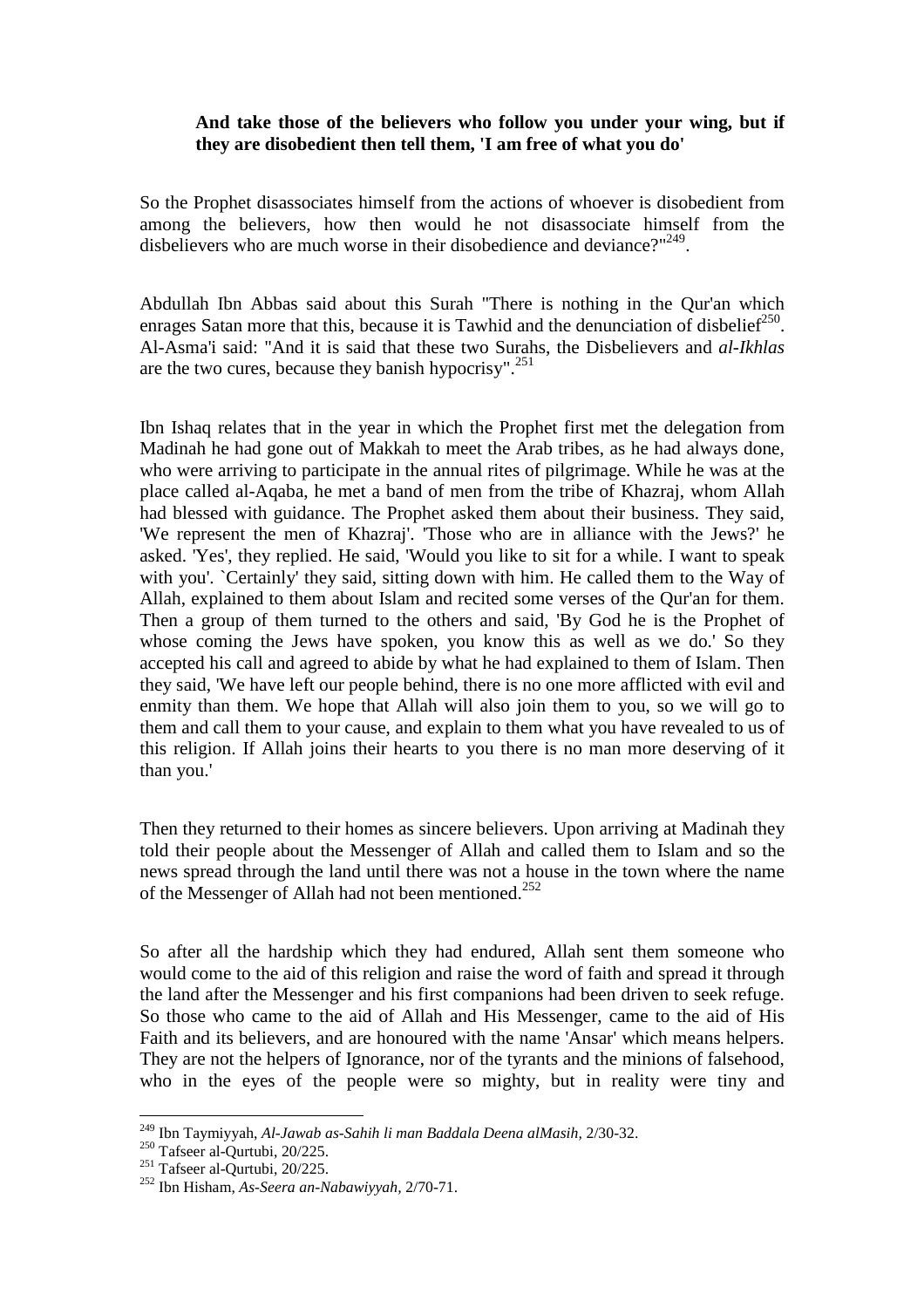insignificant.

The following year twelve men arrived at Makkah from among the Ansar. They met the Messenger of Allah first at al-Aqaba and he pledged them to Islam, and he sent Mus'ab Ibn Umair with them to Madinah to teach them the Qur'an and to instruct them in religion and in the rites of faith and to be their  $\text{Imam}^{253}$  $\text{Imam}^{253}$  $\text{Imam}^{253}$ .

Mus'ab returned for the pilgrimage the following year with a large party of the Ansar, this was the Great Swearing of Allegiance at al-Aqaba. It was they who asked as they left Madinah, "How long shall we allow the Messenger of Allah to continue his exile, wandering about the mountains of Makkah in fear".

Faith found a new home in the hearts of these young men and was renewed by their zeal, thus the strangle hold which had descended upon the Messenger and the message was broken $^{254}$  $^{254}$  $^{254}$ .

## **The Pledge**

The Messenger of Allah spoke and recited the Qur'an, he called them to Allah and encouraged them to accept Islam, then he said, "I will accept your pledge to protect me as you protect your wives and your children", and al-Barra Ibn Ma'rur took the hand of the Prophet and replied, "Yes, by He who sent you, a Prophet, with truth, we shall defend you as we defend our spouses. So accept our pledge to you, O Messenger of Allah. We are the sons of war, a people of strife, this is our heritage from father to son." Abu Haitham Ibn at-Tayhan stepped forward and said, "Messenger of Allah, there is an agreement which stands between us and another party - that is the Jews which we should sever. Is it your wish that if we do this, and Allah grants you victory, you would go back to your people and leave us?" The Prophet smiled and said, "My blood is your blood and my honour is your honour, I am of you and you are of me. Who attacks you is my adversary and my friendship is for those who are your friends" $^{255}$  $^{255}$  $^{255}$ .

Then As'ad Ibn Zuraara stood up and said, "Be calm, men of Yathrib! We did not come here to know if he is the Messenger of Allah, we are sure of that. If all of the Arabs were to rise against him today and slaughter the best of you; if swords bit into your flesh; surely you would be equal to the task so accept him and know your reward is with Allah. But if you are faint-hearted then let it be known now; for Allah does not hold him responsible for you." They said to As'ad, "Raise your hand As'ad. By Allah

<span id="page-79-0"></span><sup>253</sup> Ibid., 2/76.

<span id="page-79-2"></span><span id="page-79-1"></span><sup>254</sup> Muhammad al-Ghazali, *Fiqh as-Seera,* p.157.

<sup>255</sup> Ibn Hisham, *As-Seera an-Nabawiyyah,* 2/84-85, the hadith is in Musnad Ahmad 2/274.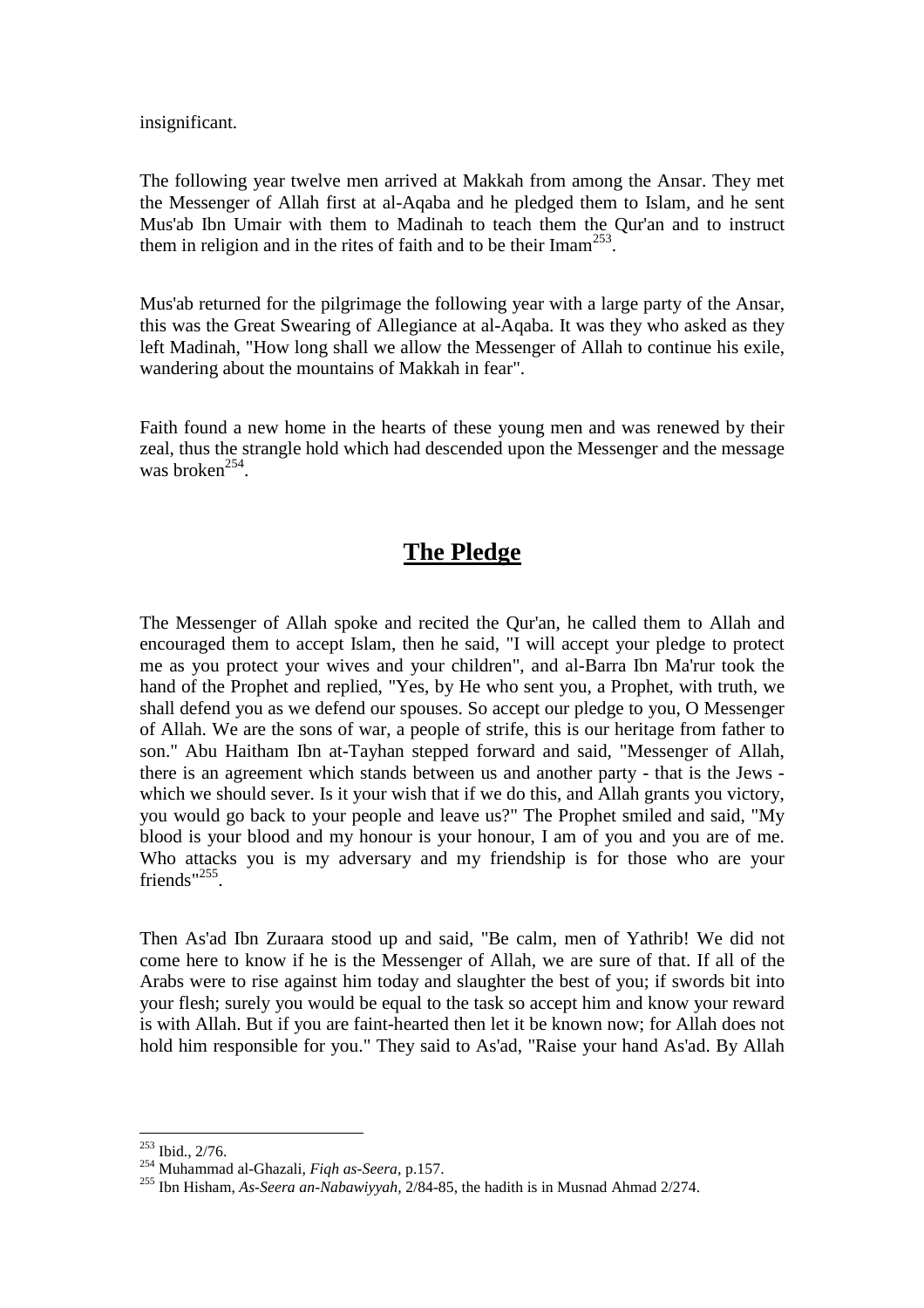we shall never excuse ourselves from this pledge nor shall we ever revoke it." Then theystood one by one and made their pledges to  $him''^{256}$ .

"This is true faith in Allah and love for His Sake, it is brotherhood in His Religion and mutual assistance in His Name. This is what moved their hearts in the darkness of the night in reckless proximity to the city of Makkah, it moved them to declare that the Helpers of Allah would defend His Messenger as they defended themselves and that they would protect him with their own lives; for nothing would be allowed to harm him so long as they lived $^{257}$  $^{257}$  $^{257}$ .

But what is the greatest lesson to be learned from this. They had pledged their loyalty to the religion of Allah and to His pleasure. But consider the reply of the Prophet when he said, "My blood is your blood and my honour is your honour, I am of you and you are of me. Whoever attacks you is my adversary, and my friendship is for those who are your friends". This is the greatest bond which ties Muslims together in brotherhood, for they had become of one blood. "Whoever attacks you is my adversary, and my friendship is for those who are your friends", and with this the old blood ties of the Ignorance were severed together with the basis of their alliances and mutual support to be replaced with a loyalty based in Islam; people now stood in its ranks and severed their ties with disbelief and its partisans, entering into a new kind of fraternity at the command of Allah. This was a wholesome change from the mutual bonds of Ignorance, as the Prophet has said, "The believer is to the believer like a building, one part of which supports the other"<sup>[258](#page-80-2)</sup>.

Thus we can get an idea of Allah's Grace towards His Prophet and those who were with him. Of how He prepared them, aiding and protecting them and how He prepared a place in which to establish the rule of Allah, His Shari'ah and His Way on this earth. The land of the Ansar was to them as if it had always been meant only for them. In the years at Madinah the concept of loyalty would take on a new meaning.

<span id="page-80-0"></span><sup>256</sup> Musnad Ahmad 3/322-349-394, Al-Hakim 2/624-625, and alBaihaqi in *`As-Sunan al-Kubra',* 9/9.

<span id="page-80-1"></span><sup>257</sup> Muhammad al-Ghazali, *Fiqh as-Seera,* p.161.

<span id="page-80-2"></span><sup>258</sup> Sahih Bukhari, *Kitab al-Adab,* 10/442, Sahih Muslim, *Kitab al-Birr was-Silah,* 4/1999, hadith 2585.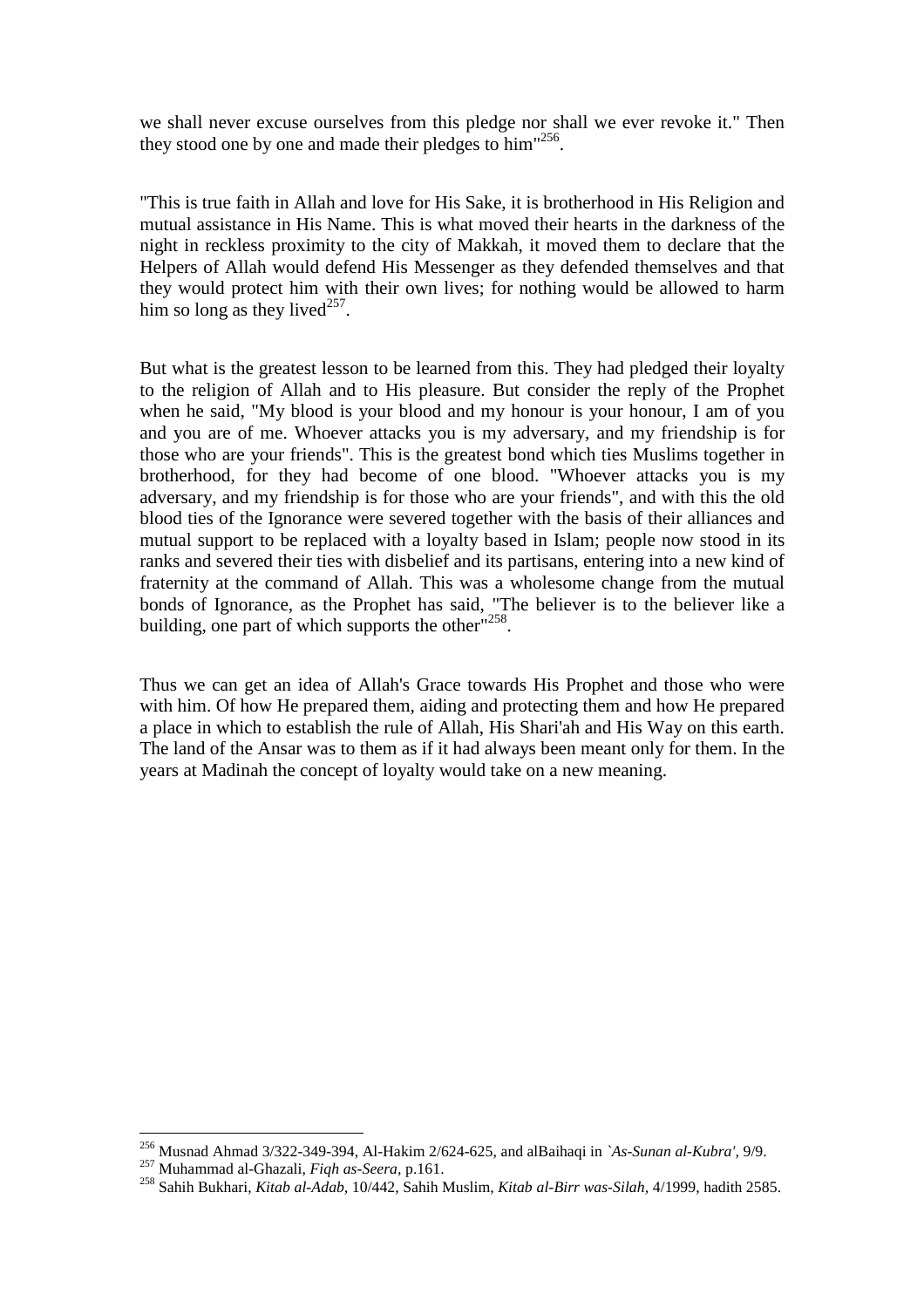# **CHAPTER SIX: Alliance and Disassociation in the Madinan Period**

The Prophet was ordered to leave Makkah at the time of Allah's choosing, his emigration would be the beginning of the final separation of truth from falsehood, of the legions of Allah from the minions of Satan<sup>[259](#page-81-0)</sup>. But his departure also heralded the fulfillment of Allah's promise to the believers that they would inherit the earth and all it contains,

**Allah has promised those among you who believe and do righteous good deeds that He will surely grant them succession to (the present rulers) in the earth, just as He granted it to those before them. He will grant them the authority to practise their religion which He has chosen for them. And He will surely give them in exchange safety after their fear. They worship Me and associate nothing with me. Whoever disbelieves after this are of a certainty wrongdoers [260](#page-81-1)**

This promise was swiftly fulfilled, as the Qur'an reminds us in the following verse,

#### **And remember when you were few in number and reckoned weak in the land. You feared that men would kidnap you, but We sheltered you and granted you assistance and granted you your needs so that you might be grateful [261](#page-81-2)**

This same promise remains today and can be realised whenever Muslims fulfil its single condition, which is worship Allah alone.

Once the Hijrah had been proclaimed the Muslims began leaving for Madinah. They travelled singly and in groups, until finally none remained with the Prophet but Abu Bakr and Ali and those imprisoned by disbelievers by force. When the disbelievers saw that the Muslims were packing up and leaving, taking with them their families and all their worldly possessions, they realised that they would soon be beyond reach and that the people of Madinah would join them in their cause. There the Muslims would not only be a thorn in their side, but also a threat to their very livelihoods and way of life. They viewed the eminent departure of the Messenger of Allah with both fear and apprehension, certainly in the safety of Madinah their power and influence could only grow.

<span id="page-81-0"></span><sup>259</sup> *Zad al-Ma'ad,* 3/43.

<span id="page-81-1"></span><sup>260</sup> *An-Nur,* verse: 55.

<span id="page-81-2"></span><sup>261</sup> *AI-Anfal,* verse: 26.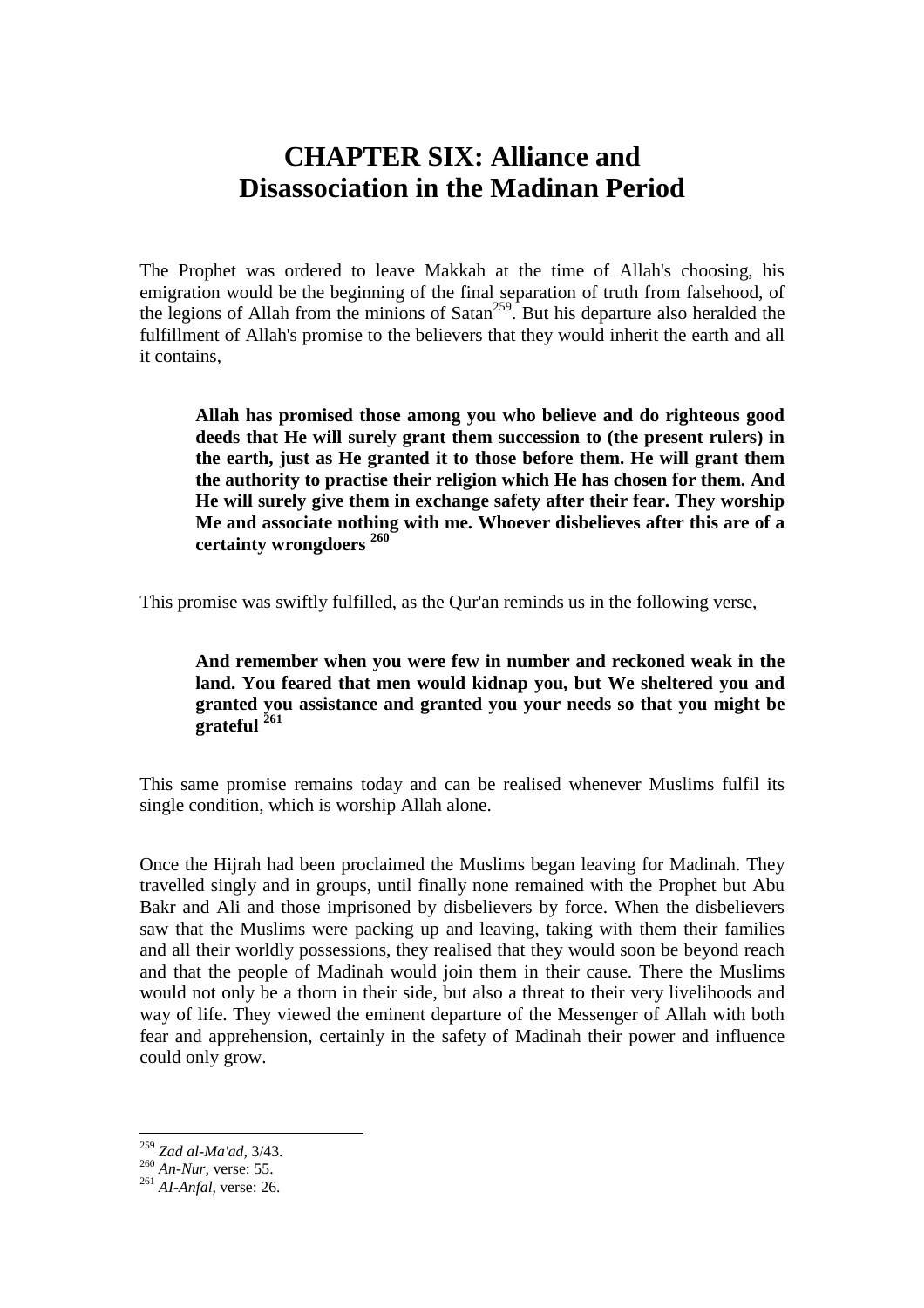The chiefs of Quraish gathered to consult with one another, and soon discovered that they were all of one opinion. Their decision was to murder the Messenger of Allah; and in order that no single clan would bear responsibility for the crime, they would appoint from each a youth whom they would charge with the deed. Each assassin was to strike in unison as if they were one man, then all of the Quraish would share the killing, and the clan of Banu Hashim would be unable to demand their blood right for the murder of one of their sons. But Allah sent the Angel Jibreel to the Prophet as a warner, and that very night the Prophet instructed his cousin Ali to take his place in his bed and await the assassins' arrival, then together with his friend Abu Bakr left for Madinah. So the matter unfolded, as everyone knows, to the disgrace and humiliation of the chiefs of the Quraish<sup>[262](#page-82-0)</sup>.

When the Prophet arrived at Madinah he found a place of safety and sanctuary, here was the home of the "Ansar", the "victors" or "helpers", to whom the believers had come seeking refuge from the Quraish; with them they found both help and victory. The Ansar welcomed the new arrivals and protected them, sharing with them their wealth, their goods, indeed everything they possessed. This migration of body and soul was as much a victory for the Makkans as it had earlier proven to be for the Madinans, who found that it had put an end to the bitter hatred and enmity that had for so long divided the two tribes of the city; the Aws and the Khazraj, and also put an end to the conspiracy of the Jews who used to cause wars and disunity between the two tribes.

The first thing the Prophet did in Madinah was to build a mosque, a lighthouse to the world from which the call to Islam would emanate. This would be the cradle of the new Muslim community. Here they would receive the revelation of Allah through His Messenger and be instructed in their religion; from it the struggle in Allah's cause would be directed. After completing the mosque, the Prophet pledged the Muhaajirun and the Ansar together in brotherhood. They were ninety men in all, half from Makkah and half from Madinah, each one was made the brother of the other to share his life and property and even to inherit from him as any rightful heir. They continued to inherit from one another until the victory at Badr when Allah revealed the verse, **(Blood relations are given precedence (in inheritance) over others in the Book of Allah**)<sup> $263$ </sup> which revoked this right of contractual brothers.<sup>[264](#page-82-2)</sup>

This new brotherhood in faith was in itself a miracle, unique among human relationships. Each person, whether Muhaajir or Ansar, felt the existence of a new kind of bond linking him to his brother in faith. Each of them felt a love for the other as strong as the love of life itself, and yet there was no normal bond of kinship between them, not of blood nor of tribe. Yet not even through blood relations had anyone experienced the depth of attachment which they came to feel in this fraternity of belief. This was how the uniqueness of Islam was revealed to them.

<span id="page-82-0"></span><sup>262</sup> Ibn Hisham, *as-Seera an-Nabawiyya,* 2/124-127, and *Zad al-Ma'ad,* 3/50-51.

<span id="page-82-1"></span><sup>263</sup> *Al-Ahzaab,* verse: 6.

<span id="page-82-2"></span><sup>264</sup> *Zad al-Ma'ad,* 3/63.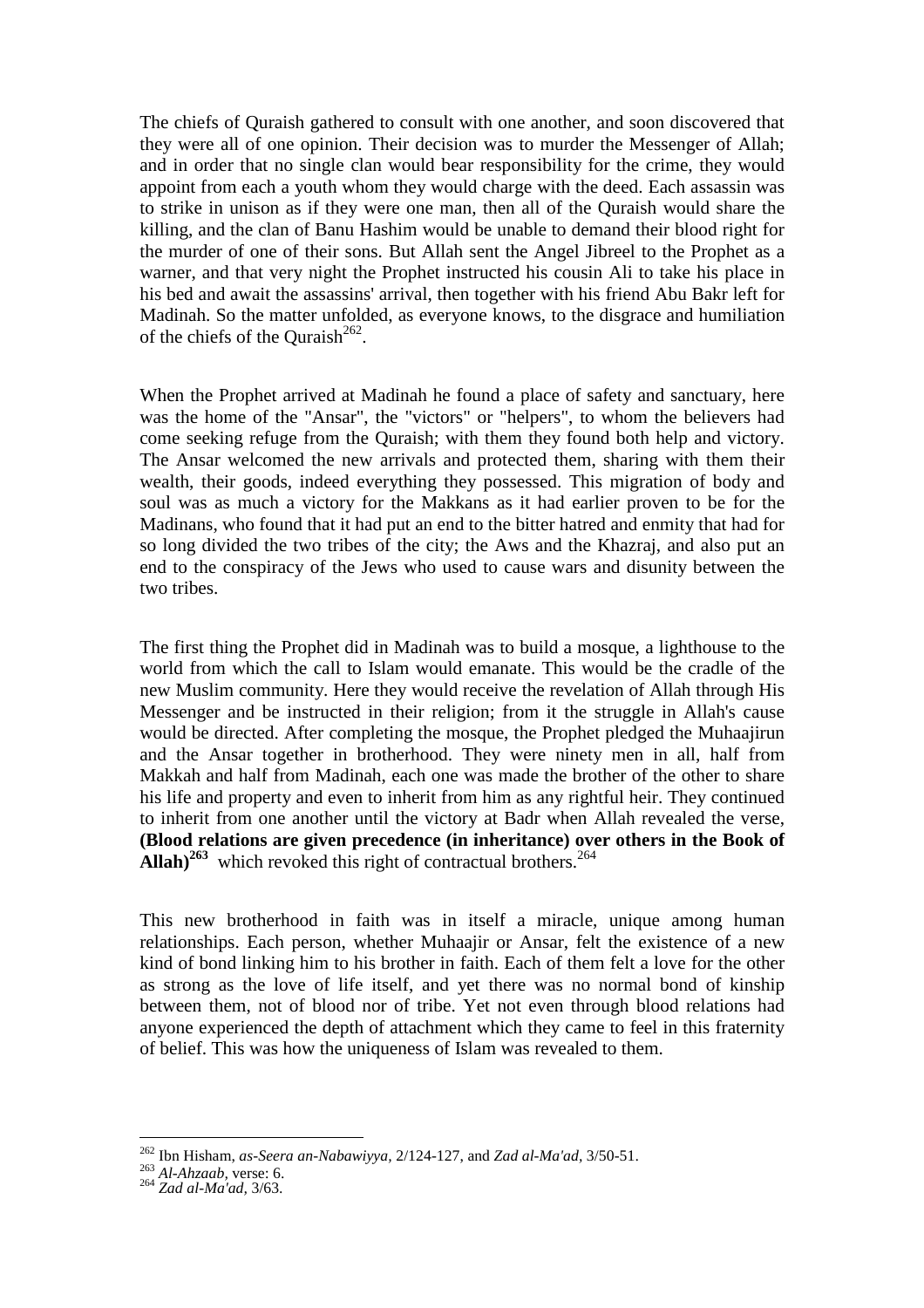But why should this feeling arise from a single religious commitment? There is no mystery or magic to be found here, it is simply that Islam joins people to one another in belief, since the love they share is for Allah and His Messenger; it is this same love which binds them to one another. No Muslim gave predominance to his own ego nor did he seek to gain some selfish advantage over his brother. They gave precedence to thelove of Allah so it was returned to the[m](#page-83-0)<sup>265</sup>.

### **The agreement of fraternity between the Muhaajirun and the Ansar**

Because of the profound effect which it had upon the lives of the Muslims both publicly and privately, the pact of fraternity which was sealed between the Muhajirun and the Ansar is worthy of further consideration. As for its effect upon public life, the pact was the central pivot around which the concept of the Muslim "Ummah" began to take shape, the idea of a community founded upon the belief in Allah, and living according to the precepts of this belief. The bonds established by belief were to take precedence before those of blood, lineage and descent, before those of nation and tongue, race and class. Belief would not be contradicted by anything. This was ordained by Allah who said,

**Hold tightly together to the Rope of Allah (the Qur'an) and differ not amongst one another. Remember the blessings of Allah upon you. Though you were enemies He knit your hearts together and you became by His Grace brothers, though you were on the edge of the abyss of Hell He snatched you away from it. Thus Allah reveals to you His Signs, perhaps you will be guided. And let there be among you a nation inviting to goodness, which enjoins righteousness and forbids wrongdoing, such are they who shall know success. Do not be like those who quarrel and bicker after clear signs have come to them, theirs shall be a monstrous punishment [266](#page-83-1)**

And so the believers had become one another's allies, each of them loving his brother as he loved his own soul, helping him, defending his interests, and looking after him as he would any beloved relation. Allah says,

#### **The believing men and women are allies of one another [267](#page-83-2)**

So they support one another as if they were one body, "The believer is to the believer like a building, part of which supports the other"[268](#page-83-3). Nu'man Ibn Bashir reports that

<span id="page-83-0"></span><sup>265</sup> Muhammad Qutb, *Manhaj at-Tarbiyya al-Islamiyya,* 2/40-41.

<span id="page-83-1"></span><sup>266</sup> *Aal-Imraan,* verses: 103-105.

<span id="page-83-2"></span><sup>267</sup> A*t-Tawbah,* verse: 71.

<span id="page-83-3"></span><sup>268</sup> Sahih al-Bukhari, *Kitab al-Adab,* 10/442, hadith 6026; Sahih Muslim, *Kitab al-Birr,* 4/1999, hadith 2585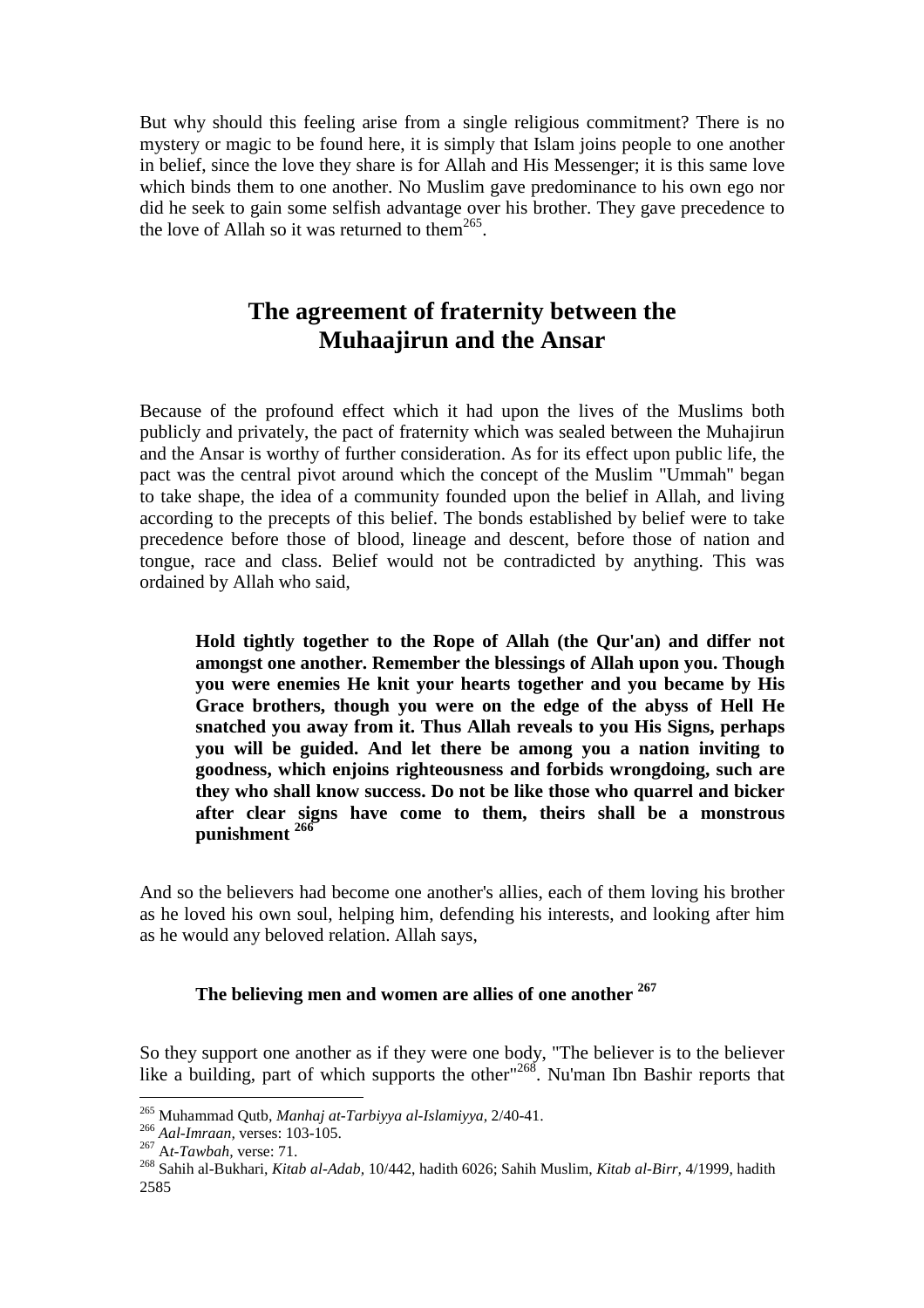the Messenger said, "You see the believers' love and affection for one another are like a single body; if any part of it hurts, the rest of it feels its pain, in fever and sleeplessness"<sup>[269](#page-84-0)</sup>.

Allah commended the Muhaajirun and the Ansar. He says about the Muhaajirun:

#### **It is for the poor emigrants who left their homes and their possessions seeking the Pleasure and Bounty of Allah, helping Allah and His Messenger, it is they who are sincere [270](#page-84-1)**

And He says about the Ansar:

**Those who, before them, made their home in the city and had adopted the Faith, love those who emigrate to them; they have no jealousy for that which they have been given, and give them (emigrants) preference over themselves, even though they were in need of that. Whosoever is saved from his own greed, such are they who shall be the successful [271](#page-84-2)**

Much more than this though, the Ansar sheltered the Prophet and those who arrived with him; they shielded them and helped them, sacrificing everything for the pleasure of Allah until their love itself emanated from the belief that every Muslim is guided by his Lord. Anger and aversion towards them was hypocrisy itself, as the hadith says, "The mark of belief is love of the Ansar and the mark of hypocrisy is anger at them"[272](#page-84-3). The Prophet said, "The Ansar are loved by no one but by the believers and are angered by no one but by the hypocrites, so whoever loves them Allah will love him and who reviles them Allah will revile them" <sup>[273](#page-84-4)</sup>

At the root and cause of this fraternity is Islam. Islam forms the basis of society and it must remain under the banner of Allah, to be ruled by His Shari'ah. It must enjoin to righteousness and forbid iniquity. Its monasticism is Jihad, its road is the call to Allah and its life is guided by the Sunnah. The strong amongst Muslims are mild until their right is denied them, and the meek amongst them are mighty once they are wronged. They are allied to Allah, to His Messenger and to the believers, and their anger and ire are for the enemies of Allah even if they are their closest kin. They strive earnestly for the sweet taste of faith and know disbelief and its people with such clarity that any one of them would rather be cast into a raging fire rather than return to disbelief after Allah had saved him from it. As the Messenger said, "No one will find the sweetness of faith until the love he seeks is only for Allah; until being cast into a raging fire is

<span id="page-84-0"></span><sup>269</sup> Sahih al-Bukhari, *Kitab al-Adab,* 10/438, hadith 6011; Sahih Muslim, *Kitab al-Birr,* 4/1999, hadith 2586. The wording is by al- Bukhari.

<span id="page-84-1"></span><sup>270</sup> *Al-Hashr,* verse: 8.

<span id="page-84-2"></span><sup>271</sup> *Al-Hashr,* verse: 9.

<span id="page-84-3"></span><sup>272</sup> Sahih al-Bukhari, *Kitab al-Eemaan,* 1/62 (17); Sahih Muslim, *Kitab al-Eemaan,* 1/85, (74). The wording is by al-Bukhari.

<span id="page-84-4"></span><sup>273</sup> Sahih al-Bukhari, *Kitab al-Manaqib,* 7/113 (3783); Sahih Muslim, *Kitab al-Eemaan,* 1/85, (75). The wording is by al-Bukhari.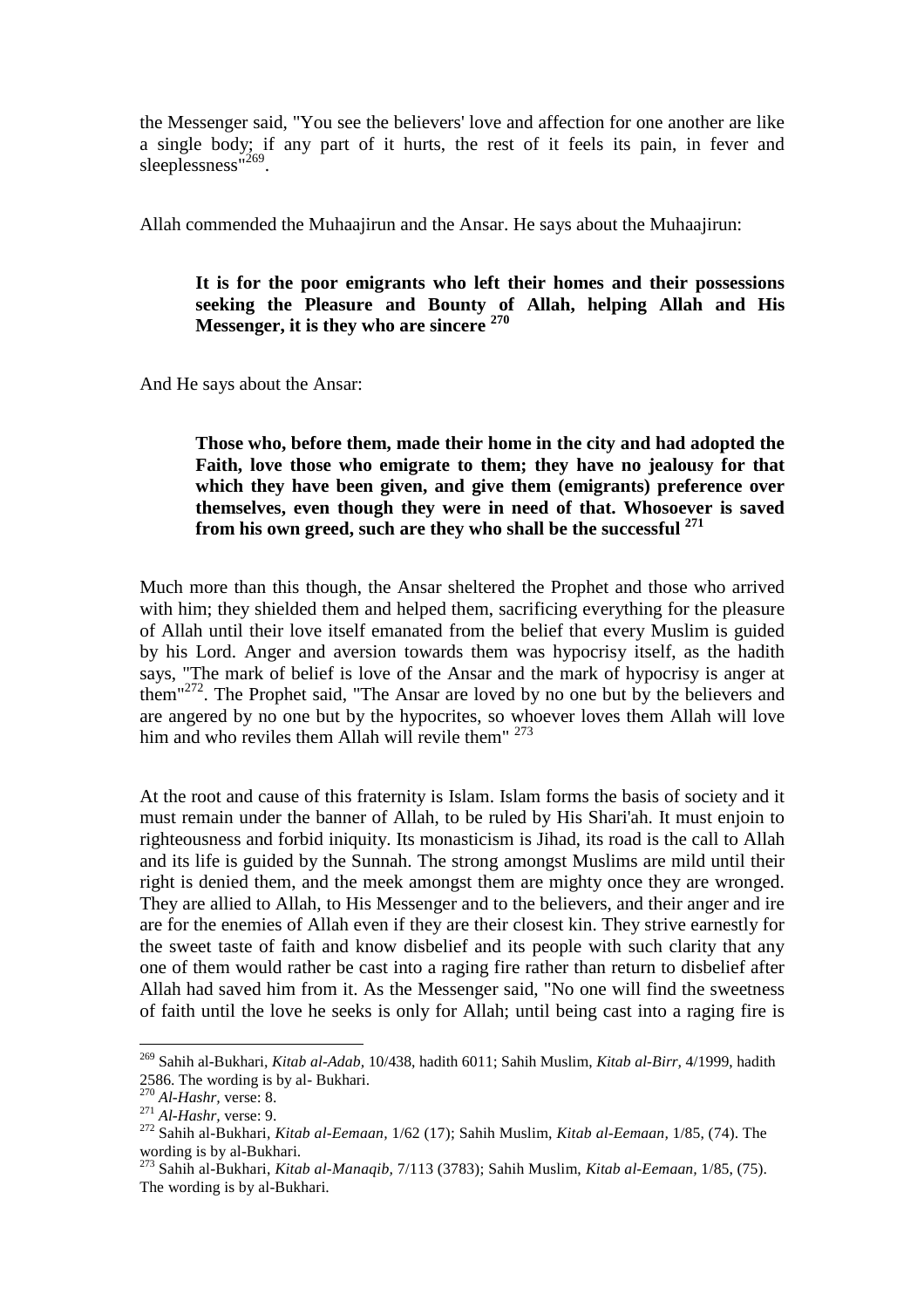preferable to him than being returned to disbelief, after Allah had saved him from it; untilAllah and His Messenger are more dear to him than anything else at all."<sup>274</sup>

This fraternity in faith is also the source of the "Social solidarity" which soon became apparent and that still endures today, and which can not exist unless it is founded in the worship of the One God. This point is illustrated in a story related by al-Bukhari. He said that when the Messenger of Allah arrived at Madinah he sealed a pact of brotherhood between Abdul Rahman Ibn Awf and Sa'd Ibn ar-Rabi'. Sa'd said to Abdul Rahman, "I am the richest of the Ansar and so I divide my wealth in half. I have two wives so see which of them pleases you the more and tell me, I will divorce her and marry her to you." Abdul Rahman replied, "May Allah bless your money and your house, but tell me, Where is the market?" Sa'd directed him to the Market of the Israelites and when he returned he brought with him curdled milk and butter fat. He left every day at dawn until one day something about him seemed to have changed. The Prophet asked him, "What news have you?" He said, "I've just got married". The Prophet inquired, "What have you given her?" He said, "A date stone's weight in  $\text{gold}^{\text{m275}}$  $\text{gold}^{\text{m275}}$  $\text{gold}^{\text{m275}}$ .

So while Sa'd's offer is in itself astonishing, it can not compare to the quixotic resolve of Abdul Rahman who went to vie with the Jews at their own trade and came out on top, as he was able to arrange for himself that which would have satisfied his need. Thisindicates that having high aspirations is a manifest sign of faith $276$ .

The brotherhood which was established among these people was but a harbinger of the fraternity in the faith which the Islamic creed would inspire in all believers. The brotherhood which would bring them an extraordinary success, quite unique in history. It also taught them the importance of solidarity and mutual aid, a vital part of Islamic social order: Those who are able help others, out of love for Allah, and also in order to spend some of what they have been given, solely for His Pleasure $^{277}$  $^{277}$  $^{277}$ .

### **Characteristics of Association and Disassociation in the Madinan Period**

The Makkan period was characterised, as we have already seen, with patience and restraint, establishing proof and evidence in the face of persecution and finally exile. This was due to Allah's Wisdom in teaching the Muslims the new religion, purifying their souls according to the new orders and absolute submission to the commands of Allah and His Messenger. In Madinah, however, the picture was somewhat different after the community had moved there. The road would lead from here to the pact of

<span id="page-85-0"></span><sup>274</sup> Sahih al-Bukhari, *Kitab al-Adab,* 10/463, hadith 6041; Sahih Muslim, *Kitab al-Iman,* 1/66, hadith 43. The wording is by al-Bukhari.

<span id="page-85-1"></span><sup>275</sup> Sahih al-Bukhari, *Kitab Manaqib al-Ansar,* 7/112, hadith 3780.

<span id="page-85-3"></span><span id="page-85-2"></span><sup>276</sup> Muhammad al-Ghazali, *Fiqh as-Seera,* p.193.

<sup>277</sup> Muhammad Qutb, *Manhaj at-Tarbiyya al-Islamiyya,* 2/69.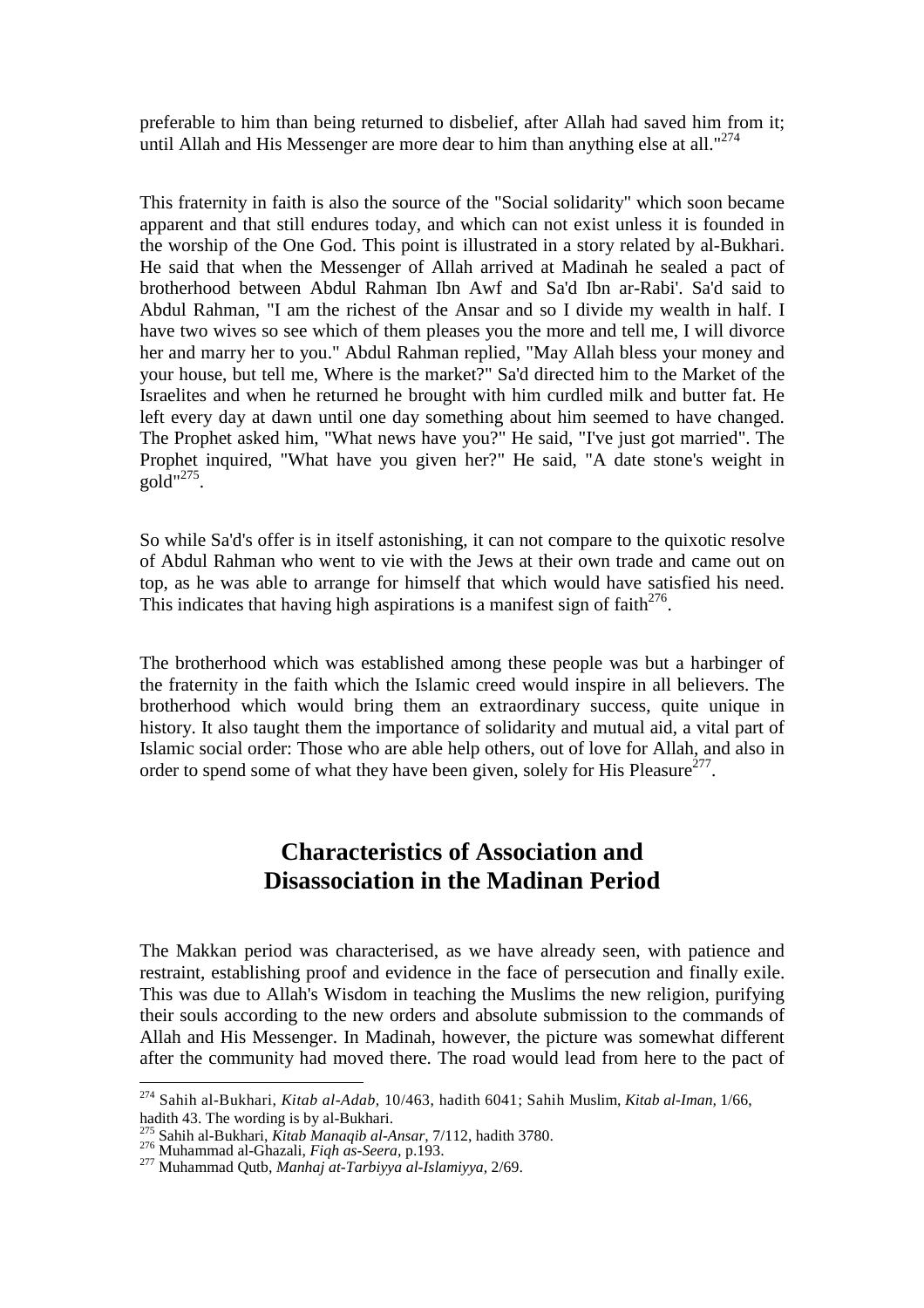brotherhood between the Muhaajirun and the Ansar, then to the establishment of the Islamic state, to Jihad in the cause of Allah, and finally to the supremacy of the Shari'ah.

One of the first things we should consider about this period is the document which the Prophet drew up between the Muhaajirun and the Ansar and anyone who followed them. He made a pact with the Jews in which they agreed to respect one another's religion and property. The details of the document which the Prophet composed are contained in Ibn Ishaq, but without any isnad. Imam Ahmed also reports it in the Musnad and it appears in various chronicles of the Maghaazi, or the early military campaigns.

Briefly, I will only mention some passages which deal with the subject of association. The agreement begins, "In the name of Allah, the Merciful, the Compassionate. This is written on the authority of the Prophet Muhammad, a pact between the believers, the Muslims of Makkah and those of Yathrib, and whoever else may be associated with either of them, to fight beside them. Know that they are one people apart from all others...

"No believer shall enter into a contract for mutual aid, with other than a believer. All true believers shall stand opposed to anyone who seeks or desires oppression, injustice, enmity or corruption between them. All hands shall be upon him even if he is one of their own fathers. No believer may fight beside a disbeliever against his brother in faith, neither shall he aid the disbeliever against the believer. The protection of Allah is like a single cloak; it covers one and all. The believers are the protectors of one another above all others. Whoever follows us from among the Jews shall have our assistance and protection, they shall know neither oppression nor subjugation. The believers know but one kind of peace, so no believer shall make peace with the disbelievers against whom he has been fighting in Allah's cause, except on terms of equity and justice...

"No believer who reads these words and believes in Allah and the Last Day may aid or abet anyone who seeks to change these things, whoever offers such help or shelter shall be abandoned and cursed by Allah on the Day of Resurrection, from Him they will have no rightful claim and no just portion. Whosoever amongst you differs in this in any way, his recourse is to Allah and His Messenger..."<sup>[278](#page-86-0)</sup>

This pact formed the true example of the human rights. It was made to help form an Islamic society that was solid and coherent. It also guaranteed the rights of other religions as long as they lived under the banner of the Islamic state.

Ibn al-Qayyim summed up the nature of Madinan society at this time saying "When the Prophet arrived at Madinah the disbelievers amongst them split up into three groups. One group agreed to the pact of the Prophet they decided not to oppose the

<span id="page-86-0"></span><sup>278</sup> Ibn Hisham, *As-Seera an-Nabawiyya,* 2/147-149.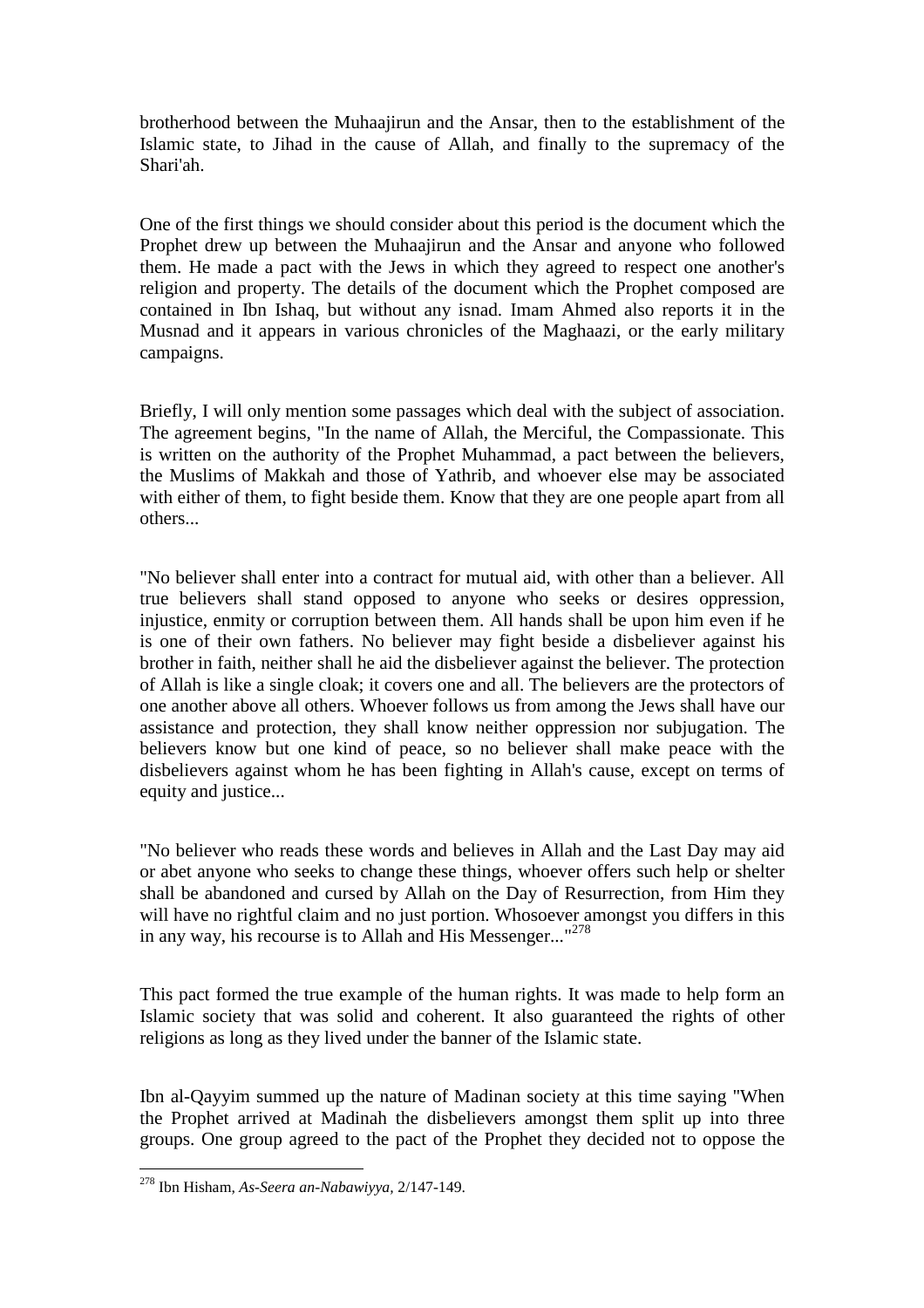Muslims and not to try to dominate them, although they would not swear any allegiance to them since they were still disbelievers. Their lives and properties were protected. Then there was a group who declared their enmity towards the Muslims and struggled against them. Lastly there were those who stood aside, who neither approved nor disapproved of the new community but waited to see the outcome of the struggle. Some of them secretly hoped for the victory of the Muslims and some of them wished for their defeat. Some seemed to support them but were really against them, trying to keep their options open. These people were to become the hypocrites. He dealt with each group as Allah had ordered him<sup>"[279](#page-87-0)</sup>.

There remain three particularly characteristic points about this period which we shall now discuss in more detail. They are the deceitful plot of the People of the Book against Islam and the warning of taking them as allies or obeying them. The rise of hypocrisy and of the hypocrites. The dissociation of the Muslims from both of these groups of people, that is to say, the final separation of the Muslims from their enemies.

### **The deceitful Plot of the People of the Book**

Scholars of Jewish history unanimously agree that the Jewish People are well known for their animosity towards outsiders. Deception and treachery are part of their nature and betrayal is their practice. They have opposed the Messengers sent to them by Allah and even challenged Allah Himself. So the Jews were deprived of the prophethood when the last of the Prophets was sent to the Arabs. He was Muhammad Ibn Abdullah al-Hashimi al-Qurashi al-Arabi. The opposition of the Jews first came to the attention of the Muslims when the Prophet was still in Makkah, they used to assist the Quraish in posing intractable questions to the Prophet, such as when they sent emissaries to the Quraish telling them to ask him about the Spirit, and about the Companions of the Cave. These were the questions which preceded the revelation of the Surah of the Cave (Surah al-Kahf).

When the Prophet and the Companions emigrated to Madinah the Jews of the city reacted swiftly, gaving the Muslims no peace or respite. The establishment of a Muslim state would have affected them deeply, breaking their power to reveal their secrets; it would have freed the people from their psychological grip, destroying their authority forever. Because of this they were incessant in their manoeuvres against Islam and the Muslims; whenever they could they created obstacles in the path of anyone who wanted to embrace Islam. In their breasts hypocrisy was born.

They betrayed both Allah and His Messenger, no sooner did they make an agreement than they would go back on it. They deceived the Muslims by making alliances with the disbelievers behind their backs, and they even spied upon the Prophet and plotted against him.

<span id="page-87-0"></span><sup>279</sup> *Zad al-Ma'ad,* 3/126.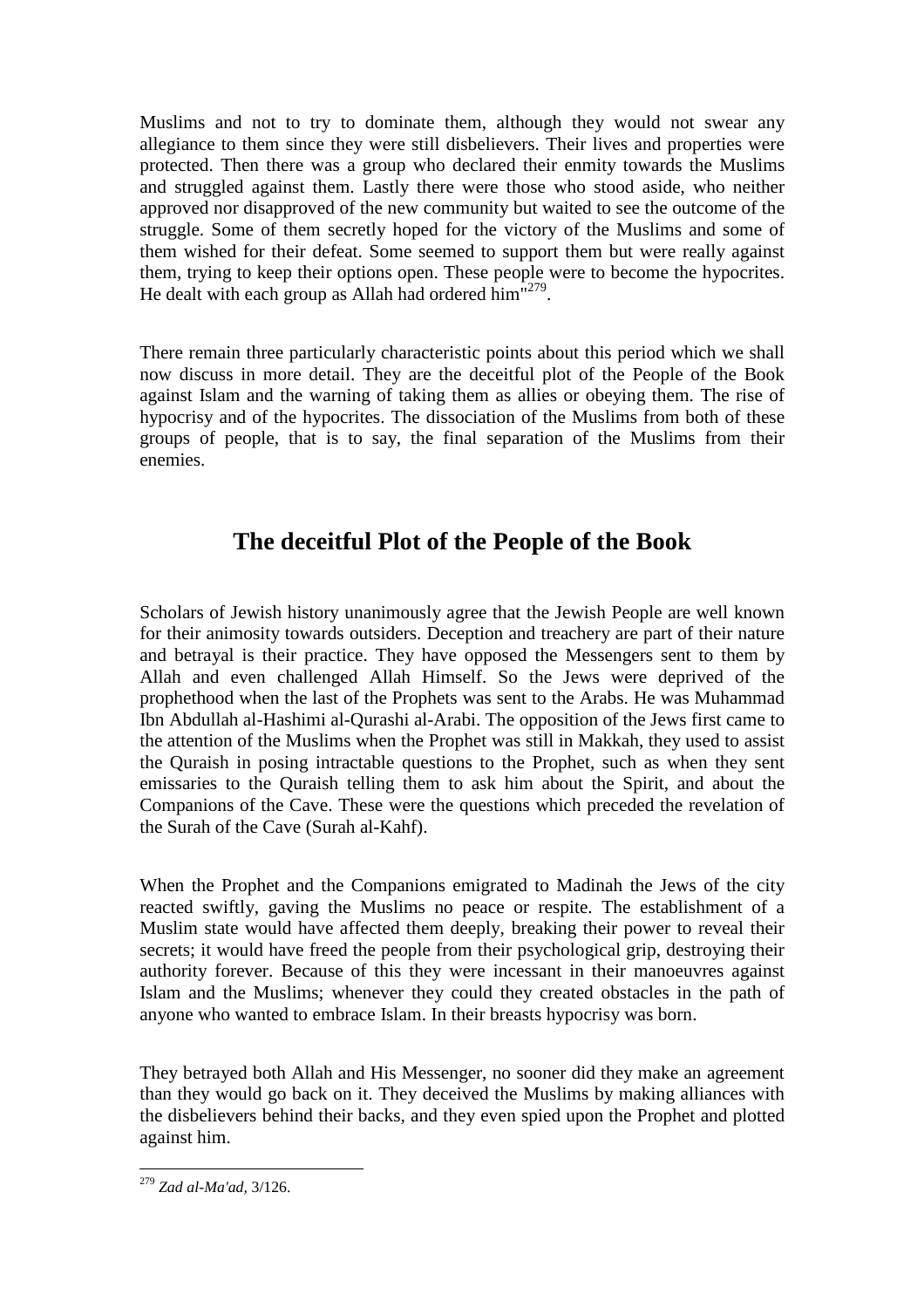The revelations at Madinah speak profusely of this. The largest Surah, al-Baqarah, Aal Imraan, an-Nisa', and al-Ma'idah are replete with such references, exposing their nature and their secrets, making clear their deceitful plans. There are many verses that speak of these things, of which I will present only a small sample, to clarify to those Muslims who may have been fooled by these people today, taking their side, following their lead; they are but the enemies of Allah, who used to both slay the Prophets and call mankind to corruption. Allah says,

**Many of the People of the Book would love to turn you into disbelievers after you have believed, out of jealousy from their ownselves, even after the Truth has been made clear to them. Forgive them and indulge them until Allah's command comes to pass. Surely Allah is capable of all things [280](#page-88-0)**

Similarly, in Surah Aal-Imraan, Allah says:

**A party of the People of the Book wish to make you go astray, but they lead none astray other than themselves, though they suspect itnot <sup>281</sup>**

**A party of the People of the Book said, "Believe in that which has been revealed to the believers in the morning, but disbelieve at the end of the day, so that they may turn back" [282](#page-88-2)**

**They say, "Be Jews or Christians, then you will be guided", say (to them Muhammad), "Nay, only the religion of Abraham, Hanifan, and he was not of Al-Mushrikun [283](#page-88-3)**

**Those who disbelieve from the People of the Book and Al-Mushrikun want no goodness for you from your Lord, but Allah appoints His Mercy to whomever He wills, and Allah is of infinite bounty [284](#page-88-4)**

**O you who believe! Do not take as Bitaanah (friends, advisors, helpers...) those outside your religion since they would spare no effort to corrupt you. They long to harm you severely. Hatred has already appeared from their mouths, but that which their breasts conceal is far worse. Indeed We have made clear to you the Aayat if you would only understand [285](#page-88-5)**

<span id="page-88-0"></span><sup>280</sup> *Al-Baqarah,* verse: 109.

<span id="page-88-1"></span><sup>281</sup> *Aal-Imraan,* verse: 69.

<span id="page-88-2"></span><sup>282</sup> *Aal-Imraan,* verse: 72.

<span id="page-88-3"></span><sup>283</sup> *Al-Baqarah,* verse: 135.

<span id="page-88-4"></span>*<sup>\*</sup>Al-Mushrikun* are those who worship others along with Allah.

<sup>284</sup> *Al-Baqarah,* verse: 105.

<span id="page-88-5"></span><sup>285</sup> *Aal-Imraan,* verse: 118.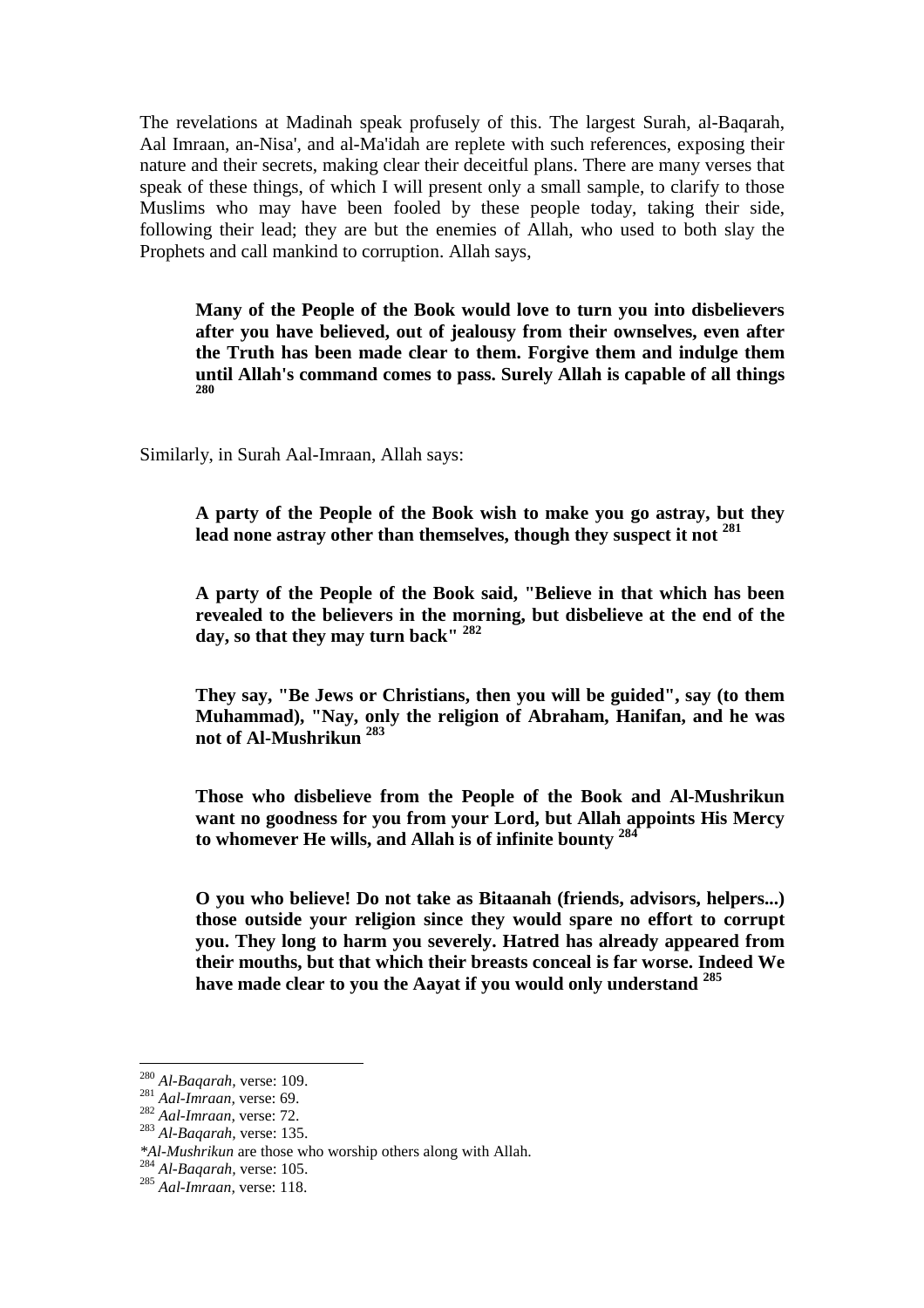These verses, and others like them make clear the scheming and ill will they hold towards Islam and its followers. For this reason too, many verses were revealed which warned the believers, indeed forbade them, from associating with the disbelievers, generally, and with the People of the Book, especially. Warning them of falling into obedience to them, and from taking them as allies, friends or confidants. For example, Allah says in Surah al- Baqarah, verse 120:

**Neither the Jews nor the Christians will be pleased with you until you follow their religion. Say, "Indeed the Guidance of Allah is the only Guidance", and if you were to follow their desires after what had come to you of Knowledge, you would have in Him no Ally and no helper. O you who believe! If you obey those who disbelieve, they will turn you on your heels, thus you would turn back as losers. Rather Allah is your ally and He is the Best of helpers [286](#page-89-0)**

**O you who believe! If you obey a party of those who were given the Scripture, they will turn you back as disbelievers after you have believed! And how would you disbelieve while the verses of Allah had been recited to you, and you have amongst you the Messenger of Allah? And whoever holds firmly to Allah has been guided to the Right Path [287](#page-89-1)**

This last verse was revealed after an incident involving a certain Shaas Ibn Qais, one of the prominent scholars of the Jews in the days before Islam. He was a profound disbeliever and extremely malicious towards the Muslims, feeling an intense envy of them. One day he passed by a group of the Companions of the Prophet; some were from Aws and some from Khazraj. They were sitting together, talking. The sight of this and their apparent affection for one another irked him. He remembered how they used to be bitter enemies and said to himself, "This bodes ill for us if they will not be separated".

So he said to a youth from his community who was with him "Go, sit with them and remind them about their old hatred of one another and about what they used to do, and recite some of those old poems that they used to ridicule one another with". So he sat with them and spoke to them until they became restless and agitated. Then two men jumped to their feet and began to fight. One said to the other, "If you want we will pick up where we left off!" Then everyone became excited and someone shouted, "To arms, to arms! Your time has come and you know the place!" by which he meant the battlefield. So they all left to gather their people to the cause which they had left behind in the days of Ignorance.

When news of this reached the Prophet he took whoever was with him from among the Muhaajirun and went to find them. When he came to them he said, "Muslims! Do you invent a new Ignorance when I am in your midst! Even after Allah has guided you to Islam and blessed you in it; this, after He has brought you out of Ignorance and

<span id="page-89-0"></span><sup>286</sup> *Aal-Imraan,* verses: 149-150.

<span id="page-89-1"></span><sup>287</sup> *Aal-Imraan,* verses: 100-101.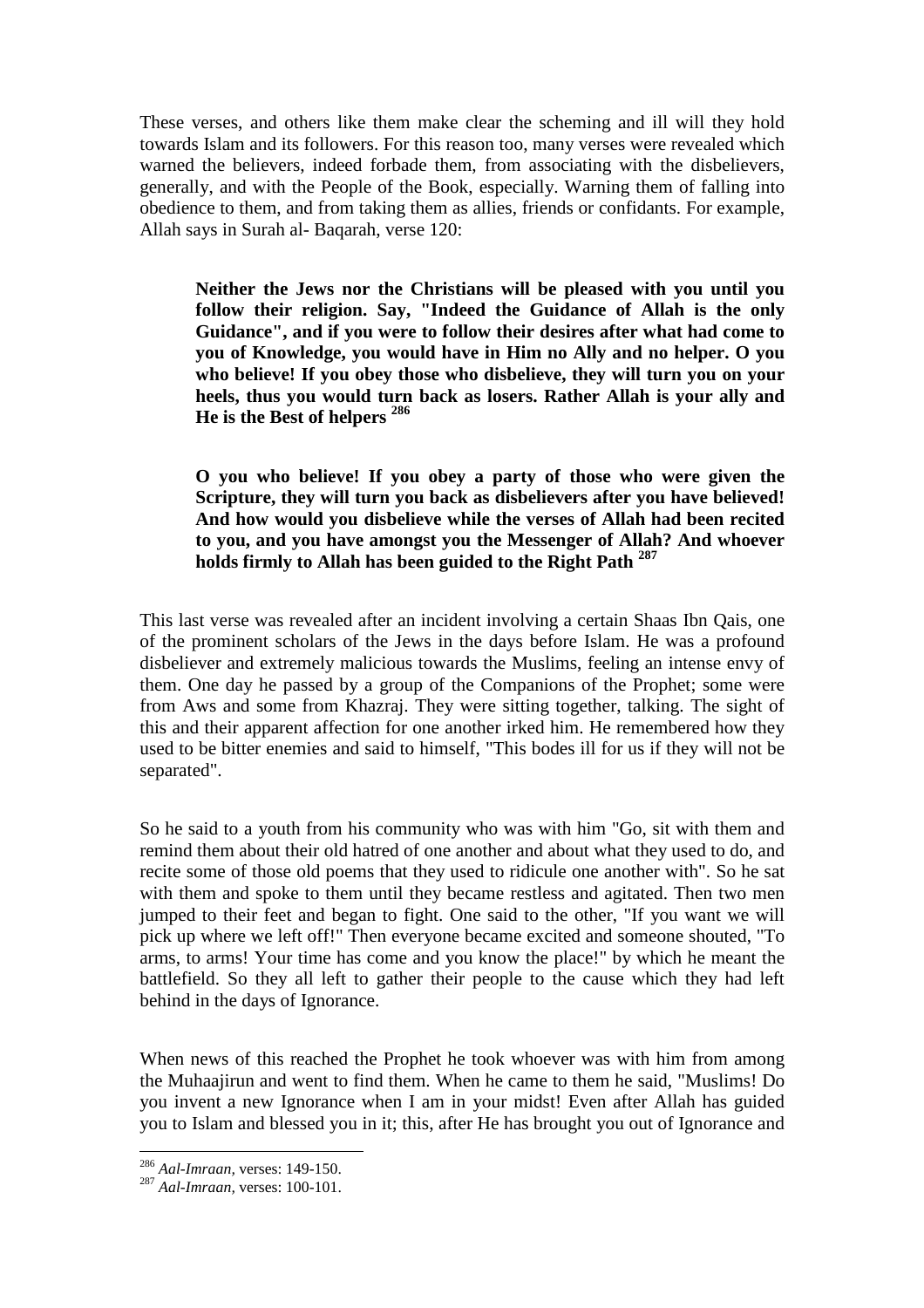saved you from destruction. He had joined your hearts together yet you have returned to your old ways of disbelief!" Then they all realised that they were victims of the deception of the devil and of their enemy's intrigue. They dropped their weapons and wept. The men of Aws and Khazraj embraced one another and then left with the Messenger of Allah in renewed loyalty and obedience. Allah had saved them from the guile of their enemies and with this the verse was revealed, **(O you who believe! If you obey a party of those who were given the Scripture, they will turn you back as disbelievers after you have believed!...).**

Jabir Ibn Abdullah said, "No one angered us more than the appearance of the Messenger of Allah, he reached out to us and then Allah reconciled the differences between us. After this there was no one more dear to us than him. I have not seen a day with such an ugly beginning and better end than that one" <sup>[288](#page-90-0)</sup>

Allah turned to His servants and guided them, telling them how the Children of Israel fell to error:

**Do you expect that they will believe in your religion when a party of them (Jewish rabbis) used to hear the Words of Allah, and though they understood these words still twisted them, and they are well aware of what they do. When they (Jews) meet those who believe, they say "We believe", but when they meet one another in private, they say, "Are you (Jews) telling them (Muslims) about what Allah has revealed to you so they can argue with you about it in front of your Lord? Do you not have any sense!" But they do not realise that Allah knows what they conceal and what they reveal? [289](#page-90-1)**

In Surah al-Ma'idah we find the sternest warning of all.

**O you who believe! Do not take the Jews and the Christians as Awliya', they are but Awliya' to one another. Whoever takes them as Awliya' is surely one of them. Indeed Allah does not guide an unjust people.[290](#page-90-2) Surely your Wali (protector or helper) is Allah, His Messenger, and the believers, those who offer prayers and give Zakat, and they bow down. And whoever takes Allah, His Messenger and the believers as his protectors, then the party of Allah are the true victors. O you who believe! Take not for Awliya' (protectors) those who take your religion for a mockery and fun from among those who received the Scripture (Jews and Christians) before you, nor from among the disbelievers; and fear Allah if you indeed are true believers [291](#page-90-3)**

<span id="page-90-0"></span><sup>288</sup> "Tafsir Tabari" 4/23, *"Asbaab an-Nuzul ,* Wahidi, p66, *"Ahkaam al- Qur'an",* al-Qurtubi, 4/155, and "Tafsir al-Baghawi", 1/389.

<span id="page-90-1"></span><sup>289</sup> *Al-Baqarah,* verses: 75-77.

<span id="page-90-2"></span><sup>290</sup> *Al-Ma'idah,* verse: 51.

<span id="page-90-3"></span><sup>291</sup> *Al-Ma'idah,* verse: 55-57.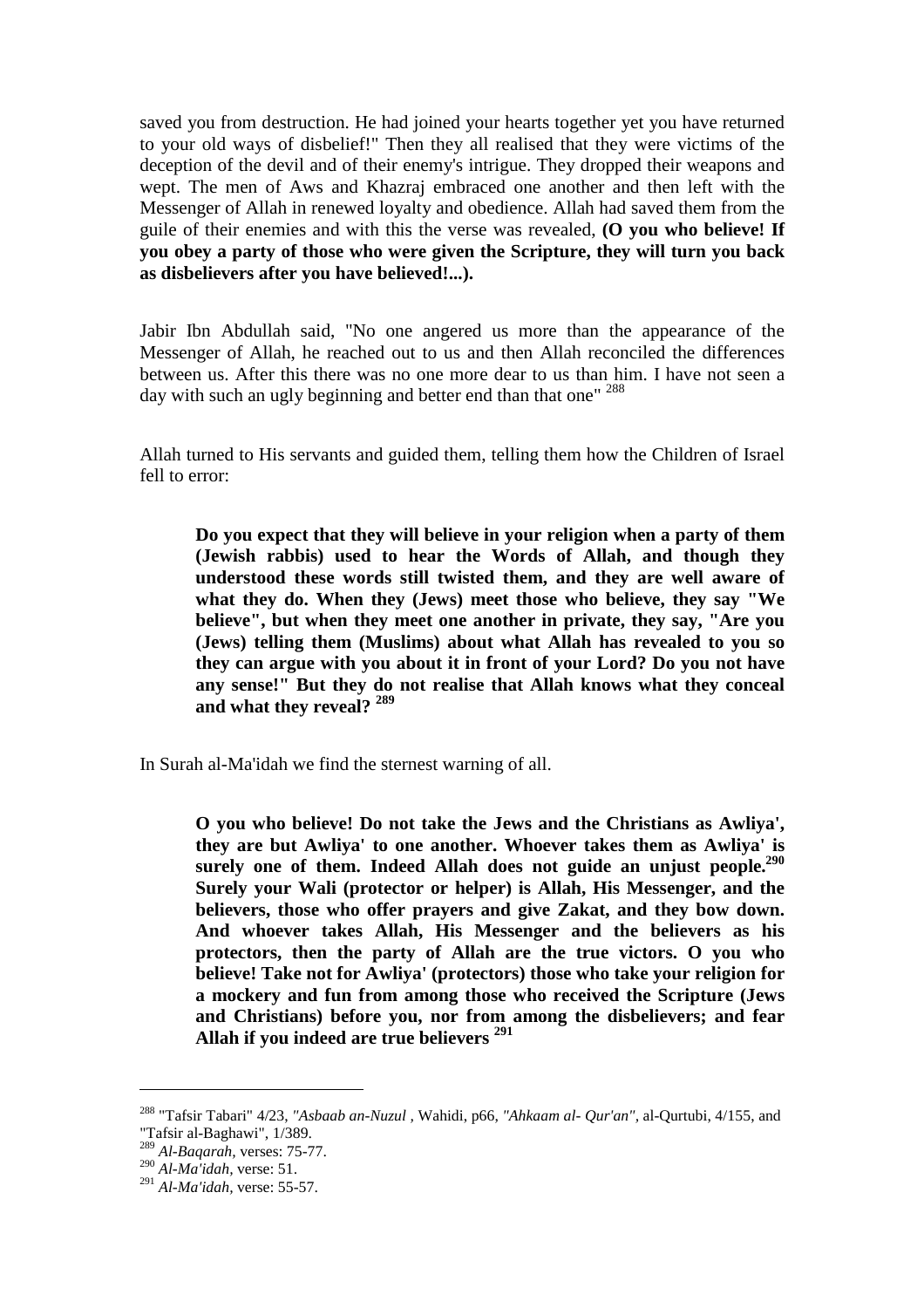These and other verses like them kindled an awareness in the Muslims of the danger which the People of the Book posed both to themselves and to Islam. As a result of this, those who felt an affection or attachment towards the Christians and the Jews were able to renounce it in order to give their undivided loyalty to Allah, His Messenger and the believers.

## **Hypocrisy and the Hypocrites**

In the Makkan period the believers were harassed, oppressed, and persecuted. They persevered in the face of this and tried to keep up their morale. At this time, one was either a believer or disbeliever; there was no hypocrisy then, since no one could put up with being a Muslim then, except for a true believer.

But things were different in Madinah, especially after the establishment, there, of a Muslim state, founded upon the Shari'ah. Hypocrisy began to surface, in particular amongst the weak and fainthearted, who felt anxious about this new Muslim authority and adopted a semblance of Islam because of it. Pagans at heart, their sympathies were with the disbelievers, but they didn't have the courage to declare it openly. These people made others believe that they were Muslims and that they followed the Messengers, but concealed in their hearts both disbelief and enmity to Allah and the Prophet. They are in the deepest pit of the Fire, as Allah has said in the Qur'an,

#### **Verily, the hypocrites will be in the lowest depths of the fire, never shall you find any helper for them [292](#page-91-0)**

The self-proclaimed disbeliever is in a better position than a hypocrite and is less severely punished. While both share disbelief and enmity towards Allah and His Messenger, the hypocrite adds to this, both in lies and deceit. The injury which they do to the Muslims is also greater than that caused them by the disbelievers, thus Allah has unequivocally stated,

#### **They are the enemy, so beware of them [293](#page-91-1)**

This expression requires further explanation; while the literal meaning of the words seems to imply that they are the only enemy, their real import is that there is no other enemy like them, or even equal to them. In fact this verse is one of the strongest in condemnation of them. No one could have imagined that they were not in fact enemies of Islam, simply by virtue of their apparent loyalty and intimacy with the believers and by their hollow claim to be Muslims. Rather, of all people theirs is the clearest case of enmity; they are openly denounced for what they are.

<span id="page-91-0"></span><sup>292</sup> *An-Nisa',* verse: 145.

<span id="page-91-1"></span><sup>293</sup> *AI-Munaafiqun,* verse: 4.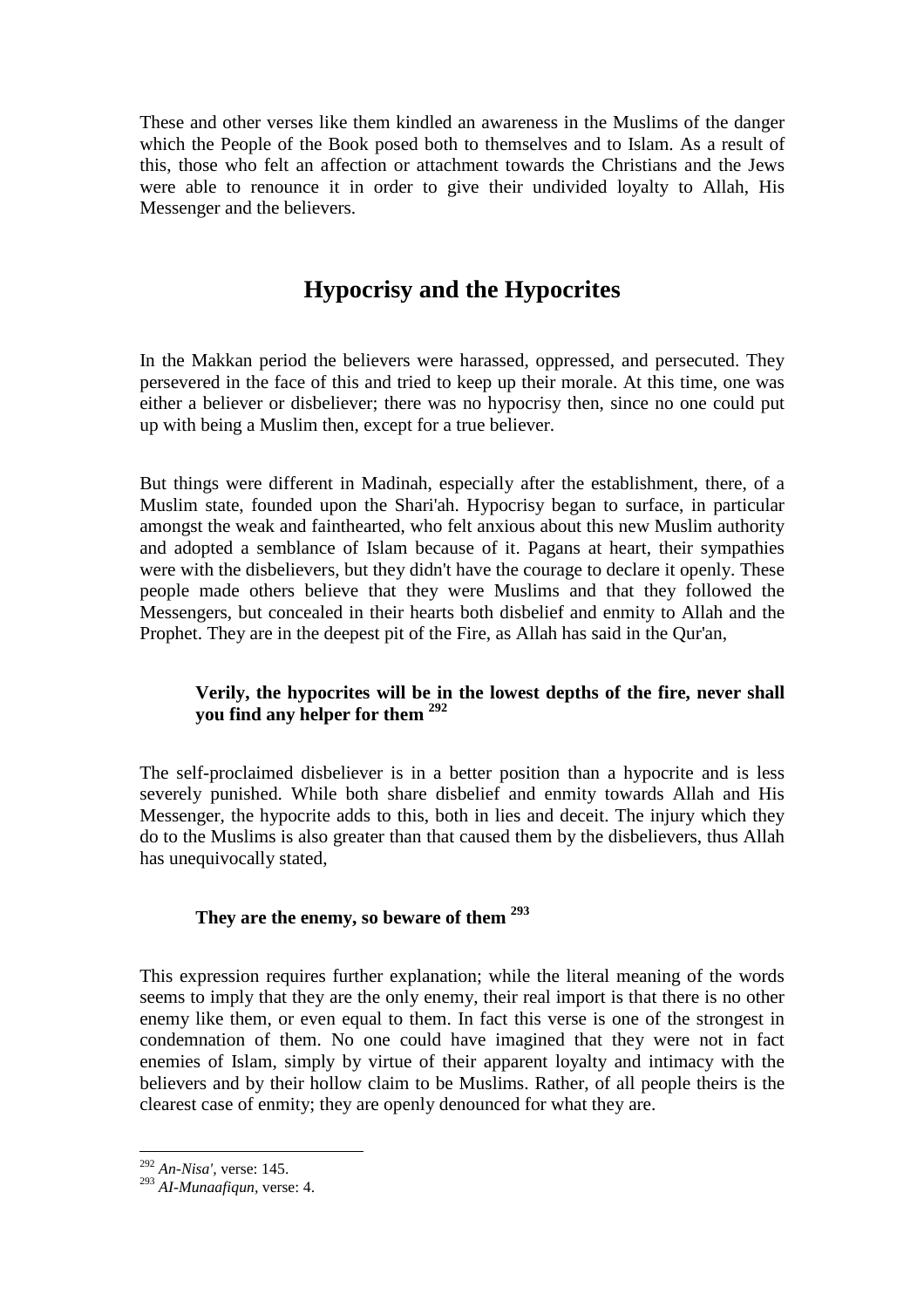"The havoc which these people wreak from within, while concealing their true feelings, is more severe, more unrelenting and more enduring than anything inflicted by those who openly declare their animosity. The struggle against the disbelievers is for an hour or for a day, then at the close of the battle they withdraw, but the hypocrites are always there, day and night, hiding their hatred in their hearts and waiting for disaster to strike their enemies who are powerless to fight them. They hope to abandon their "friends" to humiliation and disgrace, this longing of their hearts brings the Wrath of Allah upon them and earns them their place in Hell.

Whoever puts himself beneath their wing, his heart becoming darkened in their shadow, will find himself stripped bare, in body and in soul. Even as he is dragged into the depths of pain and anguish, lying supine crawling backward, he will still believe that he is moving forward".<sup>[294](#page-92-0)</sup>

By Allah's Mercy, this community was not left without means of distinguishing between the hypocrite and the believer. Had this been the case the fine example of the early Muslims would have been lost and the image of the true believer would have dissolved into the mist.

"Among the Muslims there are some who are 'self-seeking' whose single interest is the pursuit of wealth and worldly gain. If the believers are the stronger then they are with them, and if not then they are against them. Then there are others with unclean aims and perverse goals, their hearts are filled with spite and jealousy, these secretly await the destruction of the Muslims, they show them their support but betray them in their hour of need" $295$ .

Once matters had reached a head, Allah exposed them with ordeals and the trials of hardship,

**Alif. Laam. Mim. Do people think that they will be left alone because they say "We believe" and not be put to the test? Indeed We tested those who were before them. And Allah will certainly know those of you who are true from those who are liars [296](#page-92-2)**

**If a wound has touched you, be sure a similar wound has touched the others. And so are the days (of varying fortunes), We give to men by turns, that Allah may know those who believe, and that He may take martyrs from among you. And Allah likes not the wrongdoers. And that Allah may test (or purify) those who believe and destroy the disbelievers [297](#page-92-3)**

<span id="page-92-0"></span><sup>294</sup> *Tariq al-Hijratayn wa Baab as-Saadatayn",* Ibn al-Qayyim, p.402408.

<span id="page-92-1"></span> $295$  "The Hypocrites in the Qur'an", Abdul Aziz al-Hamidi, p116.

<span id="page-92-2"></span><sup>296</sup> *Al-Ankabut,* verses: 1-3.

<span id="page-92-3"></span><sup>297</sup> *Aal-Imraan,* verses: 140-141.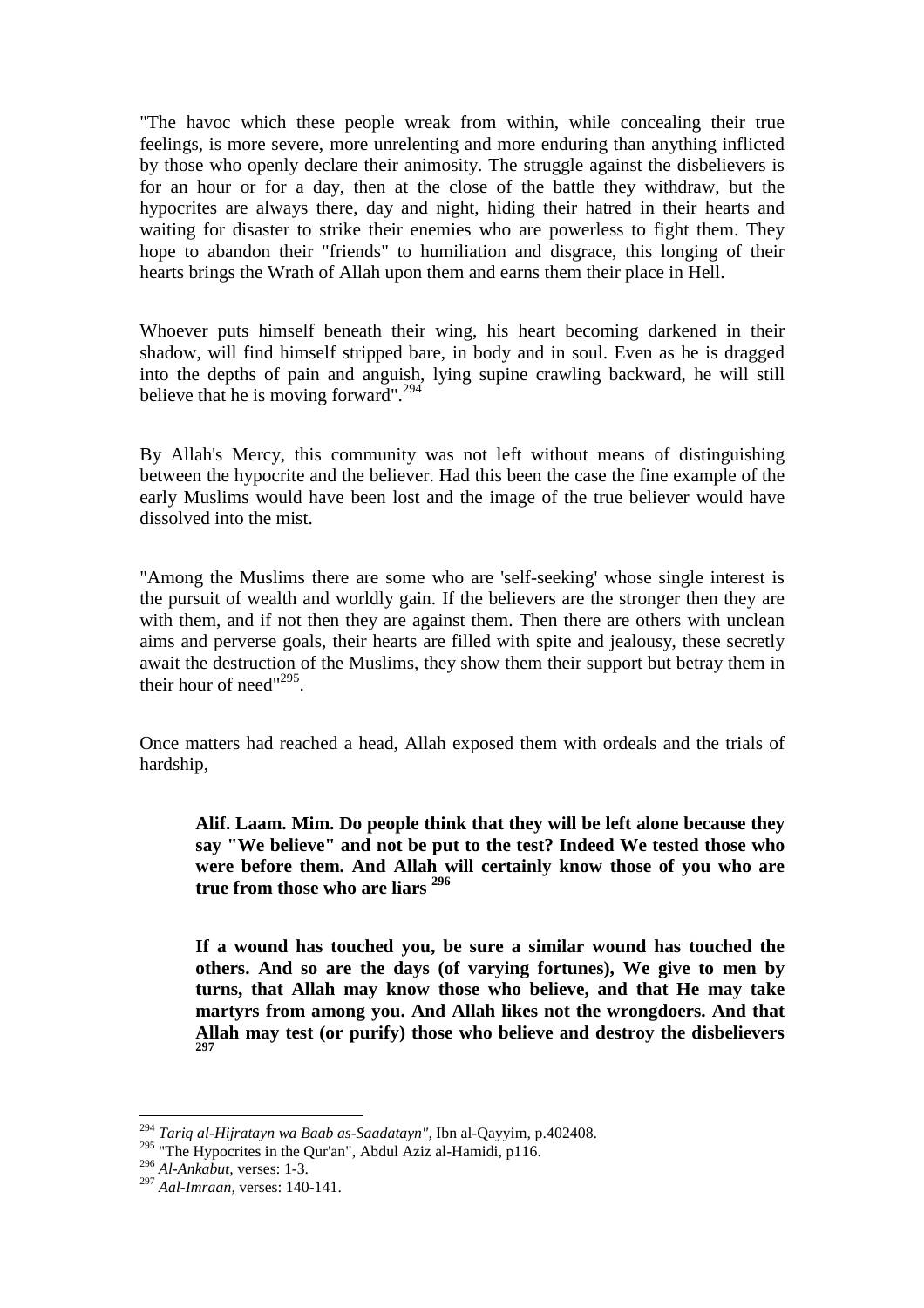#### **Allah will not leave the believers in the state in which you are now, until He distinguishes the wicked from the good [298](#page-93-0)**

The separation of good and evil is a necessary distinction, and trial is the Divine means by which this is accomplished, by it souls are tested and burnished with Truth. Allah requires of His servants perfect devotion, in times of hardship as in times of ease, even in times of extreme suffering and duress. Allah's right over His servant is that of unqualified devotion in all circumstances. There is no success without this devotion, no heart may be invigorated except by it, as nobody feels life except in heat and cold, hunger and thirst, exhaustion and fatigue. By such trials and tribulations human beings are made whole $^{299}$  $^{299}$  $^{299}$ .

The subject has been thoroughly discussed by scholars, both ancient and modern. Indeed we have already seen the various types of hypocrite and the legal positions regarding them in the preceding introduction, so we will now turn our attention to the most prominent of their activities and the most characteristic ruses by which they try to subvert the message of Islam.

The greatest mischief of the hypocrites is their siding with the Jews and the Christians against the Muslims. The Qur'an exposes them, in the act, a number of times, this example is from Surah al-Hashr:

**Did you not see (O Muhammad) the hypocrites who say to their disbelieving brothers from the People of the Book, "If you are expelled, then we will go with you, and we shall never obey anyone against you, and if they start fighting you, then we will come to your aid"? Allah Himself is Witness that they are liars. Surely, if they (Jews) are expelled, never will they (hypocrites) go out with them, and if they are attacked, they will never help them. And if they do help them, they (hypocrites) will turn their backs, so they will not be victorious [300](#page-93-2)**

#### **Did you not see those (hypocrites) who take for friends a people upon whom is the Wrath of Allah (Jews). They are neither of you (Muslims) nor of them (Jews), and they swear to a lie and they know it well [301](#page-93-3)**

As-Sudiy and Muqaatil reported that this verse was said to have been revealed about Abdullah Ibn Ubay and Abdullah Ibn Nabtil, two of the hypocrites. One of these men used to sit with the Prophet and inform the Jews. Another similar verse says,

<span id="page-93-0"></span><sup>298</sup> *Aal-Imraan,* verse: 179.

<span id="page-93-1"></span><sup>299</sup> *"Ighathatu al-Luhfan",* Ibn al-Qayyim, 190.

<span id="page-93-2"></span><sup>300</sup> *Al-Hash* r, verses: 11-12.

<span id="page-93-3"></span><sup>301</sup> *Al-Mujadilah,* verse:14.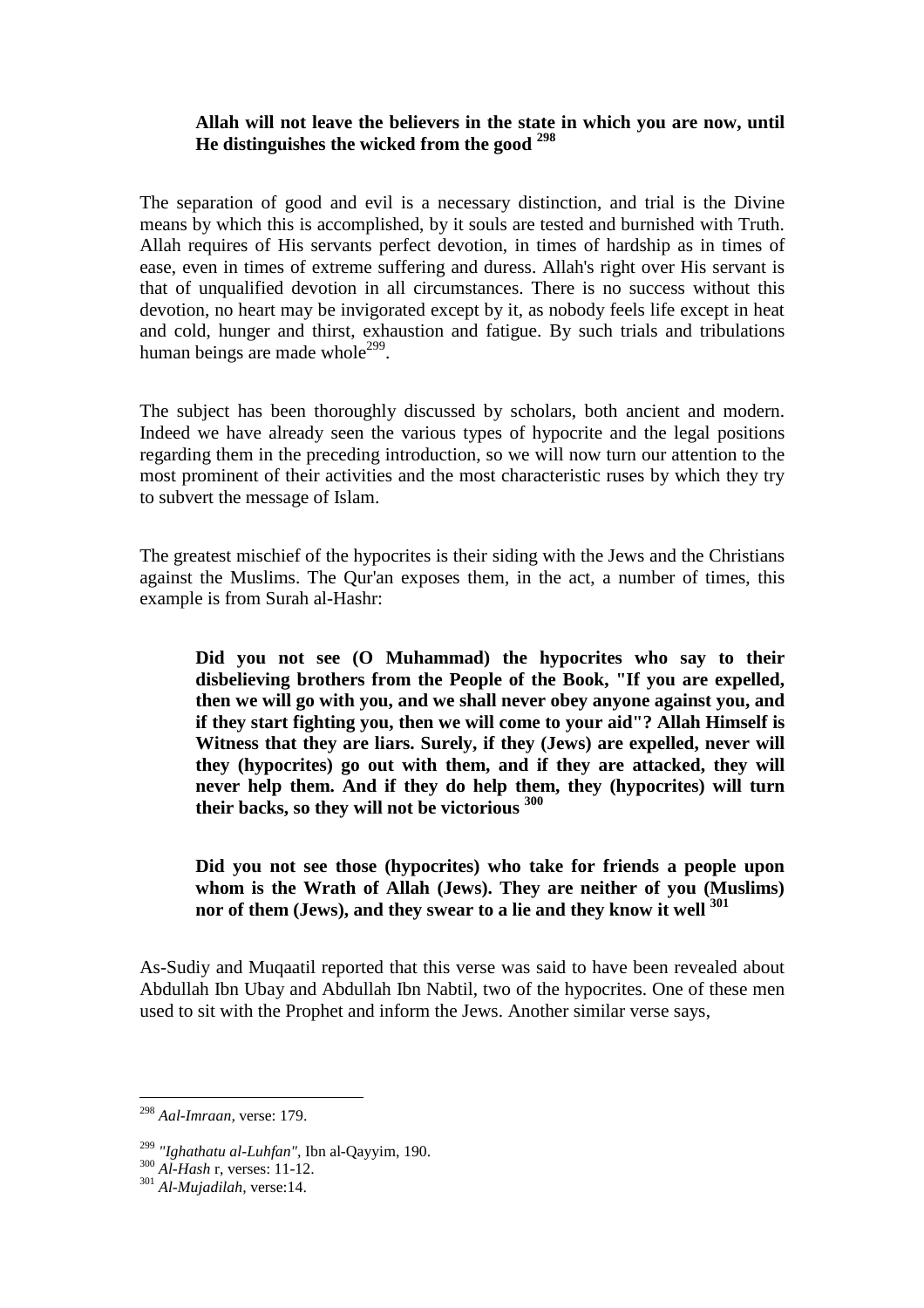#### **They are (hypocrites) swaying between this and that, belonging neither to these nor to those, and he whom Allah leads astray, you will not find for him away <sup>302</sup>**

Indeed an entire Surah was revealed about them, called "The Hypocrites", in which Allah reveals how they appear to be other than what they are, preying on the weakest of the Muslims.

**They are the ones who say, "Don't spend on those who are with the Messenger of Allah, until they desert him." The treasure of the heavens and the earth is Allah's but the hypocrites do not understand [303](#page-94-1)**

In the same Surah, Allah says,

#### **They (Hypocrites) say, "If we were to return to Madinah, indeed the more honourable will drive out the meaner". But honour, power and glory belong to Allah, His Messenger and to the Believers, but the hypocrites do not know [304](#page-94-2)**

Both al-Bukhari and Muslim state that this was revealed about Abdullah Ibn Ubay. Imam Muslim quotes Jabir Ibn Abdullah as saying "We were on a foray and a man from the Muhaajirun kicked one of the Ansar (on the buttocks with his foot). The Ansari man said, 'O the Ansari! (Help)' and the Muhaajir said, 'O the Muhaajir! (Help)'. The Messenger of Allah heard that and said, "What is this call for, which is characteristic of the days of ignorance?" They said, "O Allah's Messenger! A man from the Muhaajirun kicked one of the Ansar" The Prophet replied, "Leave it (that call) as it is a detestable thing". Then Abdullah Ibn Ubay heard that and said, "Have they (the Muhaajirun) done so? By Allah, if we return to Madinah, surely, the more honourable will expel therefrom the meaner!" Then Umar Ibn al-Khattab said to the Prophet, "Let me chop off this hypocrite's head (Abdullah Ibn Ubay)". The Prophet replied, "Leave him, lest the people say that Muhammad kills his own companions".<sup>[305](#page-94-3)</sup>

Muhammad Ibn Ishaaq reported on the authority of Aasim Amru Ibn Qatadah: When news of this reached Abdullah Ibn Ubay's son he came to the Prophet and said, "Messenger of Allah, I have heard that you would have Abdullah Ibn Ubay killed for what he said to you. If this is so then allow me to bring you his head. By Allah, in all of Khazraj, there is no one more dutiful to his parents than me, and I could not bear to see the killer of my father walking free. I would surely kill him, but in killing a believer for a disbeliever, I will be doomed to the fires of Hell". The Prophet said,

<span id="page-94-0"></span><sup>302</sup> *An-Nisa',* verse: 143.

<span id="page-94-1"></span><sup>303</sup> *Al-Munaafiqun: 7.*

<span id="page-94-2"></span><sup>304</sup> *Al-Munaafiqun:* 8.

<span id="page-94-3"></span><sup>305</sup> Sahih al-Bukhari: 8/652, Hadith: 4907, "The Book of Tafsir", and Sahih Muslim: 4/1999, Hadith: 2584.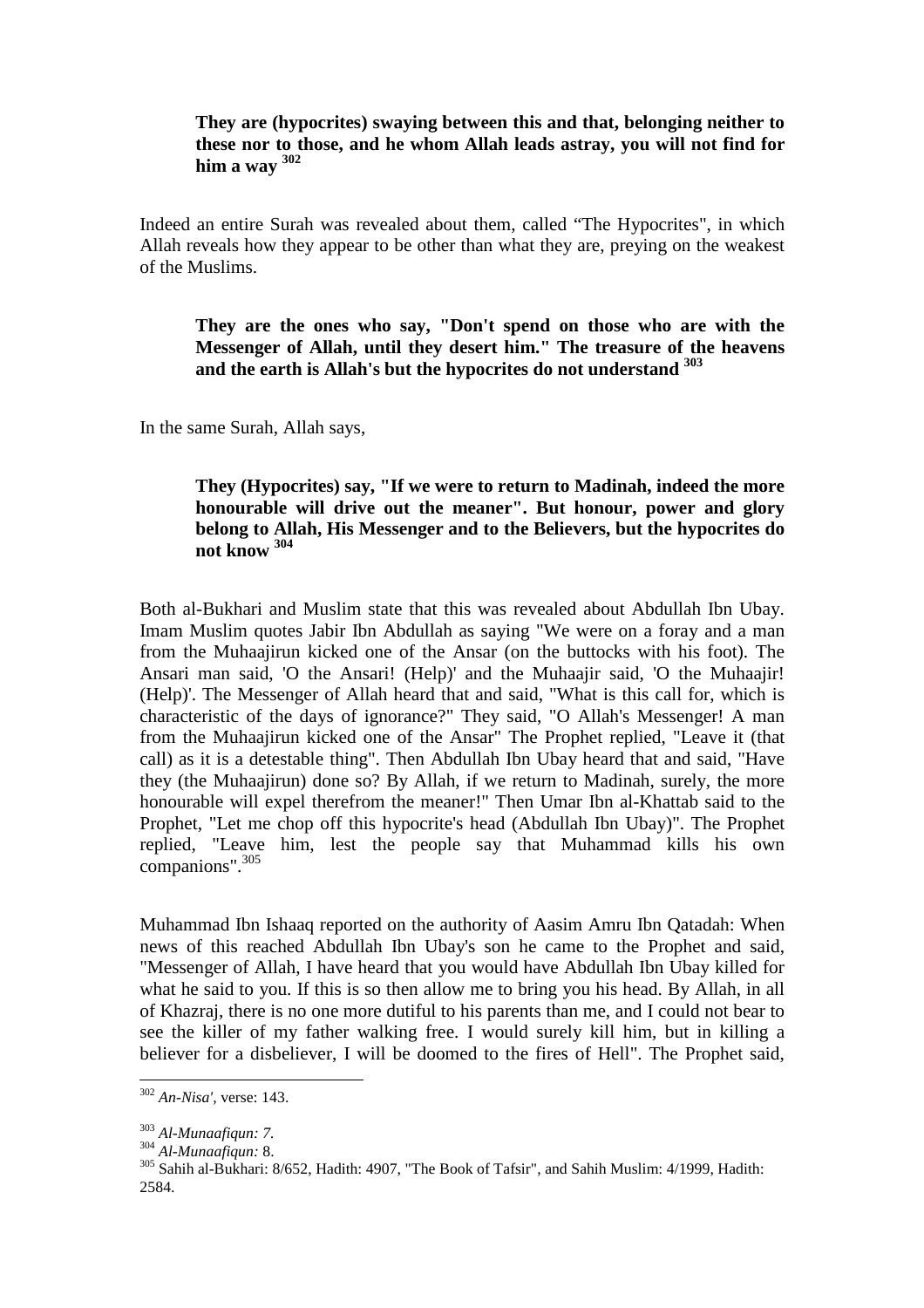"Rather, let us deal gently with him and give him the benefit of the doubt, so long as heremains with us"[.](#page-95-0)<sup>306</sup>

Ikrimah and others reported that when they returned to Madinah Abdullah Ibn Abdullah Ibn Ubay stopped at the gates of the city and drew his sword. As the men filed past him his father approached and when he drew near he told his father, "Stand back". Abdullah Ibn Ubay replied, "What's the matter with you, loser!" So he said, "You will go no further without the permission of the Messenger of Allah", who was bringing up the rear. When he arrived Abdullah complained about this to him, so the younger Abdullah said, "By Allah he will not enter until you allow him to do so". The Messenger gave him permission and so Ibn Abdullah said, "As long as the Messenger of Allah gives you permission, then you may pass."[307](#page-95-1)

Surely this is the pinnacle of the sincerity of faith for Ibn Abdullah to say to the Messenger of Allah, "If this is so then let me bring you his head". Nothing could have brought him to say such a thing other than the strength of his faith and the depth of the loyalty which had entered his heart.

One of the ugliest traits of the hypocrites is their refusal to abide by the Shari'ah, which is Allah's law, preferring the rule of the Taaghut to fulfil their own volatile desires. Allah says:

**Have you seen those (hypocrites) who claim to believe in what has been revealed to you, and in what has been revealed before you, still wish to go for judgement (in their dispute) to the Taaghut while they have been ordered to reject them. But Satan wants to lead them far astray. And when it is said to them: "come to what Allah has sent down and to the Messenger", you (Muhammad) see the hypocrites turn away from you with aversion. So what would happen if a catastrophe befalls them because of what their hands have sent forth? They would come to you swearing by Allah, "We meant no more than goodwill and conciliation!" They (hypocrites) are those of whom Allah knows what is in their hearts; so turn aside from them but admonish them, and speak to them an effective word to reach their inner selves [308](#page-95-2)**

Their refusal to rule by the Law of Allah is a negation of their faith, as Allah has said:

**And they (hypocrites) say: "we have believed in Allah and in the Messenger, and we obey," but then after this a group of them turned away: these are not believers. And when they are called to Allah and His Messenger to judge between them, a party of them refuse and turn away. But if the right is with them, they come to him willingly. Is there some**

<span id="page-95-0"></span><sup>306</sup> Sirat Ibn Hisham, 2/292. Tafsir Ibn Kathir, 8/159.

<span id="page-95-1"></span><sup>307</sup> Tafsir Ibn Kathir, 8/159.

<span id="page-95-2"></span><sup>308</sup> *An-Nisa':* 60-63.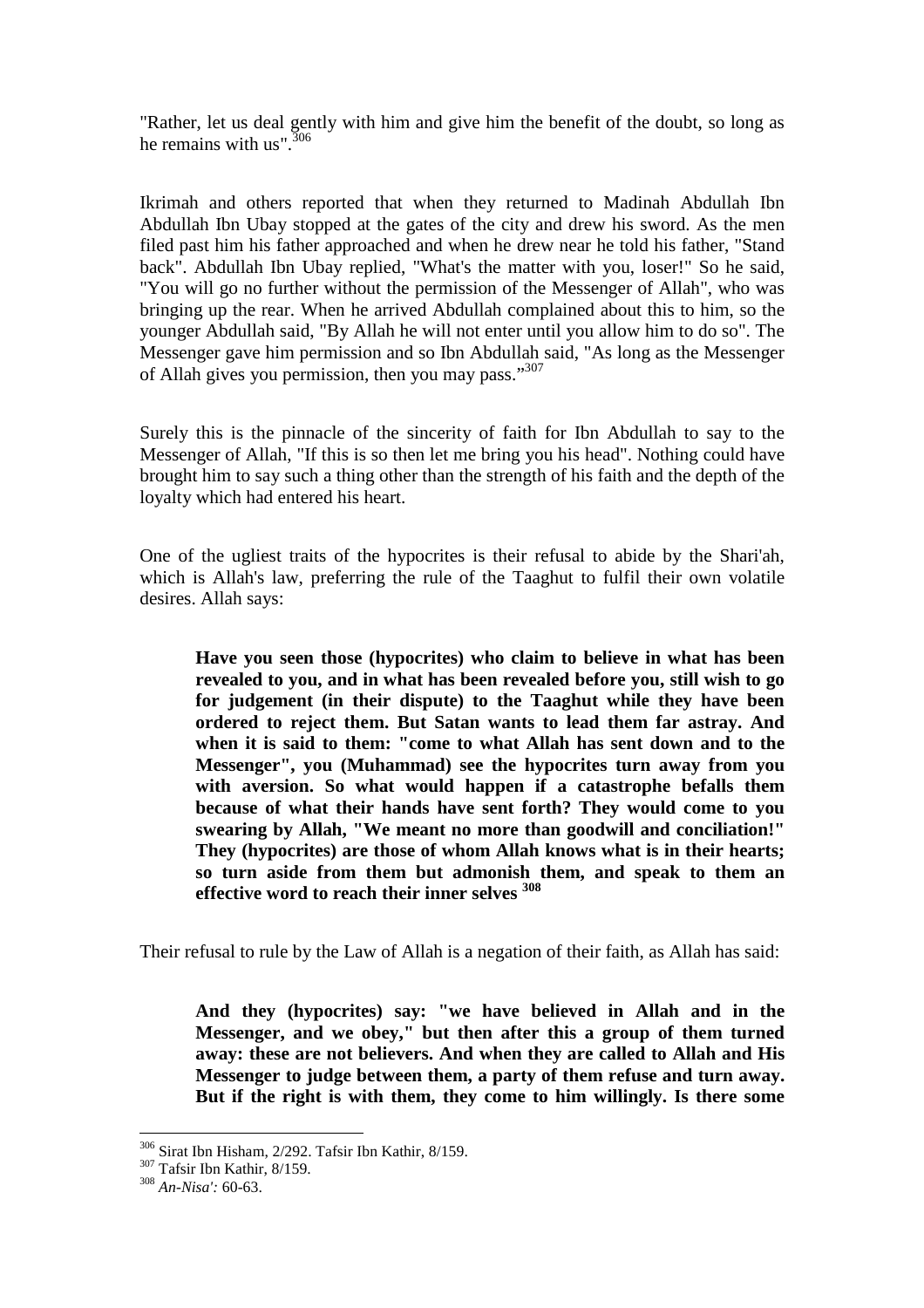#### **sickness in their hearts? Or do they have doubts, or are they afraid that Allah and His Messenger will wrong them in judgement? No, it is they themselves who are the wrongdoers. [309](#page-96-0)**

Thus, Allah provides a clear means of distinction between the believer and the hypocrite. As for the true believers they follow the Rule of Allah and find their pleasure in it, saying simply, (We hear and we obey), but the hypocrites refuse to do this and react arrogantly. Allah says,

#### **The word of the believers when called to Allah and His Messenger in order to judge between them is that they say: "We hear and we obey." And such are the successful [310](#page-96-1)**

As for the hypocrites, they oppose and arrogantly refuse the Rule of Allah. Allah says:

#### **And when they are called to Allah and His Messenger to judge between them, a party of them refuse and turn away [311](#page-96-2)**

One of the hypocrites' despicable actions is forsaking the Muslims and revealing their weaknesses to the disbelievers, Allah says:

#### **Those who, sitting at home, said about their killed brothers, "If only they had listened to us, they wouldn't have been killed". Say: "Avert from yourselves then, if you are indeed truthful." [312](#page-96-3)**

The Muslims were roundly defeated at Uhud, after the desertion of a third of their army under the leadership of Ibn Ubay, there were similar episodes at Tabuk and elsewhere. Allah speaks of the hypocrites' alliance with the disbelievers, saying:

**Give the hypocrites the tidings that there is for them a painful torment. Those who took the disbelievers as allies in preference to the believers. Is it glory which they seek from them? Rather all glory is to Allah [313](#page-96-4)**

Allah informs us about them:

**Those (hypocrites) who wait and watch; if a victory should come your way from Allah, they say: "We were with you, weren't we?" But if the disbelievers should prevail they tell them: "Didn't we have the upper**

<span id="page-96-0"></span><sup>309</sup> *An-Nur:* 47-50.

<span id="page-96-1"></span><sup>&</sup>lt;sup>310</sup> An-Nur: 51.

<span id="page-96-2"></span><sup>311</sup> *An-Nur:* 48.

<span id="page-96-3"></span><sup>312</sup> *Aal-Imraan:* 168.

<span id="page-96-4"></span><sup>313</sup> *An-Nisa':* 138-139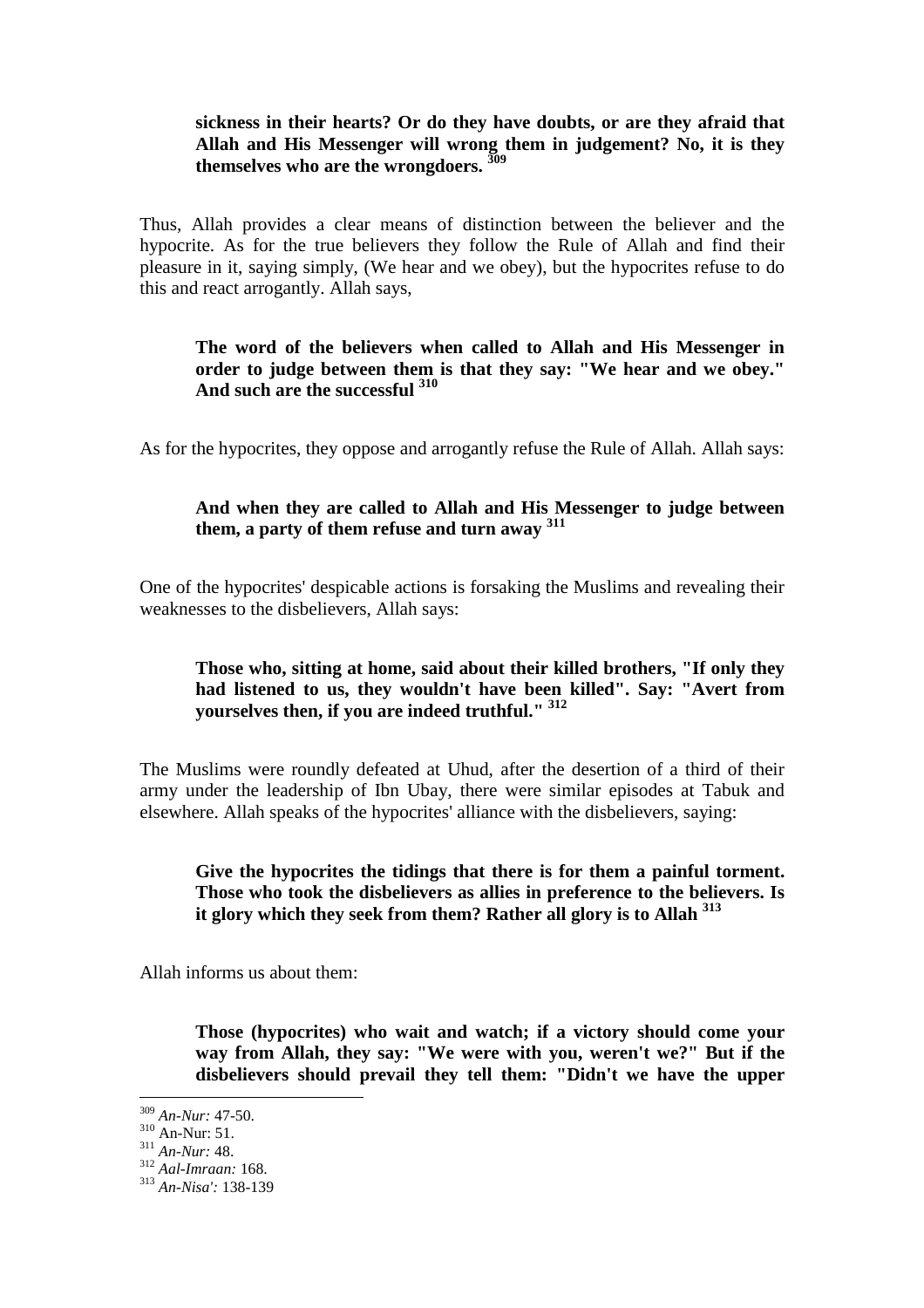**hand and didn't we protect you from the believers?" Allah will judge between you on the day of resurrection. And never will Allah grant to the disbelievers a way (to triumph) over the believers. [314](#page-97-0)**

They are clearly exposed in Surah at-Tawbah. Allah says:

**Indeed only those who do not believe in Allah and the Last Day and whose hearts are in doubt that ask your leave (to be exempted from Jihad). So in their doubts they waver. Had they wanted to march with you they would have prepared themselves somehow but Allah disliked that they should go, struck them with sloth and it was said to them: "Sit then amongst the idle". If they had gone with you they would have only added confusion; worrying you to stir up trouble; and there are yet amongst you those who would have listened to them. Allah is aware of wrongdoers. They had plotted sedition before, and made things difficult for you until truth came and the command of Allah was made manifest, to their great discomfort. Some of them said: "Grant me leave (to be exempted from Jihad) and put me not in trial". Certainly, they have fallen into trial. And verily, Hell shall surround the disbelievers. If good comes your way (O Muhammad), it grieves them, and if you should know misfortune they say: "For this we were well prepared", and they turn their backs on you rejoicing. [315](#page-97-1)**

Indeed their absence was no loss for, as Allah has said here, had they gone they would only have caused trouble. Cowards and wastrels they would only carry tales and stir up hatred and discord. $316$  Allah said,

**And when a Surah is revealed, enjoining them to believe in Allah and to strive hard and fight along with His Messenger, the wealthy amongst them take their leave of you saying, "Allow us to remain with those who sit at home". They are content to be with those (the women) who sit behind. Their hearts are sealed up, so they understandnot. <sup>317</sup>**

There is much more to them than this, but Allah has warned the believers of them and told His Prophet that had He wished he could have exposed them completely, however they would rather be recognised by the tenor of their words. Allah says:

**Had We willed, We could have shown them to you, and you should have known them by their marks, but surely, you will know them by the tone of their speech! And Allah knows all your deeds. [318](#page-97-4)**

<span id="page-97-0"></span><sup>314</sup> *An-Nisa':* 141.

<span id="page-97-1"></span><sup>315</sup> *At-Tawbah:* 45-50.

<span id="page-97-2"></span><sup>316</sup> Tafsir Ibn Kathir, 4/100.

<span id="page-97-3"></span><sup>317</sup> *At-Tawbah:* 86-87.

<span id="page-97-4"></span><sup>318</sup> *Muhammad:* 30.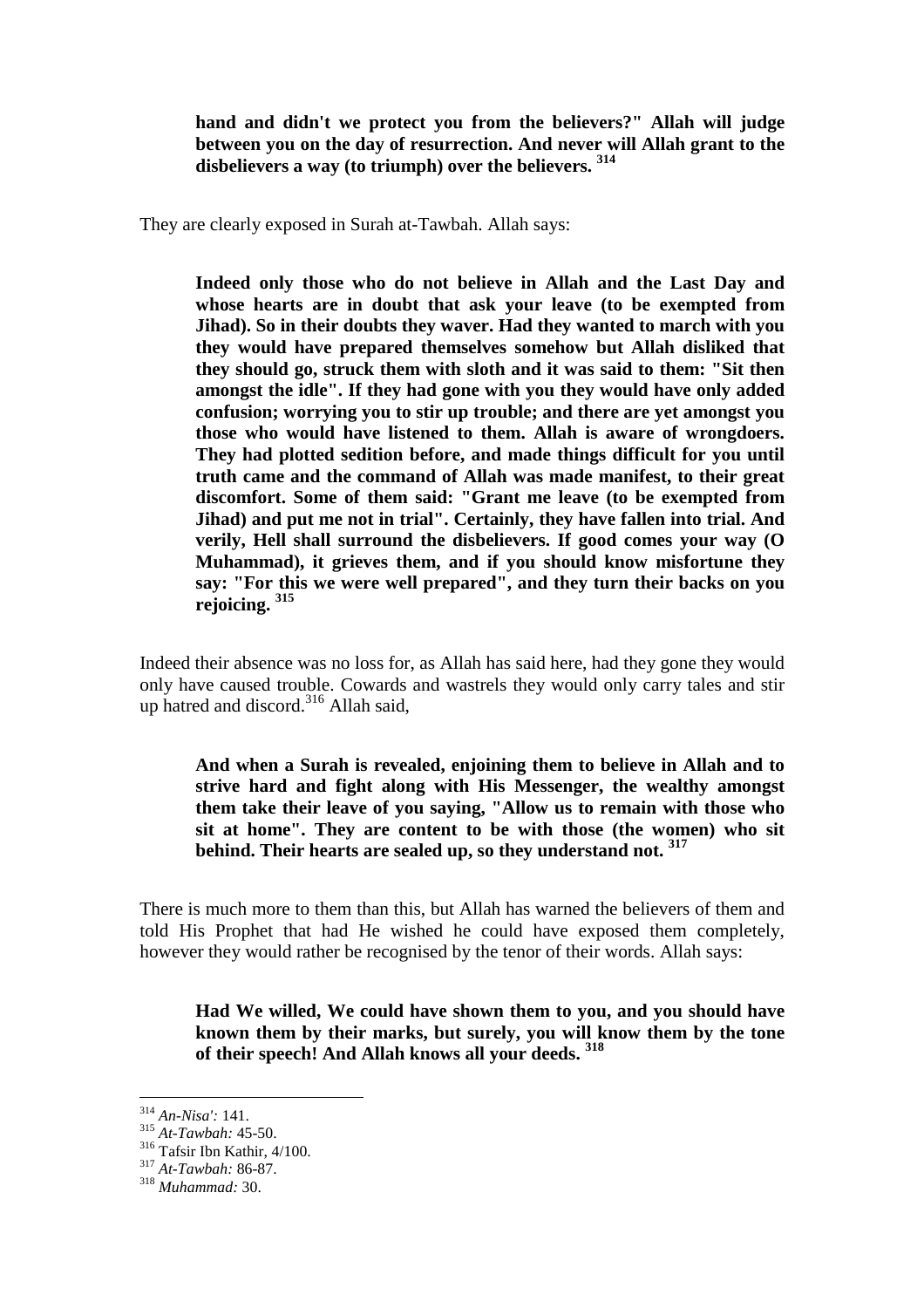Shortly, we will examine in what way the Companions kept clear of them as well as how the Prophet dealt with them.

## **The Madinan Period and the Final Separation of the Muslims from their Enemies**

The religious education during the Makkan period was characterised by personal spiritual development, patience under hardship, preaching the word and building up the community in numbers, despite the restrictions imposed upon them. The Madinan period, while based upon the same principles and methods, differed from this in its style since the believer's hand was not stayed and they were now able to strike back at their enemies with both strength and confidence<sup>[319](#page-98-0)</sup>. Thus the most prominent feature of this period is the taking up of arms in the defence of religion, Jihad in the cause of Allah. This was the first chapter in the final separation of the allies of Allah from the minions of Satan. This new aspect to the confirmation of the creed came after the Hijrah and presented, in addition to perseverance under hardship and persecution, a new means of defending the faith from the enemy's assault.<sup>[320](#page-98-1)</sup>

There has been extensive discussion by the scholars about Jihad, many verses of the Qur'an deal with it as well as many Ahaadith of the Prophet, but people have been divided in their opinions about the interpretation of these sources, especially in recent times. The shadows cast by the disbelievers, the secularists, the orientalists and their friends in the East, have deeply affected some Muslims.

At a time when the enemies of Islam are all saying that Islam was spread by the sword we find some people, who claim to be scholars or to have some knowledge, twisting the sources to suit whatever defence they see fit to provide. They are seen to be on the defensive, to be fighting a loosing battle, since whenever they begin to have doubts about something they refuse to defend it further. It seems that this attitude has no precedent before the modern age, when world dominance came to rest with the disbelievers and the Muslims' will to fight was broken as they were reduced to servility, weakness and blind obedience.

The greatest of our scholars have written about this subject and what they have said about it is more than sufficient.<sup>[321](#page-98-2)</sup> The important thing here is that we understand the guidance and experience of the Prophet and how he dealt with the enemies of Allah; how he fought them. Imam Ibn al-Qayyim has made some pertinent remarks about this, which, due to the importance of the subject, I would like to quote in full.

<span id="page-98-0"></span><sup>&</sup>lt;sup>319</sup> M.A. al-Misri, *Sabilu ad-Da'wati al-Islamiyya*, p.113, 1<sup>st</sup> edition, 1400 A.H., *Daar al-Arqam*, Kuwait.

<span id="page-98-1"></span><sup>320</sup> M. Qutb, *Manhaj at-Tarbiyya al-Islamiyya,* 2/70.

<span id="page-98-2"></span><sup>&</sup>lt;sup>321</sup> Scholars such as Ibn Taymiyyah, Ibn al-Qayyim, Muhammad Ibn Abdul Wahab, Abou al-A'la al-Mawdudi, Sayyid Qutb and Sheikh Sulayman Ben Hamdan, may Allah have mercy upon them.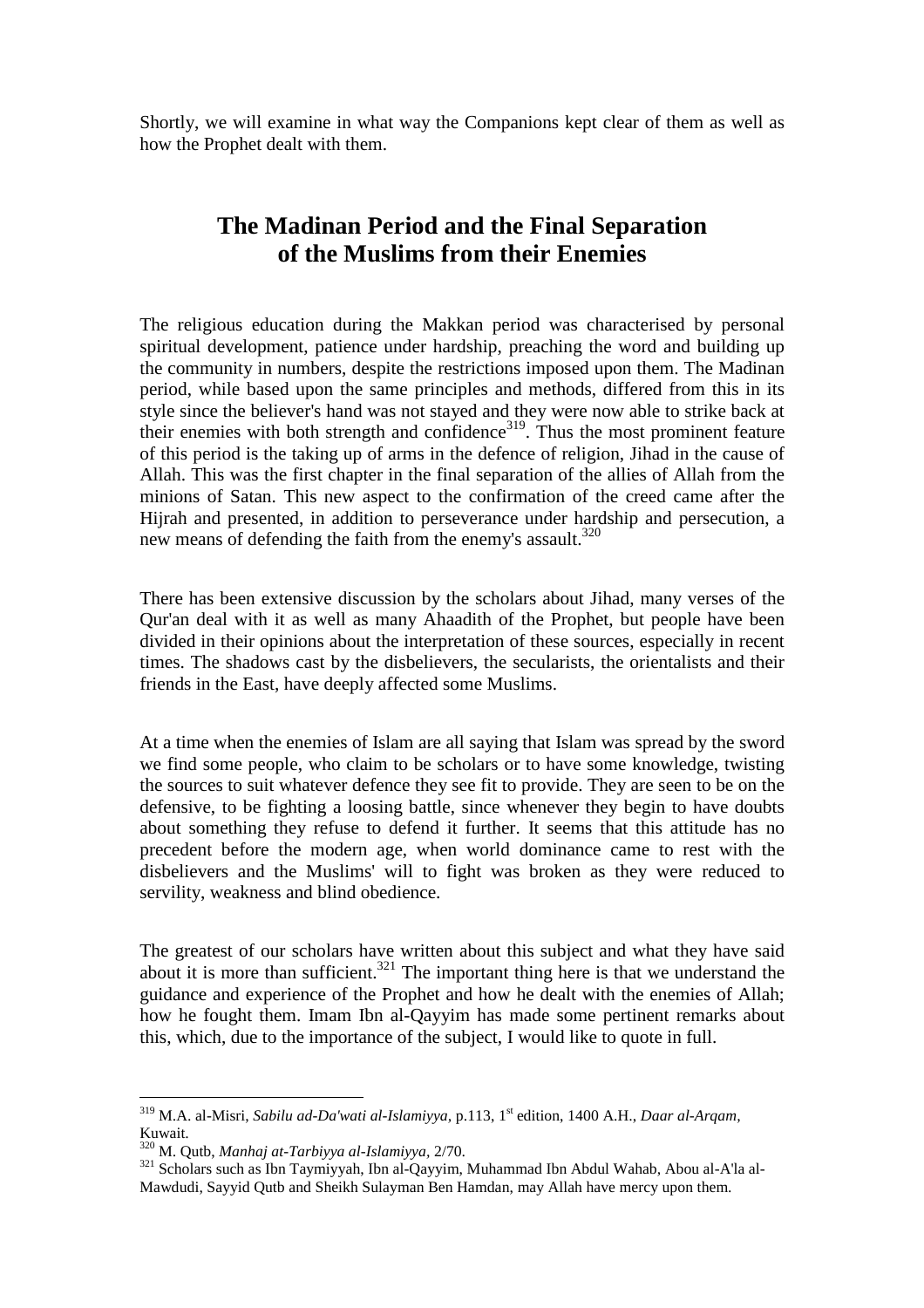He said in his book Zaad al-Maa'd: "The first thing which Allah revealed of His Book were the words **(Read in the name of your Lord who created)**, this was the beginning of prophethood, for he was commanded simply to recite the words and had not yet been told to convey them to anyone else. Then the verses were revealed, **(O you who are encloaked, arise and warn)**. So the status of Prophet was conferred by the words "**Read**", and the status of Messenger was conferred by the words "**arise and warn**" and he was told to warn his nearest and dearest, then his clan, then those of the Arabs who were near to them, then to warn all of the Arabs, then to warn humanity and the Jinn. So he did this for more than ten years, after the prophethood was placed upon him. There was neither fighting nor tribute, and he was ordered to restraint, patience and non-violence.

Then he was permitted to leave the city, and to fight. Later he was ordered to fight those who attacked him but not those who left him alone without attacking him. Finally, he was ordered to struggle against the pagan Arabs until all religion was solely for the Sake of Allah Alone. After the command to fight, the disbelievers would be divided into three categories: those who agreed to a truce, those who remained in a state of war, and those who lived under the protection of Islam.

As for those who enjoyed a truce he was commanded to abide by the terms of their agreement, though if they were suspected of treachery their agreement could be revoked. Arms could only be raised against them if their treaty was actually broken. Whoever broke the terms of an agreement would be attacked.

When Surah Baraa' (i.e. Surah At-Tawbah) was revealed it established an irrefutable basis for these divisions; for the Prophet was ordered to struggle against the People of the Book until they either paid tribute or entered into Islam, to fight the pagans and the hypocrites and to be harsh against them. So the Prophet fought the pagans forcefully, and the hypocrites by argument and persuasion.

He was then commanded to revoke all agreements with the pagan Arabs, this split the "contracted people" into three groups. A group whom he was now obliged to fight, these were people who, as a result the rescission of their agreements broke their former terms, rose up against the Muslims and declared war on them. Another group held temporary agreements which they did not break and which were not rescinded. These would be allowed to expire at their appointed times. Those who held to their agreements and did not rise up against the Prophet were left in peace. There was a third group who either held no treaties but did not fight, or who held a permanent agreement. The Prophet was ordered to wait for a period of four months, then a state of war would exist with these people. These are the four months mentioned in the verse, **(And when the four months have passed then slay the disbelievers)[322](#page-99-0)**

These four months were calculated from the day of the revelation which was the 10th of Dhul-Hijjah, that is the day of the Pilgrimage, it would then expire on the 10th of Rabi' II. This is not the same as the four months mentioned later in the same Surah,

<span id="page-99-0"></span><sup>322</sup> *At-Tawbah:* 5.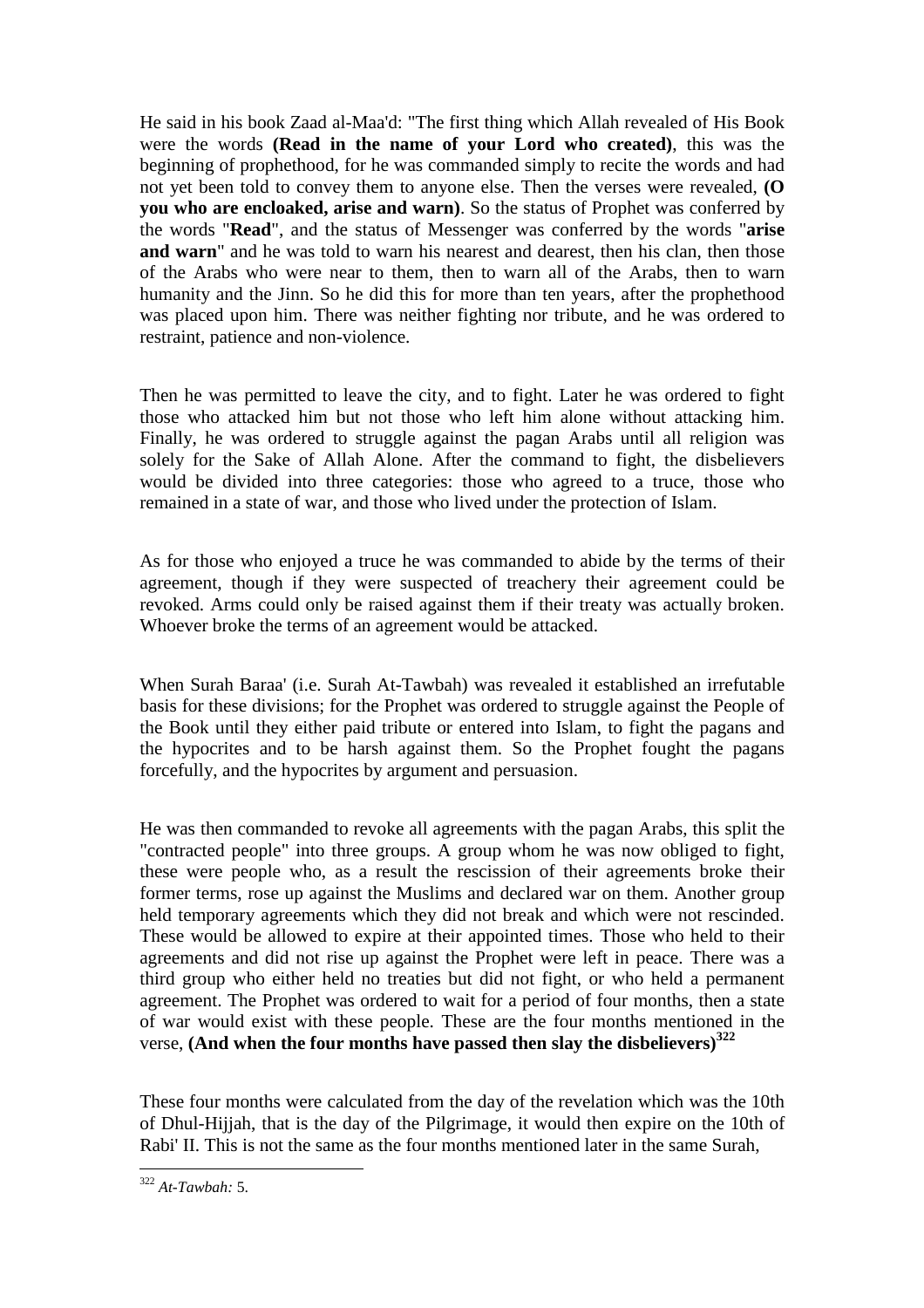#### **Verily, the number of months with Allah is twelve months (in a year), so was it ordained by Allah on the Day when He created the heavens and the earth; of them four are Sacred. [323](#page-100-0)**

One of these stands alone, Rajab, and three are consecutive, Dhul-Qa'dah, Dhul-Hijjah and Muharram. There would be no campaign against the pagan Arabs during any of these four months. Since these are not consecutive it is impossible for them to be the same as the four mentioned above. So it is clear that four consecutive months would be given before a state of war could be declared. During this interim period those who broke their agreements were taken to task, and those who had no agreements were given four months, as was also the case with those who held indefinite agreements. Temporary agreements would be allowed to expire at their stated times. Everyone who held temporary agreements accepted Islam before these expired, and tribute was then levied on the Jews and Christians. The status of the disbelievers was settled; there were those with whom the Muslims were at war, those who held treaties, and those who paid tribute.

As agreements and treaties began to expire the situation again began to change, after this the disbelievers fell into only two groups; those who were in a state of war and those who paid tribute. Those who were at war with the Muslims also lived in fear of them, so all those within the realm of the Muslims fell again into three groups: those who believed and submitted, those who surrendered and were protected, and those wholived in fear and made  $war^{324}$ .

The Qur'an has specified the aims of Jihad more than once, at one point it says: **(And fight them until there is no more Fitnah, and the religion will all be for Allah Alone)[325](#page-100-2)**. Abdur Rahmaan Ibn Zayd Ibn Aslam said: "and the religion will all be for Allah Alone", means that disbelief should not co-exist with your religion<sup>[326](#page-100-3)</sup>. Allah says:

**It is He who has sent His Messenger with Guidance and the Religion of Truth (Islam), to make it superior over all religions even though the Mushrikun like itnot. <sup>327</sup>**

And also,

**For had it not been that Allah checks one set of people by means of another, monasteries, churches, synagogues, and mosques, wherein the Name of Allah is mentioned much would surely have been pulled down. Verily, Allah will help those who help His (cause). Truly, Allah is All-**

<span id="page-100-0"></span><sup>323</sup> At-Tawbah: 36.

<span id="page-100-1"></span><sup>324</sup> *Zad al-Ma'ad:* (Vol. 3/158-160).

<span id="page-100-2"></span><sup>325</sup> *Al-Anfaal:* 39.

<span id="page-100-3"></span><sup>326</sup> Tafsir Ibn Kathir: Vol.3/597.

<span id="page-100-4"></span><sup>327</sup> *At-Tawbah:* 33.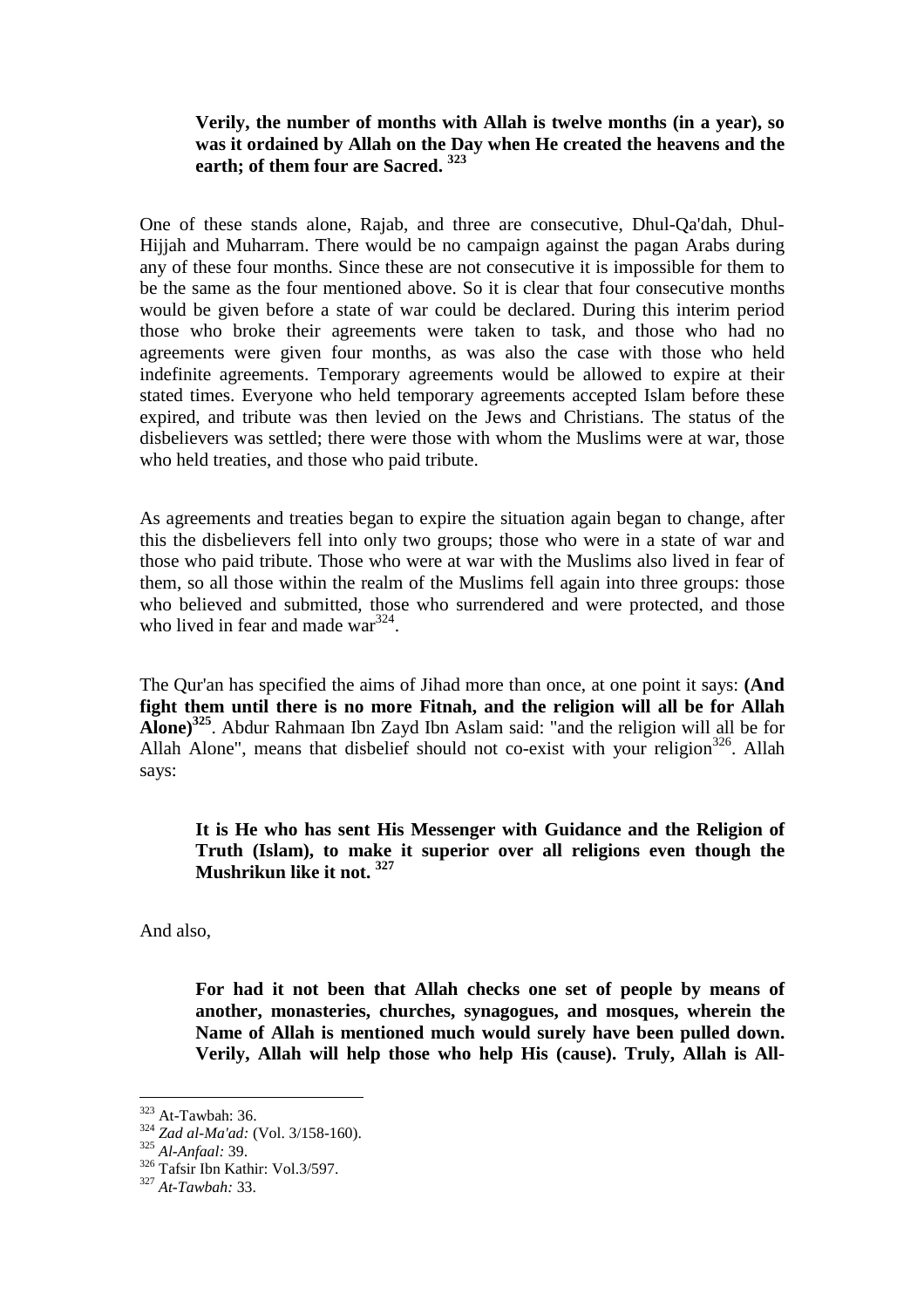#### **strong, All-Mighty. Those who, if We give them power in the land, order for Iqaamat asSalaat, to pay the Zakaat, and they enjoin good and forbid the evil. And with Allah rests the end of matters.[328](#page-101-0)**

Among the aims of Jihad are that Allah alone should be worshipped, that rule should be by His Shari'ah, that humanity should be freed from the worship of created things for the worship of the Lord of Creation, freed from the petty deification of people, freedto experience the Divinity of the One and Single God<sup>329</sup>. It is to liberate the weak and oppressed of the earth,

**Why do you not fight in the Cause of Allah, and for those weak, ill-treated and oppressed among men, women, and children whose cry is: "Our Lord! Rescue us from this town whose people are oppressors; and raise for us, from You, one who will protect, and raise for us, from You, one who will help.[330](#page-101-2)**

We will now examine the details of how Muslims should dissociate themselves from each group of disbelievers as well as of the rules of Jihad.

### **Dissociation from the Pagan Arabs:**

(1) After the establishment of the Muslim state at Madinah it became necessary to completely uproot pagan power in Makkah and elsewhere in the peninsula. We have just seen Ibn al-Qayyim's explanation of the changing status of the non-Muslims under the authority of the Muslims. This position is based in part upon the following verses from the beginning of Surah At-Tawbah:

**Freedom from obligations from Allah and His Messenger to those of the Mushrikun, with whom you made a treaty. So travel freely (O Mushrikun) for four months throughout the land, but know that you cannot escape (from the Punishment of) Allah, and Allah will disgrace the disbelievers. And a declaration from Allah and His Messenger to mankind on the greatest day (the 10th of Dhul-Hijja - the 12th month of Islamic calendar) that Allah is free from all obligations to the Mushrikun and so is His Messenger. So if you (Mushrikun) repent, it is better for you, but if you turn away, then know that you cannot escape (from the punishment of) Allah. And give tidings (O Muhammad) of a painful torment to those who disbelieve. Except those of the Mushrikun with whom you have a treaty, and who have not subsequently failed you in aught, nor have supported anyone against you. So fulfil their treaty to**

<span id="page-101-0"></span><sup>328</sup> *Al-Hajj:* 40-41.

<span id="page-101-1"></span><sup>329</sup> See the chapter entitled *'Al-Jihad Fi Sabeeli Allah'* in S.Qutb's *Ma'alim Fi at-Tariq* and also *Tariq ad-Da'wah Fi Dhilal al-Qur'an,* 1/289.

<span id="page-101-2"></span><sup>330</sup> *An-Nisa': 75.*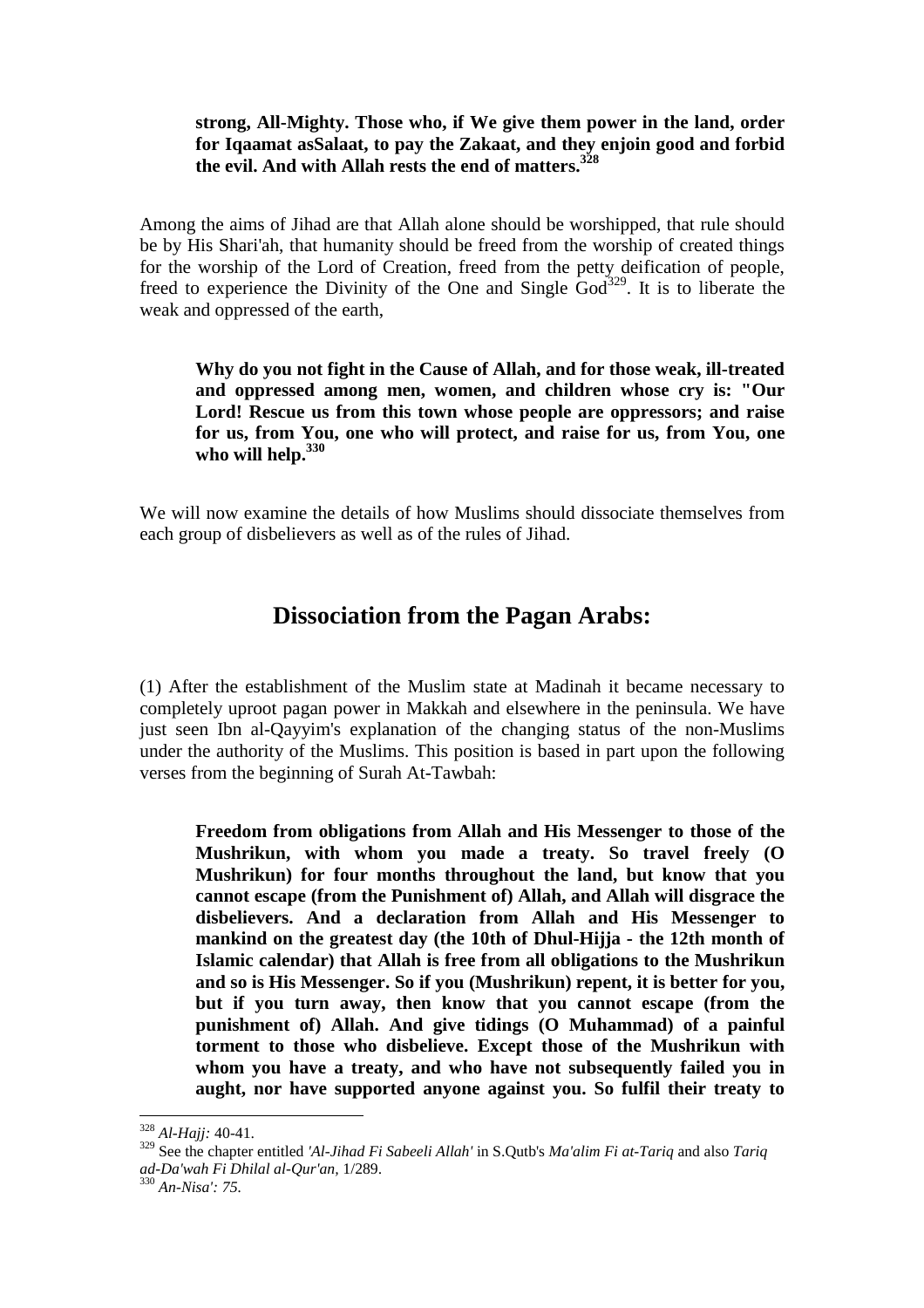**them to the end of their term. Surely Allah loves Al-Muttaqun. Then when the sacred Months (the 1st, 7th, 11th, and the 12th months of the Islamic calendar) have passed, then kill the Mushrikun wherever you find then, and capture them and besiege them, and prepare for them each and every ambush. But if they repent and offer prayers perfectly, and pay Zakaat, then leave their way free. Verily, Allah is Oft- Forgiving, Most Merciful (until verse15).<sup>331</sup>**

(2) They were forbidden from the precincts of al-Masjid al-Haram by the command of Allah. Allah says:

#### **O you who believe! Surely the Mushrikun are Najasun (impure). So let them not come near al- Masjid al-Haram after this year, and if you fear poverty, Allah will enrich you, if He Will, out of His bounty. Surely, Allah is all-Knowing, allWise.[332](#page-102-1)**

Ibn Kathir said: This verse was revealed in the ninth year of the Hijrah and that the Prophet sent Ali along with Abu Bakr to Makkah in order to announce to the pagans, "No pagan shall perform Hajj after this year, and none shall perform the Tawaf around the Ka'bah in a naked state"<sup>[333](#page-102-2)</sup>.

(3) Likewise Muslim men were forbidden to marry pagan women:

**O you who believe! When believing women come to you as migrants, examine them, Allah is well informed of their faith. And if you know them for true believers, do not return them to the disbelievers, they are not lawful (wives) for the disbelievers, nor are the disbelievers lawful (husbands) for them. But give the disbelievers that (amount of money) which they have spent (as their bridal-money) to them. And there will be no sin on you to marry them, if you have paid their bridal-money (Mahr) to them. Likewise, do not hold the disbelieving women as wives, and ask for that which you have spent (as Mahr) and let them (the disbelievers) ask back for that which they have spent. That is the Judgement of Allah. He judges between you. And Allah is All-Knowing, All-Wise.[334](#page-102-3)**

Ibnu Jarir at-Tabari relates that this was revealed after some Muslim women refugees had come to the Prophet. The day it was revealed Umar Ibn al-Khattab divorced two of his wives whom he had married before Islam<sup>[335](#page-102-4)</sup>.

<span id="page-102-0"></span><sup>331</sup> *At-Tawbah: 1-15.*

<span id="page-102-1"></span><sup>332</sup> *At-Tawbah:* 28.

<span id="page-102-3"></span><span id="page-102-2"></span><sup>333</sup> Sahih al-Bukhari: Vol. 8/318, Hadith 4655. "The Book of Tafsir", Tafsir Surah *At-Tawbah.* <sup>334</sup> *Al-Mumtahinah:* 10.

<span id="page-102-4"></span><sup>335</sup> "Tafsir at-Tabari", Vol.26/100, and see also Ibnu al-Qayyim's "Ahkaam Ahl adh-Dhimma", Vol.1/69.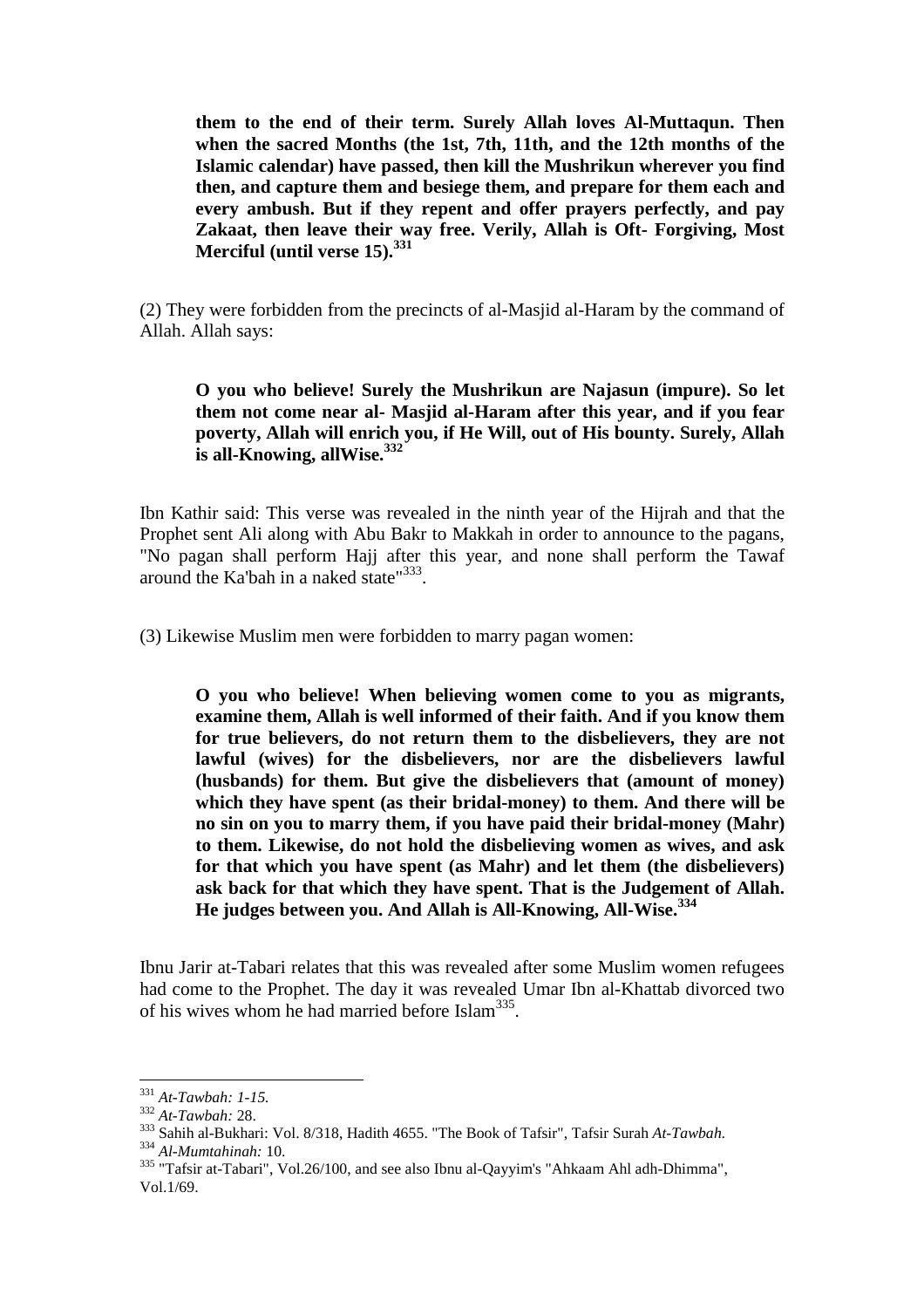(4) After the establishment of their own state, Muslims were also forbidden from settling in pagan lands. This was in order to shield them from persecution and to reinforce their feelings of community in faith and of reliance upon one another, to the exclusion of the disbelievers. The Prophet said, "I am not responsible for any Muslim who stays among polytheists. They asked: Why, Apostle of Allah? He said: Their fires should not be visible to one another."[336](#page-103-0)

### **Dissociation from the People of the Book**

As we discussed earlier, the greatest manifestation of the breach between the Muslims and their enemies is the establishment of Jihad. We should perhaps then mention some of the verses which were revealed with regard to the People of the Book and the basis of the Jihad against them.

In Surah Aal-Imraan we find frequent mention of them and an exposition of their nature:

**O people of the Book! "Why do you disbelieve in the Aayaat of Allah, while you bear witness (to their truth)". O people of the Book! "Why do you mix Truth with falsehood and conceal the Truth while you know?"[337](#page-103-1)**

**Say: "O people of the Book! Why do you reject the Aayaat of Allah, while Allah is witness to what you do?" Say, "O people of the Book! Why do you stop those who have believed, from the Path of Allah, seeking to make it seem crooked, while you are witnesses? And Allah is not unaware of what youdo"<sup>338</sup>**

And again in Surah al-Ma' idah we find,

**Say: "O people of the Book! Do you criticise us for no other reason than that we believe in Allah, and in (the Revelation) which has been sent down to us and in that which has been sent down before (us), and that most of you are Faasiqun?" Say (O Muhammad to the people of the Book): "Shall I inform you of something worse than that, regarding the recompense from Allah: those (Jews) who incurred the Curse of Allah and His Wrath, those of whom (some) He transformed into monkeys and swine, those who worshipped Taaghut; such are worse in rank (on the**

<span id="page-103-0"></span><sup>336</sup> Sunan Abee Dawud, "Kitaab al-Jihad", Vol.3/105, Hadith 2645, and at-Tirmidhi, "Kitaab as-Seerah", Vol.5/329, Hadith 1604.

<span id="page-103-2"></span><span id="page-103-1"></span><sup>337</sup> *Aal-Imraan:* 70-71.

<sup>338</sup> *Aal-lmraan:* 98-99.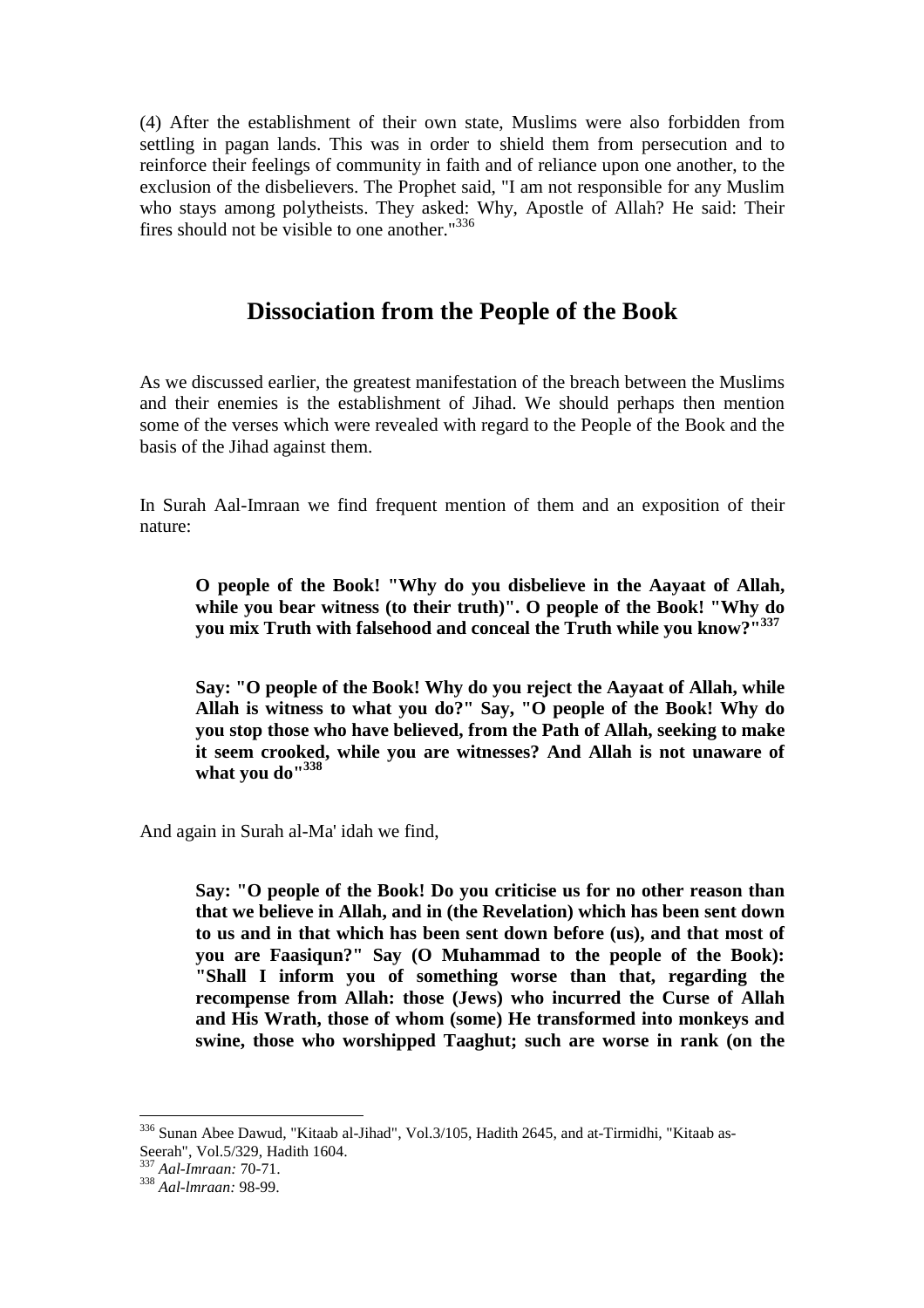#### **Day of Resurrection in the Hell- Fire), and far more astray from the Right Path (in the life of this world)".[339](#page-104-0)**

In these verses, and others like them, we find the People of the Book reproached and their wickedness and degradation exposed. Then the Prophet, and the believers, were instructed to tell them that they have no case to stand on until they should abide by the Law of Allah and by His revelations to them.

**Say (O Muhammad), "O people of the Book! You have nothing till you act according to the Torah, the Gospel, and what has (now) been sent down to you from Your Lord (the Qur'an)." Verily, that which has been sent down to you (Muhammad) from Your Lord increases in many of them their obstinate rebellion and disbelief. So be not sorrowful over the people who disbelieve. [340](#page-104-1)**

This verse is one of the most representative of those relating to dissociation from the People of the Book. The military campaigns of the Prophet and his companions against the people of the Book, Banu Qaynuqa', Banu Quraydhah and Banu an-Nadhir, provide additional evidence for the dissociation of the Muslims from them, their active opposition to them and their ridding themselves completely of them. We shall see, in the second part of the book, how they were banished from the entire Arabian Peninsula.

### **Dissociation from the Hypocrites**

The Muslims' singling out of the hypocrites and their renunciation of them are both supported by the Prophet's own example. Ibn al-Qayyim observes that: "the Prophet said that we should take them at face value, leave Allah to deal with what they hide, but confront them with knowledge and truth. Allah told him to oppose them and to be stern with them, but to try to appeal to their better judgement. He was forbidden from praying at their funerals and from visiting their graves. Allah has said that whatever he did He would not forgive them"<sup>[341](#page-104-2)</sup>.

We have already seen how the most prominent features of their behaviour are their fondness for the disbelievers, their distaste for Islam and their abandonment of the Muslims. In fact, Allah made this clear in the revelation warning the Muslims to be careful and to keep away from them. In Surah At-Tawbah we were warned to oppose them and to meet them sternly. Sternness towards them would itself be a kind of Jihad: Allah says:

<span id="page-104-0"></span><sup>339</sup> *Al-Ma'idah:* 59-60.

<span id="page-104-1"></span><sup>340</sup> *Al-Ma'idah:* 68.

<span id="page-104-2"></span><sup>341</sup> *Zad al-Ma'ad:* (Vol. 3/161).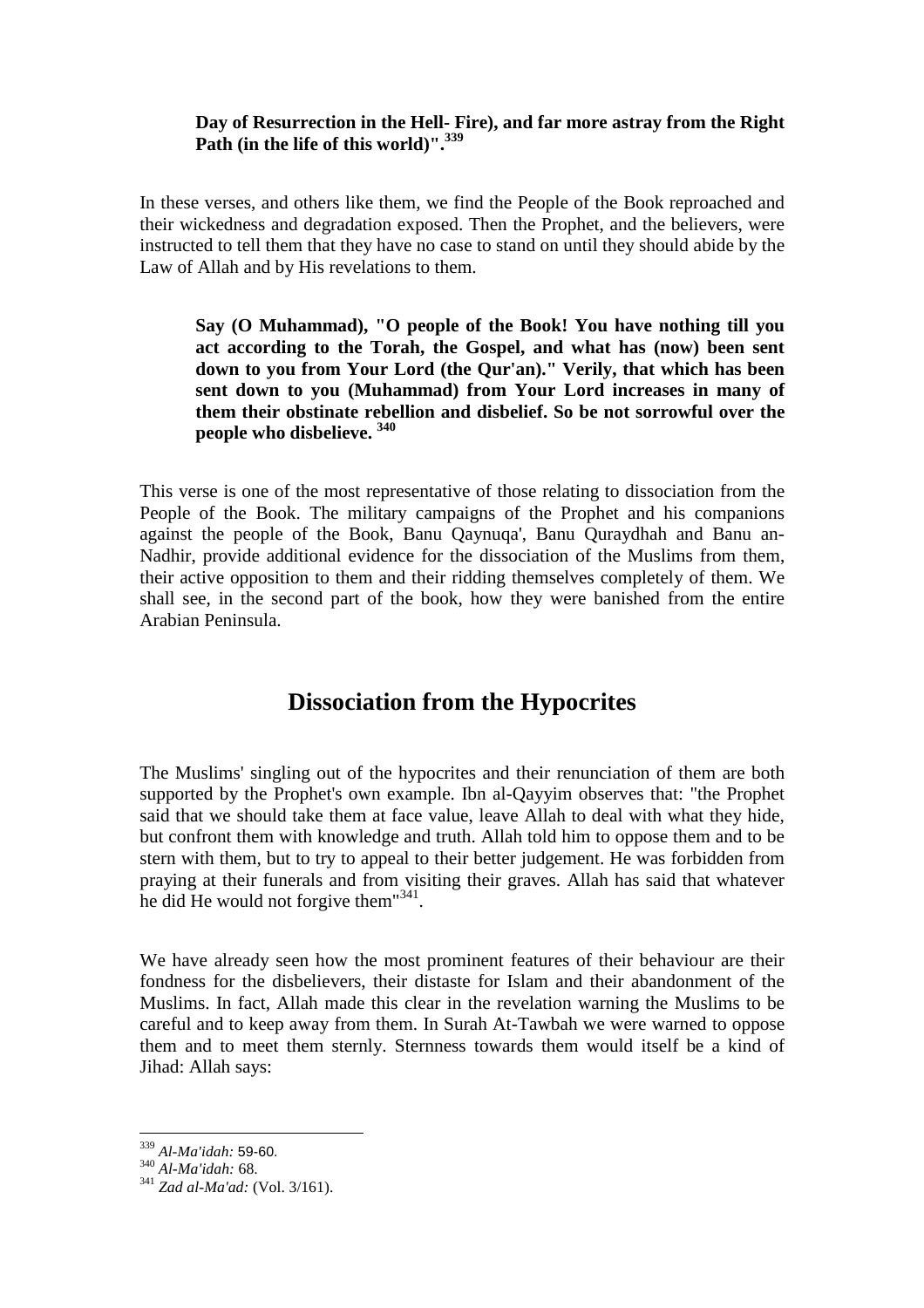#### **O Prophet! Strive hard against the disbelievers and the hypocrites, and be stern towards them. Their resting place is Hell, and worst indeed is that destination [342](#page-105-0)**

These same words also appear in Surah At-Tahrim, verse 9. Surah At-Tawbah exposed them completely and has even been called, Al-Faadihah, the exposure. Said ibn Jubair reports, in Sahih al-Bukhari, that he had asked Ibn Abbas about this Surah. He said that it was the one that exposed everyone, it kept coming, and coming until theythought that none of them would be left without having been mentioned in it.<sup>343</sup>

In Surah an-Nisa' Allah says:

#### **They say: "We are obedient,", but when they leave you (Muhammad), a party of them spend all night planning something other than what you say. But Allah records their nightly (plots). So oppose them and put your trust in Allah, and Allah is Ever All-Sufficient as a Disposer of affairs.[344](#page-105-2)**

As for the prohibition of attending their funerals or visiting their graves, Allah says in Surah At-Tawbah:

#### **And never pray for any of them (hypocrites) who dies, nor visit his grave. Surely they disbelieved in Allah and His Messenger, and died while they were Faasiqun.[345](#page-105-3)**

Ibn Kathir said: "This is a general rule which applies to all whose hypocrisy is known, even though it was actually revealed on account of Abdullah ibn Ubay, the leader of the hypocrites, at Madinah<sup>"[346](#page-105-4)</sup>.

The hypocrites excuse for not participating in Jihad was not accepted and so their participation cannot again be permitted. Allah it says:

**And if Allah brings you back to a group of them (the hypocrites), and they ask your permission to go out (to fight), say: "Never shall you go out with me, nor fight an enemy with me; you agreed to sit inactive on the first occasion, so sit with those who lag behind".[347](#page-105-5)**

And again in the same Surah, Allah says:

<span id="page-105-0"></span><sup>342</sup> *At-Tawbah:* 73.

<span id="page-105-1"></span><sup>343</sup> Sahih al-Bukhari, Vol. 8/629, Hadith no. 4882, "The Book of Tafsir", Tafsir Surah al-Hashr.

<span id="page-105-3"></span><span id="page-105-2"></span><sup>344</sup> An-Nisa': 81.

<span id="page-105-4"></span><sup>345</sup> *At-Tawbah:* 84.

<sup>346</sup> Tafsir Ibn Kathir: Vol.4/132.

<span id="page-105-5"></span><sup>347</sup> *At-Tawbah:* 83.

*<sup>\*</sup> Rijsun:* That is, *Najasun* (impure). Impure because of their evil deeds.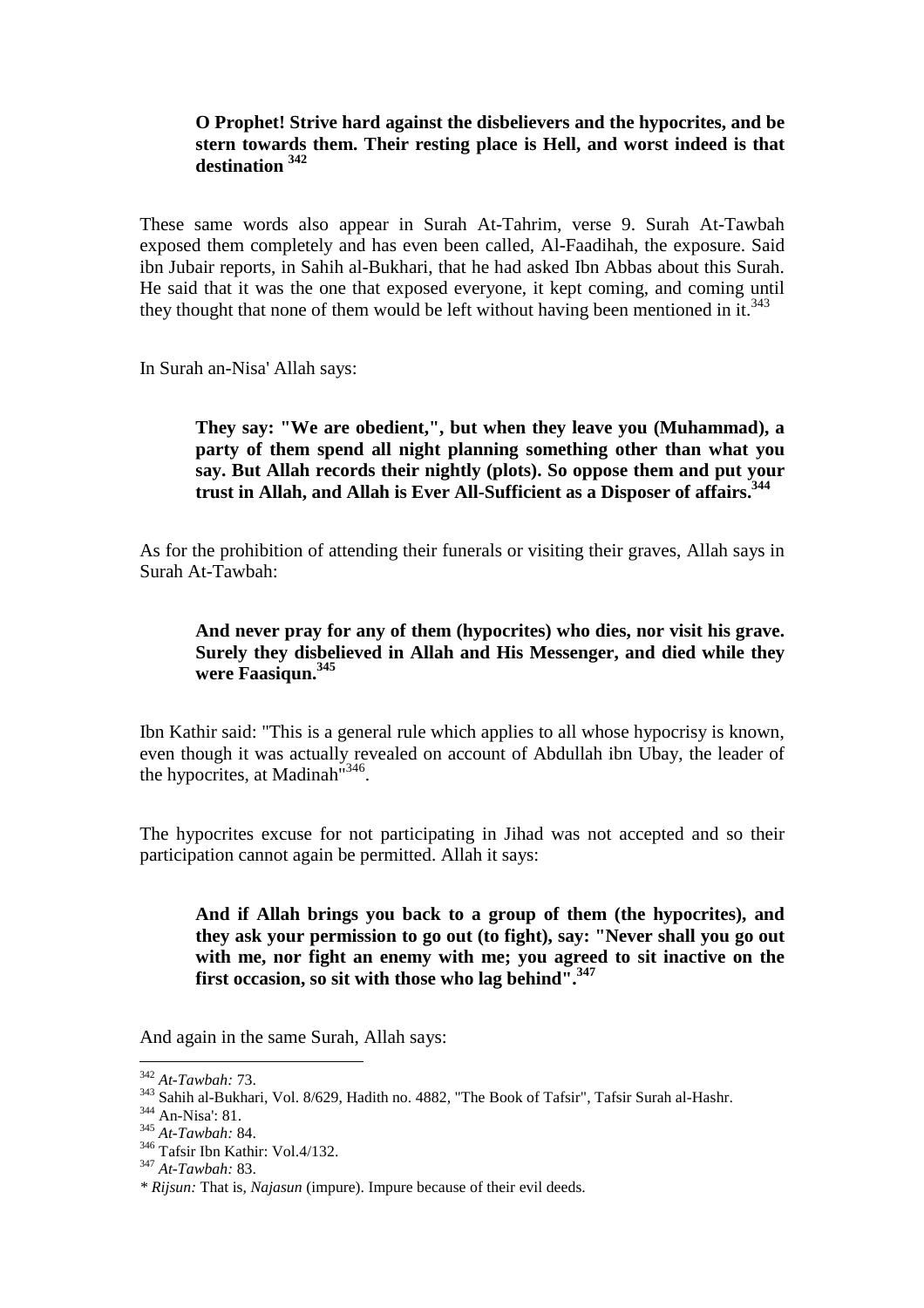**They (the hypocrites) will present their excuses to you (Muslims), when you return to them. Say (O Muhammad): Present no excuses, we shall not believe you. Allah has already informed us of the news concerning you. Allah and His Messenger will observe your deeds. In the end you will be brought back to the All- Knower of the Unseen and the Seen, then He will inform you of what you used to do. They will swear by Allah to you (Muslims) when you return to them, that you may turn away from them. So turn away from them. Surely, they are Rijsun\*, and Hell is their dwelling place, a recompense for that which they used to earn. They (the hypocrites) swear to you (Muslims) that you may be pleased with them, but if you are pleased with them, certainly Allah is not pleased with the people who are Al-Faasiqun.[348](#page-106-0)**

As for asking Allah to forgive them, Allah says,

**Whether you (Muhammad) ask forgiveness for them (hypocrites) or ask not forgiveness for them, yet even if you ask for their forgiveness seventy times, Allah will not forgive them; because they have disbelieved in Allah and His Messenger and Allah guides not those who are Faasiqun.[349](#page-106-1)**

And again in the Surah Al-Munaafiqun, Allah says:

**And when it is said to them: "Come, so that the Messenger of Allah will ask forgiveness from Allah for you", they turn aside their heads, and you can see them turning their faces away in pride. It does not matter, whether you (Muhammad) ask forgiveness for them (hypocrites) or ask not forgiveness for them, Allah will not forgive them. Verily, Allah guides not those who are Faasiqun. [350](#page-106-2)**

<span id="page-106-0"></span><sup>348</sup> *At-Tawbah:* 94-96.

<span id="page-106-1"></span><sup>349</sup> *At-Tawbah:* 80.

<span id="page-106-2"></span><sup>350</sup> *AI-Munaafiqun:* 5-6.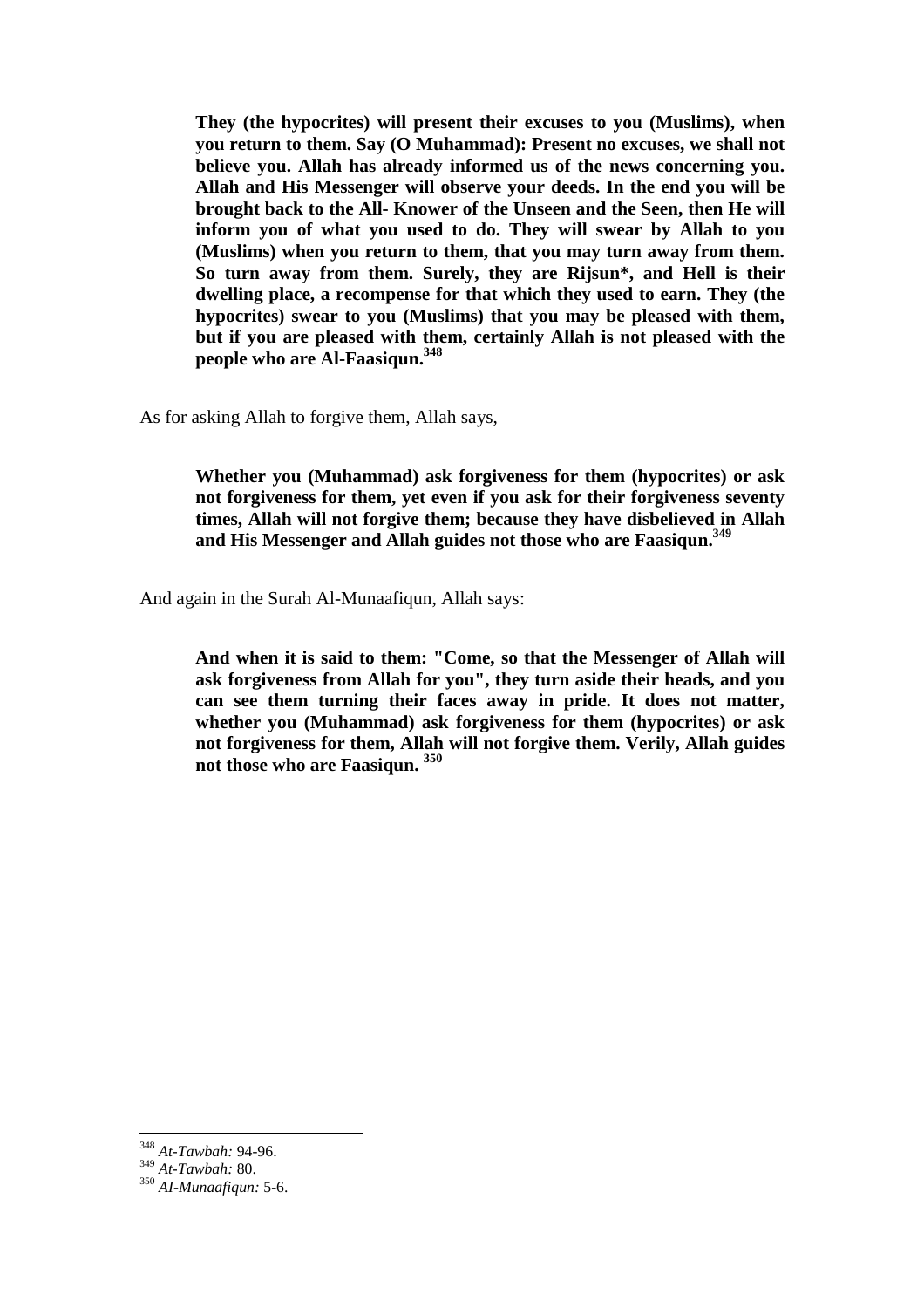## **Complete Separation of the Believers from their Disbelieving Relations if they are Opposed to Allah and His Messenger**

As we related, with respect to the Makkan period, the believers were required to maintain relations with their disbelieving parents and to show respect to their kinsmen on either side, though there was no implication of loyalty to them above that of Religion. The situation changed, however, in the Madinan period, with the establishment of the Muslim state and the declaration of Jihad against the People of the Book and the pagan Arabs. The following verse announced the complete separation of the believer from his unbelieving relations, whether hypocrite or pagan, Christian or Jew. It says,

**You (Muhammad) will not find a people who believe in Allah and the Last Day, making friendship with those who oppose Allah and His Messenger, even if they were their fathers or their sons, their brothers or their kin. Upon their hearts Allah has written faith and He has strengthened them with a Ruh (proofs, light and true guidance) from Himself. Surely they shall enter gardens under which rivers flow, there they will remain forever. Allah is well pleased with them, and they with Him. These are the Party of Allah. Surely, the party of Allah will be the successful. [351](#page-107-0)**

The scholars have noted that this was related to a number of companions, among them Abu Ubayda A'mir ibn al-Jarrah who had killed his father in the battle of Uhud, Abu Bakr who called his son to fight him in the Battle of Badr, Omar who killed his uncle al-Aas ibn Hisham on the same day, about Ali and Hamza who had killed Utbah and Shaybah,sons of Rabi'ah, and al-Waleed ibn Utbah in the battle of Bad[r](#page-107-1)<sup>352</sup>. This verse stresses to the complete separation between the partisans of Allah and those of Satan, and requires the believer to commit himself completely to the ranks of the Muslims, to bind himself singly and uniquely to their cause. There is no honour of lineage or descent, no loyalty to kith and kin, no nation nor cast, no race nor class, when such ties violate the will of Allah. Their point of departure was always the creed, whoever held to it was one of the party of Allah, whomsoever the devil had bound himself to, had agreed to abide by falsehood, and so there would be no bond between these and the forces of Allah $^{353}$  $^{353}$  $^{353}$ 

In Surah At-Tawbah the final order of complete separation is issued, and it makes it clear that it is a matter of belief or disbelief, and not a secondary or ancillary issue, Allah says:

<span id="page-107-0"></span><sup>351</sup> *Al-Mujadilah:* 22.

<span id="page-107-1"></span><sup>352</sup> *Asbaabu an-Nuzul,* Al-Wahidi, p. 236, and "Tafsir Ibn Kathir", Vol.8/79.

<span id="page-107-2"></span><sup>353</sup> See: *Ad-Dilaal,* Vol.6/3514-3516.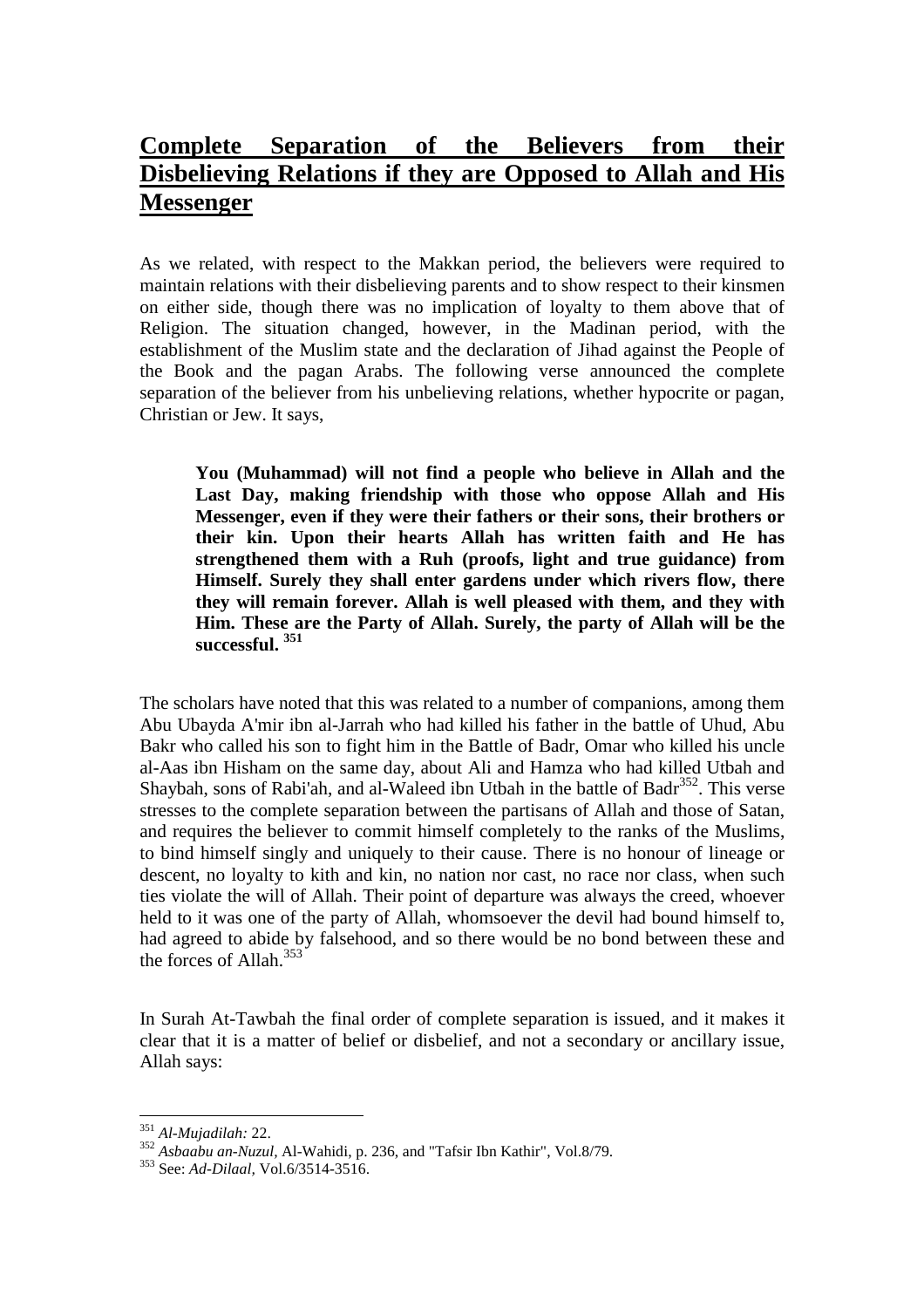**O You who believe! Do not take your fathers or your brothers as protectors if they prefer disbelief to faith. Whoever among you takes them for protectors will only be wrongdoers. Say, 'If your fathers, your sons, your brothers, your wives, your kinsmen, the wealth which you have acquired, the commerce in which you fear a decline, or the houses you love - if these are dearer to you than Allah and His Messenger, and striving hard and fighting in His cause, then wait until Allah brings about His Decision (torment). Allah does not guide those who are Al-Faasiqun. [354](#page-108-0)**

The command to denounce disbelief is from Allah, even when the disbelievers are fathers or sons. They may not be taken as protectors once they have chosen disbelief overfait[h](#page-108-1) $^{355}$ . Al-Qurtubi said that verse 23 in Surah At-Tawbah, with regards to the separation of relations between believers and disbelievers would remain so until the Day of Resurrection<sup>[356](#page-108-2)</sup>. He also relates that Ibn Abbas explained the words: "Whoever among you takes them for protectors will only be wrongdoers", saying that it meant that whoever took them for protectors would be disbelievers like them, since whoever is content with disbelief is himself a disbeliever  $357$ .

According to the Qur'an, all good and worthy relations are balanced against the creed and its exigencies. This is why fathers and sons, brothers, wives and other kin, together with property, commerce and the comfort of homes are all balanced against the love of Allah and His Messenger, against the longing for Jihad in His cause; Jihad and all it implies of trial and hardship, fatigue and exhaustion, of discomfort, pain and anxiety, injury and death for one's former ideals and beliefs. This struggle must be free of all loudmouthed boastfulness, vainglory and pride.

Allah does not ask the believers for more than He knows they are capable of; Allah does not task a soul beyond its scope. Indeed it is by His Mercy upon His servants that He has provided them with the strength and endurance to bear these hardships, that He has placed in their hearts a longing and desire to know Allah. This is a greater gift than anyone could imagine. It raises people above weakness and degradation, frees them from the profane bonds of flesh and blood, and leaves them pure as the day they werebor[n](#page-108-4)<sup>358</sup>.

In conclusion, the doctrine of 'alliance and dissociation' was brought to completion in the Madinan period when the Muslim state was established and the bonds of fraternity were based solely on belief. Jihad against the People of the Book, the pagans, and those who violated their treaties was established; the hypocrites were ostracized and abandoned. Finally, all who remained outside the religion of Islam and did not believe in Allah and His Messenger were isolated, even if they were fathers, brothers or wives.

- <span id="page-108-2"></span><sup>356</sup> *Ahkaam al-Qur'an,* al-Qurtubi, Vol.8/94.
- <span id="page-108-3"></span><sup>357</sup> *Ahkaam al-Qur'an,* al-Qurtubi, Vol.8/94.

<span id="page-108-0"></span><sup>354</sup> *At-Tawbah:* 23-24.

<span id="page-108-1"></span><sup>355</sup> Ibn Kathir, Vol.4/66.

<span id="page-108-4"></span><sup>358</sup> S. Qutb, *Fi Dhilal al-Qur'an,* Vol.3/1615.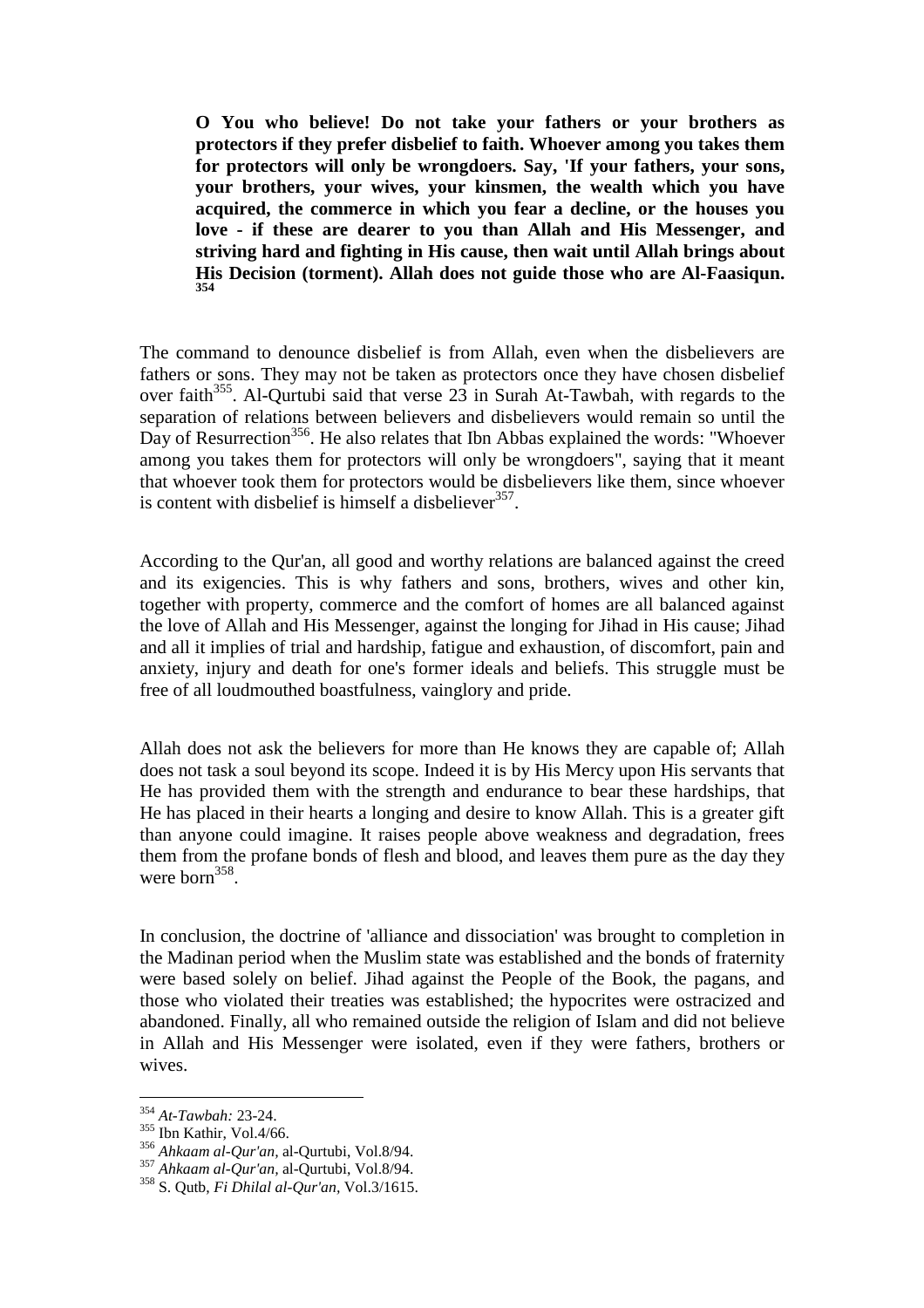The Muslims grew in distinction, as they were raised in stature by their faith, and soon began to feel proud to be members of this faith which had brought them glory, status and power in the world. They went on to conquer the East and the West. Muslims today will never again know this glory except by returning to this creed of love and of alliance, for the sake of Allah and His religion and the believers. When they know of them, they must renounce all hypocrites and disbelievers, even when they are their closest of kin. As for respect and dutifulness towards parents, this shall stand until the Day of Resurrection, even if they are disbelievers.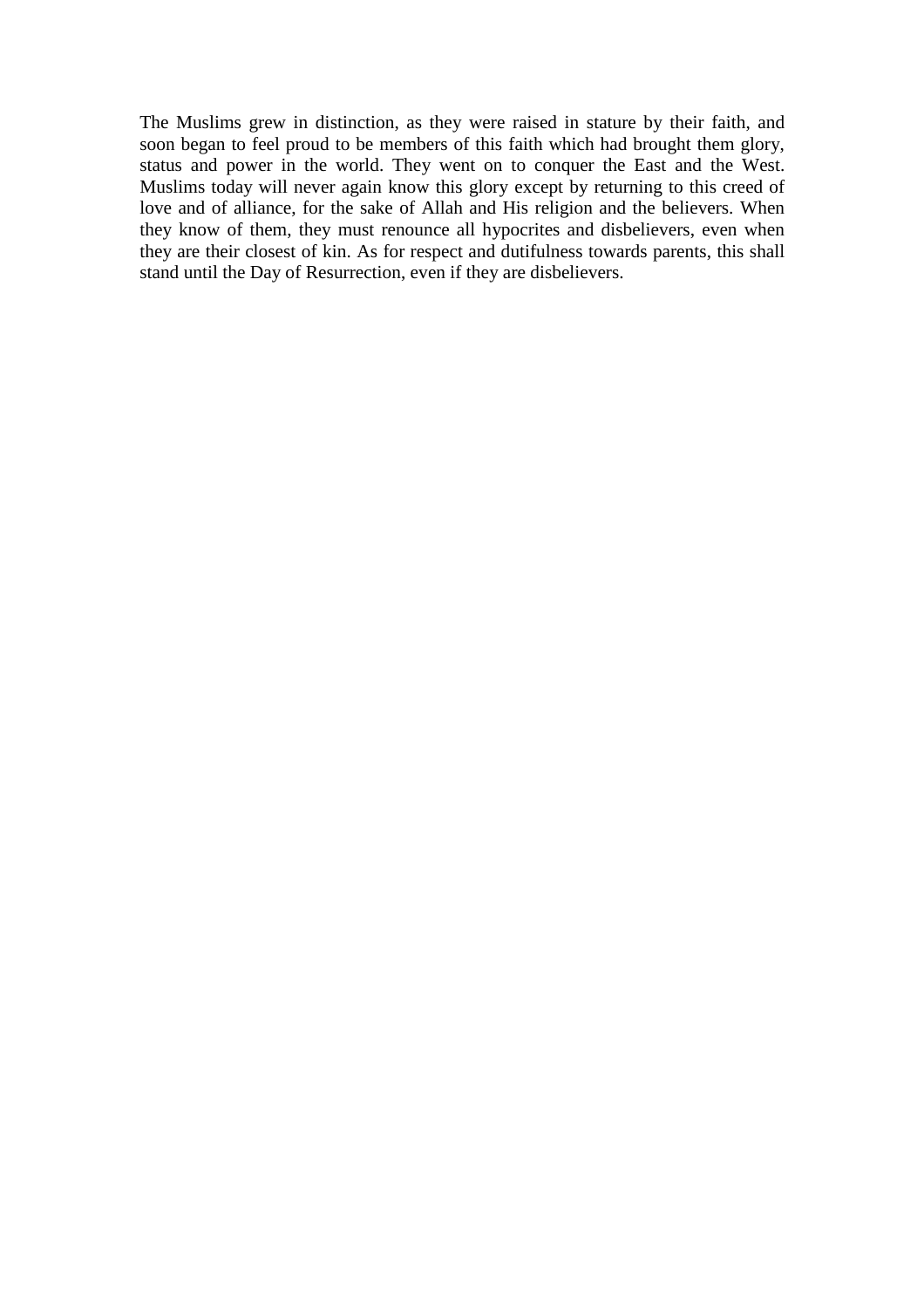# **CHAPTER SEVEN: Types of Alliance with non-Muslims**

It is perhaps worthwhile detailing the various types of alliance with the non-Muslims and their features in a single chapter, given the nature of our discussion. This is in order that the issues and concerns upon which we have touched should be absolutely clear.

I shall take this opportunity to state that I have not felt it necessary to present a comprehensive legal discussion regarding each of the following points, this is in part due to the complexity of the matter at hand. Suffice it to say that while words or actions may outwardly be those of disbelief, mitigating circumstances may always exist that go beyond mere appearances to stand between the human being and the Creator. The matters which we will detail may take a person out of Islam, as is the case of someone who loves the disbelievers simply because of their disbelief, or they may represent a major infraction, like praising or glorifying the disbelievers. Thus the idea of someone being allied to the disbelievers covers a wide variety of types; some of these have completely left Islam while others stray within its bounds<sup>[359](#page-110-0)</sup>.

Islam is actively concerned with the sincerity of devotion to Allah; it requires the absolute renunciation of whatever else one may long for or wish to follow; it seeks to bind the heart to its Lord in hope and fear, in humility and trust. Because, "Whoever gives his heart to a created thing in the hope of help or provision or guidance from it has surrendered his heart to it and so become a worshipper of it. It is well-known that the subjugation of the heart is greater than that of the body. One will not care if one is imprisoned while his heart is imbued with Iman; one could even work out plans to break away. But if the heart is set on something other than Allah, then this is pure humiliation and real subjugation"<sup>[360](#page-110-1)</sup>.

Alliance to the disbelievers represents a danger to the whole community and is more serious than the case of the person who abandons belief privately within his own heart. More than a simple change of heart; this act threatens all Muslims since it presents itself as being in the interests of Islam, while it is in fact a denial of Allah, of His Messenger and of the believers. Naturally, spreading this corruption throughout thecommunity is worse than simply spoiling one<sup>361</sup>. A discussion of types of alliance with the disbelievers follows; this is adapted from an article on the contradictions of Islam in the collection, Majmu'at at-Tawhid an-Najdiyyah, by Muhammad Ibn Abdul Wahhab and his sons.

<span id="page-110-0"></span><sup>359</sup> Sheikh Abdul-Latif bin Abdur-Rahman al Sheikh, *Ar-Rasa'il alMufida,* p.43.

<span id="page-110-2"></span><span id="page-110-1"></span><sup>360</sup> Ibn Taymiyyah, *Al-Ubudiyyah,* pp.95-96.

<sup>361</sup> Ibn Taymiyyah, *As-Saarim al-Maslul Ala Shaatim ar-Rasul,* p.371.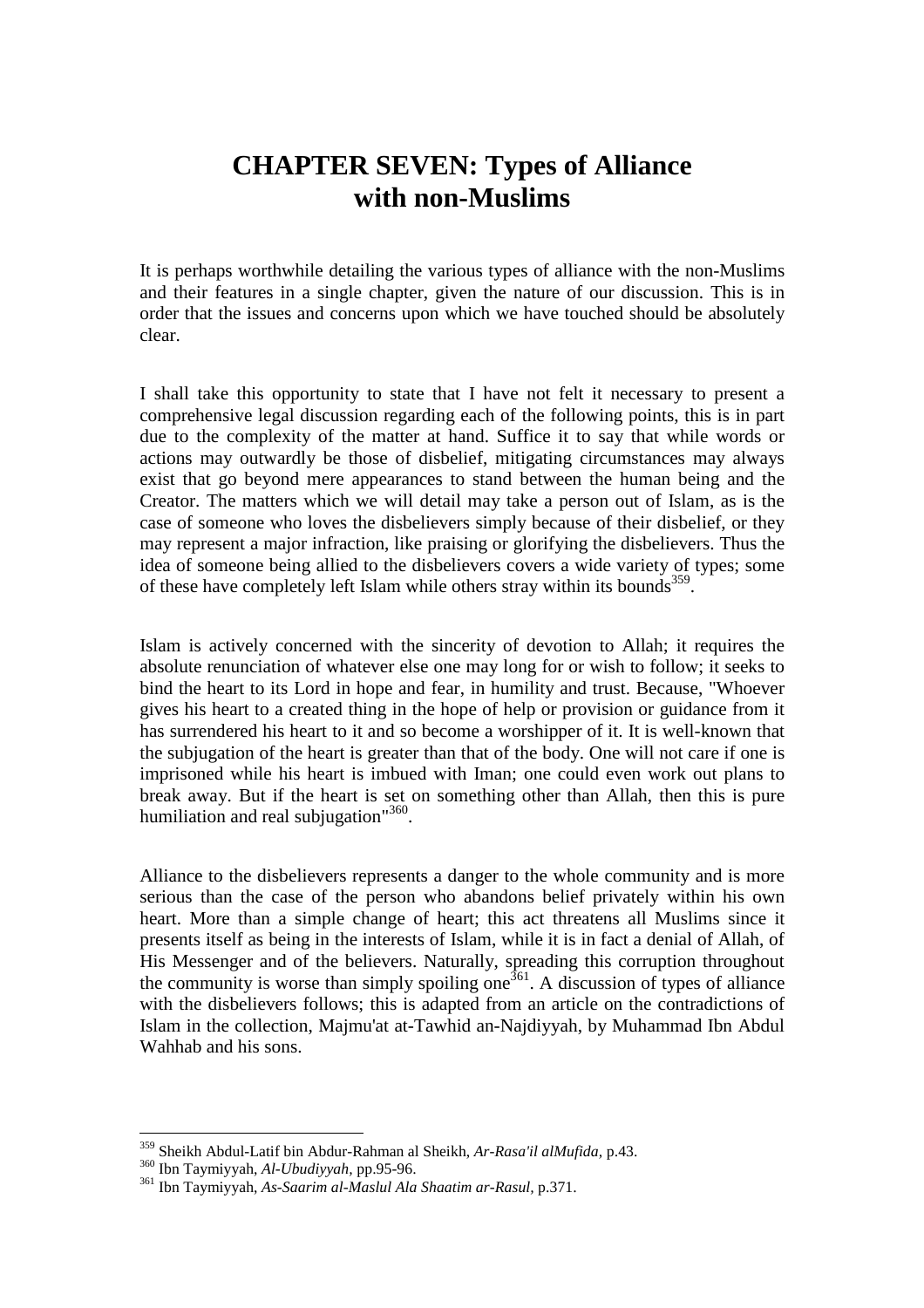## **Twenty Forms of Alliance with the Disbelievers**

## 1: Contentment with the disbelievers

The first type of alliance is represented by contentment with the disbelievers and with their disbelief, including the refusal to acknowledge their disbelief or being in doubt about it. To endorse the validity of any of their religions is an act of disbelief<sup>[362](#page-111-0)</sup>. This matter is made clear by the fact that the disbelievers regard those who aid and abet them, who go along with them and their religion, as being one of them. We have already discussed the position of the scholars, that love and anger of the heart must both be absolute. All of our scholars have agreed that whoever loves the disbelievers for their disbelief is also a disbeliever. Ibn Taymiyyah said with regard to this, "That love and anger of the heart, what attracts it and what revolts it, must be a matter of absolutes, when this is lacking faith is also lacking. As for physical acts, these are dependent upon ability. Once the desires of the heart are complete and clear then the whole being will act upon them, but the reward is for the entire act, even though it may be lacking. Some people's likes and dislikes, the love and anger of their hearts, are according to what they themselves desire, and are not related to any love of Allah and His Messenger. This is a kind of fickleness, and whoever follows it follows his own feckless desire, Allah says: **(And who is more astray than one who follows his own desire with no Guidance from Allah**) (Al-Qasas:50)<sup>"[363](#page-111-1)</sup>. So, Love and happiness are two absolute things, which do not move to and fro. Disbelievers love disbelief and the believers love faith..

## 2: Reliance on the disbelievers

Relying upon the disbelievers generally for help, assistance or protection, or entering into their religion is the second of these types of alliance. Allah has forbidden this, saying,

#### **The believers shall not take the disbelievers as allies in preference to the believers. Whoever does this shall never be helped by Allah in any way, except if you indeed fear a danger from them. And Allah warns you to beware of Him, unto Allah is the final return.[364](#page-111-2)**

Ibn Jarir at-Tabari has explained that to take them as "allies" means to seek their help, aid and assistance, to express loyalty to their religion, culture and way of life, in order to help them overcome Muslims. Such people have no claims on Allah. They have cut themselves off from Him, and He from them, by their rejection of His Religion and their acceptance of disbelief. **(Except if you indeed fear a danger from them)**, means if someone is within their power, it is possible to be forced or intimidated into making a show of loyalty to them while harbouring hatred for them in your heart,

<span id="page-111-0"></span><sup>362</sup> See: The Contradictions of Islam in *"Majmuat at-Tawhid",* p.129.

<span id="page-111-1"></span><sup>363</sup> *"Shadharaat al-Balaatin",* Vol.1/354, and *" Risaalat al-Amr BilMa'ruf'.*

<span id="page-111-2"></span><sup>364</sup> *Aal-Imraan:* 28.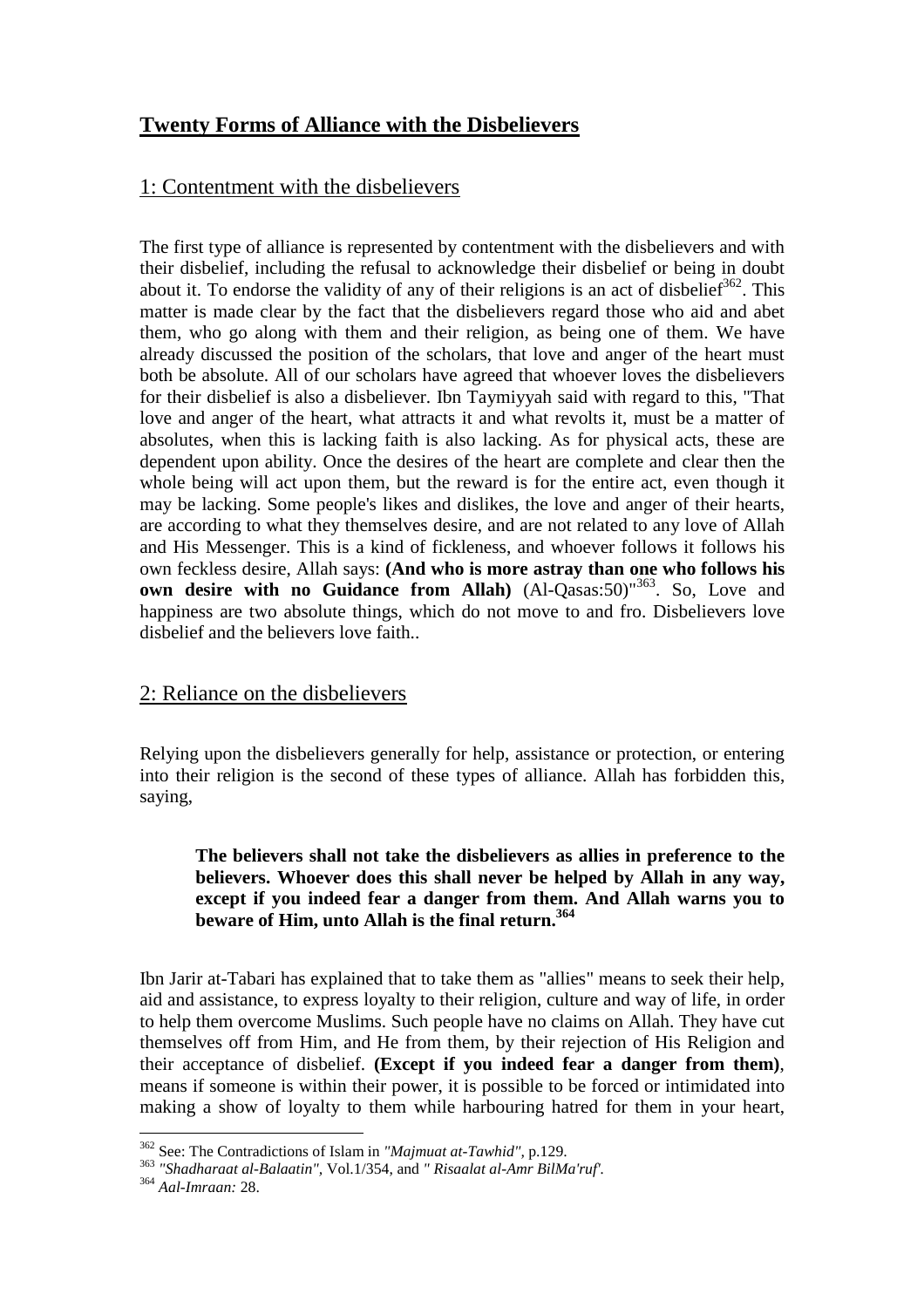keeping yourself away from their disbelief and refusing to help them against the Muslims.<sup>[365](#page-112-0)</sup>

Allah said:

#### **O you who believe! Do not take the Jews and the Christians as protectors, they are protectors of one another, whoever takes them as protectors is one of them. Verily, Allah does not guide an those people who are the Zaalimun [366](#page-112-1)**

Imam Ibn Jarir points out that: "Whoever identifies himself with either the Jews or the Christians, in preference to the Muslims, will be considered one of them, he is of their faith and of their nation. No one would take an ally and protector without being in agreement with him and pleased with him. If he finds pleasure in the man then he should feel the same way about his religion; he will also be opposed to whatever contradicts or opposes his comrade; thus they must share the same status and so the judgement upon them is identical"<sup>[367](#page-112-2)</sup>.

Ibn Hazm says that Allah's Words: **(Whoever takes them as protectors is one of them)**, means, precisely what they say, that such a person is a disbeliever in the midst of the disbelievers. He says that this is a fact about which no two Muslims could disagree.<sup>[368](#page-112-3)</sup> Ibn Taymiyyah, in his discussion of these same Words, adds that another verse states:

#### **And had they believed in Allah and in the Prophet and in what has been revealed to him, then never would they have taken them as protectors [369](#page-112-4)**

This indicates that the existence of faith, which was mentioned first, would prevent them from taking these as allies, and would contradict such an act. So loyalty to them and having faith can not inhabit the same heart. This is an example of how the Qur'an explains and supports itself<sup>[370](#page-112-5)</sup>.

Ibn al-Qayyim says that Allah has determined, and there is none more qualified than He to do so, that whoever identifies with the Jews and the Christians and is loyal to them is one of them. Since we have it on the authority of the Qur'an that their allies are one and the same with them, so they must share their status under the law. This is the general principle to be followed. But in the specific instance of the Muslim who has allied himself to them and entered into their religion after having committed himself to Islam, Jizyah is neither required nor accepted from him. In this case it is

<span id="page-112-0"></span><sup>365</sup> *Tafsir at-Tabari",* Vol.3/228.

<span id="page-112-1"></span><sup>366</sup> *Al-Ma'idah: 51.*

<span id="page-112-2"></span><sup>367</sup> *Tafsir at-Tabari",* Vol.6/277.

<span id="page-112-3"></span><sup>368</sup> Ibn Hazm, *"Al-Muhalla",* Vol.13/35.

<span id="page-112-4"></span><sup>369</sup> *Al-Ma'idah:* 81.

<span id="page-112-5"></span><sup>370</sup> Ibn Taymiyyah, *"Al-Iman",* p.14.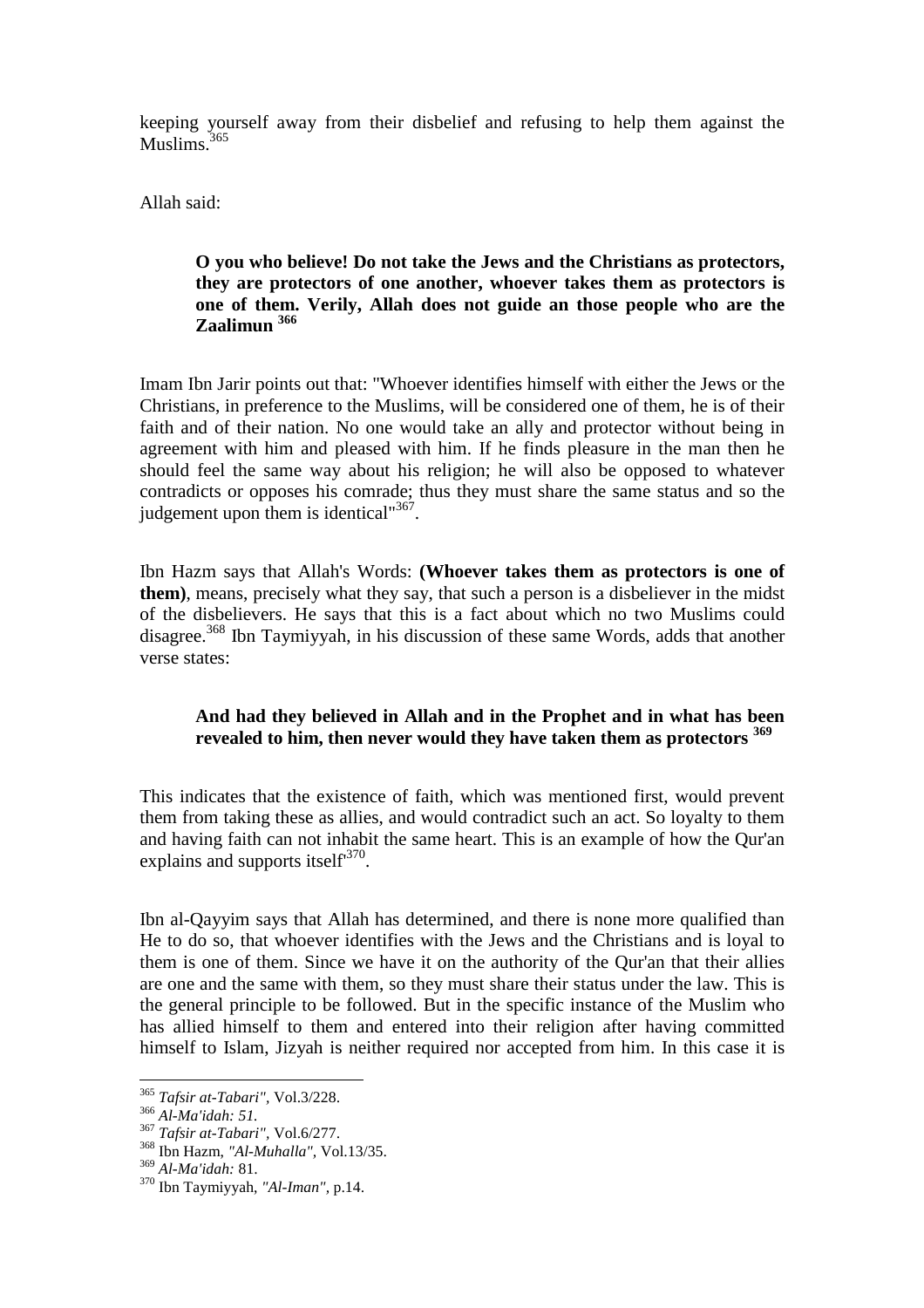either Islam or death, since this is clearly a case of apostasy, both in the letter and the spirit of the law. There is no use comparing the pagans, who entered the religion of the Jews or the Christians before the revelation of Islam, with Muslims who adopt these religions now. Whoever entered these religions before the revelation of the Qur'an had chosen a better thing than what he had before, even though neither of them were correct, but for the Muslim to abandon the true faith for falsehood after his own avowal of truth, is not permitted. $371$ 

Sayyid Qutb differs with at-Tabari and others over this point saying that the Muslim who leans towards the Jews and the Christians is still far from joining their religion. What was in fact meant in this verse were political pacts and alliances, military assistance. He said that these were the things which the verse expressly forbids, and this has nothing to do with actually following their religion. Rather, the Muslims came to imagine that their interests lay in various pacts and alliances with the disbelievers, and that in the light of their common interests and commitments such things would be permitted to them. This was in fact the case when the Arabs allied themselves with Jewish tribes before Islam, and also in the early days of the Hijrah, until Allah forbade them from doing it and revoked these agreements. Allah makes the matter clear with respect to the Muslims who did not make the Hijrah, **(And as to those who believed but did not emigrate, you owe no duty of protection to them until they emigrate**) (8:72). That is to say that alliance is a political and military act, not a religious one.

It is necessary to point these things out here since some people confuse between the tolerance shown to the People of the Book and alliance with them. Loyalty is to Allah and His Messenger and to the Muslims. Some still forget what the Qur'an has said about the People of the Book being allies of one another, joined together in their struggle against Islam. We know this for a certainty and also that they will never be pleased with any Muslim until he abandons his religion for theirs.

The gullible and the blind may persist in thinking that there could be a common path between us to a single goal. Led by the heads of disbelief and denial, they are with the disbelievers so long as these oppose Islam. So let us leave whoever does this and take the Guidance of the Qur'an to heart, **(O you who believe! do not take the Jews and the Christians as protectors)[372](#page-113-1)** .

## 3: Agree with Points of Disbelief

A form of alliance is also to agree with them on some points of disbelief, accepting their word against that of Allah. Of their faithlessness Allah says:

<span id="page-113-0"></span><sup>371</sup> Ibn al-Qayyim, *"Ahkaam Ahl adh-Dhimma",* Vol.1/67-69.

<span id="page-113-1"></span><sup>372</sup> Sayyid Qutb, *"Fi Dhilaal al-Qur'an",* Vol.2/909-910.

<sup>\*</sup> The words *"Jibt* and *Taaghut"* cover wide meaning. It means anything worshipped other than the real God (Allah), i.e. all the false deities, it may be an idol, Satan, graves, stone, sun, star, human being, a Messenger, Jesus the son of Mary, Ezra, Moses, Saints etc.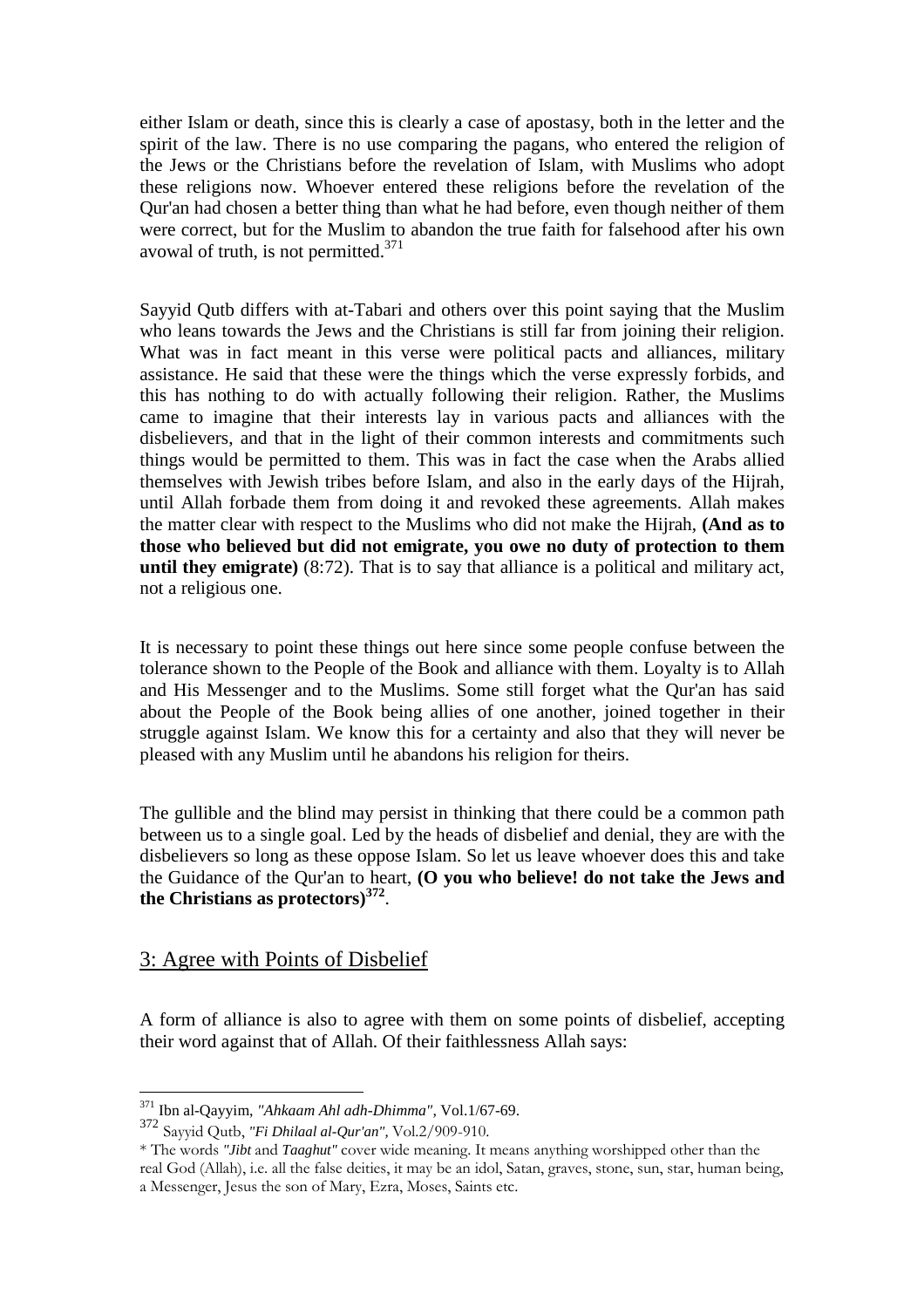**Have you not seen those who were given a portion of the Book? They believe in Jibt\* and Taaghut and say to the disbelievers that they are better guided in the way than the believers [373](#page-114-0)**

And again,

**And when a Messenger from Allah came to them confirming what was already with them, a party of those who were given the Book threw away the Book of Allah behind their backs as if they did not know! They followed what the devils gave out (falsely of the magic) in the reign of Sulaiyman.[374](#page-114-1)**

Allah informs us that they abandoned the Book of Allah for magic, like many Jews, including some who claim to be Muslims. Anyone from among this community who joins with the disbelievers, whether or not they are People of the Book, and goes along with the falsehood of their words or deeds, will bring upon himself the pain and humiliation of hypocrisy<sup>[375](#page-114-2)</sup>. Unfortunately, many of those who consider themselves to be Muslims today have fallen into something like this. The notion that the People of the Book posses a part of Truth, which we do not, is a common one in "the Muslim world". These people are like parrots, the sons of the nation whose wagging tongues can be heard to say "I believe in Communism as a philosophy", or sometimes they say socialism. They say "Democracy is a good political system and constitutions must be secular". They have taken these principles of disbelief and applied them to the Muslim lands, forcing the people to serve these creeds. To such things they require obedience, submission and service, and any Muslim who calls for a return to the Book of Allah and the Sunnah of His Prophet is declared a public enemy.

An aspect of belief in part of these creeds is the notion of separation of secular from religious authority, the idea that there is no legitimate connection between Islam and politics. This too has its origins in Europe with the struggle between the Church and the remnants of Christian society. But what has Islam got to do with the ideas of Christian reformists? Still the dim-witted feel the urge to bring this poison to the East. They make a travesty of Islam which they claim is only concerned with the relation between the worshipper and his Lord. They say that politics is the realm of politicians and has nothing to do with religion  $376$ .

<span id="page-114-0"></span><sup>373</sup> *An-Nisa':* 51.

<span id="page-114-1"></span><sup>374</sup> *Al-Baqarah:* 101-102.

<span id="page-114-2"></span><sup>375</sup> Ibn Taymiyyah, *Al-Fatawa,* Vol.28/199-201.

<span id="page-114-3"></span><sup>&</sup>lt;sup>376</sup> Several writers have exhaustively written about this issue, like Muhammad al-Bihi, Sayyid Qutb, Muhammad Qutb, Al-Mawdudi and others. For more detailed discussion, see Safar Ben Abdur Rahmaan al-Hawali's "Secularism and its effect on the Muslim World".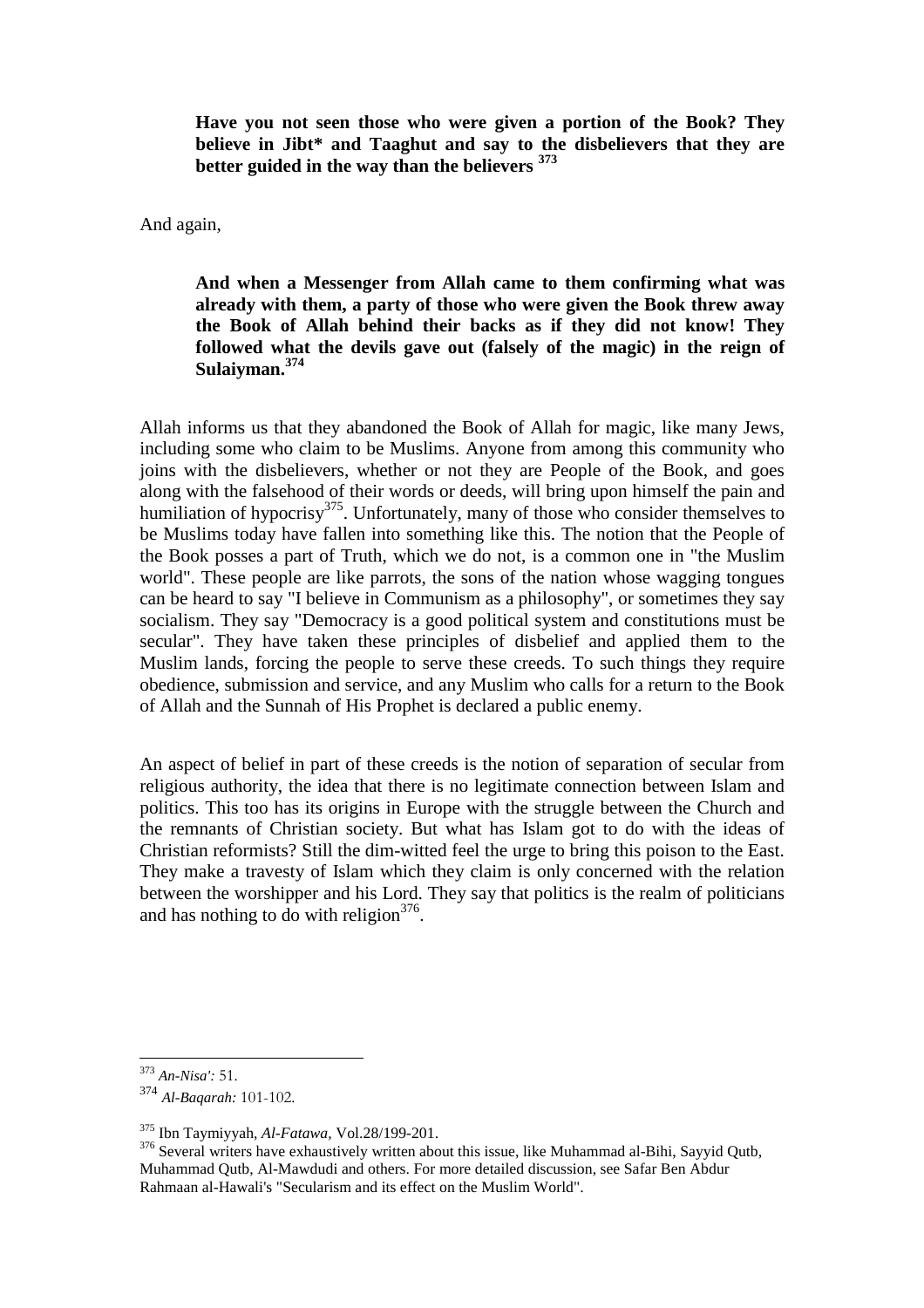## 4: Seeking the affection of the disbelievers

To seek the love or affection of the disbelievers is to ally yourself to them. Allah forbids such conduct:

#### **You will not find any people who believe in Allah and the Last Day, making friendship with those who oppose Allah and His Messenger, even though they were their fathers, or their sons, or their brothers, or their kindred [377](#page-115-0)**

Ibn Taymiyyah said: "Allah has informed us that you will not find any believer seeking the affection of those who challenge Allah and His Messenger, since faith itself would prevent this, just as two opposites repel one another. So as long as there is faith, loyalty to the enemies of Allah is impossible. If someone has bound his heart to the disbelievers, then this is proof that his heart also is devoid of faith $1378$  $1378$ . Allah has said:

#### **O you who believe! Do not take My enemies and your enemies as friends, Showing affection towards them, while they have disbelieved in the truth that has come toyou <sup>379</sup>**

## 5: Inclining towards the disbelievers

Some incline towards them and thus ally themselves to them. Allah has said,

#### **Do not incline towards those who are unjust or the fire will touch you, and you have no protectors other than Allah, nor would you then be helped.[380](#page-115-3)**

Al-Qurtubi said: Inclining towards something is really to depend on it and rely upon it forsupport; to settle comfortably into a situation which pleases you<sup>381</sup>. Qatadah has said that the meaning of the verse is that no Muslim should like the disbelievers or obey their wishes. This also supports the view that those who love innovation and tend to heresy are of two kinds; they may be disbelievers or merely disobedient. The determination is made by association; the companion of the disbeliever is a disbeliever, and the companion of the disobedient is disobedient. You do not find toads taking frogs for friends.

<span id="page-115-0"></span><sup>377</sup> *Al-Mujadilah:* 22.

<span id="page-115-1"></span><sup>378</sup> Ibn Taymiyyah, *"Al-Iman",* p.13.

<span id="page-115-2"></span><sup>379</sup> *Al-Mumtahinah: 1.*

<span id="page-115-3"></span><sup>380</sup> *Hud:* 113.23

<span id="page-115-4"></span><sup>381</sup> "Tafsir al-Qurtubi", Vol.9/108, see also: "Al-Baghawi and alKhazin", Vol.3/256.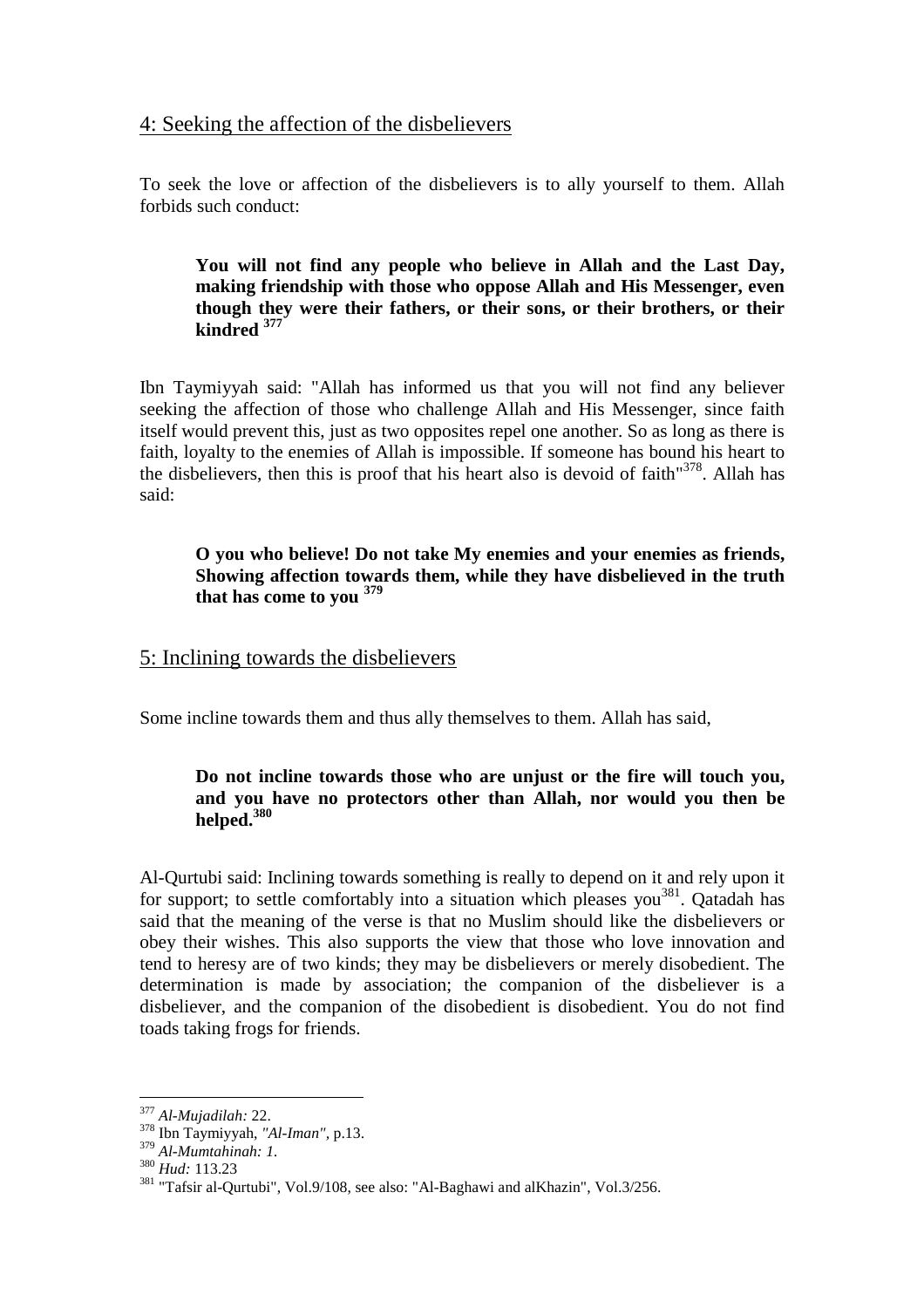Allah says addressing the Prophet:

#### **And had We not stiffened your resolve, you might have leant towards them a little. In that case, We would have made you taste a double portion (of punishment) in this life and a double portion (of punishment) after death. And then you would have found no helper againstUs.<sup>382</sup>**

Remember, this is addressing the Prophet, the most noble of creation, upon whom be peace,so what about us? $383$ 

## 6: Flattery of the Disbeliever's faith

Flattery and adulation of the disbelievers' faith is a common form of alliance with them today. Allah says:

#### **They wish that you should compromise (in religious out of courtesy) with them, so they too would compromise withyou <sup>384</sup>**

This betrays a defeat of the spirit. When the Muslims saw the disbelievers great rise to power they were dazzled, the misled were convinced that they must have been superior to them in every way, so they abandoned the teachings of their religion in deference to the disbelievers fearing that otherwise they would be called "fanatics". The Prophet mentioned this type of person when he said: "You will follow the ways of those nations who were before you, span by span and cubit by cubit (i.e., inch by inch) so much so that even if they entered a hole of a mastigure, you would follow them." We said, "O Allah's Apostle! (Do you mean) the Jews and the Christians?" He said, "Whom else?"<sup>[385](#page-116-3)</sup>

This flattery started as a small thing and got out of hand. It reached the point of taking some people completely out of Islam. This is a trap which Satan sets for the unsuspecting, so let each Muslim take heed and know that it is he who is the stronger and the one who will prevail, once he adheres to the way Allah has set, to His Shari'ah and the requirements of His creed.

One of the greatest lessons of Islamic history is that the thing which brought the Muslims the greatest degree of success, after their belief in Allah and His Messenger, was their enormous confidence in the greatness of Islam. Omar said, "We were the

<span id="page-116-0"></span><sup>382</sup> *Al-Isra':* 74-75.

<span id="page-116-1"></span><sup>383</sup> *Majmu'at at-Tawhid,* p.117.

<span id="page-116-2"></span><sup>384</sup> *Al-Qalam:* 9.

<span id="page-116-3"></span><sup>385</sup> *"Sahih al-Bukhari",* Vol.13/300, Hadith 7320, The Book of alI'tisam', and *"Sahih Muslim",* Vol.4/254, Hadith 2669. The wording is by al-Bukhari.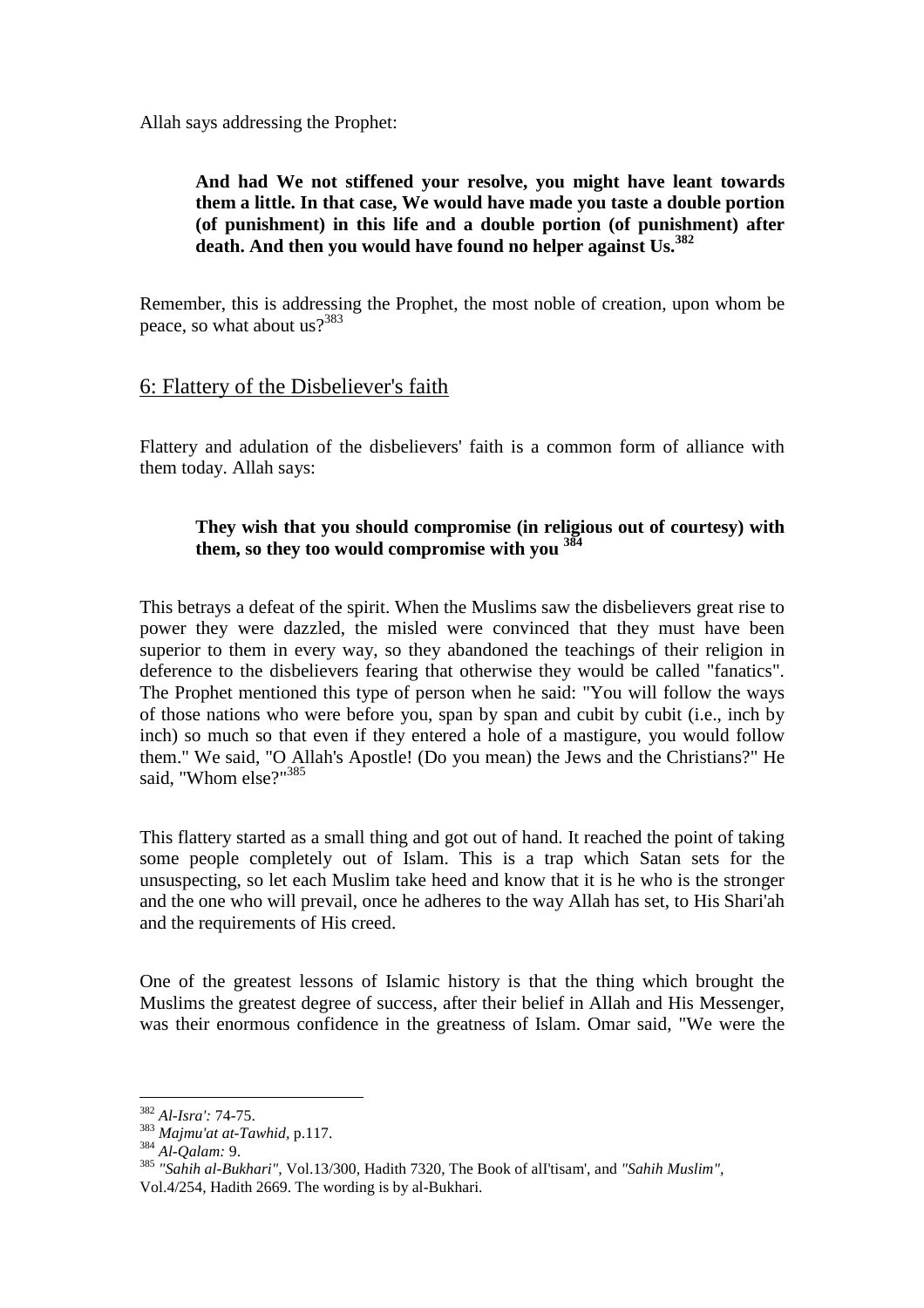most insignificant of people but Allah raised us up with Islam, should we ever claim greatnessby anything else but the Glory of Allah, Allah will surely humiliate us".<sup>386</sup>

## 7: Taking of Disbelievers as Friends

To take disbelievers as intimate friends is to ally yourself to them. Allah says:

**O you who believe! Take not as (your) Bitaanah (friends, helpers, consultants..) those outside your religion (pagans, Jews, Christians and hypocrites), since they will not fail to do their best to corrupt you. They desire to harm you severely. Hatred has already appeared from their mouths, but what their breasts conceal is far worse. Indeed We have made plain to you the Aayat if you understand [387](#page-117-1)**

These verses were revealed with regard to a group of the believers who used to have close dealings with the hypocrites and the Jews, since they were at that time friends and neighbours. Allah revealed this verse prohibiting them from taking them as close friends because of the risk this posed to their faith.<sup>[388](#page-117-2)</sup>

What is meant by intimacy here is a closeness of confidence or trust, there are always a few people who are more trusted than others and who enjoy your confidence more than most. Allah has stated the reason for not taking the disbelievers into your trust when He said: **(They will not fail to do their best to corrupt you)**. They would go out of their way and make a special effort to make trouble and create difficulty for you, and then derive pleasure from your pain and misfortune. Their enmity can take the form of slandering the Muslims or of delving into their affairs. It was said that they used to inform the pagans of whatever they discovered.<sup>[389](#page-117-3)</sup>

Abu Dawud reports that the Prophet said, "A person's religion is the same as that of his friend, so each of you should be careful who he takes for friends."<sup>[390](#page-117-4)</sup>

#### 8: Obedience to the Disbelievers

To obey the wishes and desires of the disbelievers is also a form of alliance with them. Allah says,

<span id="page-117-0"></span><sup>386</sup> Al-Hakim, *al-Mustadrak,* Vol.1/62 in The Book of Iman.

<span id="page-117-1"></span><sup>387</sup> *Aal-Imran:* 118.

<span id="page-117-2"></span><sup>388</sup> Al-Wahidi, *Asbaab an-Nuzul,* p.68.

<span id="page-117-3"></span><sup>389</sup> See: "Tafsir al-Baghawi", Vol. 1/409, and "Tafsir Ibn Kathir", Vol.2/89.

<span id="page-117-4"></span><sup>390</sup> *"Sunan Abee Dawud",* in 'The Book of al-Adab', Vol.5/168, *"Al- Musnad",* Vol.16/178, Hadith 8398, and at-Tirmidhi, 'The Book of Az-Zuhd', Vol.7/111, Hadith 2379. At-Tirmidhi classifies this Hadith as *Hasan Gharib.*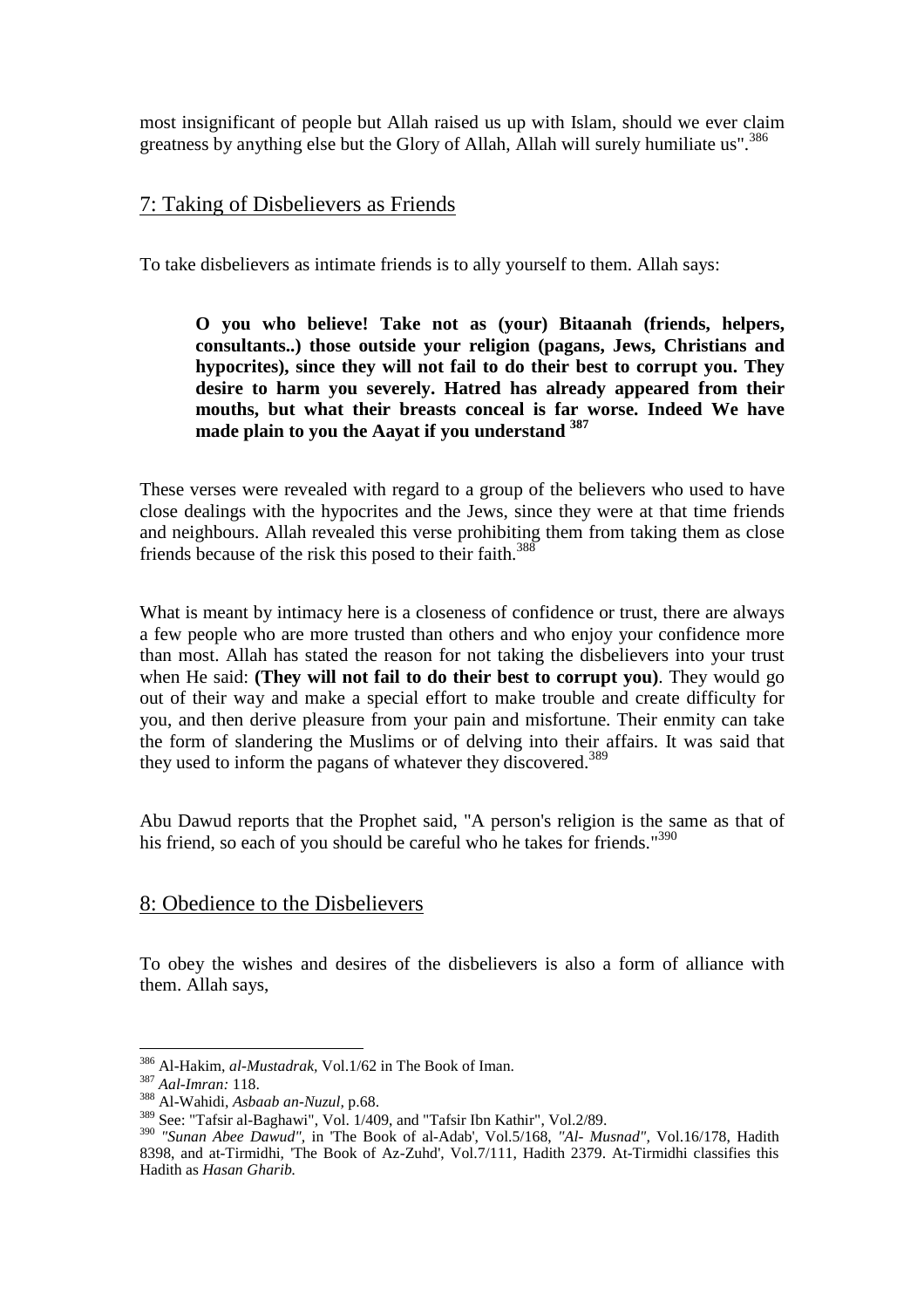**Do not obey those whose hearts We have made heedless of Our Remembrance, those who follow their own desires and whose affairs (deeds) have beenlost <sup>391</sup>**

and He said,

**O you who believe! If you obey those who disbelieve, they will turn you around on your heels, and you will turn back (from Faith) as losers.[392](#page-118-1)**

and He also said,

#### **The devils do inspire their friends (from mankind) to dispute with you, and if you obey them, then you would indeed be polytheists. [393](#page-118-2)**

Ibn Kathir said with regard to this last verse that when the command of Allah and His Shari'ah are put on an equal level with the word of others then this is Shirk. This is also evident in the Verse: **(They have taken their rabbis and their monks as lords in place of Allah)[394](#page-118-3)**

#### 9: To Sit with the Disbelievers who Ridicule the Qur'an

To sit with them while they ridicule the Qur'an is to be in league with them. Allah it forbids us to do so, He says:

#### **And it has already been revealed to you in the Book (the Qur'an) that when you hear the Verses of Allah being denied and mocked at, then do not sit with them, until they engage in a talk other than that; (but if you stayed with them) certainly in that case you would be like them. Surely, Allah will collect the hypocrites and disbelievers all together in Hell [395](#page-118-4)**

Ibn Jarir at-Tabari explains that this means that if you hear them doing this and do not say anything about it to them then your disobedience in remaining with them is what makes you like them. He further says that the verse clearly prohibits Muslims from sitting with all manner of disbelievers and heretics while they engage in their foolishness.[396](#page-118-5) Similarly, the Prophet has said, "Do not visit the houses of those who

<span id="page-118-0"></span><sup>391</sup> Al-Kahf 28.

<span id="page-118-1"></span><sup>392</sup> *Aal-Imran:* 149.

<span id="page-118-2"></span><sup>393</sup> *Al-An'am:* 121.

<span id="page-118-3"></span><sup>394</sup> *At-Tauba:* 31, and "Tafsir Ibn Kathir", Vol.3/322.

<span id="page-118-4"></span><sup>395</sup> *An-Nisa':* 140.

<span id="page-118-5"></span><sup>396</sup> "Tafsir at-Tabari", Vol.5/330.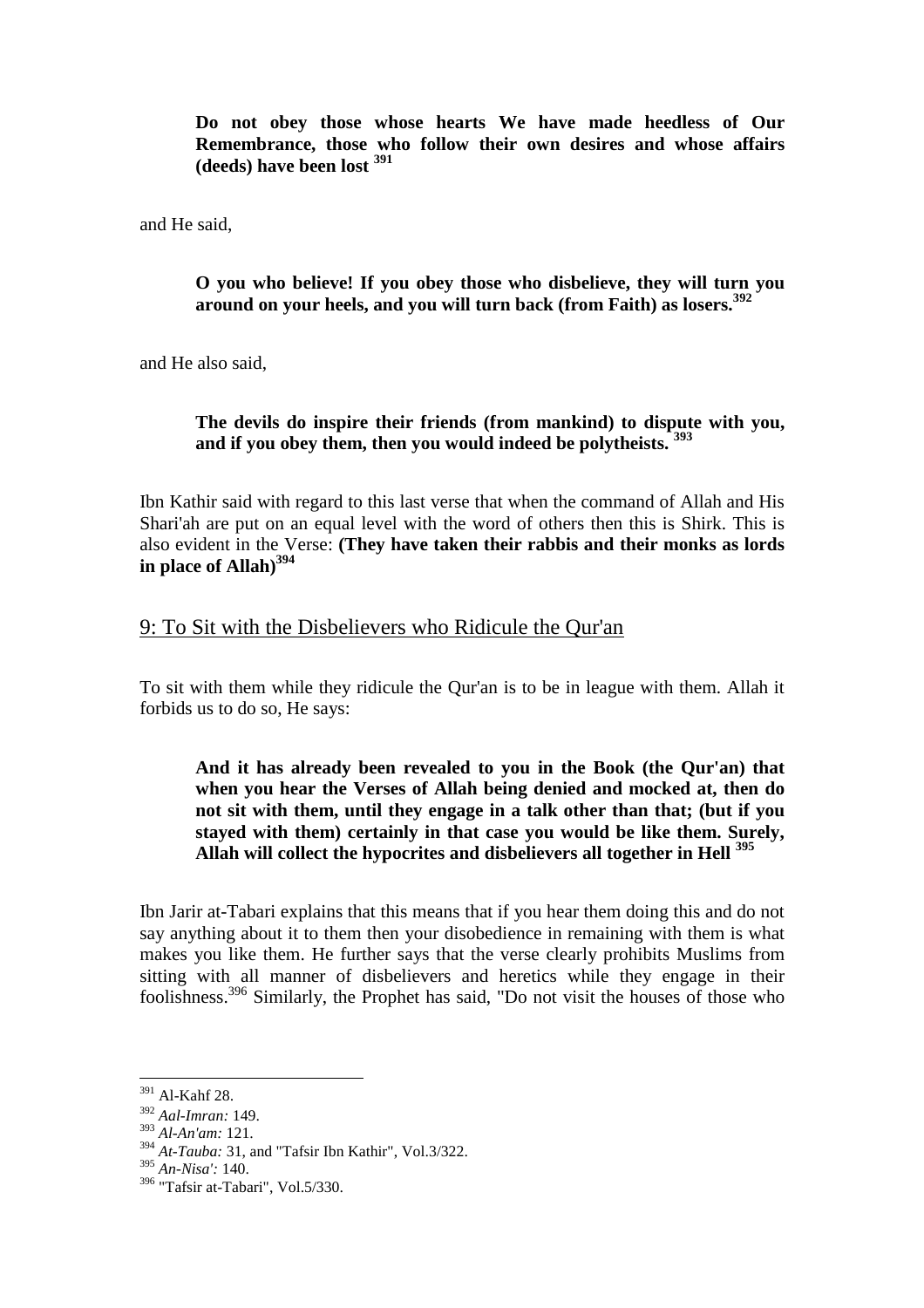wrong themselves or else you would cry over the same misfortune that would have come to you as had come to them."[397](#page-119-0)

## 10: To Give the Disbeliever Authority over Muslims

To give disbelievers official appointments putting them in positions of responsibility over Muslims is a form of alliance with them. So long as one remains loyal to them it will be impossible to renounce them, faith is unattainable until one is completely free of them. The granting of authority is to recognise and to enhance a person's status, this is incompatible with the proper Islamic attitude towards the disbelievers. It represents a bond of trust which can never exist in the face of the enmity that is in their hearts. Had Muslim rulers been aware of the treachery of the Christians, of how the Europeans had misrepresented Islam, of their great desire for authority over Muslim people, and of their unrelenting effort to achieve this by whatever means, they would have prevented them from some of the progress they have made.

There was once a righteous king whose Prime Minister was a Christian named Abu al-Fadl Ibn Dukhan. He was the most capable of his community, but he was also a thorn in the side of the Muslims and a public embarrassment to them. He was responsible for the foreign missions of Christian and other states, and he was very close to them. He saw to their every need and afforded them every hospitality. No Muslim had access to him regardless of his station. If any Muslim did happen to see him he would neither receive welcome from him nor attention. So it happened that one day the king gathered together the prominent people from the arts and sciences, and other leaders of the community. Their discussion eventually turned to this notorious Christian and they related their grievances about him to the Sultan. One of them remarked that Christians had a poor grasp of arithmetic since they had a tendency to confuse one and three. Allah said: **(Those who say that Allah is one of three have disbelieved)** (5:73), and the poet said, "How could they count; those who have made the One Lord three". Then they asked him how he could trust such a man not to make the same mistake he had made in his religion when he came to apply himself to the affairs of state. Perhaps each time he collected three Dinars for the Sultan he would give one to the state and keep two for himself believing that this was totally correct. They agreed that he survived by concealing his true self from view, though this gnawed away at him from inside. He was later found guilty of treason and killed.[398](#page-119-1)

## 11: Trusting the Disbelievers

Trusting them is to ally yourself to them, while Allah has distrusted them. He says:

<span id="page-119-0"></span><sup>397</sup> *Musnad* Ahmad, Vol.8/80, Hadith 5705, "Sahih al-Bukhari", Vol.8/125, Hadith 4419 in 'The Book of Al-Maghazi' and "Sahih Muslim",Vol.4/2185, Hadith 2980 in 'The Book of Zuhd'.

<span id="page-119-1"></span><sup>398</sup> Ibn al-Qayyim, *Ahkam Ahl adh-Dhimma,* Vol.1/242-244.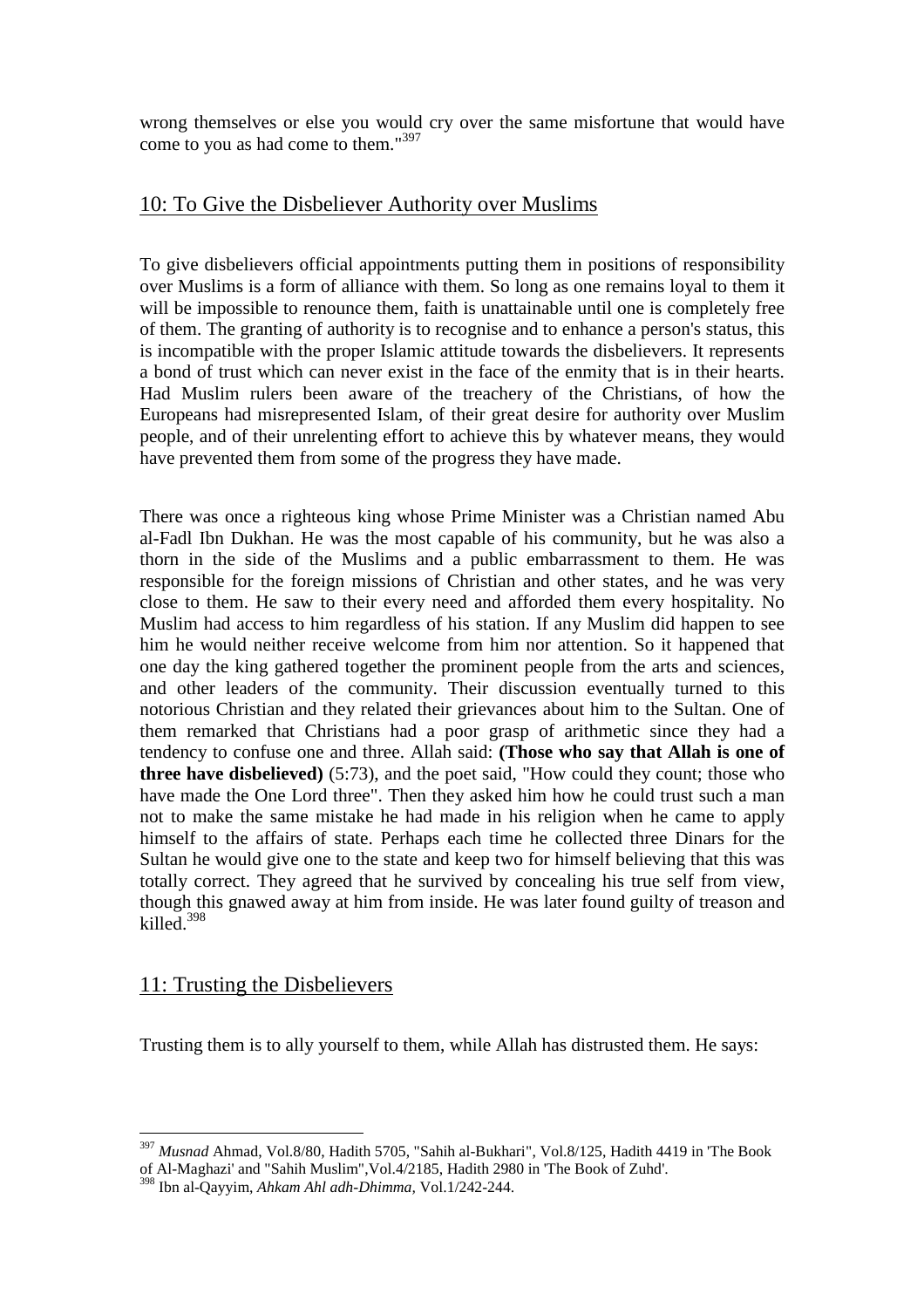**Among the People of the Book is he who, if entrusted with a great treasure, will readily pay it back; and among them there is he who, if entrusted with a single Dinar, will not repay it unless you keep standing over him. That is because they say: "There is no blame on us to betray and take the properties of the illiterates (Arabs)." But they tell a lie against Allah while they knowit <sup>399</sup>**

## 12: To Express Pleasure with the Actions of the Disbelievers

To express pleasure with their actions, to imitate their dress or adopt the refinement associated with their faith is a form of alliance.<sup>[400](#page-120-1)</sup>

## 13: To Draw Near to the Disbelievers

To enjoy yourself with them, reveal to them your inner feelings, to draw near to them and show them respect is alliance with them. $401$ 

## 14: To Aid the Disbeliever in Wrongdoing

To aid or abet them in their wrongdoing is to ally yourself to them. The Qur'an has made this clear in two instances, one concerns Lot's wife, who lent her support to the people of her town and took pleasure in their degradation even informing them about Lot'sguests, and again with regard to Noah's wife[.](#page-120-3) $402$ 

## 15: To Seek the Advice of Disbelievers

To seek the advice of the disbelievers, lauding them and singing their praises $403$  are common forms of alliance to them which have appeared in recent times.W[e ha](#page-120-4)ve already seen the rise of the Orientalists, touting their ideas and claiming that they have discovered new scientific methods of inquiry and so on and so forth. Following this others have heralded a new age of progress and civilisation stigmatising Islam and the Muslims as reactionaries, fossils and relics of a former age, left behind by the march of history.

## 16: To Honour the Disbelievers

<span id="page-120-0"></span><sup>399</sup> *Aal-Imran: 75.*

<span id="page-120-1"></span><sup>400</sup> *"Majmu'at at-Tawhid",* p.117.

<span id="page-120-2"></span><sup>401</sup> *"Majmu'at at-Tawhid",* p.117.

<span id="page-120-3"></span><sup>402</sup> "Tafsir Ibn Kathir", Vol.6/210.

<span id="page-120-4"></span><sup>403</sup> *Majmu at at-Tawhid",* p.117, and "Rasaail Saad Ben Atiq", p.101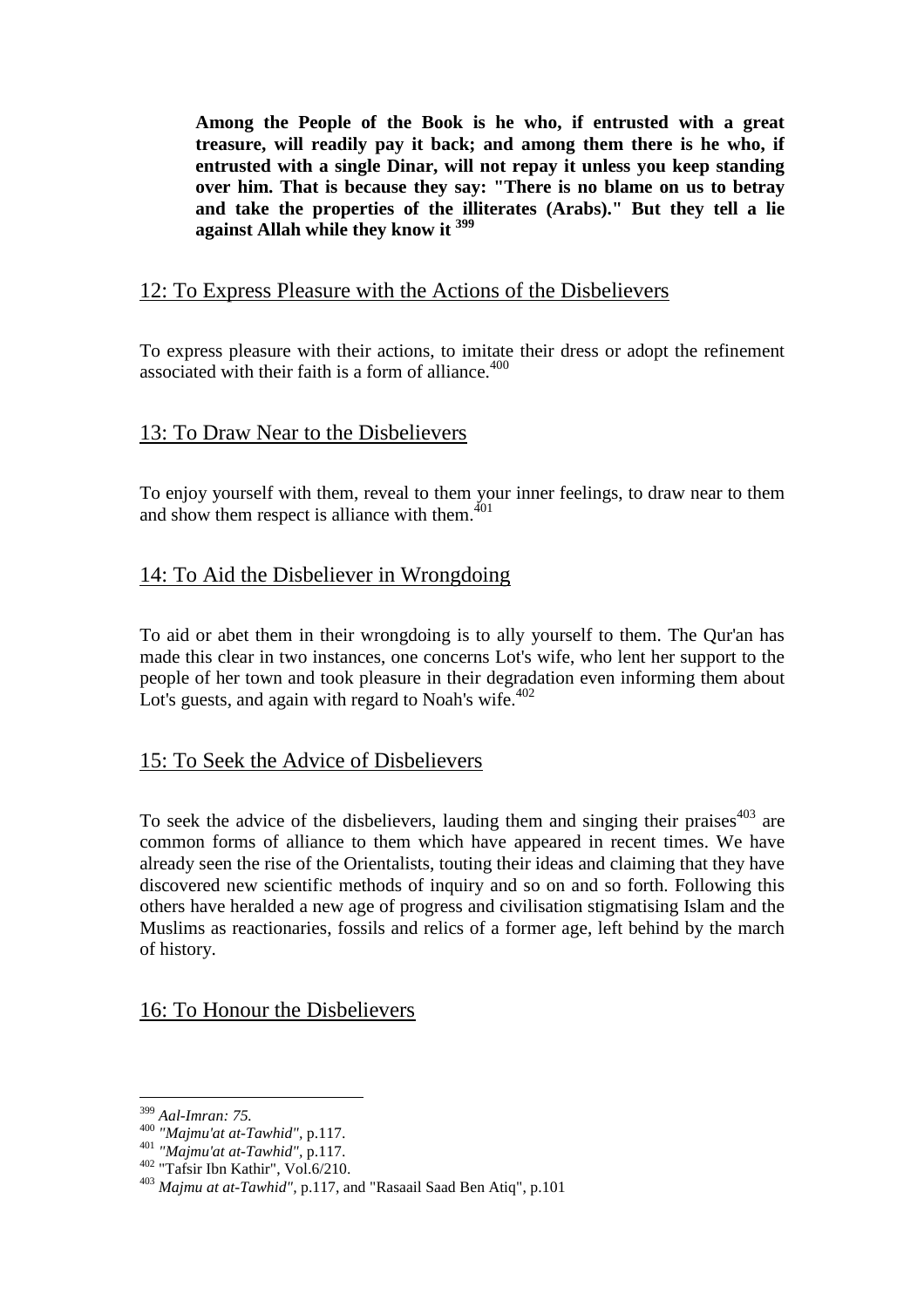To honour them and give them grand titles, as many foolish people do today, is to ally yourself to them. You can see some people placing their hands over their hearts upon meeting the disbelievers in a gesture of affection for them. They remove their hats in an act of submission. These acts should inspire fear in their hearts of the Muslims rather than love, since these are some of the most subtle ways imaginable of glorifying and flattering the enemies of Allah, offering them the comfort of love and affection.[404](#page-121-0)

Honouring them and giving them silly titles are both ways of magnifying and scrapping up to them. What they properly deserve is disdain and reproach. It is reported in the hadith Sahih that the Prophet forbids us to take the initiative in greeting them, he said: "Do not salute them (Jews and Christians) first, and when you meetthem on the road, force them to go to the narrowest part of  $it^{405}$ "

## 17: To Live amongst the Disbelievers

To settle down to live in the midst of the disbelievers and increase their numbers is to ally yourself to them.<sup>[406](#page-121-2)</sup> The Prophet said: "Whoever joins the disbelievers and lives amongst them is one of them<sup> $1407$  $1407$ </sup> And he said: "Don't live with the disbelievers nor joinin with them; whoever lives with them or joins in with them is not of us."<sup>408</sup>

#### 18: To Collude with the Disbelievers

To collude with them, help them in their schemes, enter into pacts with them, to spy on their behalf, informing them about the Muslims or fighting in their ranks are all the acts of their allies.<sup>[409](#page-121-5)</sup> This is one of the worst ills from which the Muslims are suffering today. This is what is sometimes called the "Fifth Column". It has spoiled an entire generation and infected every sphere of life from education to politics, the halls of government, the arts, literature, religion and society. Muhammad Qutb said at the end of the English occupation of Egypt, "The white English have left but the brown ones are still with us". These brown Englishmen continue to plague us. The westernised sons of Muslims are the ones who made possible what the enemies of Allah had never dreamed possible. But it will be of no avail. Allah has said: (And Our Word has gone forth before unto our slaves, the Messengers, that they indeed would be victorious, surely it is Our hosts who shall overcome) (37: 171173).

## 19: To Revile the Muslims and Love the Disbelievers

<span id="page-121-0"></span><sup>404</sup> Hamud at-Twijri, *"Tuhfat al-Ikhwan",* p.19, First Edition, Riyad.

<span id="page-121-1"></span><sup>405</sup> Sahih Muslim, Vol.4/1707, Hadith 2167, 'The Book of As-Salaam', and Abu Dawud, Vol.5/384, Hadith 5205 in 'The Book of Al-Adab'.

<span id="page-121-2"></span><sup>406</sup> Abdul Latif Ben Abdur Rahmaan Aal Sheikh, *Ar-Rasaail alMufidah,* p.64.

<span id="page-121-3"></span><sup>407</sup> Dawud, Kitab al-Jihad, Vol.3/224, Hadith 2787. Albani classifies it as Hasan, see: *"Sahih al-Ja'mi' as-Sagheer",* Vol.6/279, hadith 6062.

<span id="page-121-5"></span><span id="page-121-4"></span><sup>408</sup> Al-Hakim, *Al-Mustadrak,* Vol.2/141.

<sup>409</sup> Dr. Muhammad Haim Yasin, *"Eemaan, The Basis, Reality and Invalidation of Eemaan",* p.147.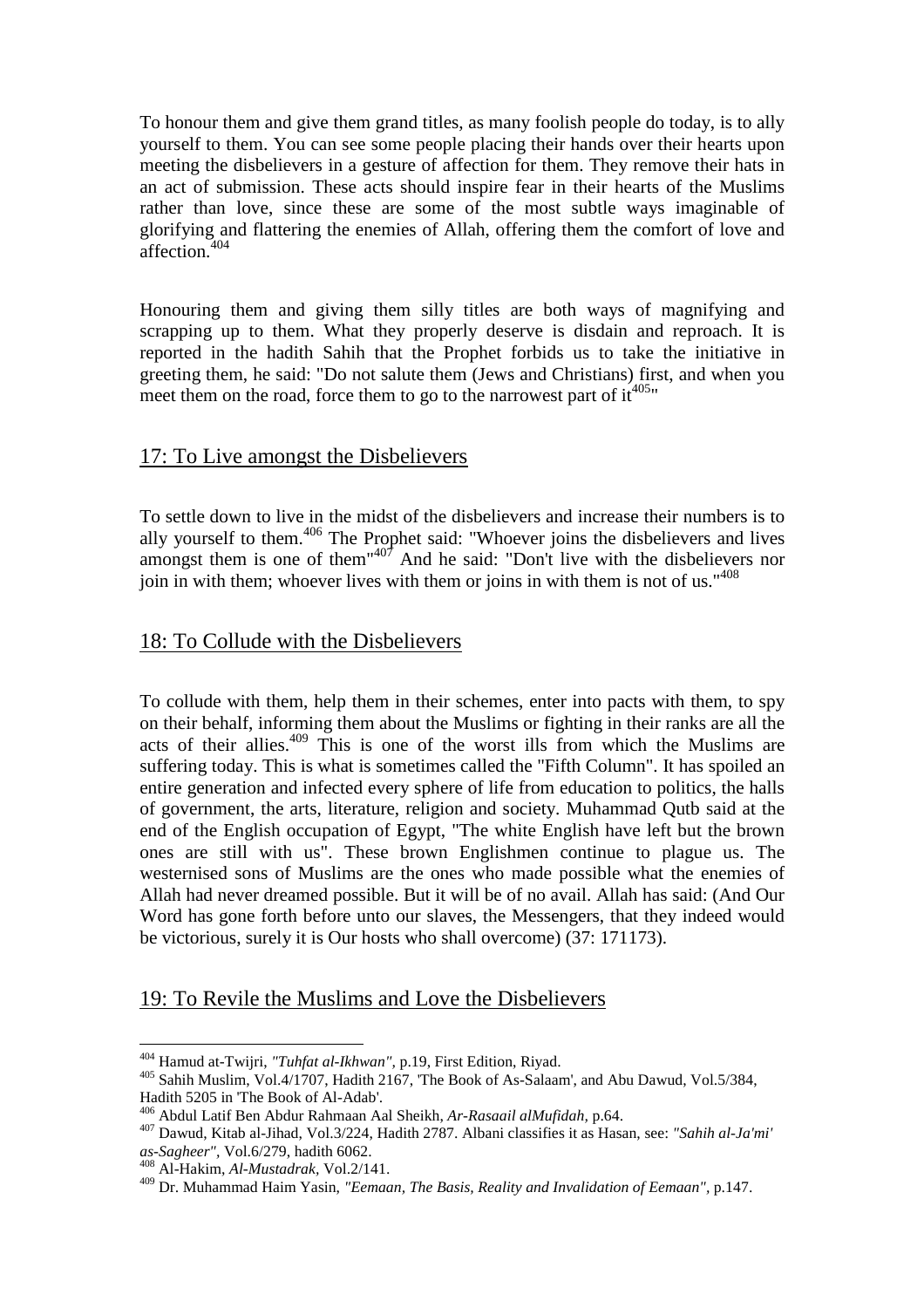Those who flee from the lands of the Islam to the lands of disbelief, who revile the Muslims and love the disbelievers are their allies.<sup>[410](#page-122-0)</sup>

#### 20: To Support the Ideologies of the Disbelievers

Those who rush to secular politics, Communism, socialism, nationalism, allying themselves to these ideologies and giving in to them, all are with those to whom they have gone.<sup>[411](#page-122-1)</sup>

# **Acceptable and Unacceptable Excuses:**

Some of those who ally themselves with the disbelievers excuse themselves saying that they were afraid for their jobs, material well-being, social status and so forth. These are all unacceptable excuses and reveal nothing more than a fondness for this world and its pleasures. Allah does not excuse anyone who openly acknowledges loyalty to the disbelievers, obeys them willingly or endorses their religion, except for those who have been forced. He says:

**Whoever disbelieves after Faith, except for those who have been forced and whose hearts are reinforced with Faith, and who opens his breast to disbelief, on them is the wrath of Allah and theirs is an awful punishment. They preferred the life of this world to the Hereafter. Allah does not guide a disbelieving people [412](#page-122-2)**

and He it said,

**The believers shall not take the disbelievers as allies in preference to the believers. Whoever does this shall never be helped by Allah in any way, except if you indeed fear a danger from them. [413](#page-122-3)**

As for feeling love in the heart, this can not be forced upon anyone. Inclining inwardly towards the disbelievers can not be the result of coercion since no one knows what is in the heart of another. As long as, **(the heart is reinforced by Faith)** as Allah says, it is impossible to truly favour them. Whoever does is always a disbeliever. If they overtly declare support for them and act accordingly, then they are disbelievers whose fate is eternal damnation. But if, while favouring them in their

<span id="page-122-0"></span><sup>410</sup> *"Ar-Riddah Bayna al-Ams wal Yawm",* p.33.

<span id="page-122-1"></span><sup>411</sup> Ibid. p.40.

<span id="page-122-2"></span><sup>412</sup> *An-Nahl:* 106-107.

<span id="page-122-3"></span><sup>413</sup> *Aal-Imran:* 28.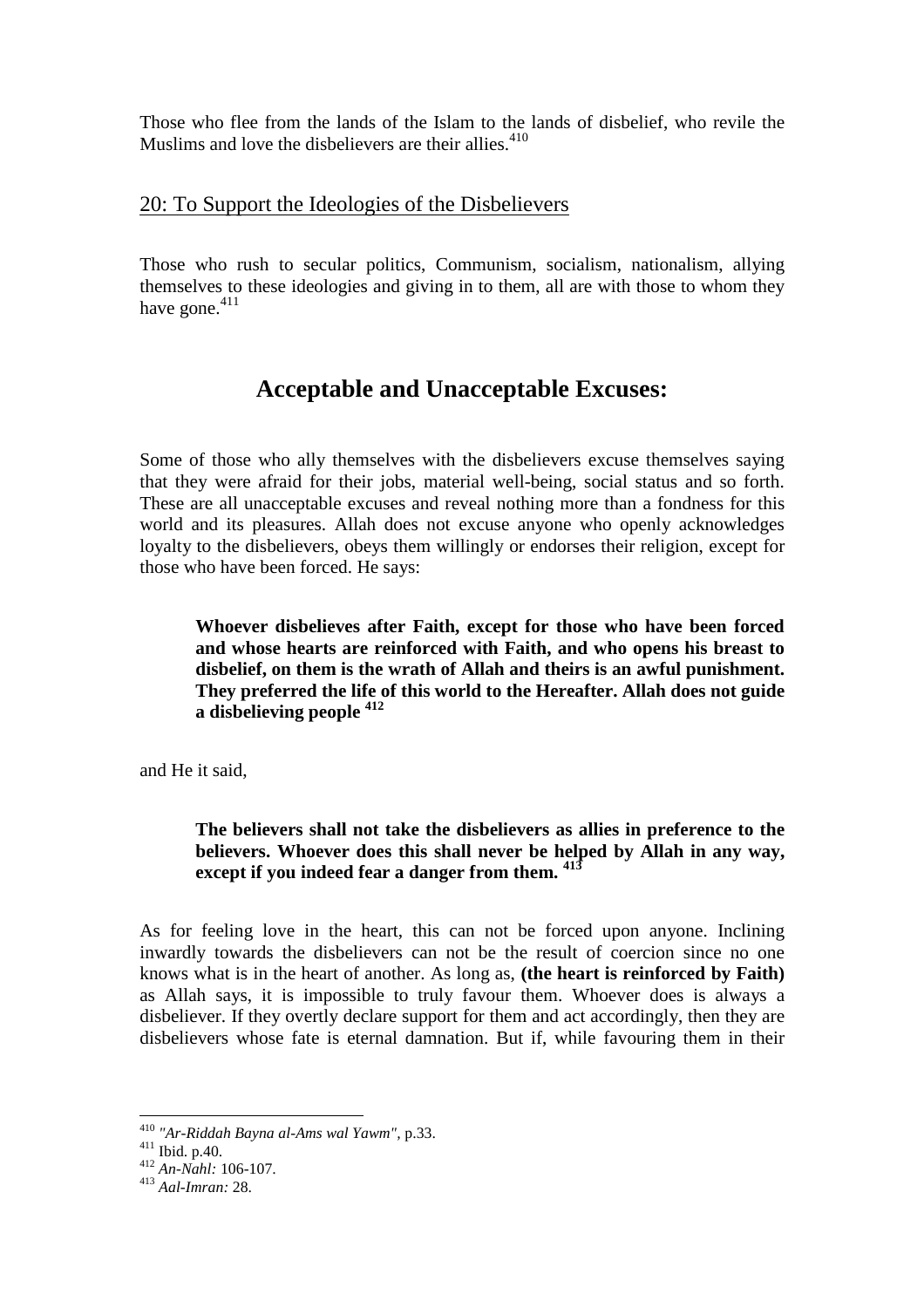hearts, they neither declare it nor act upon it and appear to live according to Islam, thenthey are hypocrites whose fate lies in the darkest pit of hell. $^{414}$ 

# **Muslims Attitude toward these Aspects:**

Alliance and dissociation are both practical aspects of faith which are fundamental to the Muslims' world view. Allah has said,

**Verily, the Right Path has become distinct from the wrong path. Whoever disbelieves in Taaghut and believes in Allah, then he has grasped the most trustworthy handhold which will never break. And Allah is all-Hearer, All-Knower. [415](#page-123-1)**

Allah desires only dignity for all humanity,

#### **Verily, We have honoured the Children of Adam. [416](#page-123-2)**

When the Muslim is loyal to Allah and His Messenger and to the believers, then he has earned the right to this honour. He will worship Allah as He should be worshipped and will be free of, indeed be opposed to, worshipping of anything other than Allah. But if he instead worships something other than Allah, openly or in secret, putting his trust and loyalty in it, then he would have fallen from the exalted position which Allah had given him and have been reduced to the worship of impulse and desire. This will rip his life to shreds and deprive him of any reward to come. His life will be miserable, even if he claims that he is happy. This is because our view of misery and happiness is related to the sincerity with which one worships Allah and adheres to His Law and His Will. The opposite of this sincerity is the worship of false gods, enslavement to superstition, blind passion and desire. This is the real meaning of misery and the condition of all who reject the Guidance of Allah and His Religion.

As for loyalty to other than the believers, in addition to being an act of disobedience to Allah and of rejection of Him, it is also a source of personal turbulence and instability. You are neither with these nor with those but remain in a state of confusion. Then, everyone seems to have a good opinion and it becomes impossible to tell the difference between truth and falsehood. Everything gets impossibly muddled. Where are the Muslims to be found in all of this. Who will they support, when all around disbelief is proclaimed and imposed upon everyone, when simple minded judgements assert that none of this is contradictory to Islam. Those who commit themselves to socialism, democracy, secularism, nationalism and Communism, will be heard to say that none of this contradicts Islam since religion is

<span id="page-123-0"></span><sup>414</sup> Dr. Muhammad Haim Yasin, *"Al-Imaan",* p.147-148. *Al-Baqarah:* 256.

<span id="page-123-1"></span><sup>415</sup> *Al-Baqarah:* 256.

<span id="page-123-2"></span><sup>416</sup> *Al-Isra':* 70.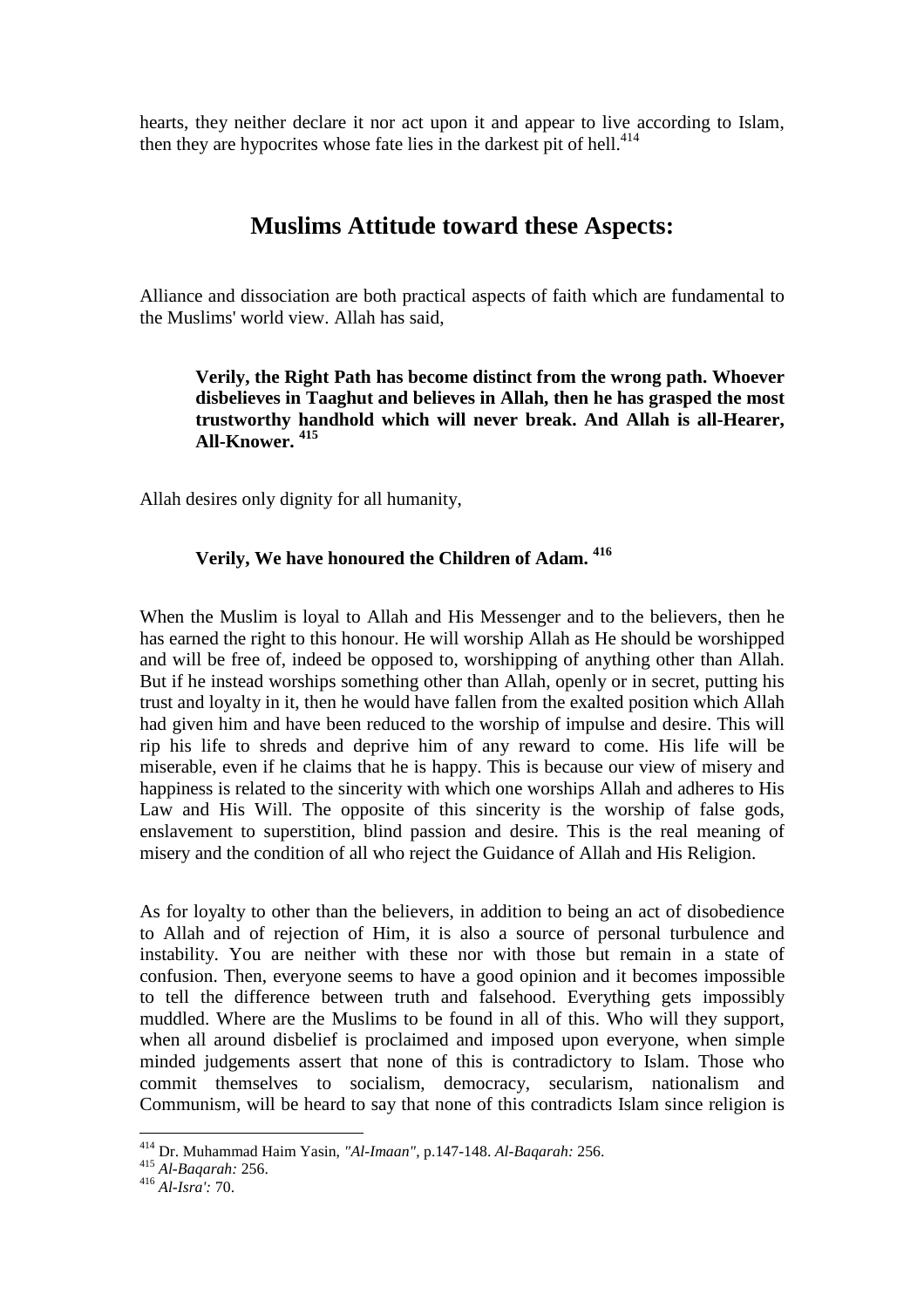only a personal relation with God. Who will the Muslims support when they see the Shari'ah of Allah pushed aside, banished from the Earth to be replaced by the laws and customs of outsiders, laws that claim universal authority over the lives of all citizens and presume to provide guiding principles for society. Laws that claim they do not contradict Islam, in any way, since Islamic law is inappropriate to modern life and civilisation. Whom will the Muslims support when they see the hypocrites claiming to speak in the name of religion, and they know that these are, in fact, its most deadly enemies?

There are many questions which may be raised on this account. But we can still only draw the same conclusions: That it is impossible for the Muslim to be absolutely loyal to Allah, His Messenger and to the believers without a sound understanding of the meaning of Tawhid, without a firm grasp of the meaning of the words "There is no God but Allah and Muhammad is the Messenger of Allah". Everyone must realise what this means and what it requires of those who claim to believe it. After this you must understand the nature of ignorance, Shirk, disbelief, apostasy and hypocrisy, in order that you may never become unwittingly entangled in any of it. No one can appreciate Islam without understanding what it is to be without it. After this there must be a firm grasp of the principles of alliance and dissociation, according to Qur'an and Sunnah. This is to say, alliance is loving and helping the believers regardless of whom they are, regardless of the language they speak and where they come from. There are no bonds of blood, race nor heritage which are stronger than those of belief. A Muslim supports his brother in faith with all his heart, supports him openly with his wealth and with his life. He feels his pain and his pleasure, and he shares his anger. He denounces all Allah's enemies; disbelievers, hypocrites and apostates. His attitude towards them is that of the warrior against the mortal foe, he will struggle with his heart and his tongue, his wealth and his life, he will fight him with his last degree of strength.

If the Muslims realised these things and acted upon them, they would be able to rise above any situation. They would be able to distinguish their friends from their enemies. They would know what Islam requires of them and what the enemies of Islam desire for it. They would be Muslims, who were aware of their duty and glorified in it by Allah, neither weakened nor defeated, as Allah it has said,

## **Do not despair and do not grieve for you shall overcome if you are truly faithful [417](#page-124-0)**

Harm will never come to those Allah is with, even if all humanity joined forces against them it would be of no avail except by the will of Allah.

<span id="page-124-0"></span><sup>417</sup> *Aal-Imran:* 139.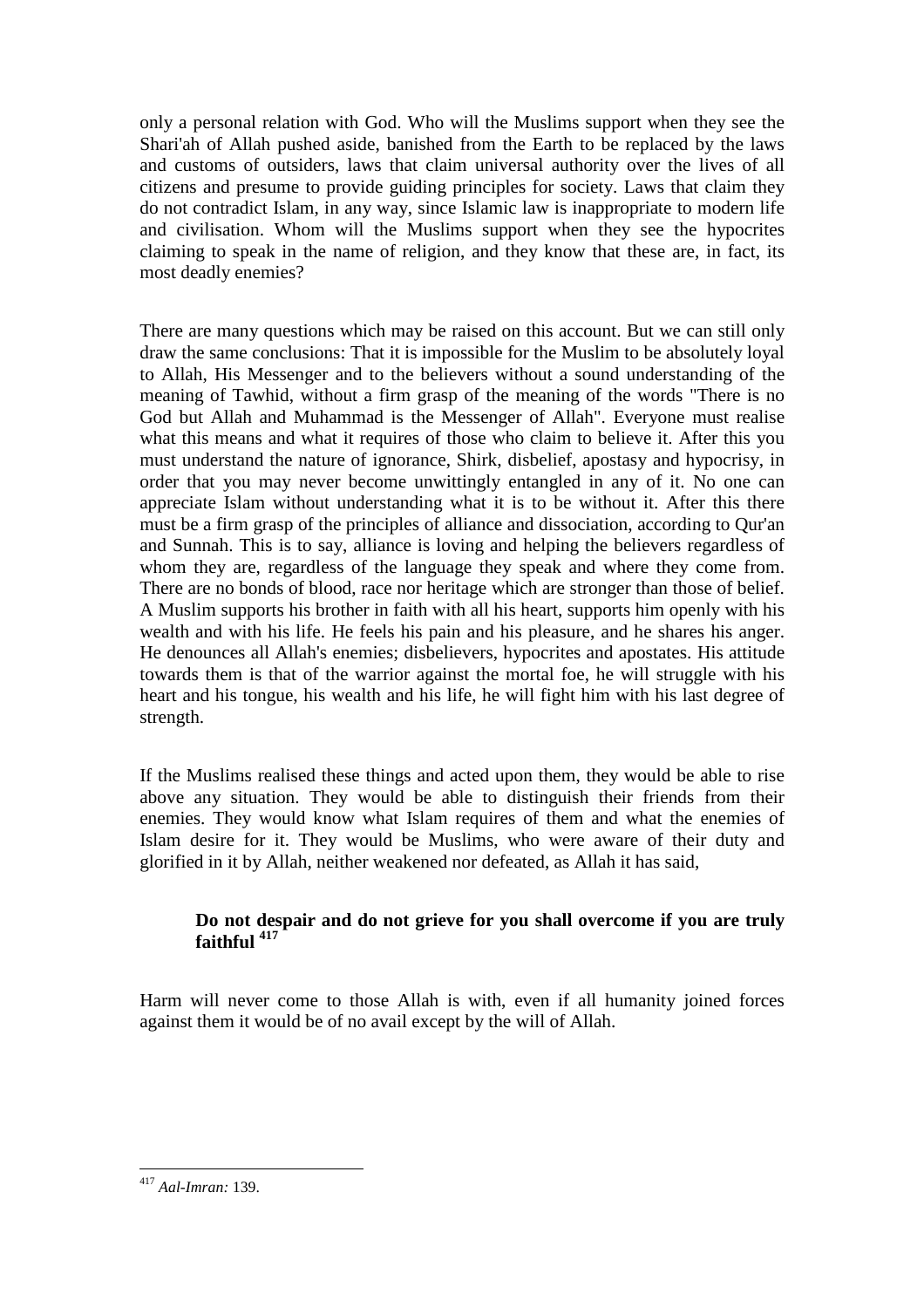# **CHAPTER EIGHT:The Refutation of the Shi'ah and the Khawarij doctrine with regard to Alliance and Dissociation**

Some people maintain that the points we have been discussing are in fact adopted from the beliefs of the Shi'ah and Khawarij heterodoxies. They say it is no part of the beliefs that the majority of the Muslims maintain to this day. In response to their claim I can only say that those who deny this doctrine would appear not to understand the meaning of the words "there is no god but Allah". I have already provided ample evidence, including hundreds of verses from the Qur'an and dozens of hadith in support of this position. Since the days of the Prophet, it has been the case that we do not renounce even the smallest aspect of our faith. The claim that we have mistakenly adopted these ideas from the hollow fabrications of whatever heterodox sect are wholly unsupported. Could anyone honestly believe that the man who set the first example in this matter, the Prophet Abraham, upon whom be peace, had adopted it through a faulty understanding of the arguments of the Kharijites or the Shi'ah? This is quite incredible, especially since these people came thousands of years after Abraham.

Alliance and dissociation constitute a fundamental principle of our belief, one that is firmly founded in both the Book of Allah and the Sunnah of His Prophet, upon whom be peace. Needless to say, error is still error, and innovation is still innovation, and these are still the common sources of Khariji and the Shi'ah fiqh. Their understanding rests upon a flimsy grasp of the truth, which has in turn taken them away from the clear text of the Qur'an and the Sunnah, and from the consensus of the community. [But "Neither the rose nor its fragrance are injured by one who fails to notice its scent."] [This is the meaning of a line of poetry the author quotes here; an English quote expressing similar sentiments would be appropriate. If something occurs to you please make a note of it]

## **The Doctrine of the Khawarij with respect to Alliance and Dissociation**

Imam Ibn Hanbal said that the Khawarij renounced the True Faith, contradicted the community, broke away from Islam, and took exception from the majority, in favour of following their own desires. They rose up against the nation brandishing the sword before them, and threatened the lives and property of all who differed with their views. They declared all who failed to endorse their position and who refused to join them to be their mortal enemies. They cursed the companions of the Prophet and his family and charged that they had abandoned the Shari'ah. They renounced them completely and proclaimed them to be disbelievers and an abomination on the earth.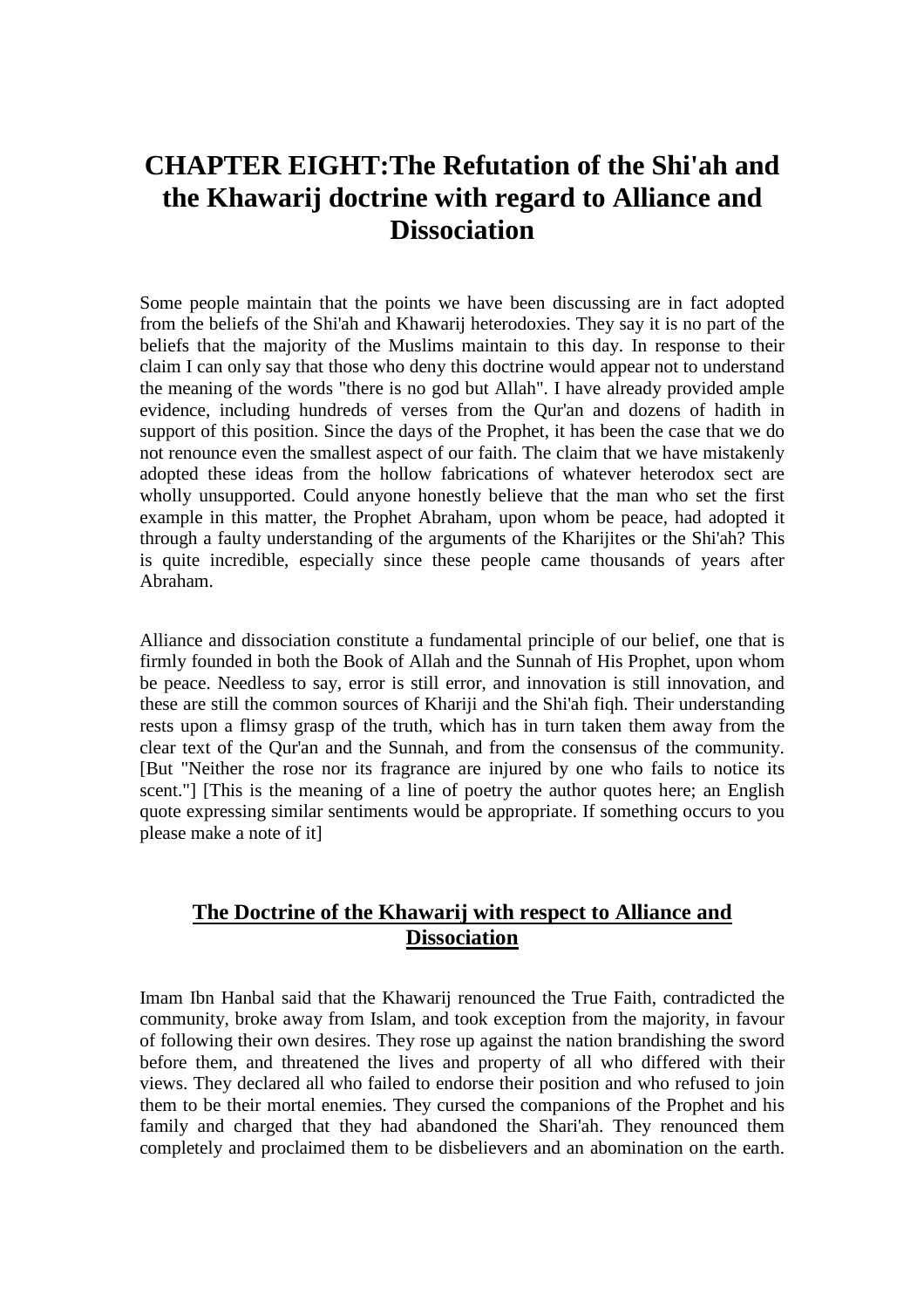They put forth the falsehood that whoever committed any sin, large or small, and then died without seeking forgiveness for it, would be cast into hell for all eternity.

They accepted only those who followed them and owed no obedience to anyone other than themselves. In fact, there was no vestige of Islam in their beliefs at all; neither in their practice nor in their faith. They were known by many names: Harruriyyah, Azariqah, Najdiyyah, Ibadiyyah, Safriyyah and others, but they were all Khawarij. The Kharijites abandoned the Sunnah and renounced the community in their devotion to innovation and falsehood. [418](#page-126-0)

The Khawarij have deviated in understanding the doctrine of alliance and dissociation; they adapted it to their needs. They said that no alliance could exist with anyone who did not agree with the positions of their sect, that any kind of sin was proof of apostasy. With regard to the companions of the Prophet, they approved of Abu Bakr and Omar yet denounced Othman and Ali. This innovation took them outside of Islam and alliances with them were forbidden.

Whether or not the Kharijites adopted a doctrine of alliance and dissociation themselves cannot affect our own creed. Their use of an identical terminology is incidental, the important thing is that our doctrines are based on the Qur'an and the Sunnah. The alliance and dissociation of which the Kharijites speak rests solely upon their own desires and has no relation to the fundamental sources of Islam, the Qur'an and the Sunnah.

## **The Doctrine of the Shi'ah with regard to Alliance and Dissociation**

As for the Shi'ah, they are known to renounce the companions of the Prophet, to insult them and belittle them, except four: Ali, Ammar, al-Miqdad and Salman alFarisi<sup>[419](#page-126-1)</sup>. Al-Ash'ari remarks that they were called, (Raafidah) the "rejectionists" because they rejected the legitimacy of the caliphates of Abu Bakr and Omar.<sup>[420](#page-126-2)</sup>

If the Kharijites had gone beyond all bounds, as we have just seen, then the Shi'ah were no less than them, once we consider their condemnation of the companions of the Messenger of Allah. An important character in the development of this group was Abdullah Ibn Saba', a former Jew, who began to declare a fantastically exaggerated affection for the house of the Prophet, while at the same time disassociating himself from the companions of the Prophet and expressing his enmity towards them. Ibn Kathir said that: "These lost souls (Raafidah) have taken the best of the companions of the Prophet for their enemies, reviling them and cursing them. This in itself is sufficient proof that their minds are twisted and their hearts are back to front. Where is their faith in the Qur'an when they curse those of whom Allah has said He is well

<span id="page-126-0"></span><sup>418</sup> Imam Ahmad Ibn Hanbal, *"Kitab as-Sunnah",* p.83-85.

<span id="page-126-1"></span> $419$  Ibid. p.82.

<span id="page-126-2"></span><sup>420</sup> *"Maqaalaat al-Islamiyyeen",* Vol.1/89.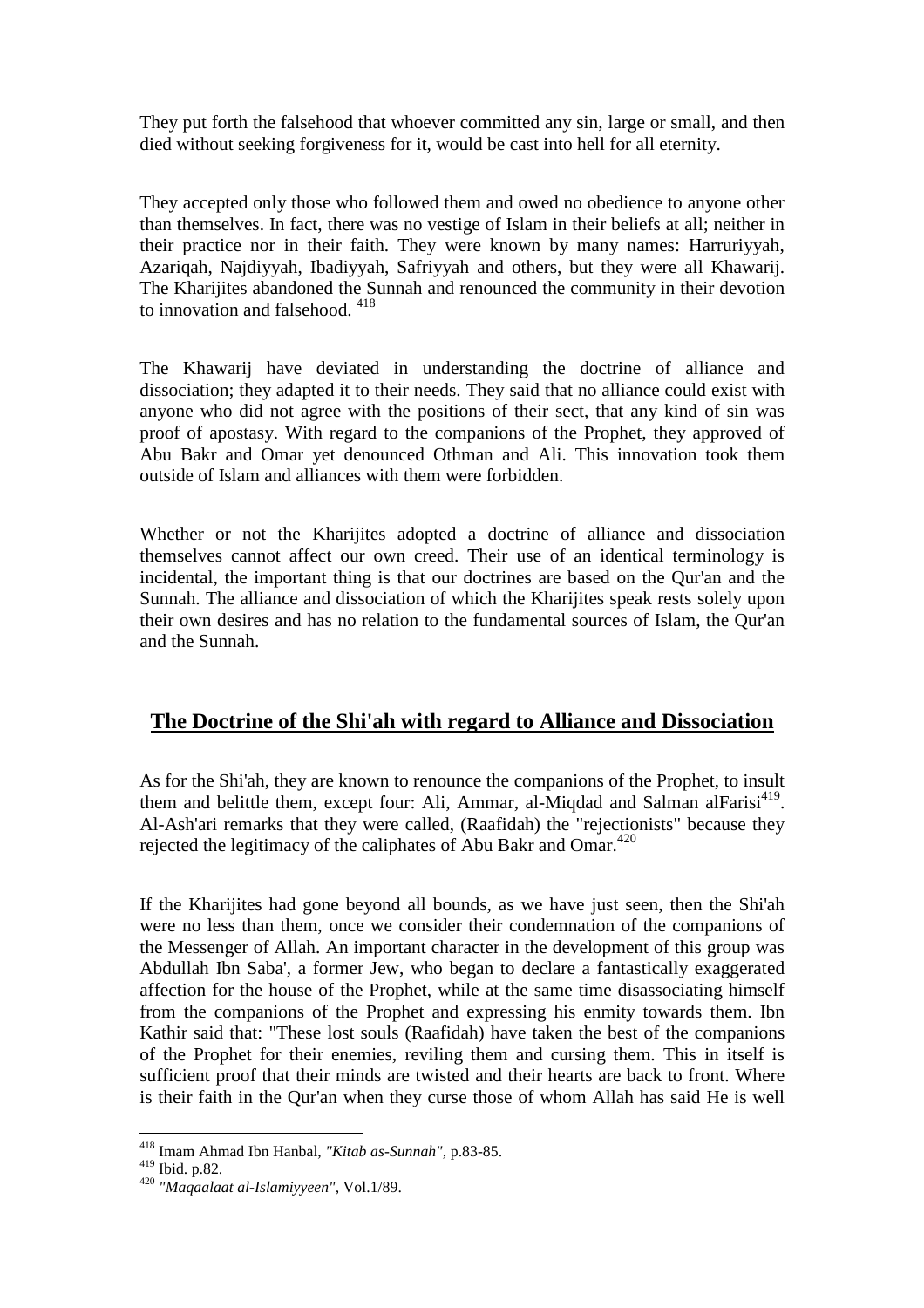pleased?<sup>[421](#page-127-0)</sup> According to Ahlu Sunnah, true believers are those who are pleased with whomsoever pleases Allah, and curse whomsoever Allah and His Messenger curse; they stand with the forces of Allah and oppose His enemies; they follow the Messenger and do not change the religion to suit themselves.<sup>[422](#page-127-1)</sup>

The position of the Shi'ah is that no alliance can exist except with those who share in their renunciation of the Sahabah. They claim that no one may stand beside the House of the Prophet, without first denouncing Abu Bakr and Omar<sup>[423](#page-127-2)</sup>. But how could faith continue to exist in the hearts of those who are enraged by two of the most towering personalities of Islam, after the Messenger of Allah?

If you know the history of these people, which is profusely documented, then you will not be surprised by any of this. From the days of the Tatars and the Crusaders, and there after, they have consistently made war on all the people of Islam and allied themselves to their enemies. Ibn Taymiyyah remarked that they stand with whoever wages war against the Majority of the Muslims. This is how they came to be the allies of the Mongols and then of the Christians. Between them and the Europeans there has always been an easy truce, and the Raafidah used to carry horses, weapons and children to Cyprus for the Christians. Whenever the Mongols were defeated they exhibited only pain and remorse, and when they were victorious they celebrated and rejoiced. They persuaded the Tatars to kill the Caliph and the people of Baghdad. The prime minister at Baghdad was a Shi'ah by the name of Ibn al-Alqami ar-Raafidi. It was he who entered into a secret pact with the Mongols that lead to the sack of Baghdad and he issued an order not to fight the Tatars.

Anyone familiar with the history and doctrine of Islam will realise that the Raafidah always lean towards the enemies of the Muslims. For example, when the Fatimids ruled at Cairo they used to first appoint a Jewish prime minister, then a Christian one. Because of this the situation of the Christians in Egypt was considerably improved. Many new churches were erected with the blessings of these hypocrites. It was in this time too that the Crusaders seized control of the coasts of Syria, Lebanon and Palestine, which they were able to hold until the reconquest under Nur ad-Din and Salah ad- $Din^{424}$  $Din^{424}$  $Din^{424}$ 

Among the descendants of the Raafidah, at present time, is the disbelieving group called an-Nusayriyyah. Muslims have suffered a great deal from this group. Their Kufr is worse than the Kufr of the Jews and Christians, as Ibn Taymiyyah had indicated. They allied with the French when they invaded Shaam (Syria, Lebanon and Palestine), and today they are waging a fierce war against the Muslims in their own lands.

<span id="page-127-0"></span><sup>421</sup> Ibn Kathir refers to Allah's verse: (And the first to embrace Islam of the *Muhaajirun* and the *Ansar* and also those who followed them exactly (in Faith) Allah is well-pleased with them as they are wellpleased with Him) *At-Tawbah:* 100.

<span id="page-127-2"></span><span id="page-127-1"></span> $422$  "Tafsir Ibn Kathir": Vol.4/142.

<sup>423</sup> *"Sharh at-Tahawiyya",* p.532

<span id="page-127-3"></span><sup>424</sup> *"Al-Fatawa",* Vol.28/636-637.